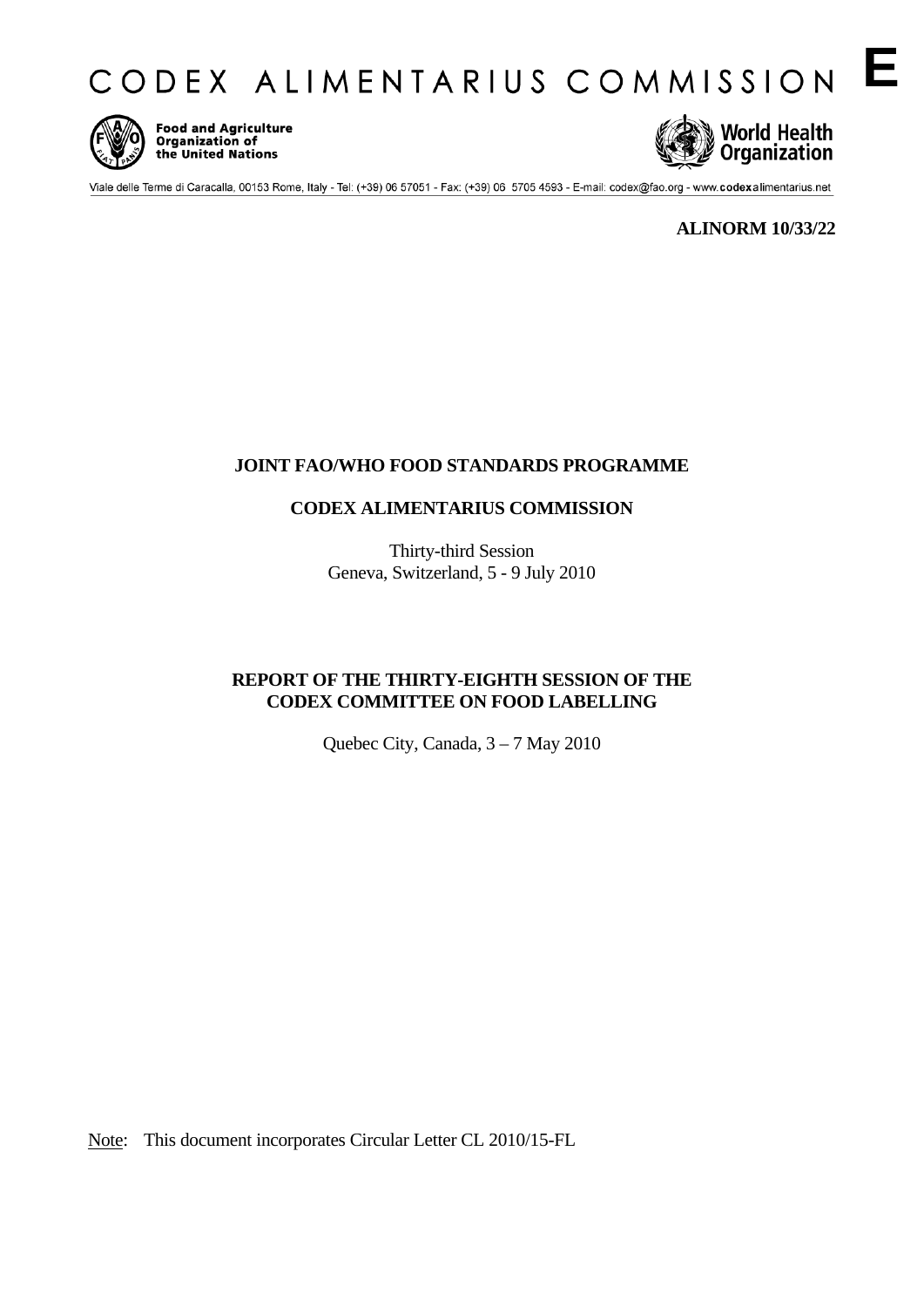# CODEX ALIMENTARIUS COMMISSION



Food and Agriculture<br>Organization of<br>the United Nations



Viale delle Terme di Caracalla, 00153 Rome, Italy - Tel: (+39) 06 57051 - Fax: (+39) 06 5705 4593 - E-mail: codex@fao.org - www.codexalimentarius.net

**CX 5/15 CL 2010/15-FL May 2010** 

- **TO:** Codex Contact Points; Interested International Organizations
- **FROM:** Secretariat, Codex Alimentarius Commission, Joint FAO/WHO Food Standards Programme, FAO, 00153 Rome, Italy, fax: +39.06.5705.4593 or e-mail: [Codex@fao.org](mailto:Codex@fao.org)
- **SUBJECT:** Distribution of the report of the 38<sup>th</sup> session of the Codex Committee on Food Labelling **(ALINORM 10/33/22)**

### A. MATTERS FOR ADOPTION BY THE 33<sup>rd</sup> SESSION OF THE CODEX ALIMENTARIUS **COMMISSION**

### **Proposed Draft Guideline at Step 5/8**

1. Proposed draft amendment to the *Guidelines on nutrition labelling* (CAC/GL 2-1985) at step 5/8 (new section 4 on Principles and criteria for legibility of nutrition labelling (para. 78, Appendix IV)

#### **Proposed Draft Guideline at Step 5**

2. Proposed draft revision of the *Guidelines on Nutrition Labelling* (CAC/GL 2-1985) concerning the list of nutrients that are always declared on a voluntary or mandatory basis (at step 5) (para 53 and Appendix II).

### **Other texts for adoption**

- 3. Editorial amendment to the *Guidelines on Nutrition and Health Claims* (CAC/GL 23-1997) table for conditions for nutrient contents (para. 111 and Appendix VI).
- 4. Deletion of section 8 and related text from the *Guidelines for the Production, Processing, Labelling and Marketing of Organically Produced Foods* (para. 139 and Appendix IX).
- 5. Alignment of the General standard for the labelling of prepackaged food (CODEX STAN 1-1985) with the Codex international numbering system in CAC/GL 36-1989 (para 167 and Appendix XI).

Governments wishing to propose amendments or comments on the above documents should do so in writing in conformity with the Procedural Manual of the Codex Alimentarius Commission to the Secretariat, Codex Alimentarius Commission, Joint FAO/WHO Food Standards Programme, at the above address **before 15 June 2010.** 

### **B. REQUEST FOR COMMENTS AND INFORMATION**

#### **Draft Standard at Step 6 of the Procedure**

2. Draft Amendment to the *General Standard for the Labelling of Prepackaged Foods:* Definitions (para. 139, Appendix IX)

Governments and international organizations wishing to submit comments should do so in writing to the Secretariat, Codex Alimentarius Commission, at the above address, with a copy to Codex Contact Point for Canada, Food Directorate, Health Canada, 200 Tunney's Pasture Driveway, Bldg. No. 7, Room 2395, Tunney's Pasture, Ottawa K1A 0L2, Canada, Fax No. +1.613.941.3537, E-mail: [codex\\_canada@hc-sc.gc.ca](mailto:codex_canada@hc-sc.gc.ca), **before 15 November 2010.**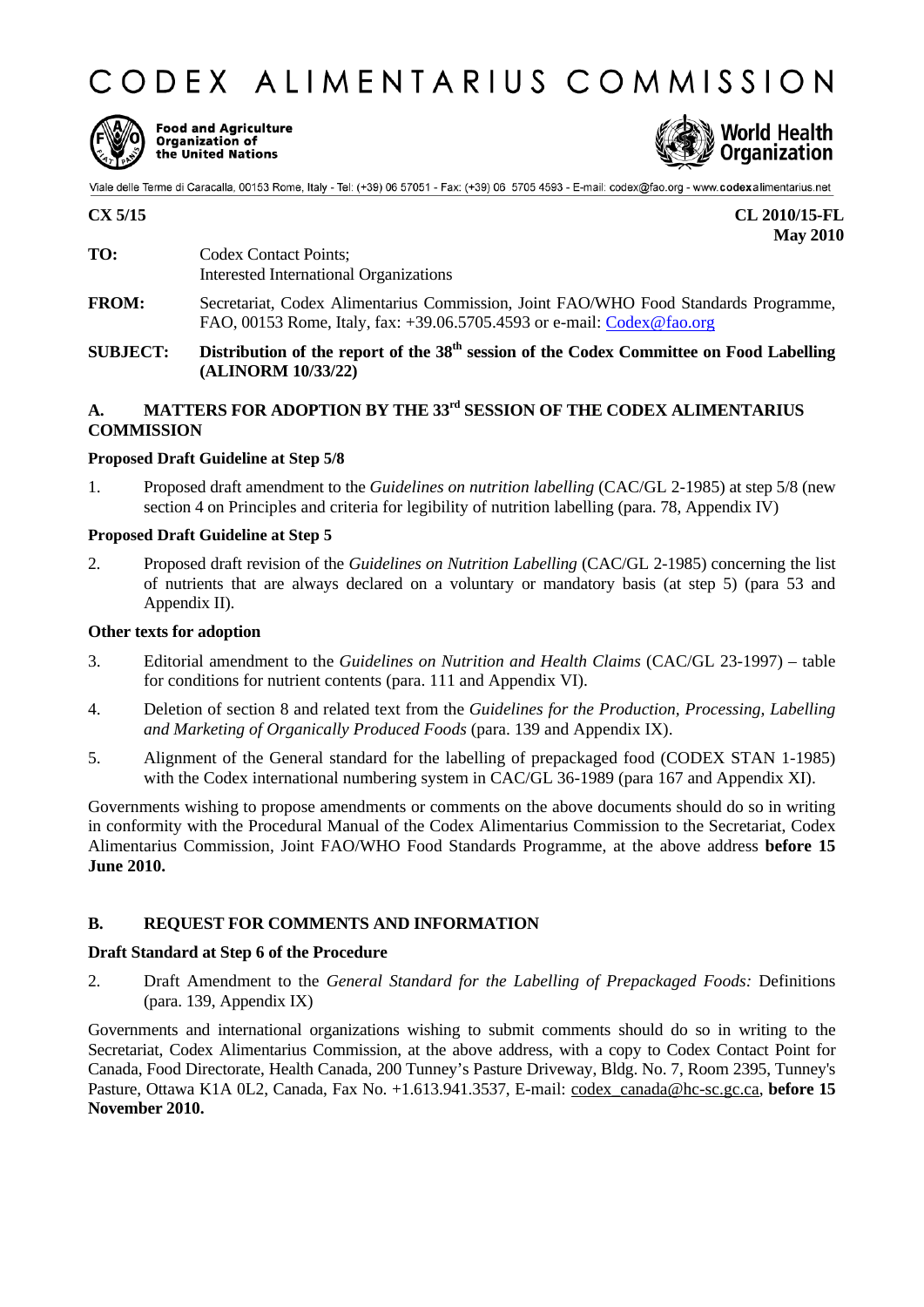| Matters referred/arising from the Codex Alimentarius Commission,                                                                                                                                                                                            |  |
|-------------------------------------------------------------------------------------------------------------------------------------------------------------------------------------------------------------------------------------------------------------|--|
|                                                                                                                                                                                                                                                             |  |
| Implementation of the WHO Global Strategy on Diet, Physical Activity and Health 21-111                                                                                                                                                                      |  |
| Proposed draft revision of the Guidelines on Nutrition Labelling (CAC/GL 2-1985)<br>concerning the list of nutrients that are always declared on a voluntary or mandatory basis  21-53<br>Labelling provisions dealing with the food ingredients identified |  |
| Guidelines for the Production, Processing, Labelling and Marketing of Organically Produced Foods  112-133                                                                                                                                                   |  |
|                                                                                                                                                                                                                                                             |  |
| Labelling of foods obtained through certain techniques of Genetic Modification/Genetic Engineering                                                                                                                                                          |  |
| Draft amendment to the General Standard for the Labelling of Prepackaged Foods<br>Proposed draft recommendations for the labelling of foods and food ingredients obtained                                                                                   |  |
| Alignment of the General standard (CODEX STAN 1-1985) with the                                                                                                                                                                                              |  |
| Need to amend the General Standard (CODEX STAN 1-1985) in line with<br>OIML Recommendations regarding the declaration of the quantity of product in prepackages  168                                                                                        |  |
| Exchange of information between competent authorities when suspecting fraud                                                                                                                                                                                 |  |
|                                                                                                                                                                                                                                                             |  |
|                                                                                                                                                                                                                                                             |  |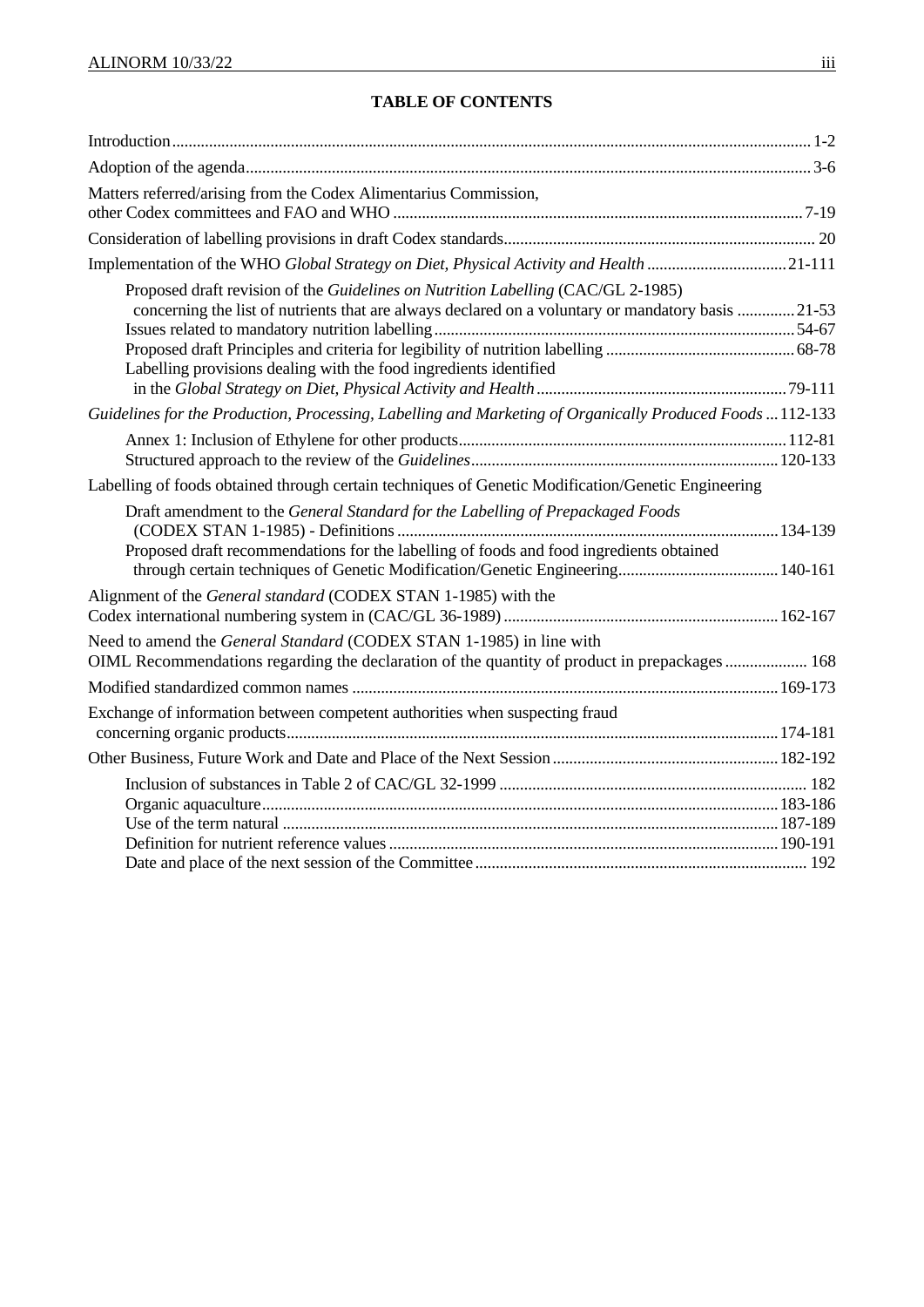### **LIST OF APPENDICES**

| <b>Appendix I</b>    | List of participants                                                                                                                                                                                 | 20 |
|----------------------|------------------------------------------------------------------------------------------------------------------------------------------------------------------------------------------------------|----|
| <b>Appendix II</b>   | Draft amendment to the Guidelines on nutrition labelling (CAC/GL 2-1985):<br>List of nutrients always to be declared (at Step 5)                                                                     | 44 |
| <b>Appendix III</b>  | Discussion paper on mandatory nutrition labelling                                                                                                                                                    | 45 |
| <b>Appendix IV</b>   | Draft amendment to the Guidelines on nutrition labelling (CAC/GL 2-1985):<br>Principles and recommendations for legibility (at Steps 5/8)                                                            |    |
| <b>Appendix V</b>    | Project document: Establishment of claims for sugars, salt/sodium and trans-<br>fatty acids                                                                                                          | 50 |
| <b>Appendix VI</b>   | Editorial amendments to the Guidelines on nutrition and health claims<br>(CAC/GL 23-1997): Table of conditions for nutrient contents                                                                 | 52 |
| <b>Appendix VII</b>  | Draft amendment to the Guidelines for the production, processing, labelling<br>and marketing of organically produced foods (CAC/GL 32-1999) – (other uses<br>of ethylene) (at Step 7)                | 53 |
| <b>Appendix VIII</b> | Editorial amendments to the Guidelines for the production, processing,<br>labelling and marketing of organically produced foods (CAC/GL 32-1999) -<br>Deletion of Section 8 and follow-up amendments | 54 |
| <b>Appendix IX</b>   | Draft amendment to the General standard for the labelling of prepackaged<br>foods (CODEX STAN 1-1985) – definitions (at Step 6)                                                                      | 55 |
| <b>Appendix X</b>    | Proposed draft Recommendations for the labelling of foods and food<br>ingredients obtained through certain techniques of genetic modification/genetic<br>engineering (at Step 3)                     | 56 |
| <b>Appendix XI</b>   | Proposed alignment of the General standard for the labelling of prepackaged<br>food (CODEX STAN 1-1985) with the Codex international numbering system<br>in CAC/GL 36-1989                           | 59 |
| <b>Appendix XII</b>  | Project document: Definition of nutrient reference values                                                                                                                                            | 60 |
| <b>Appendix XIII</b> | Project document: Organic aquaculture                                                                                                                                                                | 62 |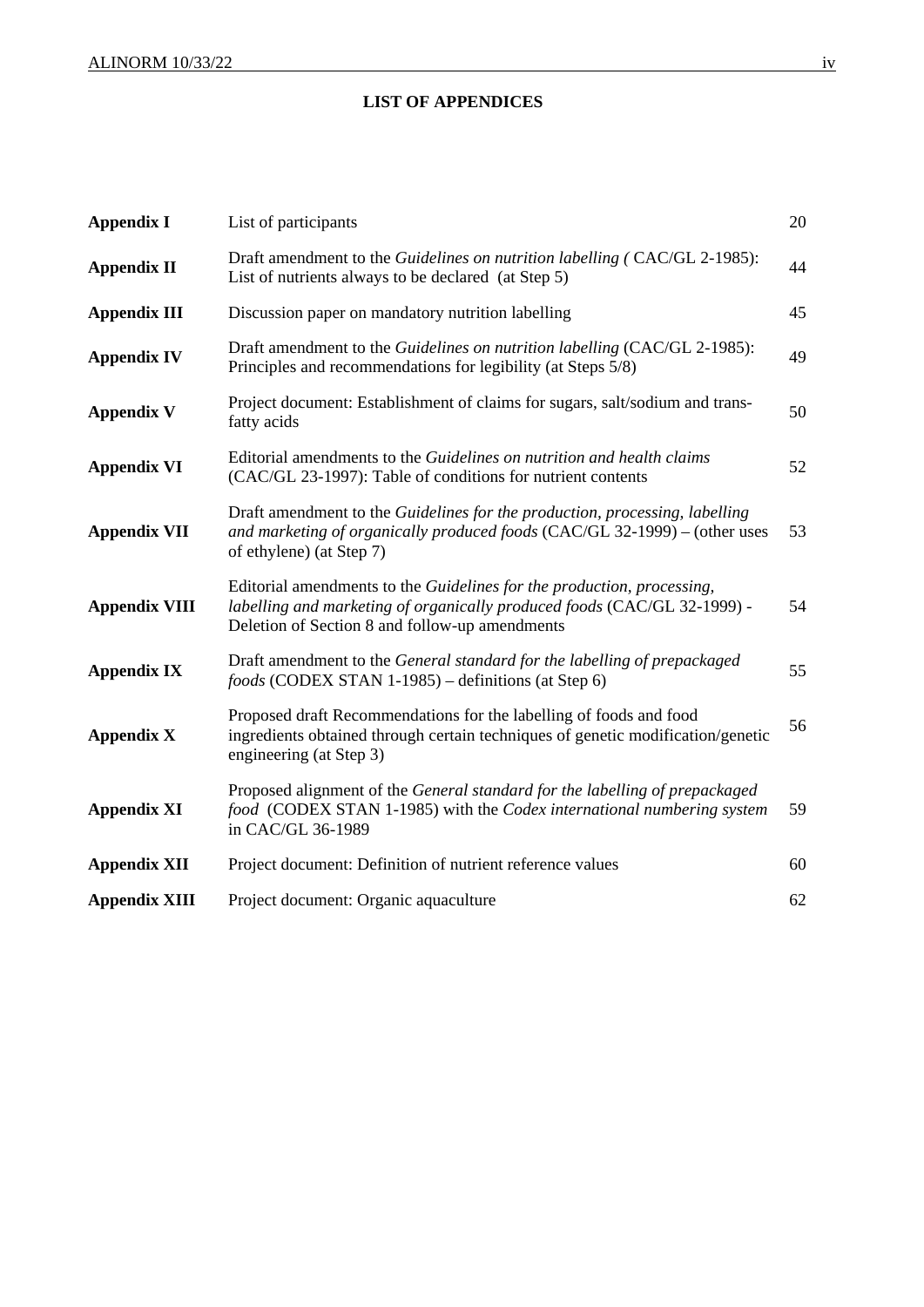### **SUMMARY AND CONCLUSIONS**

### **Matters for adoption by the 33rd Session of the Codex Alimentarius Commission**:

Proposed draft amendment to the *Guidelines on nutrition labelling* (CAC/GL 2-1985) at Steps 5/8 (new section 4 on Principles and criteria for legibility of nutrition labelling (para. 78, Appendix IV)

Proposed draft revision of the *Guidelines on Nutrition Labelling* (CAC/GL 2-1985) concerning the list of nutrients that are always declared on a voluntary or mandatory basis (at Step 5) (para 53 and Appendix II).

Editorial amendment to the *Guidelines on Nutrition and Health Claims* (CAC/GL 23-1997) – table for conditions for nutrient contents (para. 111 and Appendix VI).

Deletion of section 8 and related text from the *Guidelines for the Production, Processing, Labelling and Marketing of Organically Produced Foods* (para. 139 and Appendix VIII).

Alignment of the General standard for the labelling of prepackaged food (CODEX STAN 1-1985) with the Codex international numbering system in CAC/GL 36-1989 (para 167 and Appendix XI).

New work on: organic aquaculture (para 186 and Appendix XIII); a definition for nutrient reference values (para 191 and Appendix XII) and on the establishment of claims for sugars, salt/sodium and trans-fatty acids (paras  $96 - 98$  and Appendix V).

### **Other Matters of Interest to the Commission**

The Committee:

Endorsed the labelling provisions in several Draft Standards, thereby allowing their adoption by the Commission (para 20);

Retained at Step 7 the Draft Amendment to the *Guidelines for the Production, Processing, Labelling and Marketing of Organically Produced Foods*: Annex I (inclusion of ethylene for other products) (para 119 and Appendix VII). Created an electronic working group for a more structured approach for the review of the Guidelines (para 126) and that this group would review substances recently submitted: spinosad, potassium carbonate and copper octanoate (para 125);

Agreed to append the results of its discussions on mandatory nutrition labelling to the report for possible use by FAO in capacity building tools (para 78 and Appendix III);

Returned to Step 6 the Draft Amendment to the *General Standard for the Labelling of Prepackaged Foods*: Definitions (para 139 and Appendix IX) and returned to Step 3 the Proposed Draft Recommendations for the Labelling of Food and Food Ingredients Obtained through Certain Techniques of Genetic Modification/ Genetic Engineering (para 161 and Appendix X);

Agreed to further examine issues related to exchange of information between competent authorities when suspecting fraud concerning organic products (para 181).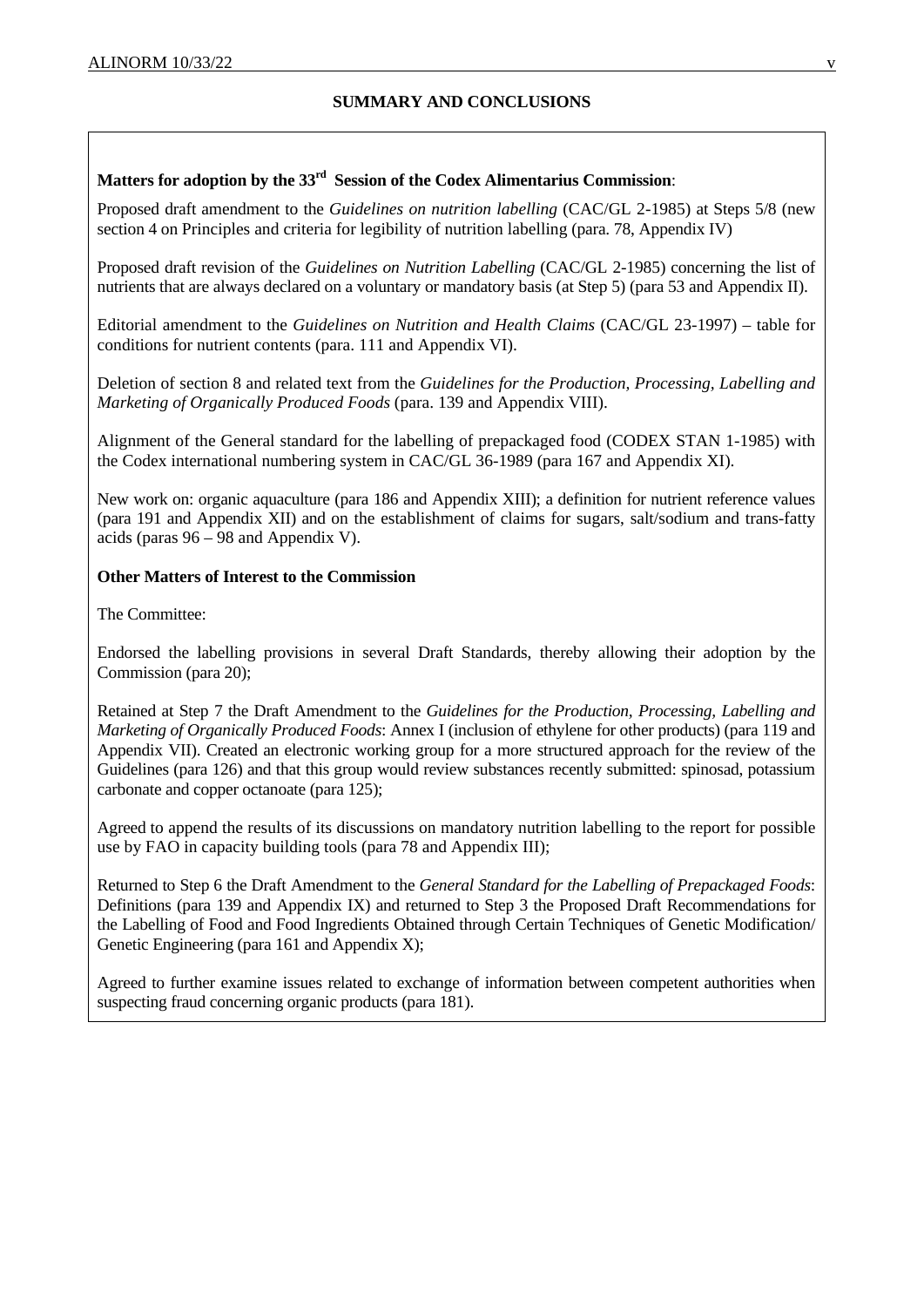## **REPORT OF THE 38TH SESSION OF THE CODEX COMMITTEE ON FOOD LABELLING**

### **INTRODUCTION**

1. The Codex Committee on Food Labelling held its Thirty-eighth Session in Quebec City, Quebec, Canada from 3-7 May 2010, at the kind invitation of the Government of Canada. Mr Paul Mayers, Associate Vice-President, Programs, Policy and Programs Branch, Canadian Food Inspection Agency chaired the Session. 251 delegates representing 61 Member Countries, one Member Organization, and 25 international organizations attended the session. A complete list of participants is attached as Appendix I to this report.

### **Division of Competence**

2. The Committee noted the division of competence between the European Union and its Member States, according to paragraph 5, Rule II of the Rules of Procedure of the Codex Alimentarius Commission, as presented in CRD 1.

### **ADOPTION OF THE AGENDA (Agenda Item 1)[1](#page-5-0)**

3. The Committee agreed to discuss the following issues on future work under Agenda item 12:

Inclusion of spinosad, potassium bicarbonate and copper octanoate in Annex II, Table 2 of the *Guidelines for the Production, Processing, Labelling and Marketing of Organically Produced Foods* proposed by the EU in CX/FL 10/38/17 (Item 12(a)).

- Proposal for new work on organic aquaculture proposed by the EU in CX/FL 10/38/18 (Item 12(b)).
- Proposal from on work on the use of the term "natural" proposed by AIDGUM in CX/FL 10/38/19 (Item 12(c)).

4. The Committee noted that document CX/FL 10/38/16 (Agenda item 11 - Misleading naming of energy drinks) had not been received and agreed with the proposal from Nigeria to remove the item from the agenda of the session taking into account the work already done by CCNFSDU. The Committee noted that it could be taken up at a future session should a working document become available from Nigeria who had proposed to elaborate a discussion paper with the assistance of IACFO at the  $37<sup>th</sup>$  CCFL.

5. The Committee decided to group items related to the *Guidelines for the Production, Processing, Labelling and Marketing of Organically Produced Food* and thus moved items 10, 12 (a), and 12 (b) after item 5 (b).

6. The Committee adopted the Provisional Agenda as the Agenda for the Session with the amendments noted above.

### **MATTERS REFERRED BY THE CODEX ALIMENTARIUS COMMISSION AND OTHER CODEX COMMITTEES (Agenda Item 2)[2](#page-5-1)**

7. The Committee noted the information presented in document CX/FL 10/38/2 most of which would be taken into consideration under the relevant agenda items and in addition noted, commented and/or decided the following:

### **Critical review by CCEXEC 62/63**

8. The Committee noted that the Executive Committee had discussed progress of the work on Definitions and Proposed Draft Guidelines for the Labelling of Foods Obtained through Certain Techniques of GM/GE and had noted the deadline the CCFL had set for itself and fully expected that it would complete its work by the 2011 deadline; if it did not, the Executive Committee would recommend corrective action. During the remaining two years, the Executive Committee suggested that the CCFL try all possible means to reach consensus, such as using a facilitator.

l

<span id="page-5-0"></span><sup>1</sup> CX/FL 10/38/1

<span id="page-5-1"></span> $2$  CX/FL 10/38/2, CRD 2 (Matters of interest arising from FAO and WHO)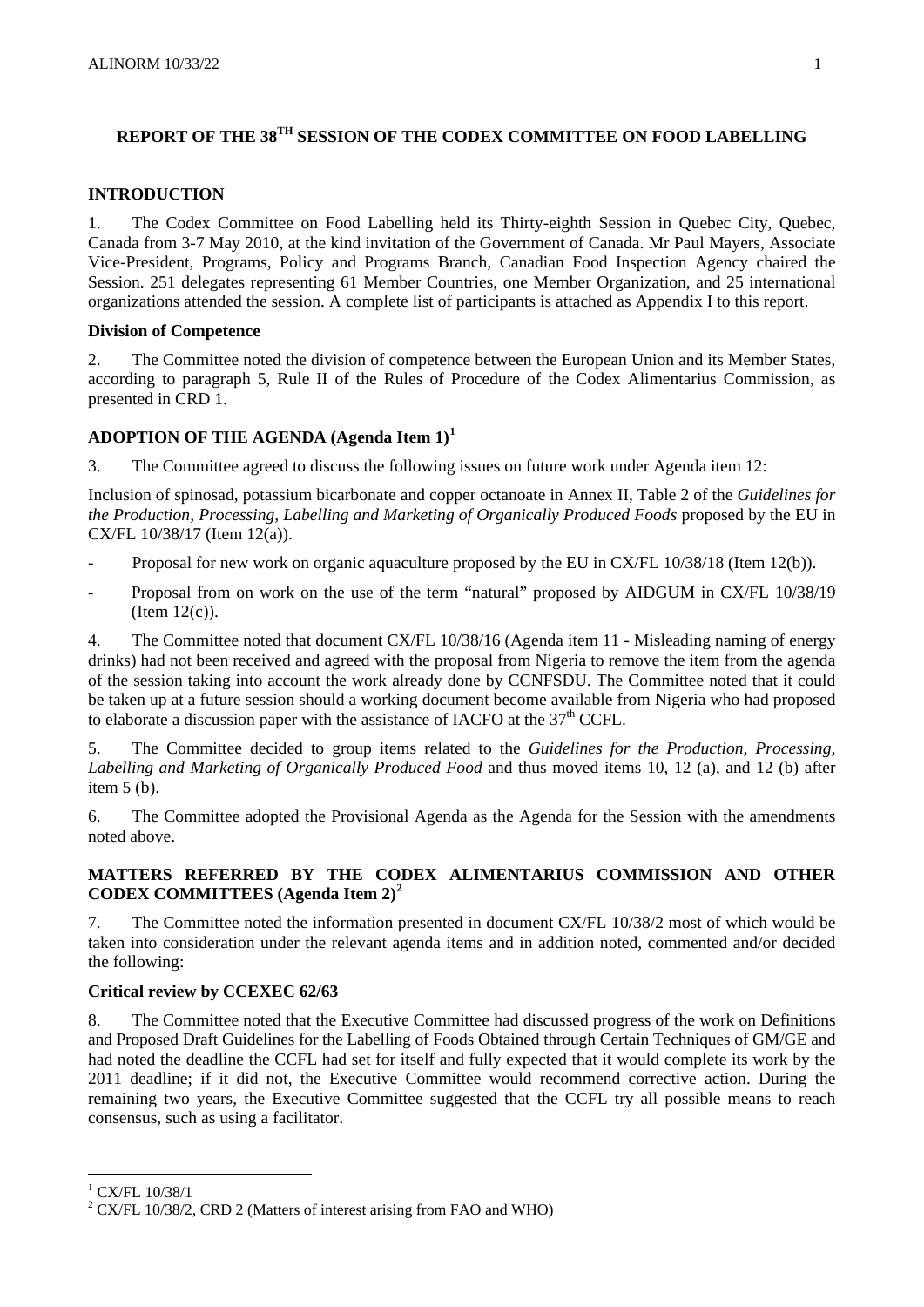9. The delegation of the European Union said that it was important to finalise this work so that it would not be stopped by the EXECUTIVE COMMITTEE if the deadline was not met. The delegation stressed the importance of this work for consumers and that it would be a failure for the Committee and Codex in general if no consensus could be found.

10. The delegation of the United States said that the Committee had spent a significant amount of time on this issue but that fundamental differences of opinion remained. They recalled that an extensive discussion paper had been prepared by the United States, Canada and Nigeria (CL 2007/38-FL), which could possibly be considered a way forward.

### **Matters referred by the Codex Committee on Nutrition & Foods for Special Dietary Uses (CCNFSDU)**

11. The Committee noted that the CCNFSDU had agreed to recommend to the CCFL to establish a definition for the term "nutrient reference values" and had proposed as a basis for discussion the following draft definition: "*Nutrient reference values are a set of numerical values established and used for purposes of nutrition labelling*". The CCNFSDU had also proposed to extend this definition to include the basis on which NRVs are determined by adding "and are based on scientific data on nutrient requirements" and "and/or nutrient levels associated with risk of diet-related noncommunicable diseases" but that the CCNFSDU did not reach agreement on this point.

12. The Committee agreed that there was a need for a definition of NRVs and several delegations indicated support for the wording proposed by the CCNFSDU.

13. The Delegations of Canada, the United States and the European Union offered to prepare a draft project document requesting new work on a definition for nutrient reference values, for discussion under agenda item 12.

### **Matters arising from FAO and WHO**

14. The representative of the FAO informed the Committee about several new publications that may be relevant to the committee's deliberations, namely: *Innovations in Food Labelling, The Food Composition Study Guide, the Report of the Joint FAO/WHO Expert Consultation on fats and fatty acids in human nutrition, the Report of the Joint FAO/WHO Expert Consultation on the risks and benefits of fish consumption and Combating Micronutrient Deficiencies: Food-based Approaches.* 

15. The Representative of WHO informed the Committee of the new WHO Guidelines Development process, which has led to substantial changes in the way WHO produces its guidelines and recommendations. To implement this new process in providing scientific advice on nutrition, WHO established the Nutrition Guidance Expert Advisory Group (NUGAG) and through this process, WHO had begun work in the areas of micronutrients for iron supplementation, food fortification and multiple micronutrient powders; of diet and health for sugars, total fat and nutrient profiling.

16. The Representative of WHO also informed the Committee that the proposed "Joint FAO/WHO Expert Meetings on Nutrition" (JEMNU) will replace the current ad hoc expert consultation arrangement for provision of scientific advice on food and nutrition to Codex and Member States.

17. The Representative of WHO further informed the Committee on WHO's work on salt/sodium reduction including the convening of three Population Salt/Sodium Reduction Strategy Platforms: 1) creating an enabling environment (jointly with the UK Food Standard Agency); 2) monitoring and evaluating dietary salt intake (jointly with the Government of Canada); and 3) salt as a vehicle for fortification to prevent iodine deficiency disorders (IDD) through identifying how two public health strategies (i.e. salt/sodium reduction and universal salt iodization) can efficiently and effectively work together, as well as regional initiatives by the WHO Regional Offices for the Americas, Europe and Western Pacific.

18. The Representative of the WHO Regional Office for the Americas (PAHO/AMRO) further informed the Committee of the work of the regional expert group that had prepared a policy statement aiming at reducing dietary salt intake to reach national targets or the internationally recommended target of less than 5g salt (2000 mg sodium) per day per person by 2020. The expert group had further recommended to the CCFL to consider that: the declaration of sodium/salt be mandatory; the decision on whether sodium or salt is declared be made by competent authorities in each country; communicating effectively about sodium/salt content of foods to consumers be mandatory (e.g. front-of-package information); the nutrient reference value for sodium be set as low as possible while keeping with an achievable health promoting diet.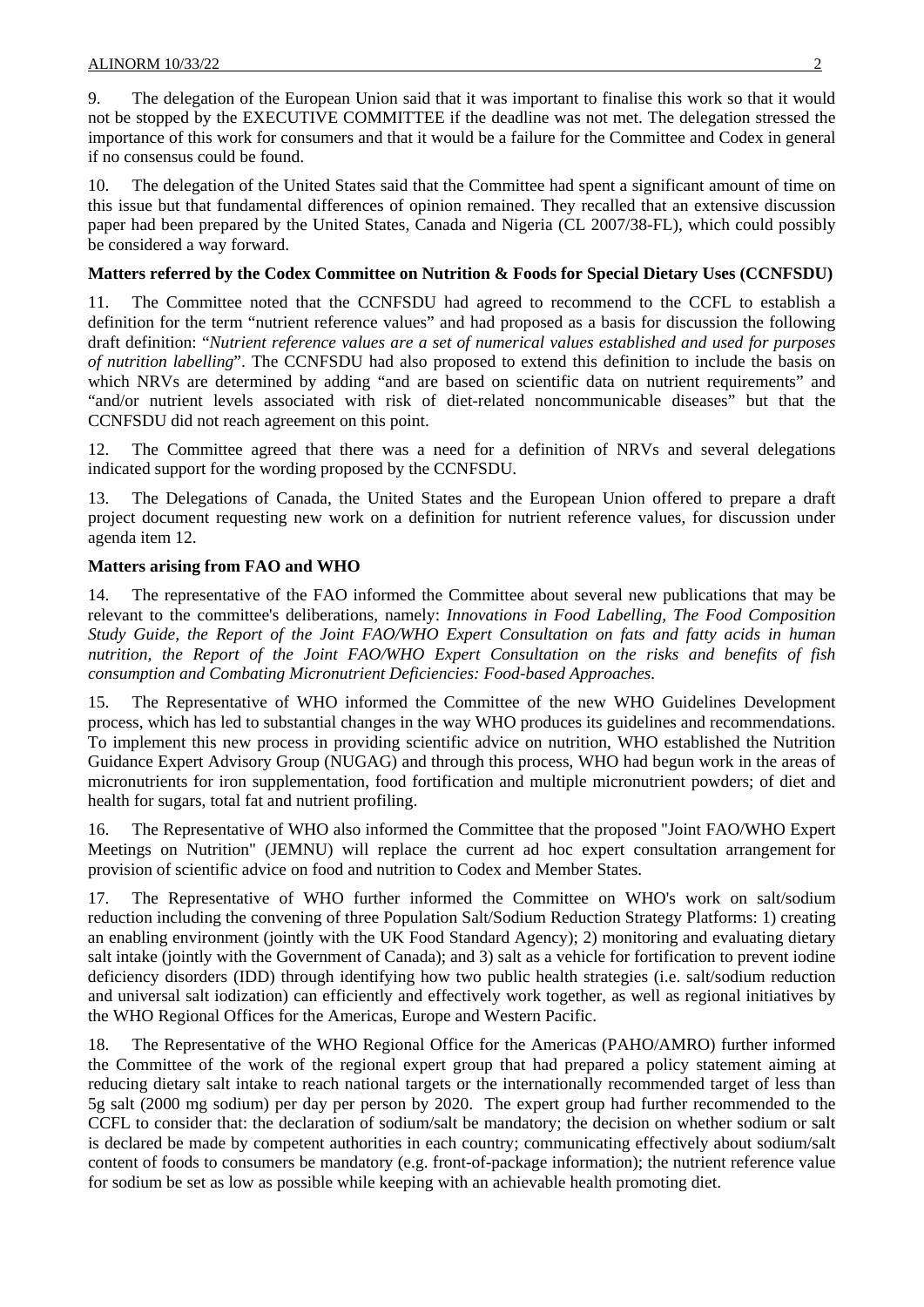19. In responding to a question regarding the timing of WHO work on nutrient profiling, the Representative of WHO informed the Committee that methodology guidance and a manual on guiding principles for developing and implementing nutrient profiling had been developed in 2009 and was currently being revised and updated considering peer-review comments. In 2010 it would be validated in countries in each WHO Region and after this a technical consultation would review the outcome of the validation work with a view to develop a WHO framework and manual for the country level development of nutrient profiling.

### **CONSIDERATION OF LABELLING PROVISIONS IN DRAFT CODEX STANDARDS (Agenda Item 3)[3](#page-7-0)**

20. The Committee endorsed the labelling provisions as proposed in the working document.

### **IMPLEMENTATION OF THE WHO GLOBAL STRATEGY ON DIET, PHYSICAL ACTIVITY AND HEALTH (Agenda Item 4)**

### **Proposed draft revision of the** *Guidelines on Nutrition Labelling* **(CAC/GL 2-1985) concerning the list of nutrients that are always declared on a voluntary or mandatory basis (Agenda Item 4a) [4](#page-7-1)**

21. The Committee noted that at its last session there had been consensus on adding saturated fats and total sugars to the list but that the addition of sodium/salt, added sugars, dietary fibre and trans-fatty acids had remained in square brackets. The Committee discussed each of these items individually.

### *Sodium/salt*

22. The Committee recalled that at its last session there was consensus on the importance of the nutrient sodium/salt and that it should be included in the list but due to the diversity of views on which term to use, the Committee had agreed to retain sodium/salt in square brackets and to establish an electronic working group led by the Delegation of New Zealand to resolve the issue.

23. The delegation of New Zealand introduced the report of the working group and said that there had been no consensus on which term to use: sodium as the technically correct term or salt because it was better understood by consumers. There was agreement in the working group that it was both important that information on the label be technically correct and at the same time understandable for the consumer. There was support for either grams or milligrams per  $100g/100$  ml and/or per serving as the unit in which to express a declaration of salt and sodium. An extensive piece of research had been provided by the United Kingdom that found that salt was the better term to convey information to their consumers.

24. As the working group had not been able to discuss the second item on its terms of reference namely to "consider different approaches to declare sodium/salt on food labelling to assist in the implementation of the Global Strategy on Diet, Physical Activity and Health and in consumer choice of foods lower in sodium/salt", the delegation suggested that the working group be re-established in order to complete its work.

25. In the discussion, different proposals were made: to use either term in the nutrient declaration; to use both terms, using sodium and salt equivalent (with a conversion factor of 2.5) in the nutrient declaration; or using only total sodium in the nutrient declaration but salt in the ingredient declaration. It was mentioned that in most countries 90% of all sodium came from salt and that WHO had used both terms.

26. Many delegations supported the term sodium and there was support for further discussion in a working group on how to deal with the term salt. One suggestion was made that the term salt could be maintained in square brackets but that the square brackets should be removed from the term sodium as this was the nutrient of public health concern and was already used in mandatory labelling in many countries.

l

<sup>3</sup> CX/CF 10/38/3

<span id="page-7-1"></span><span id="page-7-0"></span><sup>4</sup> CX/FL 10/38/4 (comments of Australia, Brazil, Chile, Costa Rica, Malaysia, Mexico, Int. Council of Beverages Assoc. and Int. Dairy Federation (IDF)), CX/FL 10/38/4-Add.1 (comments of Canada, Kenya, Mali, Norway, European Committee of Sugar Producers and AIDGUM), CRD.3 (comments of Ghana, Guatemala, Indonesia, Korea, Phillippines and IDF), CRD 14 (Panama); CRD 16 (India); CRD 17 (IDF); CRD 19 (Bolivia), CRD 22 (CIAA); CX/FL 10/38/5 (Report from the electronic working group on sodium/salt); CRD 4 (comments of European Union, Indonesia, Thailand and United Kingdom), CRD 14 (comments of Panama), CRD 23 (comments of CIAA).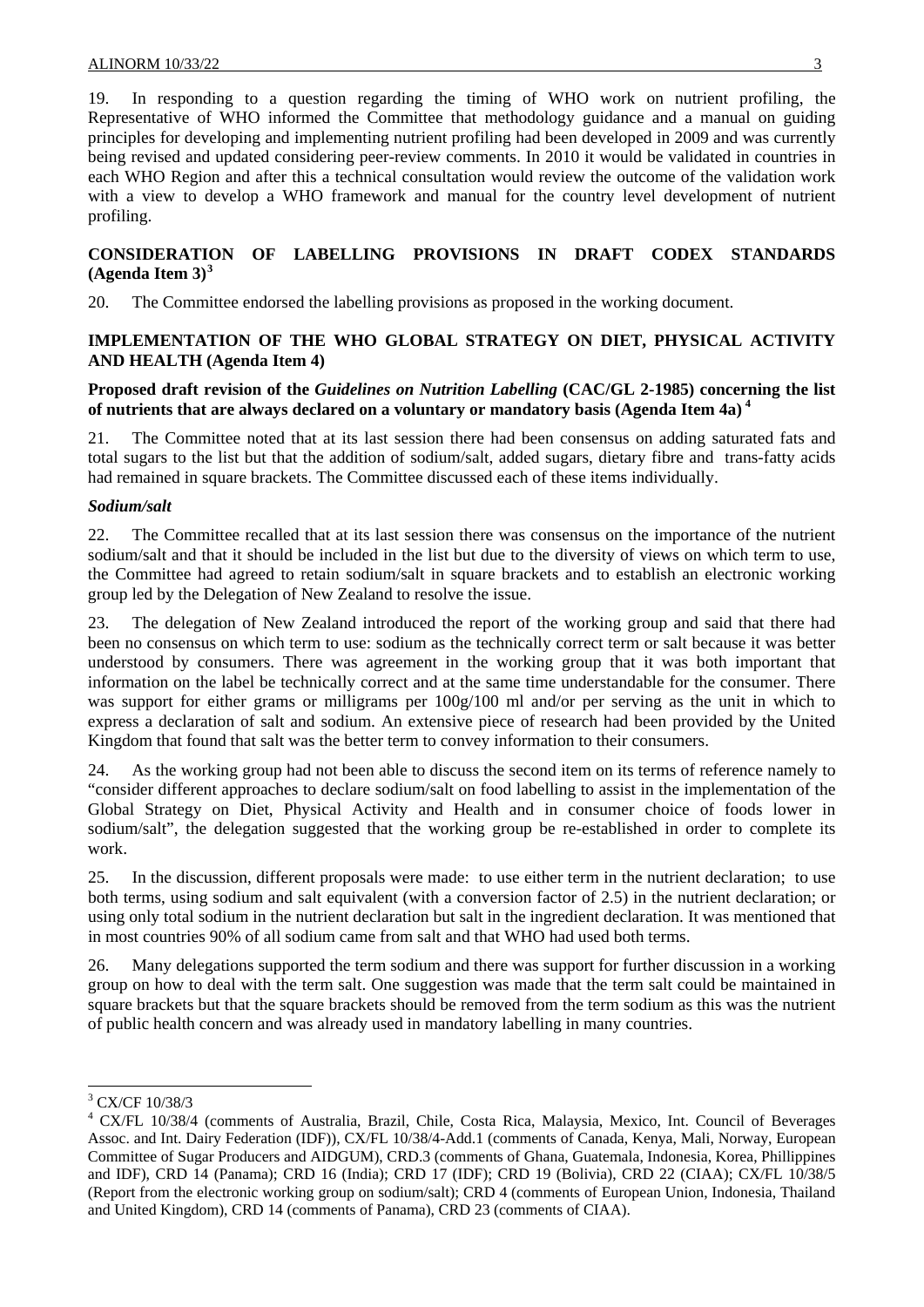27. Many other delegations stressed the importance of using the term salt in the nutrient declaration to ensure consumer understanding and supported maintaining the square brackets around both terms and to continue the work of the working group on both terms. They said that including the term salt in the ingredients list was not a solution as this was not the place to give numerical nutrient information.

28. Several developing countries said that given the high level of illiteracy in their countries, it was necessary to use salt as the easily understood term.

29. It was mentioned that it should be recognised that the labelling of sodium or salt or both was not enough to address the public health concern related to excessive sodium/salt intake and there were other measures that governments should consider such as consumer education.

30. One observer said that in order to make the link between both terms sodium could be used in the nutrient declaration and the term sodium-chloride (salt) in the ingredient list.

31. Another observer expressed the view that a decision of the Committee to delete either of the two terms could undermine ongoing national public health campaigns and the standard should permit the use of whichever term works.

32. The Committee agreed to re-establish the electronic working group led by New Zealand and working in English only and open to all members and observers, with the mandate to consider different approaches to declare sodium/salt on food labelling to assist in the implementation of the Global Strategy on Diet, Physical Activity and Health and in consumer choice of foods lower in sodium/salt and to make recommendations to the  $39<sup>th</sup>$  session of the CCFL on the findings of the Working Group.

### *Added sugars*

33. Several delegations proposed the deletion of added sugars from the list of nutrients noting that there were no analytical methods to differentiate between intrinsic and added sugars, which could create difficulties for enforcement. They also noted that the human body did not differentiate between total sugars and added sugars and that added sugars could be addressed through other means than in a nutrient declaration.

34. A few delegations proposed to retain added sugars in the list and to delete the square brackets stating that their declaration would assist consumers in making informed choices that would result in the reduction of the intake of foods high in extrinsic or added sugars as recommended by a number of health associations; and that deletion would be against the advice of the WHO Global Strategy on Diet, Physical Activity and Health. It was noted that even though no analytical methods were available to distinguish between intrinsic and added (extrinsic) sugars, other means were available to verify compliance with nutrition labelling.

35. The Representative of the WHO informed the Committee that the Joint FAO/WHO Update on Carbohydrates had defined the different terms in relation to sugars and recommended total sugars be used for the purposes of labelling. The Representative further explained that "free sugars", which was the subject the recommendations in the Global Strategy, was not equivalent to "added sugars".

36. Some observers stressed the importance to differentiate between intrinsic and added (extrinsic) sugars and proposed that the Committee consider the development of enforcement methods that could assist in this differentiation and proposed the establishment of a working group to consider this matter.

37. The Committee agreed not to include added sugars in the list of nutrients in section 3.2.1.2.

### *Dietary fibre*

38. Several delegations supported the deletion of dietary fibre from the list since it was not a nutrient identified in the Global Strategy and that it should be more appropriately left to national legislation. It was proposed that consideration be given to the inclusion of dietary fibre in section 3.2.1.4 as an example of other nutrients considered to be relevant for maintaining a good nutritional status as required by national legislation.

39. Other delegations supported the retention of dietary fibre and therefore the deletion of the square brackets in view of its importance to health; the need for information which could guide consumers to make better food choices; and in view of the adoption of a definition for dietary fibre by CCNFSDU and identification of associated methods of analysis by CCMAS.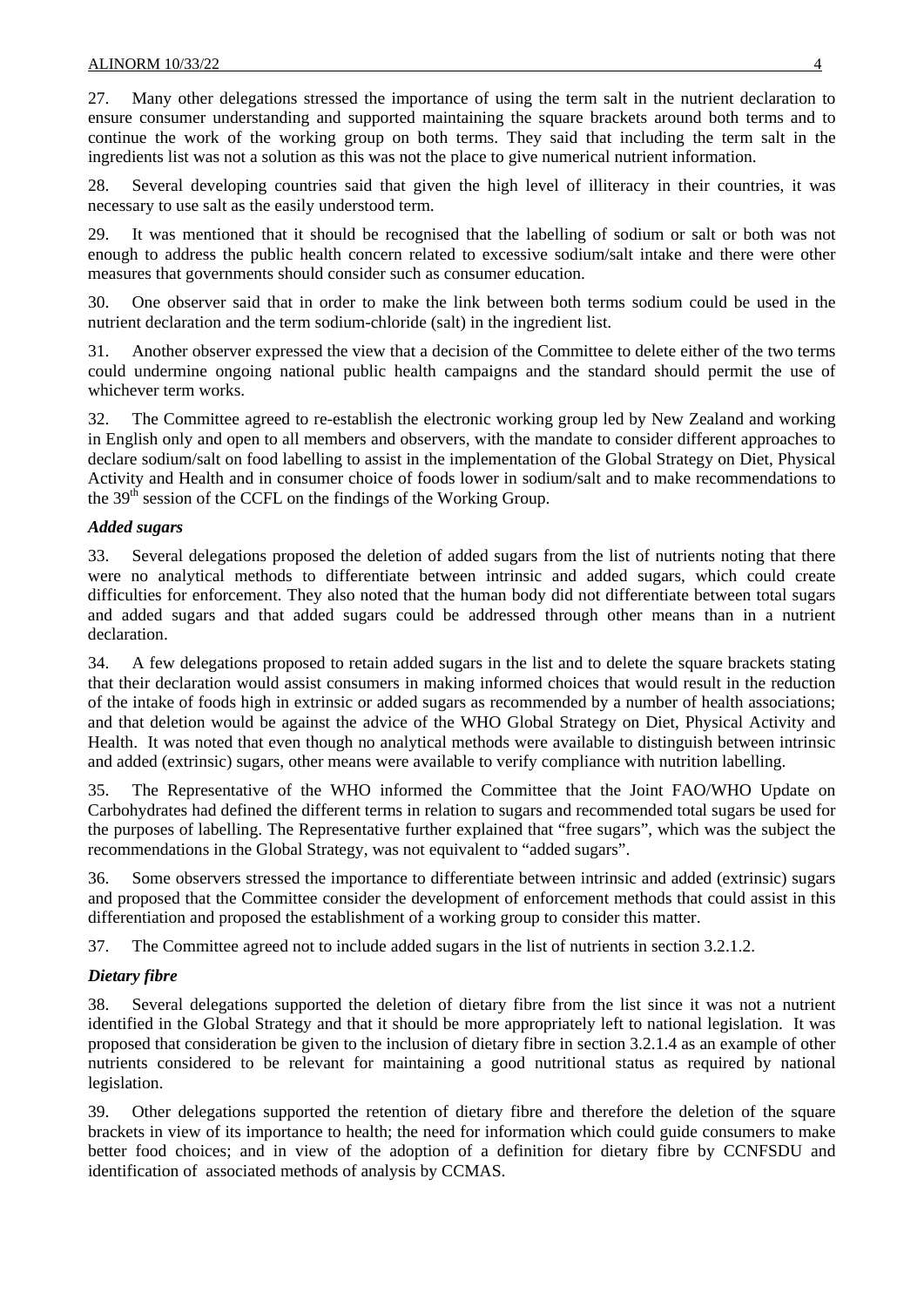40. The Committee acknowledged the importance of dietary fibre and indicated that it could be included at the national level according to section 3.2.1.4 without mentioning it explicitly in the section.

41. The Committee therefore agreed not to include dietary fibre in the list of nutrients in section 3.2.1.2.

### *Trans-fatty acids*

42. A number of delegations and observers supported the declaration of trans-fatty acids and therefore the deletion of the square brackets stating that such labelling was mandatory in their respective countries; that such labelling could be an incentive to industry to reduce the level of trans-fatty acids in the food supply; and that it was important information to allow consumers to make informed choices.

43. Several other delegations supported the deletion of trans-fatty acids from the list of nutrients noting that such labelling could be more appropriately dealt with at the national level. These delegations therefore proposed that consideration be given to the inclusion of a footnote in section 3.2.1.4 to indicate that countries whose diets exceed 1% of total energy from trans-fatty acids should consider the declaration of trans-fatty acids in nutrition labelling as proposed by the WHO at the last session of the Committee.

44. A delegation reminded the Committee that there were ways to reduce trans-fatty acids in foods other than through labelling and that the last session of the Committee had agreed on criteria to identify nutrients for inclusion in the list, such as the ability to address public health issues; ability to assist in informing consumers to make healthy choices; and the practicability and enforceability of labelling. It noted that the high degree of variability of trans-fatty acids in diets in different countries would make mandatory labelling difficult.

45. An observer, while not supporting the inclusion of trans-fatty acids in the list of nutrients, noted that should trans-fatty acids be included, that those from ruminants be exempted. The Representative of the WHO explained that studies of ruminant trans-fatty acids were limited and that the evidence was inconclusive regarding the difference between trans-fatty acids from ruminants and those obtained through manufacturing processes.

46. In consideration of the proposal for the footnote, a delegation expressed concern with the reference to 1% as this could imply a safe level for trans-fatty acids and noted the recommendation of the US National Academy of Sciences Institute of Medicine that trans-fatty acids levels should be kept as low as possible.

47. The Representative of WHO explained that the WHO Scientific Update on Health Consequences of Trans-fatty Acids stated that the 1% threshold was not protective for population subgroups and therefore proposed that the footnote be revised to take this into account.

48. In view of the discussion, the Committee considered proposals for the footnote by either stating that where intakes of trans-fatty acids exceeded 1% of total energy either in the overall population or in one or more population subgroups, this intake may be due to use of partially hydrogenated vegetable oils and declaration of trans-fatty acids should be considered or alternatively to simply indicate that in cases where intake was considered to be a serious public health concern, that declaration should be considered as a risk management option.

49. An observer expressed the view that disclosure of trans-fatty acids where population intake is less than 1% of total energy could act as an early warning system for the use of partially hydrogenated oils before this became a public health problem.

50. Another alternative to reformulate section 3.2.1.4 to include reference to public health concern without specific mention of trans-fatty acids was considered, but not accepted.

51. There was general agreement that a footnote would provide clearer advice on trans-fatty acids and that the version mentioning a public health concern was preferred as it was important to provide advice before it became a serious health problem. There was also an exchange of views on whether to include reference to risk management options, as it was noted that several risk management options existed to reduce trans-fatty acids in the food supply (e.g. the banning of trans-fatty acids in certain foods) and that labelling was only one of those options.

52. In conclusion, the Committee agreed not to include trans-fatty acids in the list in 3.2.1.2 and to include a footnote to section 3.2.1.4 to indicate that in countries where the level of intake of trans-fatty acids is a public health concern, consideration should be given to declaration of trans-fatty acids in nutrition labelling.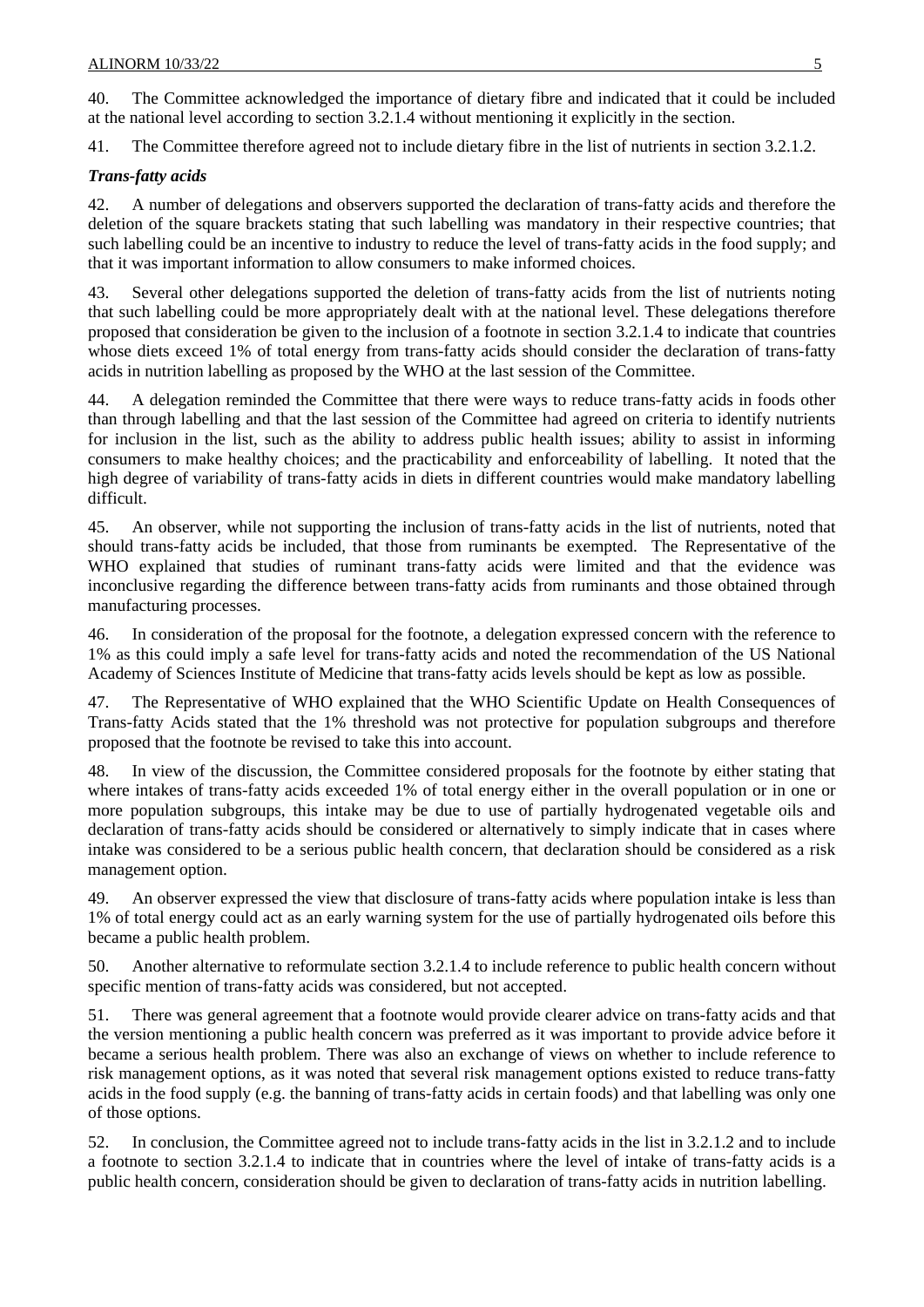### *Status of the proposed draft revision of the Guidelines on Nutrition Labelling concerning the list of nutrients that are always declared on a voluntary or mandatory basis*

53. In noting that agreement had been reached on all the nutrients, except the sodium/salt, which had been retained in square brackets, the Committee agreed to forward the revised section 3.2 to Step 5 for adoption by the 33rd Session of the Commission (Appendix II).

### **Discussion paper on issues related to mandatory nutrition labelling (Agenda item 4(b))[5](#page-10-0)**

54. The delegation of Australia introduced the working document and recalled that the  $37<sup>th</sup>$  session of the CCFL had agreed that Australia would revise and finalize the discussion paper prepared by an electronic working group, taking into account comments made at the session, and present it to the current session for review and possible publication as an appendix to the report so that it could be widely available to serve as a tool for governments. The delegation also mentioned that the document could be of use to FAO when developing capacity building tools related to nutrition labelling.

55. The Representative of FAO stated that FAO was prepared to produce a document on nutrition labelling for the purposes of outreach and capacity building and that the working document could serve as a useful source of information.

56. The Committee reviewed the document section by section.

57. The Committee noted a number of proposals by members and observers to add more specific elements to the text such as including examples for figures for expected cost/benefits; to indicate the magnitude of possible benefits to provide an incentive to governments to consider mandatory nutrition labelling; and mentioning specific modalities of labelling to ensure understandability such as front of pack labelling and the use of simplified interpretative schemes.

58. The Committee agreed not to include such additions in the document and clarified that the purpose of the review was merely to ensure consistency and clarity of the document, which is intended as a tool to assist countries considering mandatory nutrition labelling. The Committee further considered it outside the scope of the document to introduce new approaches such as front of pack labelling which had not yet been defined in Codex. The Committee also clarified that the text was not meant to provide a fully scoped cost benefit analysis or a rationale to governments for or against mandatory nutrition labelling but to collate issues that should be kept in mind when considering such a labelling approach.

59. Bearing the above in mind the Committee agreed on the following changes to the document:

60. Paragraph 5: the Committee agreed to reword the paragraph in order to avoid using the term "negative nutrients" and to clarify that nutrients associated with either an increased or decreased risk of noncommunicable diseases should be considered for mandatory labelling.

61. Part 1, Benefits, Subsection (a) – Benefits to consumers: the Committee agreed to amend the text in the fifth bullet to stress that the benefit was not reformulated products as such but an "increased focus on nutritional quality thereby increasing availability of products that contribute to a healthy and balanced diet in the market place."

62. Paragraph 2.1: the Committee agreed to reword the second bullet for clarity.

63. Paragraph 2.2: the Committee agreed to replace "all" with "certain" in the first bullet and to delete the mention of a specific surface area in the third bullet to allow for flexibility. In the fourth bullet the word "insignificant" was replaced with "negligible" for clarity. The last bullet was amended to clarify that exemptions could be based on business size and type of outlet.

64. Paragraph 2.5: The Committee agreed to add the words "but are not limited to" to the chapeau of the paragraph to indicate the open nature of the list of implementation options. The Committee also agreed to add to the 1<sup>st</sup> bullet "ideally supported by consumer research" and a third bullet on use of supplementary information and/or alternative equivalent information.

65. Paragraph 3.1: The Committee agreed to replace "national food safety authorities" with "competent authorities" for consistency and deleted the third bullet as it was not clear and its intent was covered in the

<span id="page-10-0"></span> 6 CX/FL 10/38/6 and CX/FL 10/38/6-Add.1 (comments of Canada and Mali); CRD 5 (comments of Ghana, Indonesia, Thailand and IADSA); CRD 14 (comments of Panama); CRD 16 (comments of India); and CRD 19 (comments of Bolivia); CRD 24 (comments of CIAA)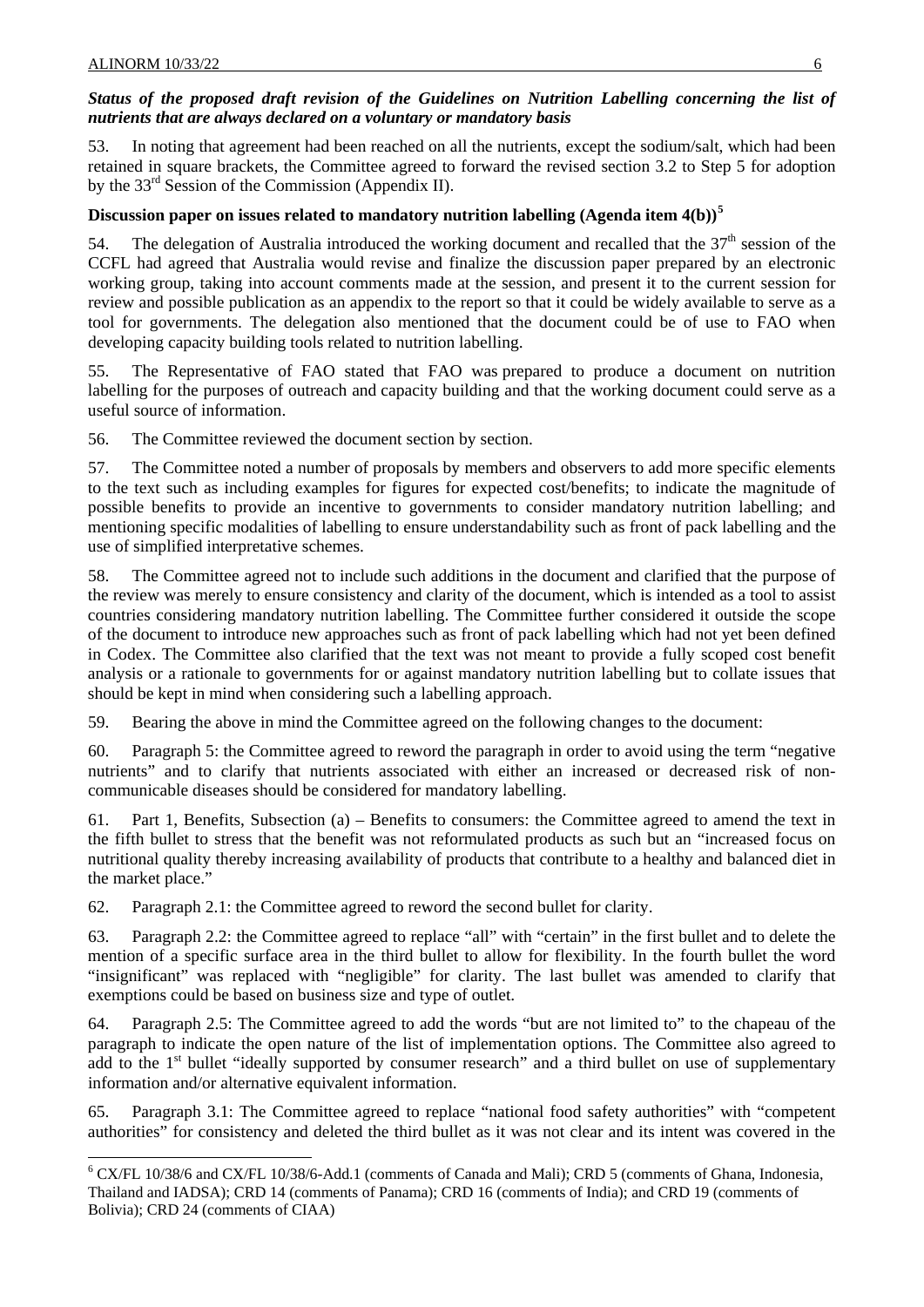second bullet.

66. Section 4: The Committee had an extensive discussion on this section. Several delegations considered the section to be outside of the scope of the document and proposed to delete it. Other delegations were of the opinion that the section was important to indicate possible implications of nutrition labelling on international trade. Several proposals for amending the text were made but after some discussion the Committee agreed to maintain the text as it was with the deletion of the second bullet and to include a new bullet to acknowledge the importance of considering available standards and guidelines from the Codex Alimentarius Commission.

### *Conclusion*

67. The Committee agreed to include the text in Appendix III to the report to ensure its availability for governments as a tool when considering mandatory nutrition labelling. The Committee also agreed to recommend the use of the text to FAO when developing capacity building tools related to nutrition labelling.

### **Proposed draft principles and criteria for legibility of nutrition labelling (Item 4c)[6](#page-11-0)**

68. The Delegation of the United States introduced the report of the electronic Working Group as presented in CX/FL 10/38/8 and highlighted some of the key changes made to the document. The Delegation drew the attention of the Committee to the recommendations of the working group that further consideration be given to nutrition labelling of small packages (provisions 11 and 12); declaration of insignificant amounts of nutrients (bullet point 3); and presentation of nutrient content where foods are reconstituted or drained before consumption (bullet point 4) in the broader context of nutrition labelling. The recommendation of the working group for the placement of the principles and criteria in a new section 4 of the Guidelines on Nutrition Labelling.

69. It was noted that the purpose of the work was not to address approaches to enhance consumer understanding of nutrition labels, but to provide guidance on criteria to enhance legibility of such labels.

The Committee had a section by section discussion of the criteria and principles and made the following amendments and/ or comments:

### *Paragraph 1*

71. The Committee agreed to remove the square brackets noting the view of several delegations that crossreferences to relevant sections of the *General Standard for the Labelling of Prepackaged Foods* were important not only in the case of nutrition labelling applied on a mandatory or voluntary basis, but also to supplementary nutrition labels.

72. Regarding a proposal for inclusion of a purpose to clarify the intent of the criteria and principles, it was clarified that the criteria and principles would be included in the Guidelines on Nutrition Labelling, which already have a purpose statement.

### *Paragraph 2*

73. The Committee agreed to delete "alternative" and to retain "additional" without the square brackets in the text as it was considered that the term "alternative" was too open and had been beyond the terms of reference of the electronic working group.

#### *Paragraph 5*

l

74. A number of delegations expressed the view that the  $2<sup>nd</sup>$  sentence of paragraph 5 was too prescriptive and proposed its deletion, while some other delegations supported its inclusion noting that the use of "should" provided sufficient flexibility.

75. The Committee agreed to replace the wording in paragraph 5 with wording which would clarify the importance of the font style, type and minimum font size in addition to the use of a mix of upper and lower case lettering to ensure the legibility of nutrition labelling.

<span id="page-11-0"></span><sup>6</sup> CX/FL 10/38/7 (comments of Australia, Brazil, Colombia, Costa Rica, European Union, India, Malaysia, Mexico, New Zealand, Norway, United States of America, ICGA, ICBA, IDF), CX/FL 10/38/7-Add. 1 (comments of Kenya, Mali), CRD 6 (comments of Guatemala, Korea), CRD 14 (comments of Panama), CRD 16 (comments of India), CRD 25 (comments of CIAA), CX/FL 10/38/8 (report of the working group), CX/FL 10/38/8-Add.1 (comments of Canada), CRD 7 (comments of European Union, Indonesia, Malaysia, Philippine, Thailand, IADSA).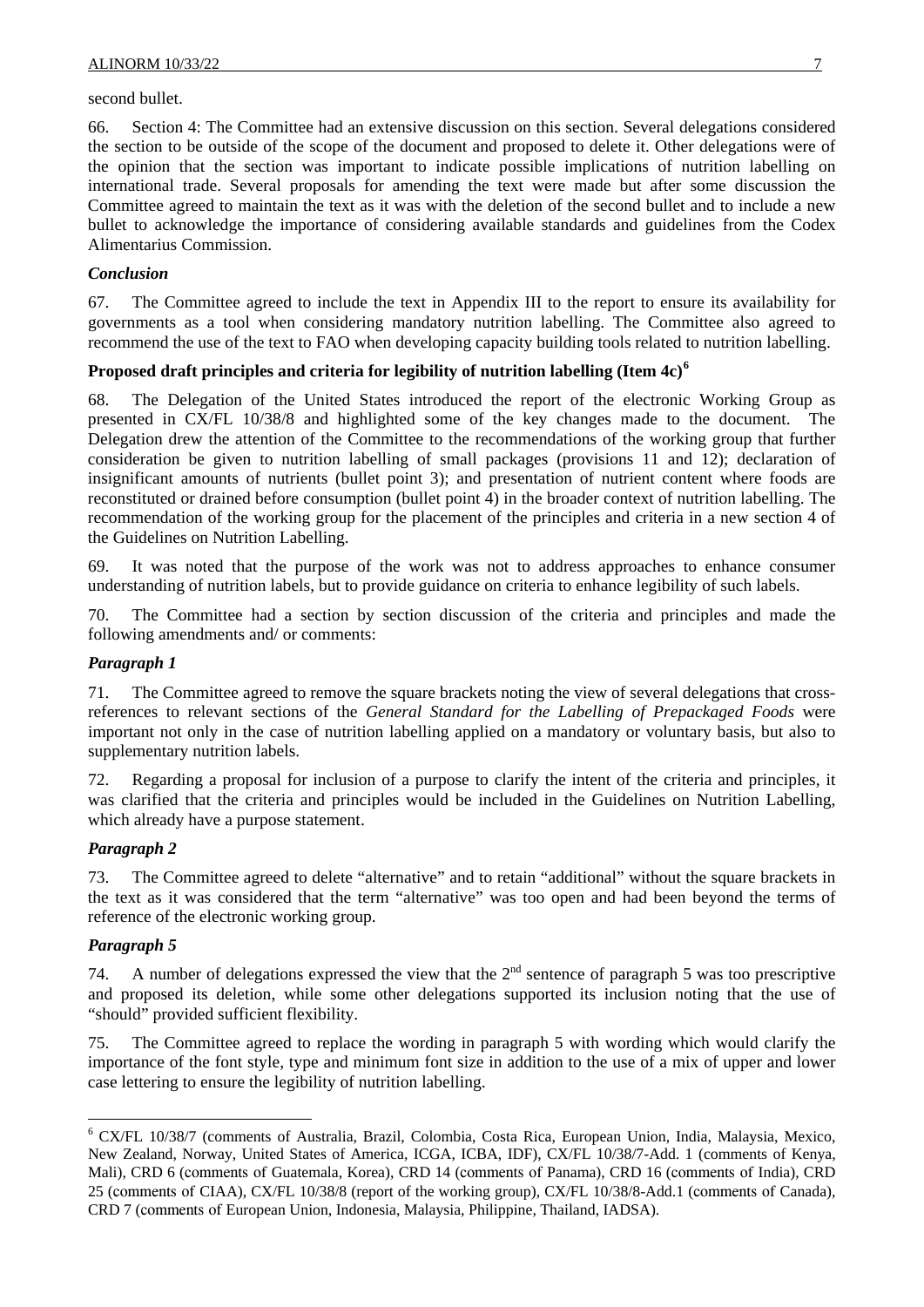### *Paragraphs 8 and 9*

l

76. The Committee agreed to delete both paragraphs since these were beyond the scope of the document and could imply that nutrient declaration is mandatory.

77. In view of the progress made on the document, the Chairperson proposed to forward it to Step 5/8 for adoption. In response to the concern raised by some delegations that members who had not been able to attend the session should also have the opportunity to comment on the document, the Secretariat clarified that it was still possible to provide comments in accordance with normal Codex procedures and that forwarding the document to step 5/8 now would give the flexibility to adopt it at the  $33<sup>rd</sup>$  Session of the Commission either at step 5 or at step 8, with the omission of steps 6 and 7, if there was consensus.

### *Status of the proposed draft principles and criteria for legibility of nutrition labelling*

78. The Committee agreed to forward the principles and criteria to Step 5/8 with omission of Steps 6 and 7 for adoption by the  $33<sup>rd</sup>$  Session of the Commission (Appendix IV) and agreed to insert them as a new section 4 in the *Guidelines on Nutrition Labelling* (CAC/GL 2-1985).

### **Discussion paper on labelling provisions dealing with the food ingredients identified in the Global Strategy on Diet, Physical Activity and Health (Agenda Item 4d)[7](#page-12-0)**

79. The Committee recalled that an electronic working group led by Canada and Norway had been reconvened to further consider the food ingredients identified in paragraph 22 of the Global Strategy on Diet, Physical Activity and Health, i.e., fruits and vegetables and legumes, whole grains and nuts, and free/added sugars and salt (sodium), and prepare a discussion paper to propose possible actions by the CCFL and to identify paragraphs in existing CCFL texts under which food ingredients identified in the Global strategy can be addressed.

80. The Delegation of Canada introduced the discussion paper in which five actions were suggested to the Committee. The working group had also proposed text for these actions.

81. The Committee agreed to discuss the suggested actions presented by the working group to establish if there was interest to undertake work on any of these but not to review any suggested text at this stage. The Committee noted that it would take into account the referrals from the CCFNSDU and the decisions previously taken on the list of nutrients always to be declared.

### *Enhanced guidelines on health claims and claims related to dietary guidelines or healthy diets in the Guidelines for Use of Nutrition and Health Claims*

82. Some delegations considered that it would be useful if the Committee dealt with claims related to healthy diets to ensure that if dietary guidance statements were used, a minimum of the ingredient was contained in the food.

83. Other delegations did not support new work on this matter. It was mentioned that the existing Codex guidance on claims was sufficient; this was not enough to address the problem; it was not the role of the Committee to deal with this issue and it would be difficult to translate health policies into labelling.

84. There was no consensus in the Committee to start new work on this topic.

### *Use of standardized symbols to represent the ingredients identified in the Global Strategy in food labelling*

85. Several delegations felt that it would be premature to look into symbols for ingredients while there was some interest to look into symbols for nutrients. It was mentioned that the work would consist of setting conditions for the use of symbols which was related to the WHO work on nutrition profiling and thus timing was a problem as the outcome of that work should be considered.

86. Other delegations were of the opinion that symbols could represent useful information for the consumer and supported establishing an electronic working group. Some delegations were of the opinion that a working group could be useful to provide information on the harmonization of symbols to the committee.

87. The delegation of Canada clarified that the working group had been tasked to look into possible actions related to ingredients and not nutrients but that the mandate could be enlarged.

<span id="page-12-0"></span> $7$  CX/FL 10/38/9 (Working group report); CRD 8 (comments of Malaysia); CRD 19 (comments of Bolivia)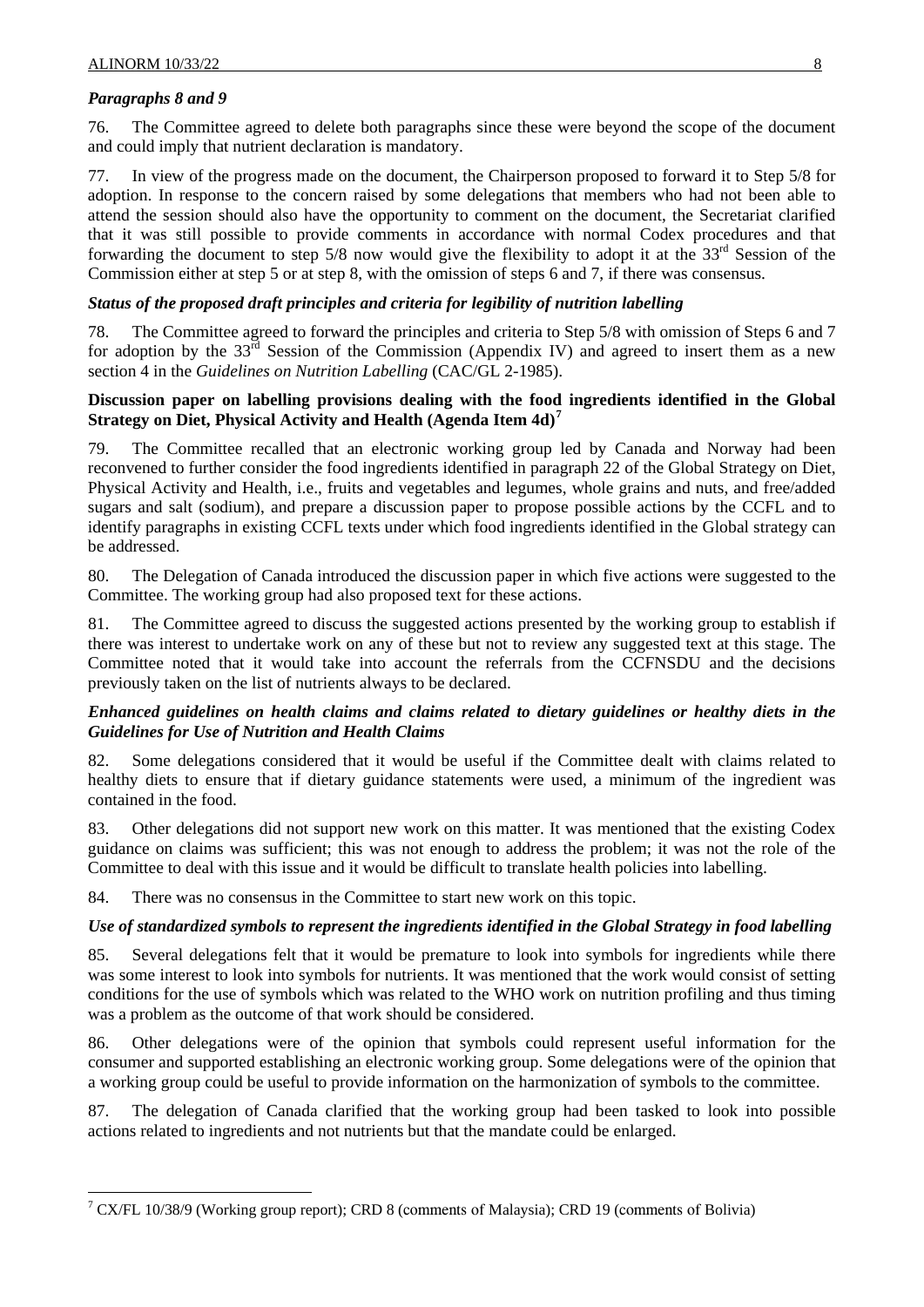88. One observer appealed to the Committee that it was necessary to take any steps to tackle the problem as according to the World Economic Forum, 35 million annual premature deaths and according to the WHO, 20-25% of all deaths are attributable to dietary causes. In this area the Committee could deal with innovative ways to inform consumers and not only harmonize existing legislation.

89. The Representative of WHO stated that the proposed new work would complement and inform the ongoing work of WHO on nutrition profiling and that it would also be very helpful to develop guidance on how existing systems should integrate conditions related to the ingredients identified in the Global Strategy on Diet, Physical Activity and Health.

90. One delegation suggested that as there seemed to be different understanding in the Committee as to the different terms used in labelling (e.g. principal display panel) it could be useful to develop a common understanding in the Committee of the elements used in labelling.

91. The Committee did not agree at this time to develop a discussion paper but agreed to give consideration to this at the next session when more information would be available.

### *Nutrient content claims on the non-addition of sugars or salt and addition of explicit comparative claims for sugars and/or sodium*

92. There was general support in the Committee to start new work on these items.

93. It was clarified that the work on comparative claims should be on "sugars" and not "added sugars" as mentioned in the document.

94. As to one of the proposed claims for non-addition of sugars several delegations said that they would not be in favour of using the term "unsweetened"

95. The Committee agreed to request new work from the Commission on Nutrient Content Claims on the Non-Addition of Sugar or Salt and Explicit Comparative Claims for Sugars and/or Sodium.

96. The relevant project document prepared by Canada and Norway (see Appendix V) will be transmitted to the Executive Committee for critical review and approval by the Commission.

97. The Committee also agreed to establish an electronic working group led by Canada and working in English only and a physical working group operating in English, French and Spanish just prior to the next session of the Committee with the terms of reference to prepare a discussion paper on: (1) New entries to the table of conditions for nutrient contents in the *Guidelines for Use of Nutrition and Health Claims* (CAC/GL 23-1997) for the non addition of sugars and salt/sodium; (2) Additional conditions of use for comparative claims for sugars and salt/sodium content; (3) Reviewing the heading of the table of conditions for nutrient contents; and (4) Adding nutrient content claims in relation to trans-fatty acids.

98. Item (4) was added to the project document and the terms of reference for the working group as a result of the discussion on matters referred by the CCNFSDU (see paras. 105-108)

### *Developing common definitions of the ingredients identified in the Global Strategy*

99. The delegation of Canada explained that there was moderate to moderately high support for this in the working group but as regards fruit and vegetables there was no clear direction as there were regional and botanical differences. Of interest had been whole grains which is why it had been included in the discussion paper.

100. In the discussion several delegations had strong reservations to start new work in this area as they were not convinced that common definitions were necessary and a mention of "labelling should not be misleading" could be sufficient. Differences in regional dietary habits and understanding of what was a fruit or vegetable were also mentioned as obstacles.

101. It was mentioned that the role of the CCFL in this area was not clear and definitions should be responsibility of the relevant commodity committees.

102. The Representative of WHO informed the Committee of the work done by the Joint FAO/WHO Scientific Update on Carbohydrates in Human Nutrition (EJCN, volume 61, supplement 1, 2007), which provided definitions of various sugars as well as other terms on carbohydrates including whole grain, which is recognized as an ingredient requiring a common definition.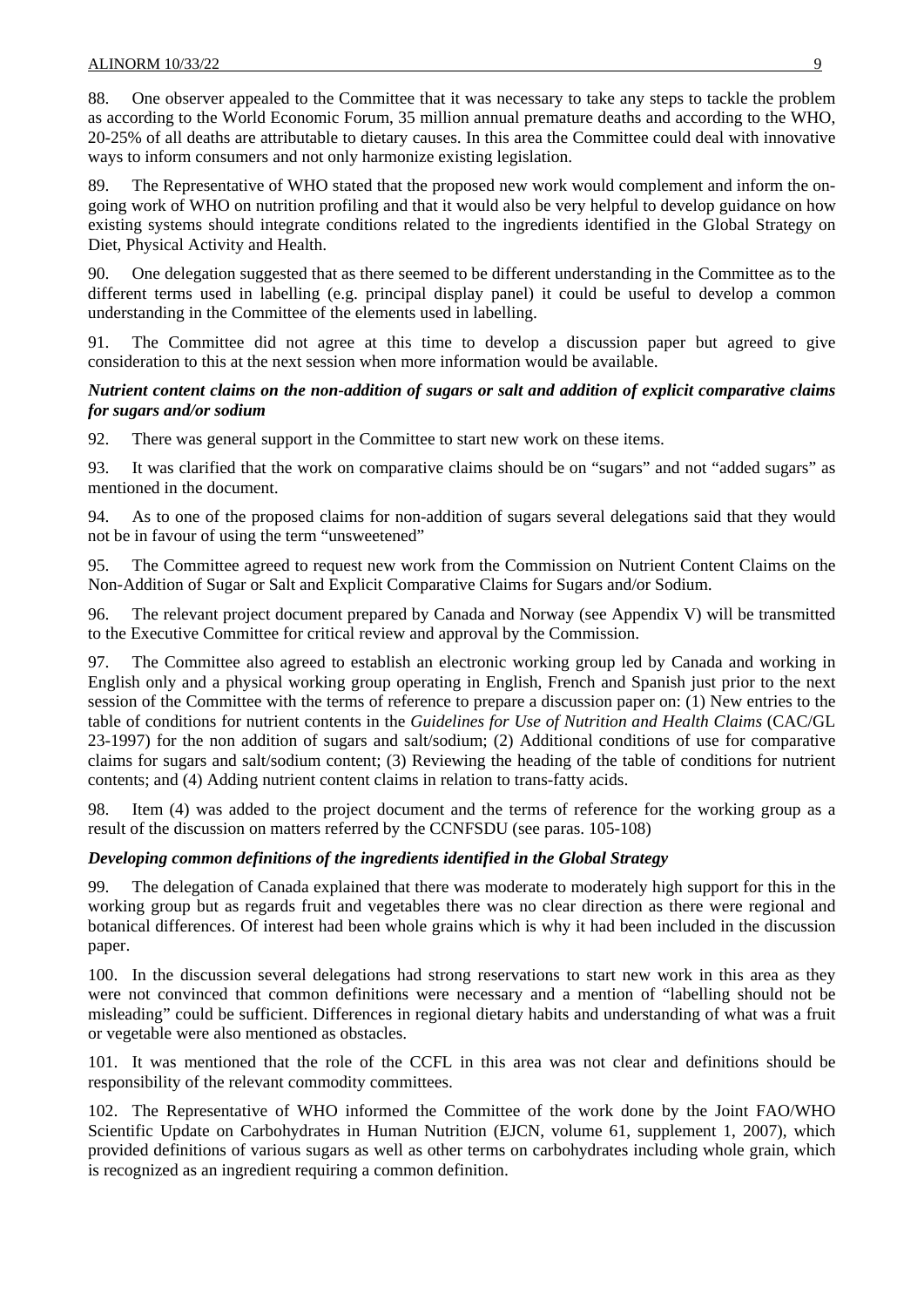l

103. One observer strongly supported Codex work on definitions where the Committee could have a positive impact on reconciling conflicting definitions. Even if there could be differences of opinion it was important that definitions were coherent from the health perspective. He suggested to accept the definitions from WHO.

104. As there was little support for new work in this area the Committee decided to note the ongoing work in WHO on this matter but not to undertake itself new work on definitions of ingredients identified in the Global Strategy.

### *Matters referred by the CCNFSDU*

105. The delegation of Canada noted that the CCFL had asked that the CCNFDSU look at establishing conditions for claims for use for labelling relating to salt, trans-fatty acids and added sugars.

106. The delegation recalled that the CCNFSDU had considered that there was merit in establishing claims in relation to salt but there was no clear agreement for claims for added sugars and trans-fatty acids. CCNFSDU requested the CCFL to indentify the specific claims that are of interest and then CCNFSDU would be in a position to develop the corresponding conditions for those claims.

107. The Committee debated as to how to reply to the question of the CCNFSDU. The issue of whether to request CCNFSDU to look into criteria for claims on trans-fatty acids was discussed. Several delegations said that this would not be appropriate as the Committee had not started new work on claims for trans-fatty acids and they did not support such work, as there might be regional differences.

108. It was suggested that such work could be included in the project document and the terms of reference of the working groups previously established.

109. After some discussion, the Committee agreed to request from the Commission new work on considering the addition of nutrient content claims in relation to trans-fatty acids (see Appendix V) and to discuss this work in the working groups previously established (see paras. 96 - 97). There was no consensus to start work on claims on the absence of trans-fatty acids and it was agreed that this would be reconsidered in light of the outcome of the working groups.

110. Some delegations noted that section 3.2.1.4 of the *Guidelines on nutrition labelling* allows for additional declaration of nutrients addressing those that should be limited in the diet as well as those with inadequate intakes.

111. In the discussion it had been mentioned that there seemed to be an editorial error in the use of the footnote 3 in the table of conditions for nutrient contents in the *Guidelines on Nutrition and Health Claims* (CAC/GL 23-1997). The footnote should in fact apply to all four claims related to saturated fats and cholesterol. The Committee agreed to propose to the Commission to amend the table as indicated in Appendix VI in the framework of editorial changes to Codex standards and related texts.

### **GUIDELINES FOR THE PRODUCTION, PROCESSING, LABELLING AND MARKETING OF ORGANICALLY PRODUCED FOODS (Agenda Item 5)**

### **Annex 1: Inclusion of ethylene for other products (Agenda Item 5a)[8](#page-14-0)**

112. The Committee recalled that at its  $37<sup>th</sup>$  Session it had considered other uses of ethylene, namely: ripening of tropical fruits applying the same justification as had been given for kiwi fruit and bananas; degreening of citrus fruit in case that this was part of a strategy to prevent fruit fly damage; sprouting inhibitor for onions and potatoes; and inducing flowering in pineapples to allow growers to produce marketable size in sufficient quantity from the same field at the same time. The Committee had noted however that more scientific justification was needed against the criteria in section 5.1 of the *Guidelines* and had therefore agreed to return other possible uses of ethylene to Step 6 for comments and further consideration at its 38<sup>th</sup> Session.

113. Many delegations supported extending the use of ethylene to include ripening of tropical fruits citing the importance of organic tropical fruit production to their economy**.** Some of these delegations expressed

<span id="page-14-0"></span><sup>&</sup>lt;sup>8</sup> CL 2009/15-FL, ALINORM 09/32/22, Appendix IV, CX/FL 10/38/10, (comments of Argentina, Costa Rica and the European Union),CX/FL 10/38/10-Add.1 (comments of Canada, Chile, Kenya, and Mali), CRD 9 (comments of Costa Rica, Ghana, Guatemala, Philippines and Thailand), CRD 14 (comments of Panama), CRD 16 (comments of India), CRD 19 (comments of Bolivia)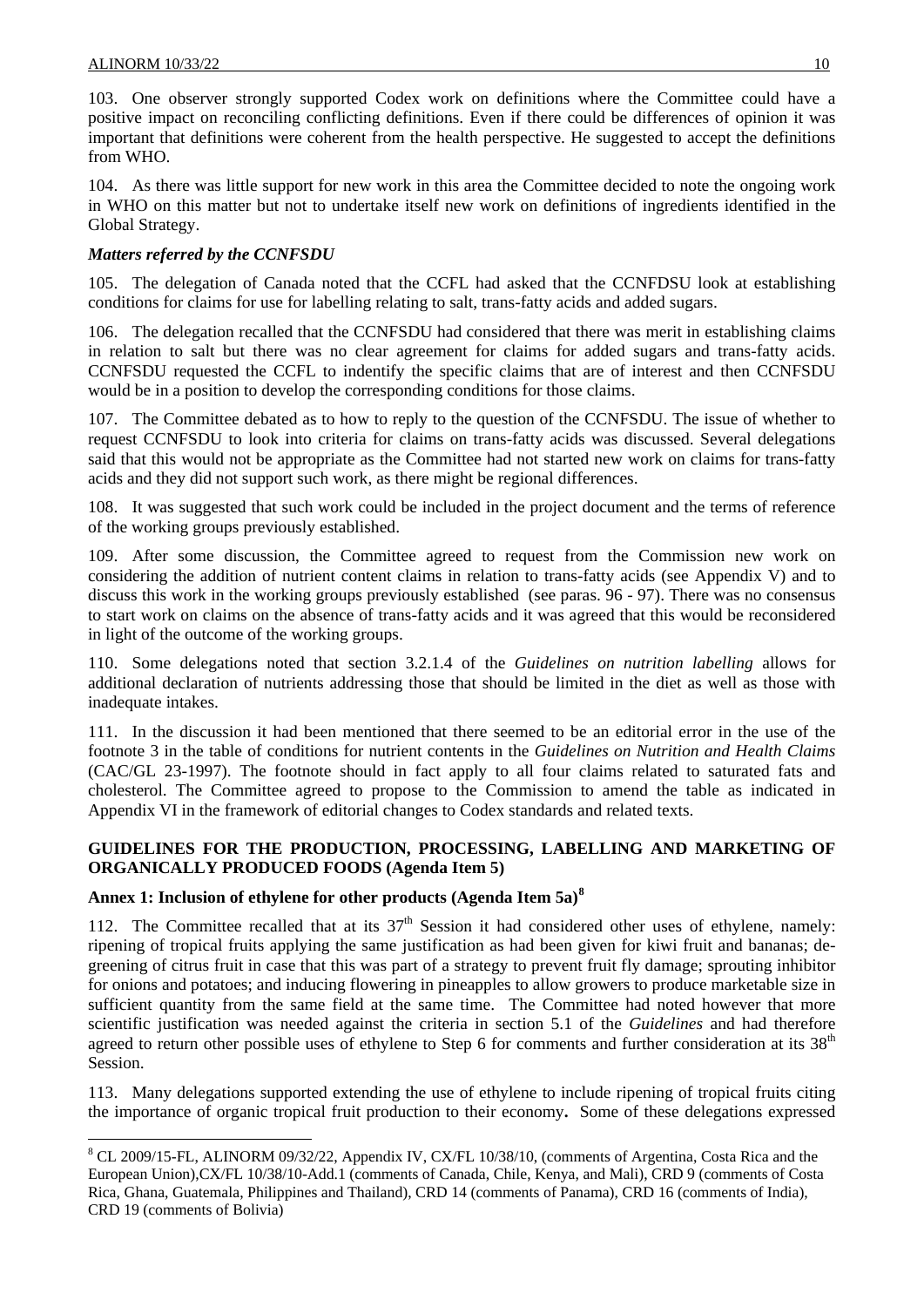l

the view that the justification provided by New Zealand should extend to all tropical fruits and additional justification should not be required.

114. Other delegations, while not opposing to extend the use of ethylene to ripening other tropical fruits, were of the view that it would not be appropriate to apply the justification developed by New Zealand to all tropical fruit without any scientific consideration against the criteria of section 5.1 the *Guidelines*, and that this could set a precedent and negatively affect the credibility of the *Guidelines.*

115. Some delegations noted that even though the criteria in section 5.1 were intended to be applied for additions to the table in Annex 2 and that paragraph 82 was in Annex 1, the criteria should also apply in this case and that New Zealand had been required to justify the addition of kiwi fruit and bananas against those criteria.

116. Some delegations noted that the use of ethylene for ripening should be considered for all fruits and not only tropical fruits.

117. The Committee agreed to establish an electronic working group, coordinated by Ghana, working in English only with the following terms of reference: to develop a justification regarding the use of ethylene for the ripening of fruit for consideration at the  $39<sup>th</sup>$  Session of the CCFL. It was mentioned that this justification could be differentiated by fruit categories. The square brackets around the text in the draft revised paragraph 82 would be retained.

118. The Committee agreed that justification against the criteria in section 5.1 would also be required regarding the use of ethylene for de-greening of citrus fruit, for the induction of flowering in pineapples and for sprout inhibition in potatoes and onions. The European Union agreed to undertake the preparation of the relevant justifications with the assistance of Costa Rica incorporating their justification for use of ethylene for flower induction in pineapples.

### *Status of the draft amendment: Inclusion of Ethylene for Other Products*

119. The Committee agreed to hold other possible uses of ethylene at Step 7 for consideration at the next Session of the Committee (see Appendix VII).

### **Discussion paper on a structured approach to the review of the** *Guidelines* **(Agenda Item 5b)***[9](#page-15-0)*

120. The Committee recalled that at it  $37<sup>th</sup>$  Session, it had noted that a more structured approach for periodic review of the *Guidelines for the Production, Processing, Labelling and Marketing of Organically Produced Food* was needed, in particular concerning proposals for modification of the lists in Annex 2 and had agreed that the United States would prepare a discussion paper that would more clearly define a process for the consideration of proposed amendments to the *Guidelines* for consideration at the present session. In addition the Committee had agreed to delete Sections 8 and 5.3. The 32<sup>nd</sup> Session of the Codex Alimentarius Commission, had returned this proposal for further consideration by the Committee.

121. In introducing the working document, the United States informed the Committee that during informal discussions, several members pointed out difficulties with the approach outlined, particularly with respect to the 4-year timeline proposed for periodic review. The Committee therefore considered a revised proposal prepared by the United States and the European Union as presented in CRD 15.

122. The proposed review process would work on a 2-year cycle, to consider proposals for inclusion of new substances in Annex II as well as for other sections of the guidelines. One observer stated that for substantial changes to the guidelines, physical working group meetings prior to the CCFL meeting should be foreseen when recommended as necessary by the electronic working group.

123. The approach outlined in CRD 15 would provide for a structured review process, address the existing difficulties in reviewing the Guidelines and allow for the deletion of Section 8 of the *Guidelines* and other related sections.

124. The Committee supported the procedure proposed in CRD 15 and agreed to the development of Terms of Reference for the electronic work group proposed in the process.

125. In this context, the Committee also considered the proposal presented by the European Union under Agenda Item 12a (CX/FL 38/10/38/17) regarding the inclusion of spinosad, potassium bicarbonate and

<span id="page-15-0"></span> $9$  CX/FL 10/38/11 (discussion paper from the United States), CRD 10 (comments of Indonesia), CRD 14 (comments of Panama), CRD 15 (United States and European Union), CRD 16 (comments of India), CRD 18 (comments of IFOAM)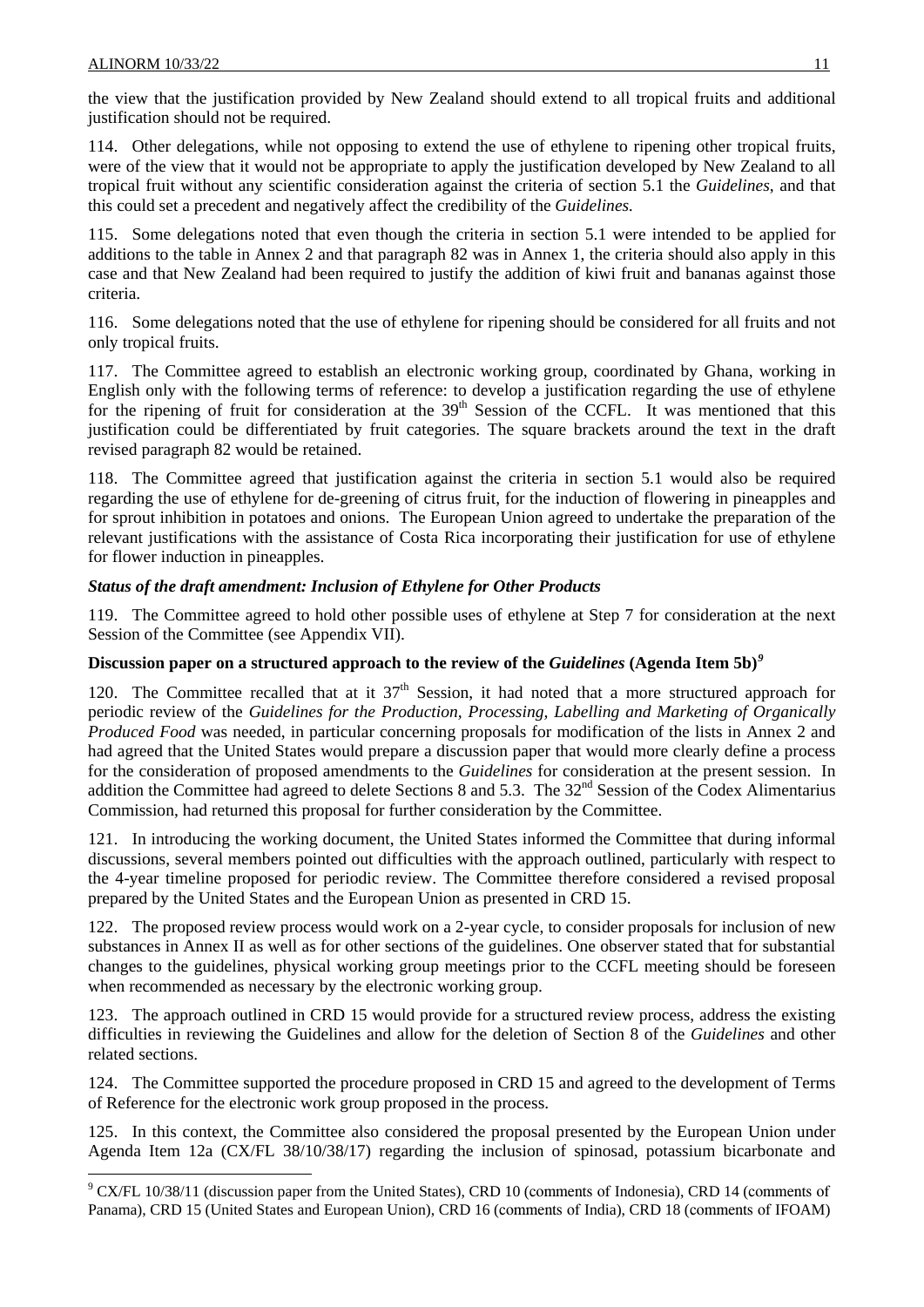copper octanoate in Annex II, Table 2 of the *Guidelines*. These substances could be considered as examples on which the electronic working group proposed in CRD 15 could start its work.

126. The Committee agreed to establish an electronic working group led by the United States, working in English only with the following terms of reference:

127. Review substances proposed at the 38<sup>th</sup> Session of CCFL, Agenda Item 5a and 12a, to be included in Annex II of the *Guidelines for the Production, Processing, Labelling and Marketing of Organically Produced Foods.*

128. Identify additional data needed to satisfy Section 5.1 criteria and undertake to collect such data from the submitting countries or from members of the eWG.

129. Make recommendations to the 39<sup>th</sup> session of CCFL on whether these substances should be included in Annex II.

130. Provide advice to the Committee on the utility of a working group approach to facilitating a two year cycle regarding substances to be included in Annex II.

### *Conclusion*

l

131. It was agreed that the output of the electronic working group would be reviewed at the  $39<sup>th</sup>$  Session of the CCFL to evaluate the effectiveness of the procedure proposed in CRD 15, for the purpose of endorsing it as a regular procedure for the review of proposals related to the *Guidelines*.

132. The Committee also agreed to delete Section 8 and related text of the *Guidelines* in view of the decision taken on the application of this alternate review process (see Appendix VIII).

133. An observer noted that while the formal review process was not established it had a concern to the deletion of section 8.

### **LABELLING OF FOODS AND FOOD INGREDIENTS OBTAINED THROUGH CERTAIN TECHNIQUES OF GENETIC MODIFICATION / GENETIC ENGINEERING**

### **Draft Amendment to the** *General Standard for the Labelling of Prepackaged Foods:* **Definitions (Agenda Item 6a) [10](#page-16-0)**

134. The Committee discussed whether to advance the proposed definitions held at Step 7 (ALINORM 09/32/22, Appendix VI) to the Commission for adoption at Step 8. Some delegations supported the advancement of these definitions, while the Delegation of Japan, supported by several other delegations proposed to advance the text with amendments so as to define "food and food ingredients obtained through biotechnology" for consistency with the terms used in Section 4.2.2 of the General Standard for Labelling of Prepackaged Foods (GSLPF) and to amend the definition for GM/GE in line with the definition in the Principles for the Risk Analysis of Foods Derived from Modern Biotechnology (CAC/GL 44-2003) (CRD 11).

135. Other delegations proposed discontinuation of the work on definitions since they were linked to a paper that was no longer under discussion, noting that definitions in relation to biotechnology already existed in Codex.

136. Some delegations, while supporting consistency in the use of terms, noted that the intent of section 4.2.2 was to address the presence of allergens, which is a food safety issue. Those delegations felt that should there be need for a definition, then it should be within a food safety context.

137. It was also proposed to introduce a chapeau stating that the definition was for the purpose of section 4.2.2. An alternative proposal was to address this issue through a footnote in 4.2.2 where biotechnology is mentioned to reference the Principles on Risk Analysis since these Principles already defined certain terms of relevance and there currently are inconsistencies between the documents in these definitions. There was however no agreement on either of the proposals as some delegations were opposed to limiting the definition to section 4.2.2. Some delegations were also of the opinion that reference to the Principles on Risk Analysis would call undue attention to the safety of foods derived from biotechnology noting that it was generally accepted that such foods are safe after being assessed using the relevant Codex guidance.

<span id="page-16-0"></span><sup>&</sup>lt;sup>10</sup> ALINORM 09/32/22, Appendix VI, CRD 11 (comments of Costa Rica, Japan, Kenya, Mali and the Philippines)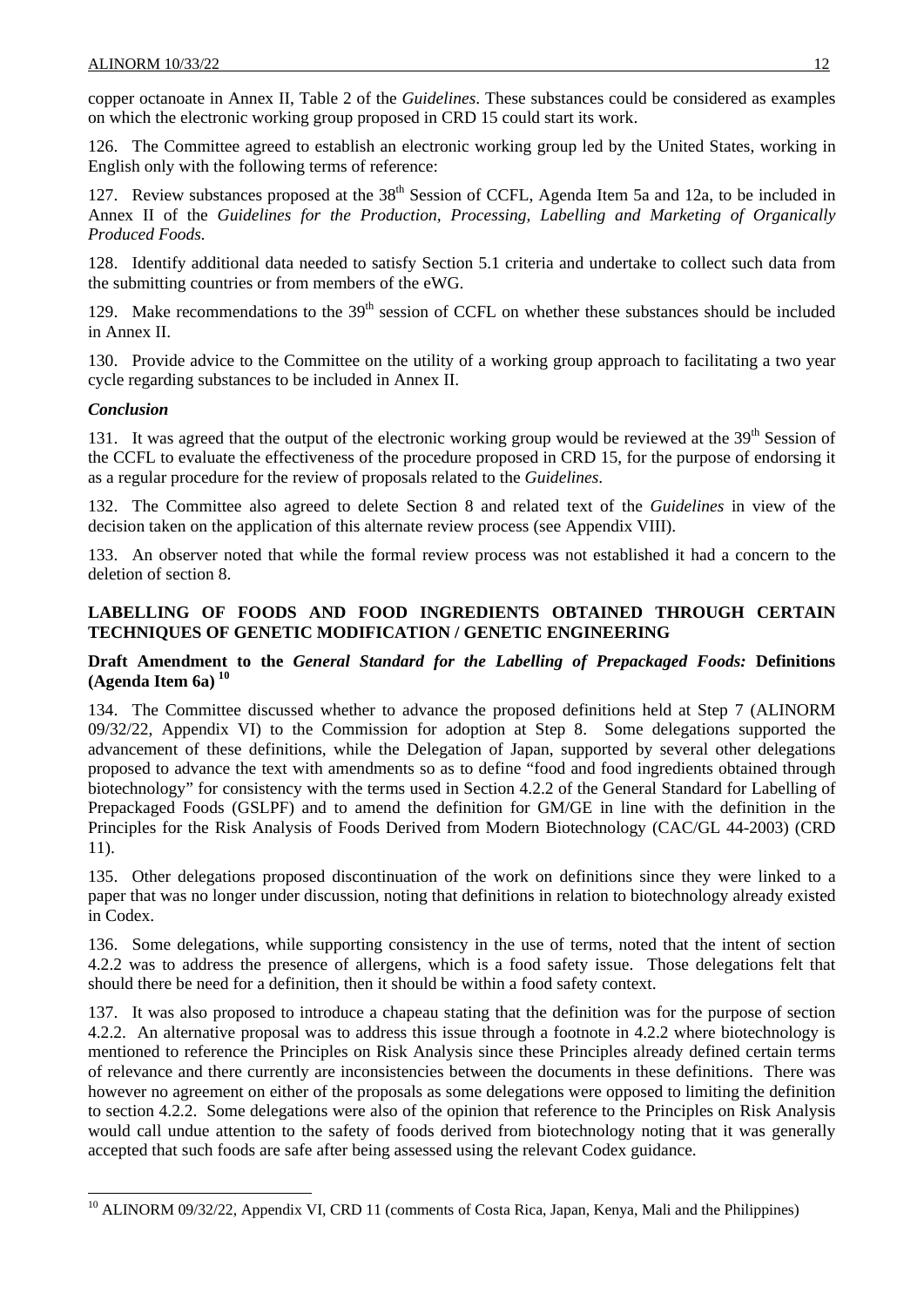138. Noting the lack of consensus on advancing the definitions, but the general support for the amendments proposed by Japan, the Committee agreed to return the revised definitions to Step 6 for comments and consideration by the next session.

### *Status of the draft amendment to the General Standard for the Labelling of Prepackaged Foods: definitions*

139. The Committee agreed to return the draft amended definitions to Step 6 for comments and consideration by the next session (Appendix IX).

### **Proposed draft Recommendations for the labelling of foods and food ingredients obtained through certain techniques of genetic modification/genetic engineering (Agenda Item 6b)[11](#page-17-0)**

### *General remarks*

140. Many delegations and several observers expressed the hope that progress could be made on this matter and that this was important for the Committee and Codex in general as many countries expected guidance from Codex in this area. They mentioned that Codex had already shown itself to be capable of finding a consensus on issues related to foods derived from modern biotechnology, first in the relevant task force that had established risk analysis principles and guidance and more recently in the Committee on Methods of Analysis and Sampling that had established criteria for analytical methods. It was mentioned that while this was not a food safety issue, Codex had the mandate to ensure fair practices in the food trade and a failure to provide guidance on the labelling of GM/GE foods could in itself be considered misleading to the consumer. One delegation mentioned that Codex had already developed labelling guidance according to production or processing methods such as irradiation, halal foods or organic products.

141. Other delegations continued to be of the opinion that work on this issue should be discontinued noting that the matter had been discussed for almost two decades without consensus and that there was very little prospect of consensus. It was also mentioned that the guidance currently in the proposed draft text was not considered sufficient by those delegations supporting this work and that it was not realistic to consider that the Committee could develop adequate guidance in the timeframe permitted. Recognizing the inability to find consensus on this matter should not be seen as a failure of Codex and CCFL but as a strength to acknowledge that sufficient international basis for consensus did not exist. It was mentioned that the time of the Committee could be better used to address more pressing health issues such as the implementation of the Global Strategy on Diet, Physical Activity and Health.

142. As there was no consensus to discontinue the work the Committee considered the proposed draft Recommendations for the labelling of foods and food ingredients obtained through certain techniques of genetic modification/genetic engineering.

### 143. *Chapeau text*

l

144. Many delegations and some observers supported the chapeau text entitled "chapeau 2 as amended by Brazil" or declared that while they preferred a different text they could accept it as a compromise. Some other delegations stated that they preferred the chapeau text entitled "chapeau 2 as amended by the USA".

145. Differences of opinion were mainly on two sentences. The sentence "It also recognizes that each country can adopt different approaches regarding labelling of foods obtained by GM/GE techniques and that food labelling is the primary means of communications between the seller on the one hand and the purchaser and consumer on the other", as contained in the Brazil text was considered by some as too permissive by allowing various approaches and by others as not necessary as Codex texts are voluntary. Other delegations noted that similar statements are found in some Codex texts.

146. The sentence "This document is not intended to suggest or imply that GM/GE foods are in any way different from other foods simply due to their method of production.", as contained in the USA proposal was not supported by many delegations which were of the view that there was a difference between foods

<span id="page-17-0"></span><sup>&</sup>lt;sup>11</sup> ALINORM 09/32/22, Appendix VII; CX/FL 10/38/12 (comments of Australia, Brazil, Colombia, Costa Rica, European Union, Malaysia, Biotechnology Industry Org. (comments of BIO) and ICGMA); CX/FL 10/38/12-ADD.1 (comments of United States, Institute Food Technology (IFT)); CX/FL 10/38/12-ADD.2 (comments of Kenya, Mali and Consumers International (CI)); CRD12 (comments of Ghana, Guatemala, Japan and the Philippines); CRD 14 (comments of Panama), CRD 16 (comments of India,); and CRD 19 (comments of Bolivia).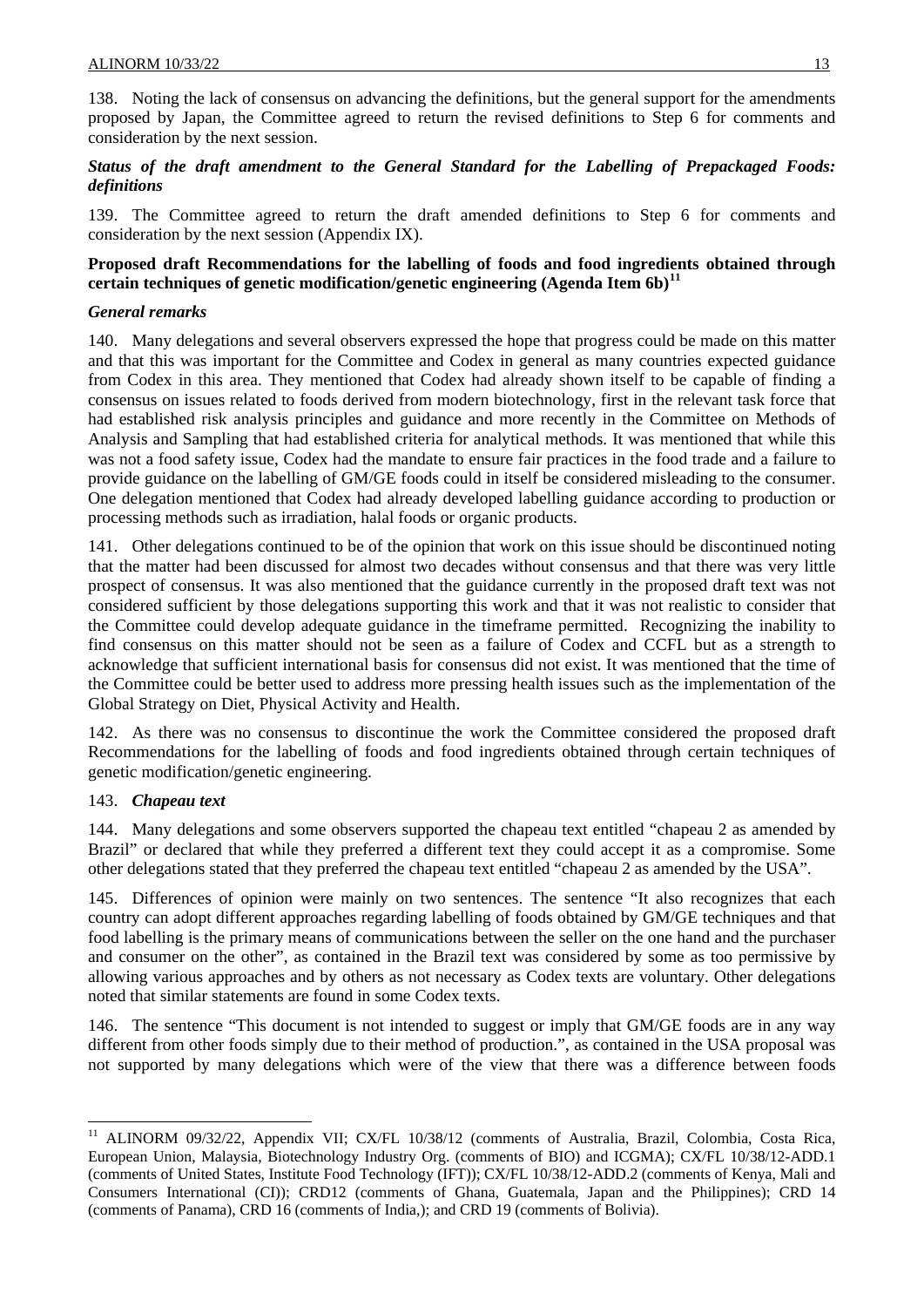obtained by GM/GE methods and other foods as Codex had created a task force that developed a number of guidelines for the risk assessment of such foods.

147. The Chair clarified that according to the Codex Guidelines for the safety assessment of foods derived from modern biotechnology those foods that have been approved as a result of the use of Codex safety assessment guidance are recognised to be as safe as their conventional counterparts.

148. Several proposals were made to amend the proposals among others to align the language with that used in other Codex text i.e. to refer to "foods derived from modern biotechnology" instead of "foods obtained by GM/GE techniques".

149. The Chairperson summed up the changes proposed to the Brazil proposal as follows for consideration by the Committee: **"***The purpose of this document is only to recall and assemble in a single document some important elements of guidance from Codex texts, which are relevant for the labelling of foods derived from modern biotechnology. It also recognizes that each country can adopt different approaches regarding labelling of foods derived from modern biotechnology. This text is not intended to suggest or imply that GM/GE foods are necessarily different from other foods simply due to their method of production."*

150. The delegation of Argentina was of the opinion that the right of a country to adopt different approaches insofar as labelling is concerned is done under the auspices of the WTO but is not the responsibility of Codex and proposed that the recognition of availability of different approaches could be included in a footnote: "*The purpose of this document is only to recall and assemble in a single document some important elements of guidance from Codex texts, which are relevant for the labelling of foods derived from modern biotechnology/obtained by GM/GE techniques\* . This text is not intended to suggest or imply that GM/GE foods are necessarily different from other foods simply due to their method of production.*

*\* There are different approaches regarding labelling of foods derived from modern biotechnology which are applied by national authorities."* 

151. Some other delegations supported Argentina and noted that referring to different national approaches brings into question the purpose of working on an international standard.

152. Many other delegations were of the view that several approaches for the labelling GM foods were possible as long as Codex basic principles were respected in line with the conclusions of the working group held in Oslo.

153. Several delegations indicated that even though they were not in favour of the last sentence in the chairs proposal they could accept it if the second sentence remained intact as in the Brazil proposal i.e. including the part of the sentence "and that food labelling is the primary means of communications between the seller on the one hand and the purchaser and consumer on the other" as this gave the important context to the chapeau.

154. Some observers opposed the inclusion of the last sentence in the chairs proposal while another observer supported it.

155. During the lunch hour, many delegations assembled in a session facilitated by the chair to concentrate on the objectives they wanted to achieve with the text instead of focussing on specific wording and the Chairman developed an alternative proposal as follows: *"Acknowledging that different approaches regarding labelling of foods derived from modern biotechnology are available, the purpose of this document is only to recall and assemble in a single document some important elements of guidance from existing Codex texts, which are relevant for the labelling of foods derived from modern biotechnology. This document is not intended to suggest or imply that foods derived from modern biotechnology are necessarily different from other foods simply due to their method of production."* 

156. The Chair proposed that this text be circulated for comments at Step 3 together with the remainder of the draft recommendations with a view to collect comments and finalise the text at the next session.

157. It was proposed that not only this text but also the original chair's proposal (see para 149) and the Argentinean proposal (see para 150) should be circulated. It was also mentioned that the phrase starting "and that food labelling is the primary means..." should be reintroduced in the chapeau.

158. The delegation of Austria said that they would prefer to refer to "foods obtained by GM/GE techniques" instead of "foods derived from modern biotechnology".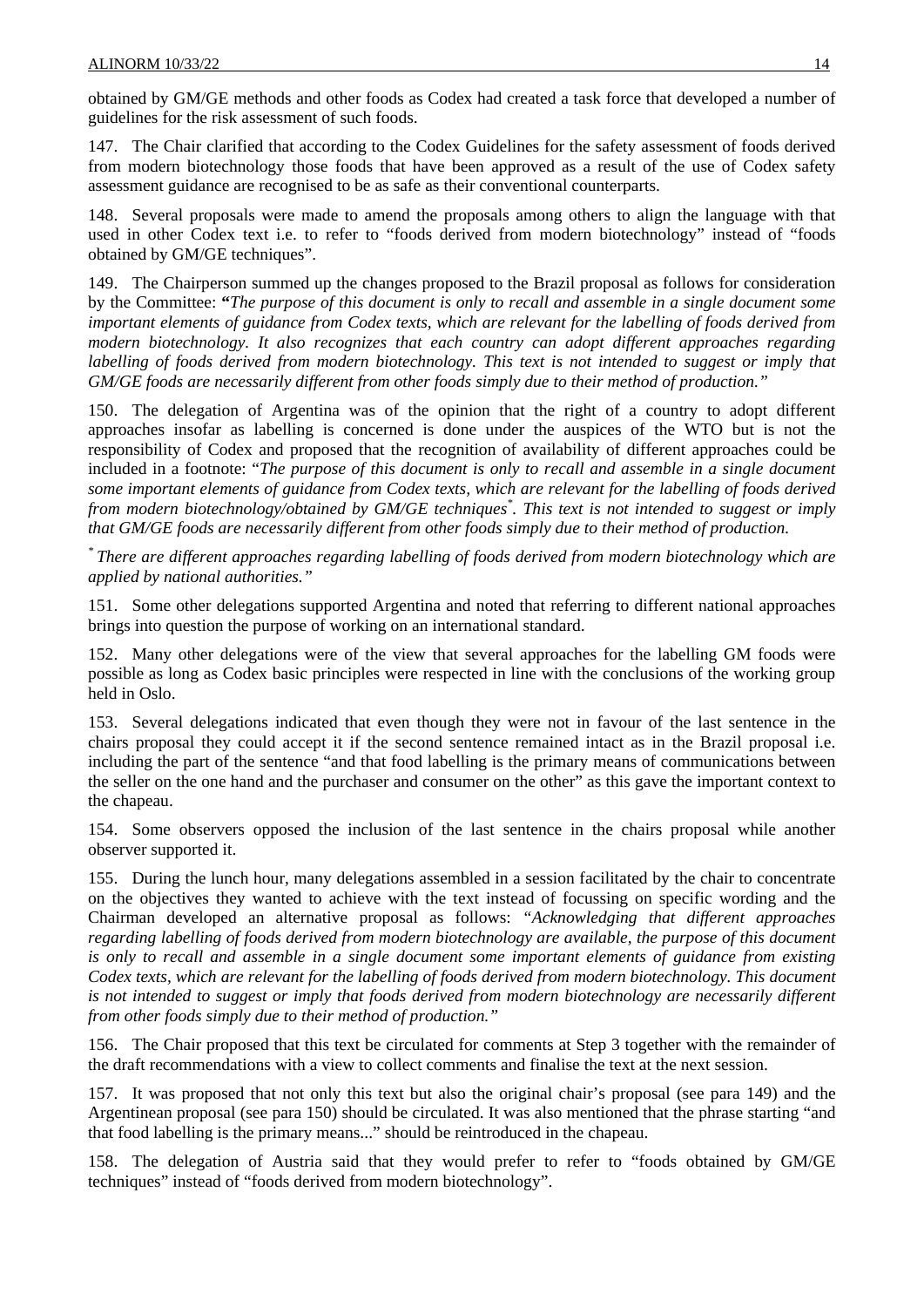l

159. After some discussion, the Committee agreed that the original chair's proposal for a chapeau (see para 149) and the proposal for a chapeau developed by the facilitated lunchtime session should be circulated together with the rest of the document at Step 3 for comments. The Committee also accepted the offer from the delegation of the European Union to host a facilitated work session in Brussels in the three working languages that would be chaired by Ghana and facilitated by the chair of the CCFL with the goal of exploring the objectives of different delegations and reconcile them in one text if possible.

160. Delegations were invited to provide in their comments a very clear rationale with respect to their objectives in relation to their proposals for changing text and that this would also be the approach in the facilitated work session because going back to the objectives would allow new options to be explored which could bridge the gap between different positions. The Chair indicated that all options would be considered in the facilitated session.

### *Status of the proposed draft Recommendations for the labelling of foods and food ingredients obtained through certain techniques of Genetic Modification / Genetic Engineering*

161. The Committee agreed to circulate the Proposed Draft Recommendations at Step 3 for comments and consideration at the next session (Appendix X).

### **ALIGNMENT OF THE GENERAL STANDARD FOR THE LABELLING OF PREPACKAGED FOOD (CODEX STAN 1-1985) WITH THE CODEX INTERNATIONAL NUMBERING SYSTEM IN CAC/GL 36-1989 (Agenda Item 7)[12](#page-19-0)**

162. The Committee considered each of the questions posed in CL 2010/02-FL and made the following decisions and comments:

163. It was agreed to delete the functional class "acids" from the list in paragraph 4.2.3.3 as additives in this class were now included in the functional class "acidity regulators".

164. The Committee agreed to accept the proposal to amend paragraph 4.2.3.3 as proposed, but to delete the reference to "generally" since its application was to all foods. An alternative proposal was put forward to delete reference to the "following functional classes" and to state that "functional classes identified in CAC/GL 36-1989 shall be used...." to avoid having to update the list in 4.2.3.3 each time a new functional class was identified in CAC/GL 36-1989, and to delete the actual list. This proposal was however not accepted since it was felt that not all functional classes should automatically be included.

165. It was agreed to include in the list: "bleaching agent", "carbonating agent", and "sequestrant". In the case of the functional classes: "carriers" and "packaging gases", some delegations opposed their inclusion noting that carriers and packaging gases would be at levels that would not have a technological function and therefore their labelling would not be warranted. A few other delegations supported the inclusion of these functional classes in the list and noted that the exemptions in 4.2.4.2 could apply and that the reference to "as required by national legislation" in the chapeau to 4.2.3.3 provided sufficient flexibility. It was however clarified that in the case of these two functional classes their carry-over into foods would always be at a level less than required to achieve a technological function and their inclusion in the list not necessary. The Committee agreed to exclude these two functional classes.

166. The Committee agreed that there was no further need to improve the understandability of the terms listed in 4.2.3.3.

167. The Committee agreed to submit the above amendments to the Commission for adoption (see Appendix XI).

<span id="page-19-0"></span><sup>&</sup>lt;sup>12</sup> CL 2010/02-FL, CX/FL 10/38/13 (comments of Australia, Bolivia, Brazil, Costa Rica, Japan, Mexico, Norway, Peru, Philippines, United States of America, IDF), CX/FL 10/38/13-Add.1 (comments of Canada), CRD 13 (comments of Chile, Indonesia, Thailand), CRD 14 (comments of Panama), and CRD 16 (comments of India)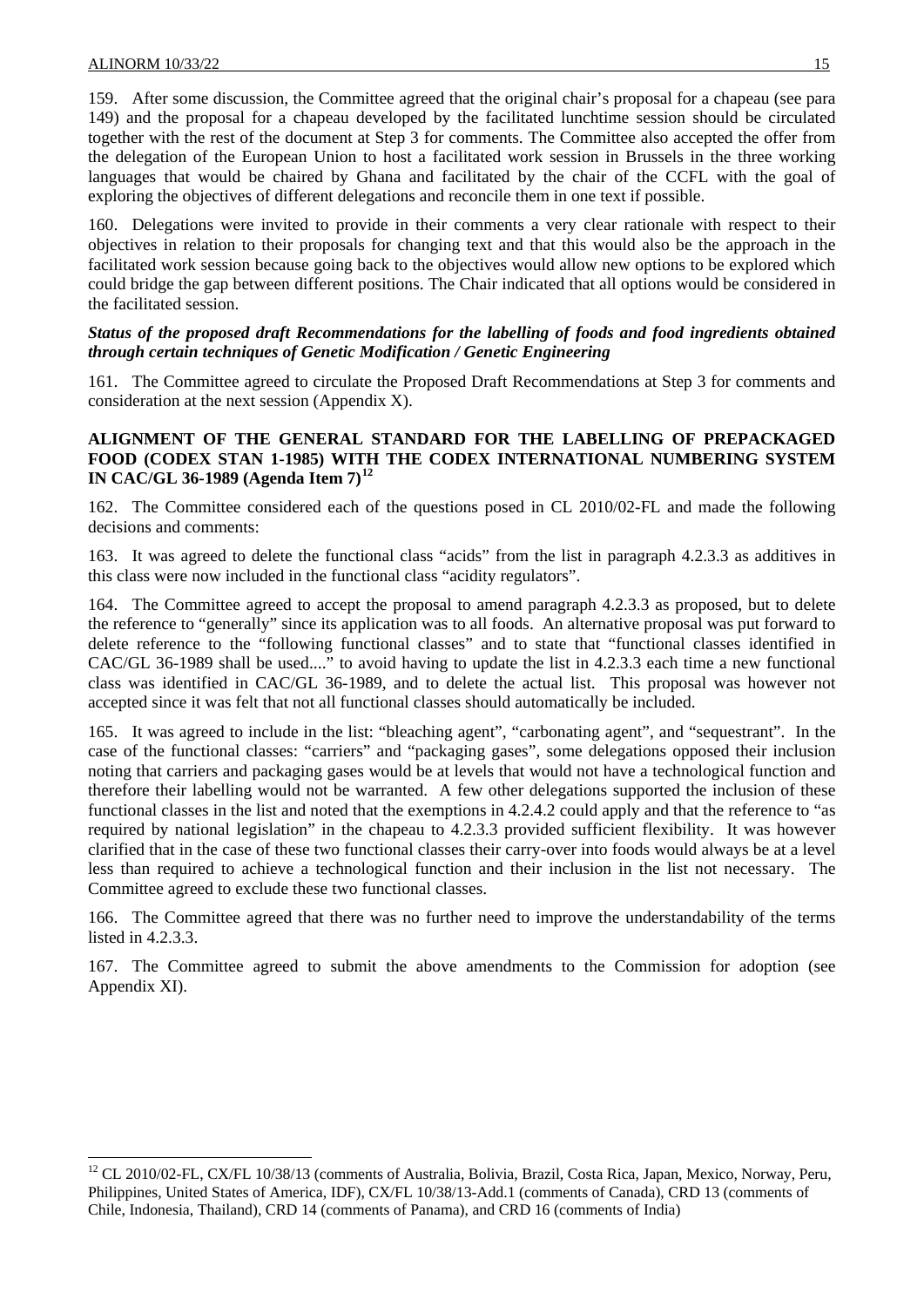### **DISCUSSION PAPER ON THE NEED TO AMEND THE GENERAL STANDARD FOR THE LABELLING OF PREPACKAGED FOODS (CODEX STAN 1-1985) IN LINE WITH OIML RECOMMENDATIONS REGARDING THE DECLARATION OF THE QUANTITY OF PRODUCT IN PREPACKAGES (Agenda Item 8)[13](#page-20-0)**

168. The Committee noted the recommendation of the OIML (paragraph 6 of CX/FL 10/38/14) that it was premature for the OIML to submit a revised discussion paper and agreed to its proposal to postpone the discussion to the next session.

### **MODIFIED STANDARDIZED COMMON NAMES (Agenda Item 9)[14](#page-20-1)**

169. The Committee recalled that it had considered this matter at its 37th Session and while recognizing that there was a diversity of views on whether or not CCFL should undertake work in this area, had agreed that Codex Commodity Committees and FAO/WHO Regional Coordinating Committees should be invited to provide advice, in particular concerning the relevance and implications to their work of horizontal guidance or related texts from CCFL. Taking into account the meeting schedule of the relevant Committees, it was further agreed that detailed discussion of this issue would be deferred until its 39<sup>th</sup> Session and consideration would be given to the terms of reference of an electronic working group at its  $38<sup>th</sup>$  Session.

170. The Delegation of Canada informed the Committee that it had prepared draft Terms of Reference for the Committee's consideration which were contained in CX/FL 10/38/20. However, noting that to date only the Codex Committee on Milk and Milk Products had offered an opinion and that due to the cycle of meetings for other relevant commodity committees and Regional Coordinating Committees, advice from these committees would only be available before the next session, the delegation suggested that consideration of the draft Terms of Reference be deferred until the Committee's next session.

171. Some delegations re-iterated their view that they did not support work on this issue as the guidance provided in commodity standards was sufficient and underlined that the Codex Committee on Milk and Milk Products had agreed that nutrition claims in standards for milk and milk products would not benefit from horizontal guidance developed by the Codex Committee on Food Labelling (CCFL) on this matter

172. Other delegations expressed the view that the work was important and noted that it should be considered in the broader context of the WHO Global Strategy on Diet, Physical Activity and Health. The Chair said that this proposal could be considered at the  $39<sup>th</sup>$  Session.

173. The Committee agreed to defer further discussion of this issue, including the draft Terms of Reference, until its next session in order to allow for input from other relevant committees.

### **DISCUSSION PAPER ON EXCHANGE OF INFORMATION BETWEEN COMPETENT AUTHORITIES WHEN SUSPECTING FRAUD CONCERNING ORGANIC PRODUCTS (Agenda Item 10)[15](#page-20-2)**

174. The European Union introduced the discussion paper proposing an improved mechanism for the exchange of information between competent authorities when suspecting fraud concerning organic products including the scope of possible new work.

175. In the discussion paper the European Union proposed that: 1) CCFL should recommend to FAO to set up and maintain a list of all Competent Authorities as referred to in section 6.2 of the Guidelines; 2) to amend the text of the Guidelines to add reference to all relevant CCFICS texts, in particular to specific sections of CAC/GL 25-1997, and 3) to add new guidance text to the *Guidelines* on the exchange of information between competent authorities.

176. In response to the recommendation relating to the FAO, the representative from the FAO informed the Committee that a list of competent authorities could be posted on its website.

177. With respect to the other recommendations, some delegations expressed the view that such work should more appropriately be dealt with in the Committee on Food Import and Export Certification Systems

l

<span id="page-20-0"></span><sup>&</sup>lt;sup>13</sup> CX/FL 10/38/14 (Information from OIML), CRD 14 (comments of Panama)

<span id="page-20-1"></span><sup>&</sup>lt;sup>14</sup> CX/FL 09/37/13 (for reference), CX/FL 10/38/20 (comments from Canada), CRD 16 (comments of India)

<span id="page-20-2"></span><sup>&</sup>lt;sup>15</sup> CX/FL 10/38/15 (Discussion paper prepared by the European Union), CX/FL 10/38/15-Add.1 (comments of Canada), CRD 16 (comments of India).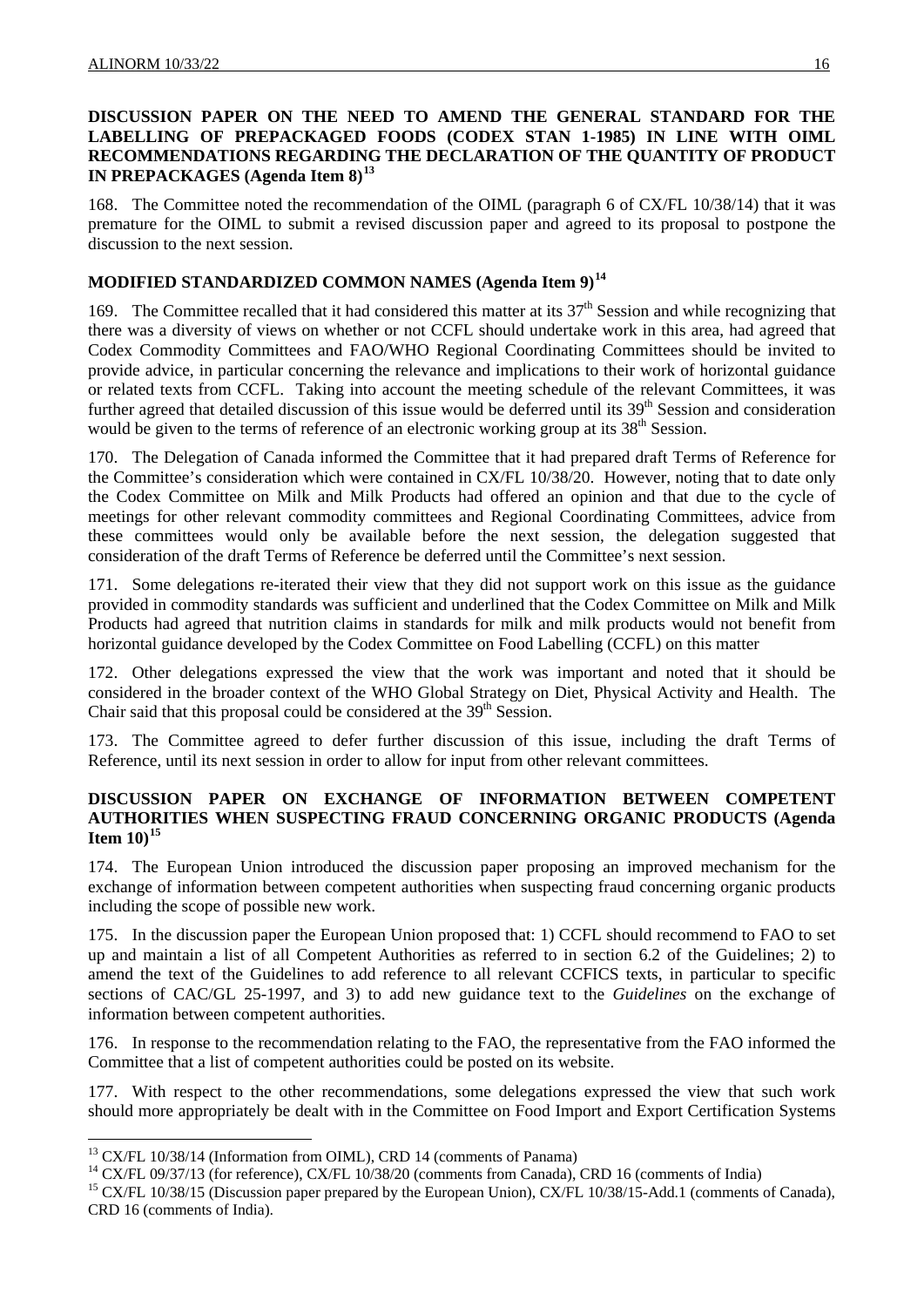(CCFICS) and that the *Guidelines on Exchange of Information Between Countries on Rejections of Imported Food* (CAC/GL 25-1997) were broad enough to accommodate exchange of information between governments on fraud concerning organic products. Further clarifications were also requested on the type of fraud being discussed.

178. Other delegations welcomed this proposal for new work and were of the opinion that CAC/GL 25- 1997 did not provide sufficient guidance and that CCFL would be the appropriate committee to undertake such work.

179. The Codex Secretariat reminded the Committee that a discussion had taken place at the  $37<sup>th</sup>$  CCFL on the most appropriate body to undertake such work, and it had been indicated that current procedures placed no impediment for CCFL to discuss the possibility to undertake such work and prepare a project document. The Executive Committee through the critical review process and consequently the Commission would then decide which subsidiary body should undertake the new work.

180. Recognizing that the late submission of the discussion paper had not permitted a full consideration by Codex members, the Committee agreed that the current paper would be re-circulated for comments, and a revised discussion paper would be prepared for consideration at its next Session. It also noted that, at that time, a series of questions could be prepared and forwarded to CCFICS to consider to provide advice on addressing issues of fraud in organic products, taking account of the gaps identified by the CCFL on the effectiveness of controls in this respect.

181. It was agreed that the Codex Secretariat would prepare a Circular Letter which would include the discussion paper (CX/FL 10/38/15). On the basis of comments received, the European Union would prepare a revised discussion paper for consideration at the next session of the CCFL.

### **OTHER BUSINESS, FUTURE WORK AND DATE AND PLACE OF THE NEXT SESSION (Agenda Item 12)**

**Inclusion of spinosad, potassium bicarbonate and copper octanoate in Annex II, Table 2 of the**  *Guidelines for the Production, Processing, Labelling and Marketing of Organically Produced Foods* **(Agenda Item 12a)[16](#page-21-0).** 

182. This issue was discussed under Agenda Item 5(b).

### **Proposal for new work on organic aquaculture (Agenda Item 12b)[17](#page-21-1)**

183. The European Union introduced their proposal to undertake new work to elaborate provisions on organic aquaculture animal and seaweed production for inclusion in the *Guidelines for Production, Processing, Labelling and Marketing of Organically Produced Foods*.

184. Some delegations supported the proposed new work. One delegation was of the view that such work was premature, that this was a complex matter and that agreement would be difficult especially since there was a lack of consensus internationally in relation to aquaculture and should thus be postponed to a later date.

185. The Committee reviewed the project document and amended the last sentence in the Section on "Relevance to Codex Strategic Objectives", by replacing "fair practices in organic seafood trade" with "fair practices in trade organic aquaculture products".

186. The Committee agreed to initiate new work on organic aquaculture as presented in the Project Document (Appendix XIII). Subject to approval by the Commission, the Committee agreed that the European Union would prepare the proposed revisions on aquaculture animal and seaweed production for consideration at the next session.

 $\overline{\phantom{a}}$ 

<span id="page-21-0"></span><sup>&</sup>lt;sup>16</sup> CX/FL 10/38/17, CX/FL 10/38/17-Add.1 (comments from Canada and Mali), CRD 16 (comments of India)

<span id="page-21-1"></span><sup>&</sup>lt;sup>17</sup> CX/FL 10/38/18, CX/FL 10/38/18-Add.1, CRD 16 (comments of India).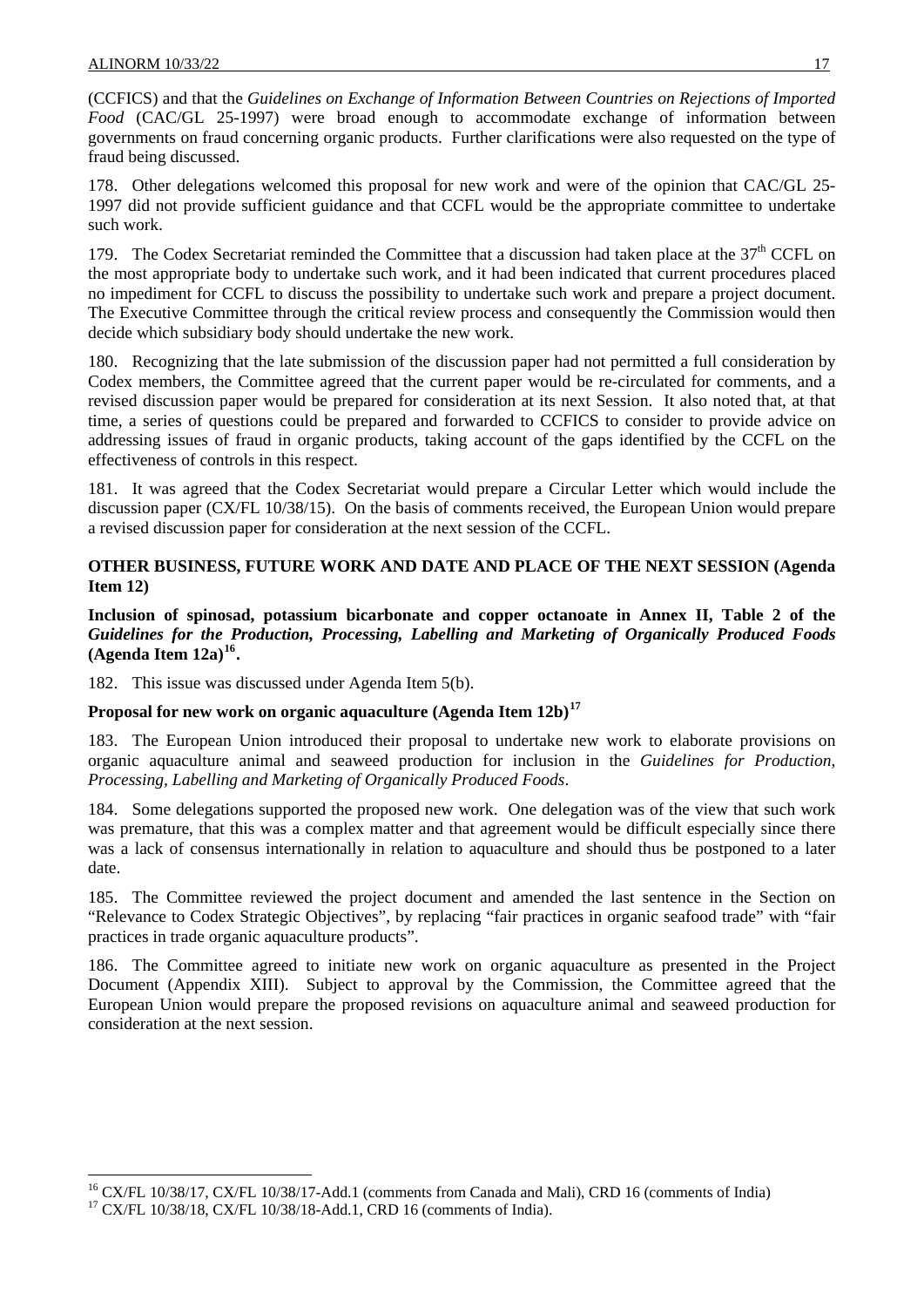### **Proposal for new work on the use of the term "natural" (Agenda Item 12c)[18](#page-22-0)**

187. The Committee considered a proposal from the International Association for the Development of Natural Gums (AIDGUM) as presented in CX/FL 10/38/19.

188. The Observer from AIDGUM indicated that many foods, food ingredients and food additives are produced or processed using chemical treatments and that these chemical treatments changed the raw materials from the natural state to a chemically modified state. There was a need for labelling to indicate that only those foods, food ingredients or food additives that do not undergo any chemical treatment may be labelled as "natural". The Observer therefore proposed that the Guidelines on Nutrition Labelling be revised to include guidance on the use of the word "natural".

189. The Committee, noting that section 5 of the *General Guidelines on Claims* (CAC/GL 1-1979) provided guidance for the use of term "natural" and that this matter had previously been discussed in the Committee, did not agree to take up new work in this respect.

### **Proposal for new work on a definition for nutrient reference values (NRVs)**

190. In view of its earlier agreement to develop a definition for nutrient reference values (NRVs) in response to a request from the Committee on Nutrition and Foods for Special Dietary Uses (see Agenda Item 2), the Committee considered the proposed Project Document presented in CRD 20 and made a few editorial amendments.

191. The Committee agreed to initiate new work on a definition for NRVs as proposed in the project document (Appendix XII). Subject to approval by the Commission, the Committee agreed that comments would be requested through a circular letter on the proposed text provided by the CCNFSDU (CX/CF 10/38/2) and that the Delegation of Canada would provide a proposed draft definition for consideration by the next session based on these comments.

### **Date and place of the next session of the Committee**

192. The Committee was informed that its next session would be held tentatively in Quebec City, Canada from 9 to 13 May 2011, the final arrangements to be determined between the host country and Codex Secretariat.

l

<span id="page-22-0"></span><sup>&</sup>lt;sup>18</sup> CX/FL 10/38/19 (Proposal from AIDGUM), CRD 16 (comments of India).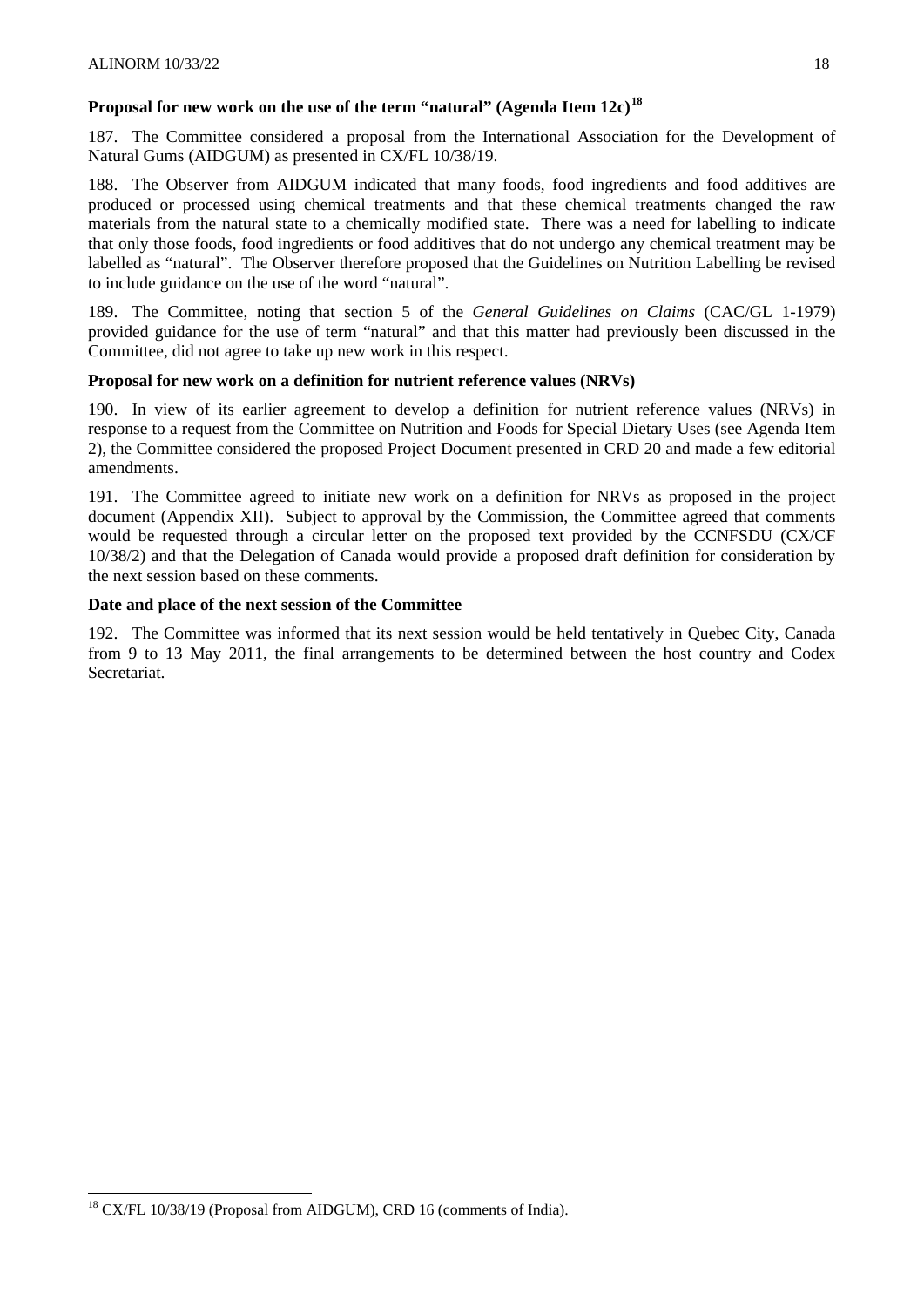| <b>Subject Matter</b>                                                                                                                                                                 | <b>Step</b>                  | <b>Action by</b>                            | <b>Reference</b> in<br><b>ALINORM</b><br>10/33/22 |
|---------------------------------------------------------------------------------------------------------------------------------------------------------------------------------------|------------------------------|---------------------------------------------|---------------------------------------------------|
| Proposed draft principles and criteria for legibility of<br>nutrition labelling – Amendment to CAC/GL 2-1985                                                                          | 5/8                          | Governments,<br>CAC33                       | Para 78 and<br>Appendix IV                        |
| Proposed draft revision of the Guidelines on Nutrition<br>Labelling (CAC/GL 2-1985) concerning the list of<br>nutrients that are always declared on a voluntary or<br>mandatory basis | 5                            | Governments,<br>CAC <sub>33</sub>           | Para 53 and<br>Appendix II                        |
| Draft amendment to the Guidelines for the Production,<br>Processing, Labelling and Marketing of Organically<br>Produced Foods (CAC/GL 32-1999) - Ethylene for other<br>uses           | $\overline{7}$               | Governments,<br>CCFL39                      | Para. 119<br>Appendix VII                         |
| Draft amendment to the General Standard for the<br>Labelling of Prepackaged Foods (CODEX STAN 1-<br>1985): Definitions                                                                | 6                            | Governments,<br>CAC33                       | Para. 139<br>Appendix IX                          |
| Proposed draft Recommendations for the labelling of foods<br>obtained through certain techniques of GM/GE                                                                             | 3                            | Governments,<br>CCFL39                      | Para. 161<br>Appendix X                           |
| New work: Establishment of claims for sugars,<br>salt/sodium and trans-fatty acids                                                                                                    | 1/2/3                        | Governments,<br>CAC33,<br>CCFL39            | Paras 96-98<br>and 105-108<br>and Appendix<br>V   |
| New work: Organic aquaculture                                                                                                                                                         | 1/2/3                        | Governments,<br>CAC33,<br>CCFL39            | Para 186 and<br>Appendix XIII                     |
| New work: Definition for nutrient reference values                                                                                                                                    | 1/2/3                        | Governments,<br>CAC33,<br>CCFL39            | Para 190 and<br>Appendix XII                      |
| Discussion paper on issues related to mandatory nutrition<br>labelling                                                                                                                | $\frac{1}{2}$                | FAO,<br>CCFL39                              | Para 67 and<br>Appendix III                       |
| Use of standardized symbols                                                                                                                                                           |                              | CCFL39 (if<br>new information<br>available) | Para 91                                           |
| Structured approach to the review of CAC/GL 32-1999                                                                                                                                   | $\qquad \qquad \blacksquare$ | Governments,<br>CCFL39                      | Para. 131                                         |
| Need to amend CODEX STAN 1-1985 in line with OIML<br>recommendations regarding the declaration of the<br>quantity of product in prepackages                                           | $\frac{1}{2}$                | OIML,<br>CCFL39                             | Para 168                                          |
| Modified standardized common names                                                                                                                                                    |                              | Coordinating<br>committees,<br>CCFL39       | Para 173                                          |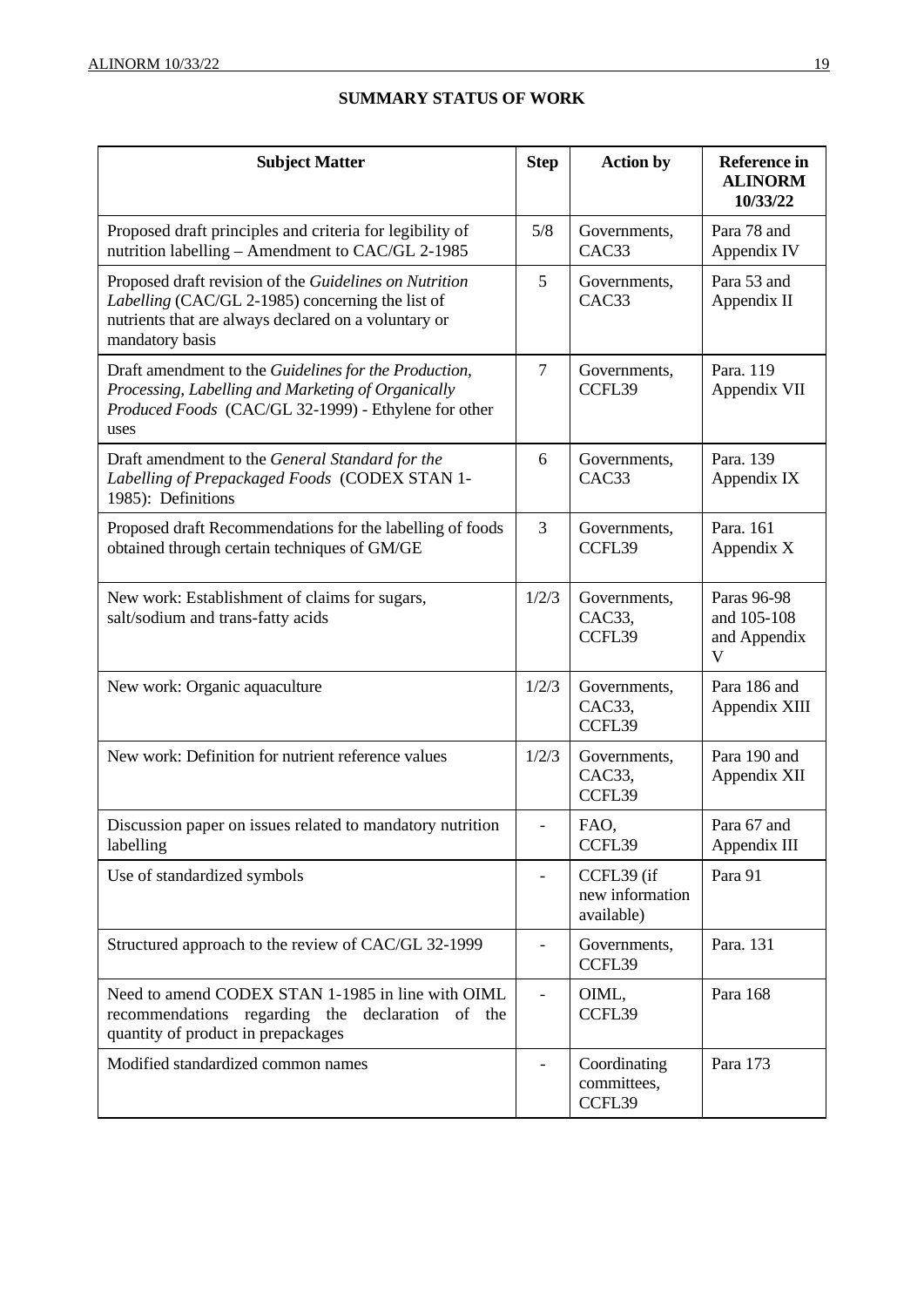#### **LIST OF PARTICIPANTS/LISTE DES PARTICIPANTS LISTA DE PARTICIPANTES**

Chairperson/ Mr. Paul Mayers

 Président/ Associate Vice-President, Programs Presidente: Policy and Programs Branch Canadian Food Inspection Agency 1400 Merivale Road, Tower 1, 4<sup>th</sup> Floor, Room 104 Ottawa, ON K1A 0Y9, CANADA Tel.: +1-613-773-5747 Fax: +1-613-773-5969 E-mail: paul.mayers@inspection.gc.ca

#### **ARGENTINA ARGENTINE ARGENTINA**

Ing. Gabriela Catalani (Jefe de delegación) Coordinadora Técnica del Punto Focal Codex Ministerio de Agricultura Ganadería y Pesca Av. Paseo Colón 922 – Planta Baja Oficina 29 1063 Ciudad Autónoma de Buenos Aires ARGENTINA Tel.: +54 11 4349 2549 Fax: +54 11 4349 2242 E-mail: gcatal@minagri.gob.ar

Dra. Andrea Calzetta Resio Supervisor Tecnico de Aprobación de Productos Alimenticios Servicio Nacional de Sanidad y Calidad Agroalimentaria-SENASA Av. Paseo Colón 439 piso 1 frente 1063 Ciudad Autónoma de Buenos Aires ARGENTINA Tel.: +54 11 41215087 E-mail: acalzet@senasa.gov.ar

Lic. Arnaldo C. Nonzioli Dirección Nacional de Transformación y Comercialización Ministerio de Agricultura, Ganadería y Pesca Av. Paseo Colón 922 1063 Ciudad Autónoma de Buenos Aires ARGENTINA Tel.: +54 11 4349 2177 Fax: +54 11 4349 2097 E-mail: anonzi@minagri.gob.ar

Dr. Pablo Hernán Morón Director de Promoción de la Competitividad y Valor Agregado Ministerio de Agricultura, Ganadería y Pesca Av. Paseo Colón 922 - Oficina 228 1063 Ciudad Autónoma de Buenos Aires ARGENTINA Tel.: +54 11 4349 2253 Fax: +54 11 4349 2097 E-mail: pmoron@minagri.gob.ar

Dra. Alicia Esperanza Menéndez Jefe de Departamento Legislación y Normatización Instituto Nacional de Alimentos (INAL) Administación Nacional de Medicamentos Alimentos y Tecnología Médica (ANMAT) Ministerio de Salud Estados Unidos 25 1101 Ciudad Autónoma de Buenos Aires ARGENTINA Tel.: +54 114340 0800 Fax: +54 11 4340 0800 – E.3519 - 3518 E-mail : amenende@anmat.gov.ar

Maria Cristina Lopez Legislación y Alimentos Funcionales Instituto Nacional de Tecnologia Industrial Centro de Cereales y Oleaginosas San Martin, 1650 Provincia de Buenos Aires ARGENTINA Tel.: +54 11 47535743 Fax: +54 11 47535743 E-mail: kitty@inti.gob.ar

#### **AUSTRALIA AUSTRALIE AUSTRALIA**

Ms. Eva Mehakovic (Head of Delegation) Director Food Regulation Policy Australian Government Department of Health and Ageing GPO Box 9848 Canberra ACT 2600, AUSTRALIA Tel.: +61 2 2689 5133 Fax: +61 2 6289 5100 E-mail: eva.mehakovic@health.gov.au

Ms. Jane Allen Manager, Labelling Food Standards Australia New Zealand 55 Blackall St., Barton Canberra 2610, AUSTRALIA Tel.: +61 2 6271 2678 Fax: +61 2 6271 2278 E-mail: jane.allen@foodstandards.gov.au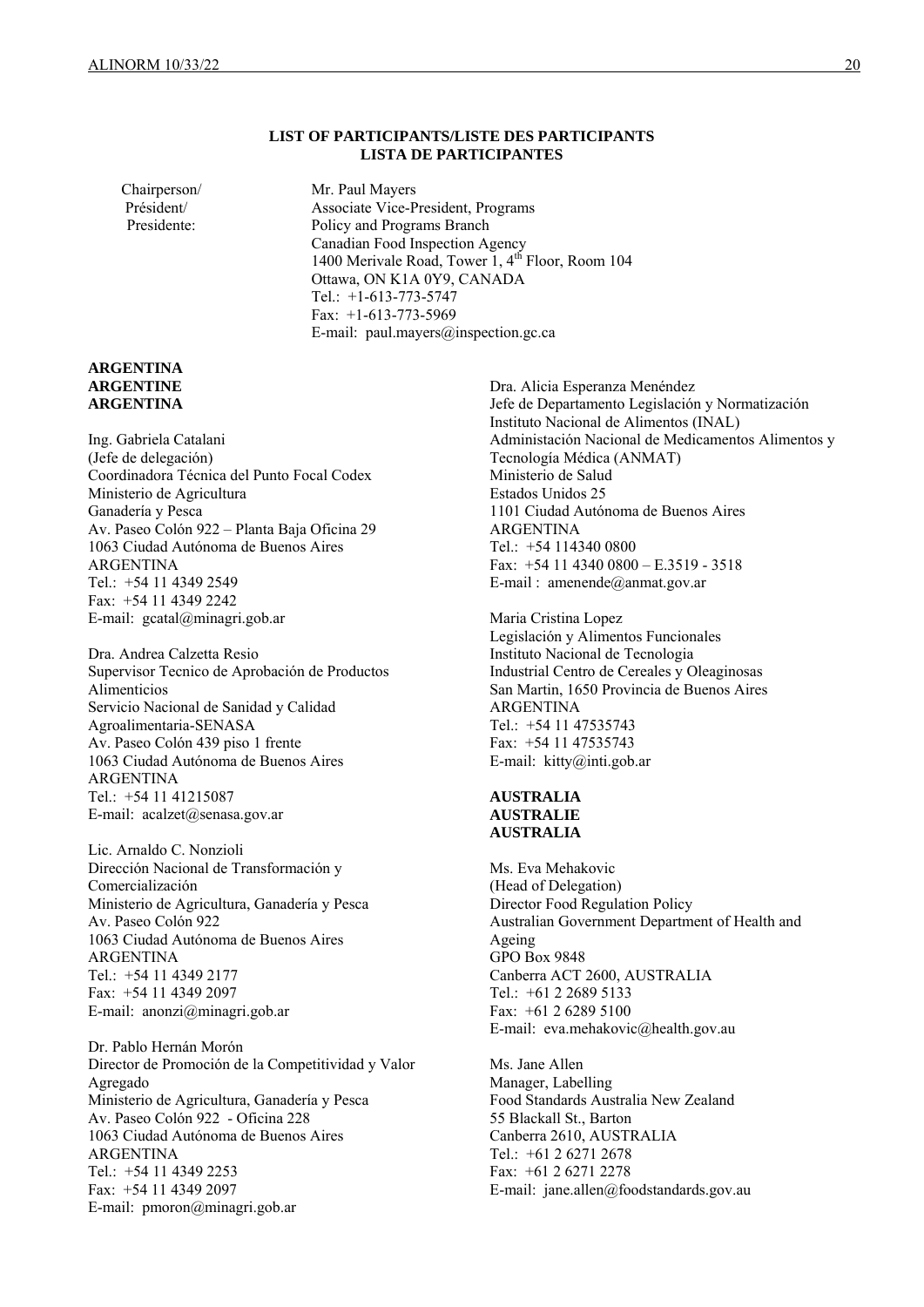Ms. Usha Sriram-Prasad Manager, Food Regulation Policy Australian Government Department of Agriculture, Fisheries and Forestry GPO Box 858 Canberra ACT 2601, AUSTRALIA Tel.: +61 2 6272 3547 Fax: +61 2 6272 3778 E-mail: usha.SP@daff.gov.au

#### **AUSTRIA AUTRICHE AUSTRIA**

Dr. Gertraud Fischinger (Head of Delegation) Federal Ministry of Health Unit II/B/7 Radetzkystraβe. 2 A-1030 Vienna, AUSTRIA Tel.: +43 1 71100-4771 Fax: +43 1 713 44 04-2318 E-mail: gertraud.fischinger@bmg.gv.at

Mag. Andreas Kadi, MBA Chief Science Officer Red Bull GmbH Am Brunnen 1 A-5330 Fuschl am See, AUSTRIA Tel.:  $+43$  (0) 662/65 82 - 72 49 Fax:  $+43$  (0) 662/65 82 - 67 249 E-mail: andreas.kadi@at.redbull.com

#### **BARBADOS BARBADE BARBADOS**

Mr. Fabian R. Scott (Head of Delegation) Chief Technical Officer Specifications Development, Quality Control and Certification Barbados National Standards Institution "Flodden", Culloden Road St. Michael, BARBADOS, BB 14001 Tel.: +246 426 3870 Fax: +246 436 1495 E-mail: office@bnsi.com.bb

#### **BELGIUM BELGIQUE BÉLGICA**

M Luc Ogiers (Head of Delegation) Directeur, Service Public Fédéral Economie City Atrium C Rue du Progrès 50 1210 Bruxelles, BELGIQUE Tel.: +32 2 277 74 81 Fax: +32 2 277 53 04 E-mail: luc.ogiers@economie.fgov.be

M Jean Pottier Expert Etiquetage SPF Santé publique, Sécurité de la Chaîne alimentaire et environnement Place Victor Horta 40 Bte 10, Eurostation Building 1060 Bruxelles, BELGIQUE Tel.: +32 2 524 73 62 Fax: +32 2 524 73 99 E-mail: jean.pottier@health.fgov.be

#### **BRAZIL BRÉSIL BRASIL**

Ms. Antonia Maria de Aquino (Head of Delegation) Manager of Special Products National Health Surveillance Agency Ministry of Health SIA, Trecho 5, Área Especial 57 71.205-050 Brasília, BRAZIL Tel.: +55 61 3462 5327 Fax: +55 61 3462 5315 E-mail: antonia.maria@anvisa.gov.br

Mr. Rodrigo Martins de Vargas Specialist in Health Surveillance National Health Surveillance Agency Ministry of Health SIA, Trecho 5, Área Especial 57 71.205-050 Brasília, BRAZIL Tel.: +55 61 3462 5333 Fax: +55 61 3462 5315 E-mail : rodrigo.vargas@anvisa.gov.br

Mrs. Juliana Ribeiro Alexandre Federal Inspector Ministry of Agriculture, Livestock and Food Supply Esplanada dos Ministérios Bloco D, Anexo B, Sala 452-B 70043-900 Brasília - DF, BRAZIL Tel.: +55 61 3218 2320 Fax: +55 61 3218 3075 E-mail: juliana.alexandre@agricultura.gov.br Mr. Roberto Guimarães Habib Mattar Federal Inspector Ministry of Agriculture, Livestock and Food Supply Esplanada dos Ministérios Bloco D, Anexo B, Sala 152-B 70043-900 Brasília - DF, BRAZIL Tel.: +55 61 3218 2453 Fax: +55 61 3223 5350 E-mail: roberto.mattar@agricultura.gov.br

Ms. Andiara Maria Braga Maranhão Especialista em Políticas Públicas e Gestão Governamental Departamento de Proteção e Defesa Consumidor da Secretaria de Direito Econômico Ministério da Justiça Esplanada dos Ministérios, Ministério da Justiça, Edificio Sede,  $5^{\circ}$  andar, sala 518 70064-900 Brasília, BRAZIL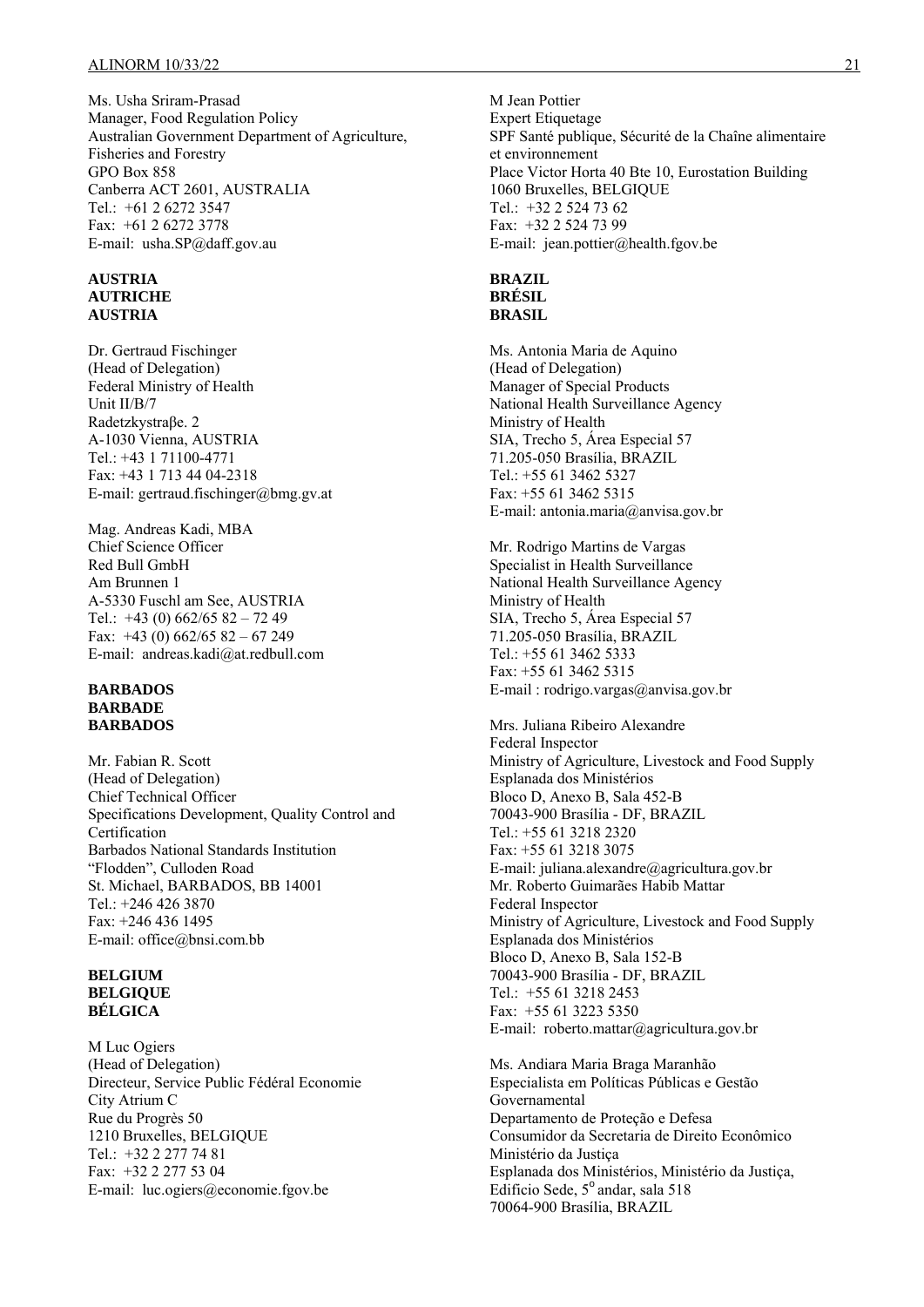Tel.: +55 61 2025 3636 Fax: +55 61 2025 3983 E-mail: andiara.braga@mj.gov.br

Ms. Ana Beatriz Pinto de Almeida Vasconcellos Coordenadora Geral da Politica Nacional de Alimentação e Nutrição Departamento de Atenção Básica do Ministério da Saúde do Brasil SAF Sul Q2, Lt 5/6, Bloco II, Sala 8 – Auditório 70.070-600 Brasília, BRAZIL Tel.: +55 61 3306 8004 Fax: +55 61 3306 8033 E-mail: ana.vasconcellos@saude.gov.br

Mr. Antônio Marcos Pupin Manager, ABIA – Brazilian Food Industry Association Av. Dr. Chucri Zaidan, 246 São Paulo/SP 04583-110, BRAZIL Tel.: +55 11 5508 1788 Fax: +55 11 5508-7503 E-mail: marcos.pupin@BR.nestle.com

#### **CAMBODIA CAMBODGE CAMBOYA**

Pau Ann, Sivutha Deputy Director Dept. International Cooperation Ministry of Health No 151-153 Avenue Kampuchea Krom Phnom Penh, KINGDOM OF CAMBODIA Tel.: +855 16 988 366 Fax: +855 23 426 641 E-mail: FDASPA@online.com.kh

#### **CAMEROON CAMEROUN CAMERÚN**

M Roger Tchapet Chef de Cellule de la Normalisation et de la Protèction du Consommateur Ministère du Commerce B.P. 501 Yaoundé, CAMEROUN Tel.: +237 99923258 E-mail: tchapetro06@yahoo.fr

Mme Grace NDE NINGO Chef de Service de Contrôle de la Qualité des Aliments Ministère de la Santé Publique Yaoundé, CAMEROON Tel.: +237 77693186 E-mail: gningo@hotmail.com

### **CANADA CANADA CANADÁ**

Ms. Johanne Beaulieu (Head of Delegation) Director, Consumer Protection Division Canadian Food Inspection Agency 1400 Merivale Road, Tower 2, Floor 6 Ottawa, ON K1A 0Y9, CANADA Tel.: +1-613-773-5487 Fax: +1-613-773-5603 E-mail: johanne.beaulieu@inspection.gc.ca

Ms. Kathy Twardek National Manager, Consumer Protection Division Canadian Food Inspection Agency 1400 Merivale Road, Tower 2, Floor 6 Ottawa, ON K1A 0Y9, CANADA Tel.: +1-613-773-5489 Fax:  $+1-613-773-5603$ E-mail: kathy.twardek@inspection.gc.ca

Ms. Nora Lee Chief, Nutrition Evaluation Division Food Directorate, Health Canada 251 Sir Frederick Banting Driveway (2203E) Tunney's Pasture, Ottawa, ON K1A 0K9, CANADA Tel.: +1-613-957-0353 Fax: +1-613-941-6636 E-mail: nora.lee@hc-sc.gc.ca

Ms. Lydia Dumais Section Head, Nutrition Labelling and Claims Nutrition Evaluation Division Bureau of Nutritional Services Food Directorate, Health Canada 251 Sir Frederick Banting Driveway (2203E) Tunney's Pasture, Ottawa, ON K1A OK9, CANADA Tel.: +1-613-954-0632 Fax: +1-613-941-6636 E-mail: lydia.dumais@hc-sc.gc.ca

Ms. Charmaine Kuran Senior Policy Advisor Food Directorate, Health Canada 251 Sir Frederick Banting Driveway (2203E) Tunney's Pasture, Ottawa, ON K1A 0K9, CANADA Tel.: +1-613-957-1783 Fax: +1-613-941-6636 E-mail: charmaine.kuran@hc-sc.gc.ca

Ms. Barb Buchanan A/Head Horizontal Policy Development Food Directorate, Health Canada 251 Sir Frederick Banting Driveway (2202E) Tunney's Pasture, Ottawa, ON K1A 0K9, CANADA Tel.: +1-613-957-3411 Fax: +1-613-946-4590 E-mail: barbara.buchanan@hc-sc.gc.ca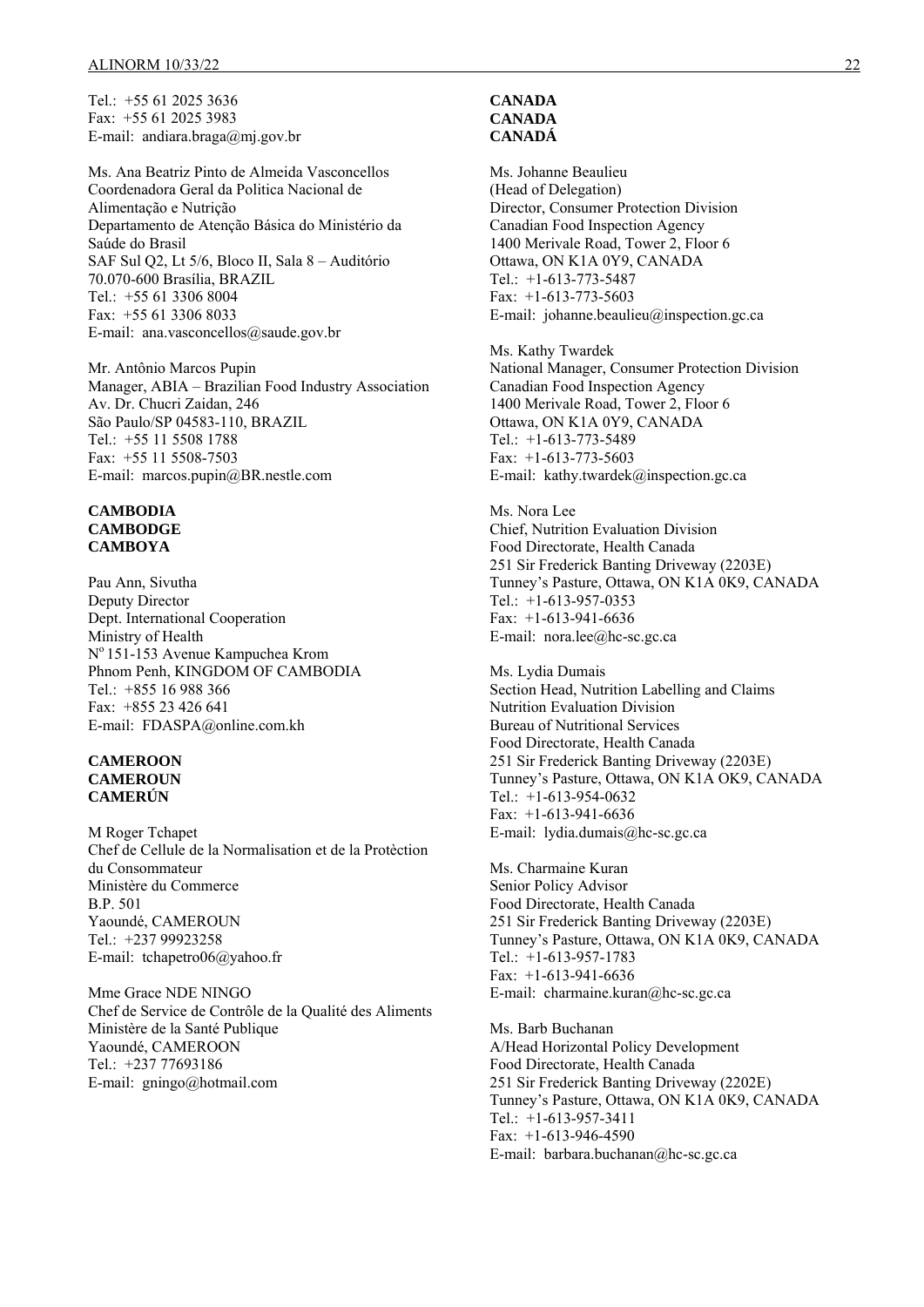#### ALINORM 10/33/22 23

Mr. Guillaume Cliche Deputy Director Technical Barriers and Regulations Division Department of Foreign Affairs and International Trade 125 Sussex Drive Ottawa, ON K1A 0G2, CANADA Tel.: +1-613-996-3969 Fax: +1-613-943-0346 E-mail: guillaume.cliche@international.gc.ca

Mr. Vasken Khabayan Counsel, Trade Law Bureau Foreign Affairs and International Trade Canada / Justice Canada 125 Sussex Drive Ottawa, ON K1A 0G2, CANADA Tel.: +1-613-995-7447 Fax: +1-613-944-0983 E-mail: vasken.khabayan@international.gc.ca

Ms. Annie Morvan Senior Program Officer Canada Food Inspection Agency 1400 Merivale Road, Tower 2, Floor 6 Ottawa, ON K1A 0Y9, CANADA Tel.: +1-613-773-5508 Fax: +1-613-773-5603 E-mail: annie.morvan@inspection.gc.ca

Mr. Chris Payette Deputy Director Technical Trade Policy Division Agriculture and Agri-Food Canada 1305 Baseline Road, Tower 5, Room 143 Ottawa, ON K1A OC5, CANADA Tel.: +1-613-773-1647 Fax: +1-613-773-1616 E-mail: chris.payette@agr.gc.ca

Ms. Jennifer Jamieson International Trade Policy Analyst Technical Trade Policy Division Agriculture and Agri-Food Canada 1305 Baseline Road, Tower 5, Room 143 Ottawa, ON K1A OC5, CANADA Tel.: +1-613-773-1635 Fax: +1-613-773-1616 E-mail: jennifer.jamieson@agr.gc.ca

Ms. Tracy Boudreau Scientific Evaluator Food Directorate, Health Canada 251 Sir Frederick Banting Driveway (2203E) Tunney's Pasture, Ottawa K1A OK9, CANADA Tel.: +1-613-941-4207 Fax: +1-613-941-6636 E-mail: tracy.boudreau@hc-sc.gc.ca

Ms. Elizabeth Corrigan Regulatory Standards Officer Canadian Food Inspection Agency 1400 Merivale Road Ottawa, ON K1A OY9

Tel.: +1-613-773-6221  $Fax: +1-613-773-6282$ E-mail: elizabeth.corrigan@inspection.gc.ca

#### Non-Governmental Observers

Mr. Réjean Bouchard Assistant Director, Policy and Dairy Production Dairy Farmers of Canada 21 Florence Street Ottawa, ON K2P 0W6, CANADA Tel.: +1-613-236-9997 Fax: +1-613-236-0905 E-mail: rejean.bouchard@dfc-plc.ca

Ms. Pamela Harrod Assistant Director, Policy and Law Dairy Farmers of Canada 21 Florence Street Ottawa, ON K2P 0W6, CANADA Tel.: +1-613-236-9997 Fax: +1-613-236-0905 E-mail: pamela.harrod@dfc-plc.ca

Mr. Charles Tanguay Responsable des communications Union des consommateurs 6226, rue St-Hubert Montréal, QC H2S 2M2, CANADA Tel.: +1-514-521-6820 x257 Fax: +1-514-521-0736 E-mail: tanguay@consommateur.qc.ca

Ms. Ariane Chenard Analyste en agroalimentation Union des consommateurs 6226, rue St-Hubert Montréal, QC H2S 2M2, CANADA Tel.: +1-514-521-6820 Fax: +1-514-521-0736 E-mail: chenard@consommateur.qc.ca

Dr. John Henning Associate Professor Program Director, Agricultural Economics Macdonald Stewart Bldg., Room MS3-38 McGill University, Macdonald Campus Ste. Anne de Bellevue Quebec H9X 3V9, CANADA Tel.: +1-514-398-7826/7820 Fax: +1-514-398-8130 E-mail: john.henning@mcgill.ca

Mr. Trueman Tuck Managing Director Friends of Freedom International c/o Tucks Business Centre 444 Dundas Street East, Suite I Belleville, ON K8N 1E9, CANADA Tel.: +1-613-771-1797 Fax: +1-613-968-3215 E-mail: trueman@tucksprofessionalservices.com E-mail: myrights@friendsoffreedominternational.org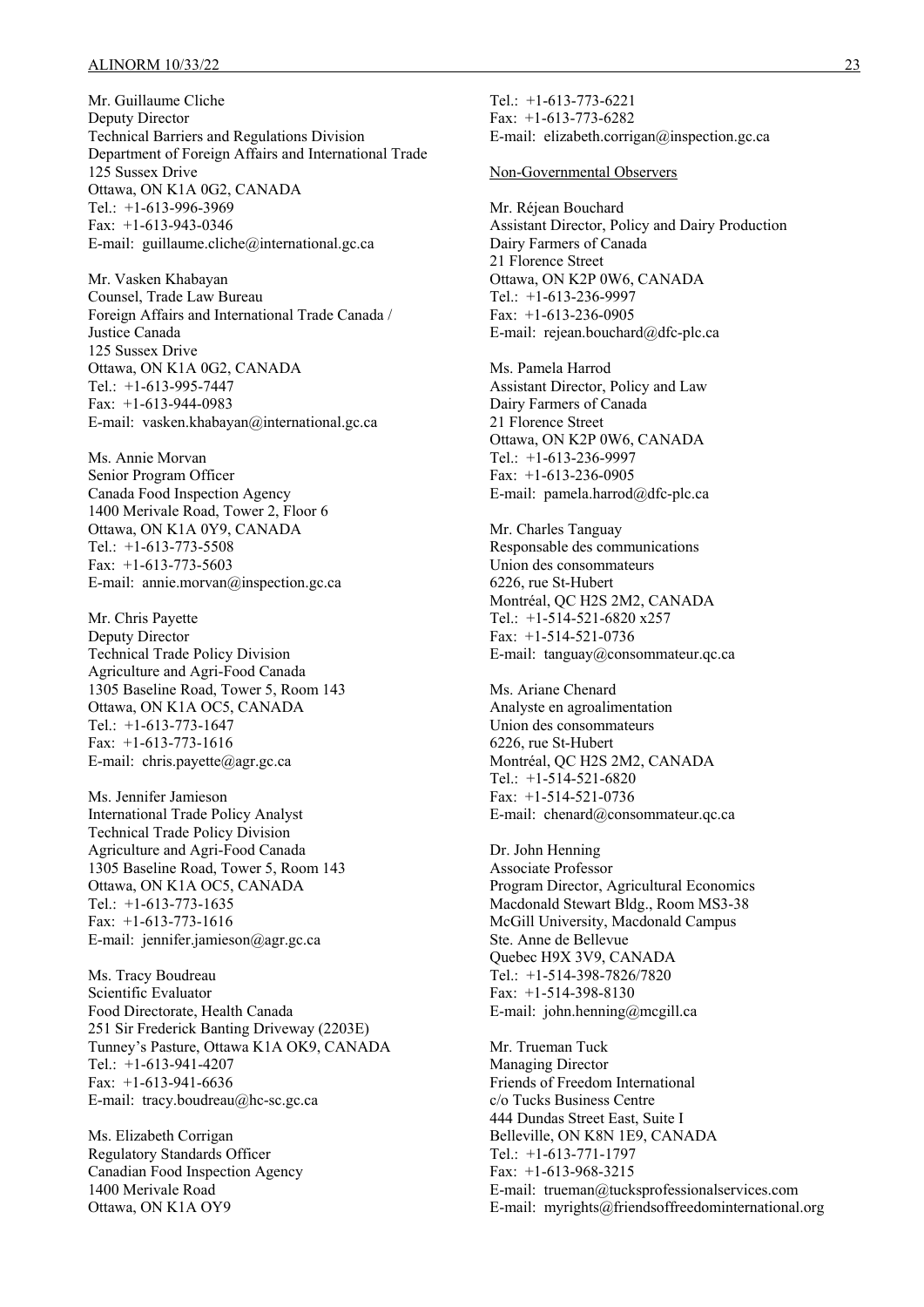Mr. Stephane Croft, ND Council Member, Friends of Freedom International 1600 Boul. Laurier, Office 290 Quebec City, P.Q. G1V 4T3, CANADA Tel.: +1-418-658-0167, ext. 418 Fax: +1-418-650-6060 E-mail: nanosteph@compact.ca

#### **CHILE CHILI**

Sr. Emilio Matas Abellá (Jefe de delegación) Coordinador Etiquetado de Alimentos Codex Servicio Nacional del Consumidor Teatinos 50 Tercer Piso Correo 21.Clasificador 91 Santiago, CHILE Tel.: +56 2 351 9548 Fax: +56 2 351 9606 E-mail: ematas@sernac.cl

Sra. Luisa Kipreos García Profesional Asesor Alimentos y Nutrición Ministerio de Salud Mac Iver 459, 8<sup>°</sup> piso 8320064 Santiago, CHILE Tel.: +56 2 574 0474 Fax: +56 2 6649150 E-mail: lkipreos@minsal.cl

Sra. Maria de la Luz Valdes Regulatory Affairs – Industry Association Rep. **SOFOFA** Av. Kennedy 5757, Piso 12, Las Condes 7560356 Santiago, CHILE Tel.: +56 2 4263307 Fax: +56 2 4263419 E-mail: marvaldes@la.ko.com

Sra. Gisela Rodríguez Rideau Regulatory and Scientific Affairs Manager Roger de Flor #2800, Las Condes Santiago, CHILE Tel.: +56 2 3384209 E-mail: gisela.rodriguez@cl.nestle.com

#### **CHINA CHINE**

Junhua HAN (Head of Delegation) Associate Professor National Institute for Nutrition and Food Safety #7 PanJia Yuan NanLi, ChaoYang District Bei Jing 100021, P.R. CHINA Tel.: +86 10 67791259 Fax: +86 10 87720035 E-mail: hanjhua@163.com

#### **COSTA RICA**

Mrs. Amanda Lasso Cruz (Jefe de Delegación) Secretaria Técnica Codex Costa Rica Ministerio Economia, Industria y Comercio Los Colegios de Moravia 10216-1000 San José 10216-1000, COSTA RICA Tel.: +506 2235 2700 Fax: +506 2297 1439 E-mail: alasso@meic.go.cr

### **CUBA**

Sr. Jose Fu Wong (Jefe de Delegación) Especialista Centro Nacional de Inspección de la Calidad Ave. Independencia No. 4904 km 3 ½ Cerro, Ciudad Habana, CUBA Tel.: +537 6411452 / 6411731 Fax: +537 6427166 E-mail: documentacion@cnica.cu

Ms. Vivian Herrera Especialista Exportaciones Ministerio de Comercio Exterior y la Inversión Extranjera Infanta No 16 Ciudad de La Habana, CUBA Tel.: +537 8380438 E-mail: vivian.herrera@mincex.cu

### **CZECH REPUBLIC RÉPUBLIQUE TCHÈQUE RÉPUBLICA CHECA**

Petr Čejka (Head of Delegation) Legal Expert Czech Agriculture and Food Inspection Authority Kvĕtná 15 603 00 Brno, CZECH REPUBLIC Tel.:  $+420$  543 540 205 Fax: +420 543 540 210 E-mail: petr.cejka@szpi.gov.cz

#### **DENMARK DANEMARK DINAMARCA**

Ms. Pernille Lundquist Madsen (Head of Delegation) Head of Section Ministry of Food, Agriculture and Fisheries Danish Veterinary and Food Administration Mørkhøj Bygade Søborg 2860, DENMARK Tel.: +45 33956154 E-mail: plum@fvst.dk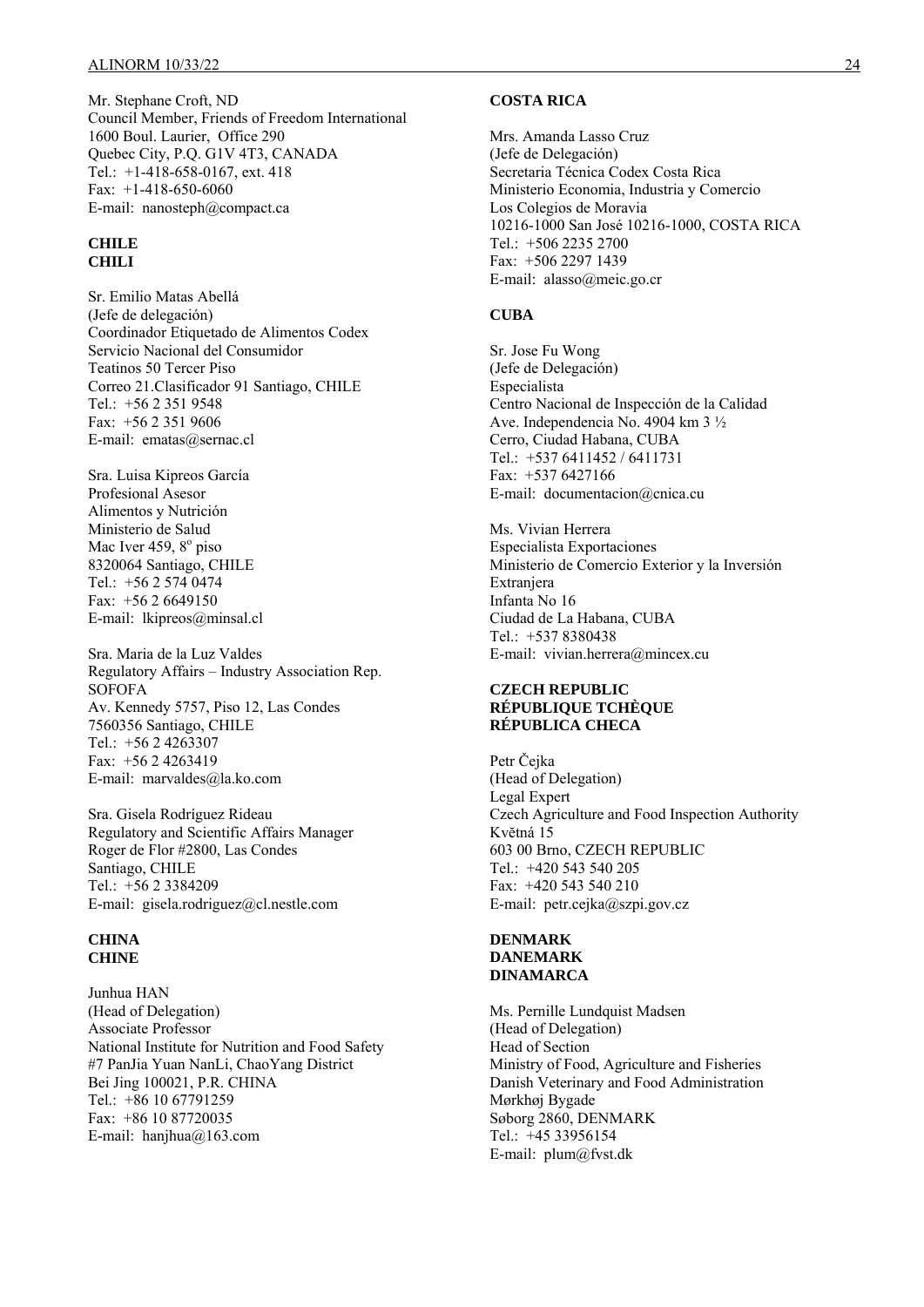Ms. Linda Jensen Chief Adviser Danish Agricultural and Food Council Axeltorv 3 DK-1609 Copenhagen V, DENMARK Tel.: +45 3339 43 50 E-mail: lmj@lf.dk

#### **DOMINICAN REPUBLIC REPUBLIQUE DOMINICAINE REPÚBLICA DOMINICANA**

Ms. Mariana Furakis Nova Enc. Sección de Calidad Consejo Nacional para la Reglementación y Fomento de la Industria Lechera (CONALECHE) Ministerio de Agricultura Ciudad Ganadera Aut. 30 de Mayo Santo Domingo, REPÚBLICA DOMINICANA Tel.: +809 508 1832 / +809 535 2546 Fax: +809 780 3810 E-mail: marianafurakis@hotmail.com

#### **EUROPEAN UNION (MEMBER ORGANIZATION) UNION EUROPÉENNE (ORGANISATION MEMBRE) UNIÓN EUROPEA (ORGANIZACIÓN MIEMBRO)**

Dr. Jérôme Lepeintre (Head of Delegation) Deputy Head of Unit Health and Consumers Directorate-General European Union Rue Froissart 101 B-1049 Brussels, BELGIUM Tel.: +32 2 299 37 01 Fax: +32 2 299 85 66 E-mail: jerome.lepeintre@ec.europa.eu

Ms. Helen Lee Administrator Health and Consumers Directorate-General European Union Office B232 8/48 B-1049 Brussels, BELGIUM Tel.: +32 2 299 86 68 E-mail: helen.lee@ec.europa.eu

Mr. Basil Mathioudakis Head of Unit, Health and Consumers Directorate-General, European Union Rue Froissart 101, Office F101 08/082 B-1049 Brussels, BELGIUM Tel.: +32 2 295 91 82 E-mail: basil.mathioudakis@ec.europa.eu

Mr. Herman Van Boxem Policy Officer, Organic Farming Agriculture and Rural Development Directorate-General

European Union B-1049 Brussels, BELGIUM Tel.: +32 2 295 01 21 E-mail: herman.vanboxem@ec.europa.eu

#### **FIJI ISLANDS FIDJI, ÎLES FIJI, ISLAS**

Mr. Waisele Delai (Head of Delegation) Chief Health Inspector Ministry of Health P.O. Box 2223, Government Building Suva, FIJI Tel.: +679 3306177 Fax: +679 3221434 E-mail: wdelai@health.gov.fj E-mail : wdelai@yahoo.com

#### **FINLAND FINLANDE FINLANDIA**

Ms. Anne Haikonen (Head of Delegation) Counsellor, Legal Affairs Ministry of Agriculture and Forestry Department of Food and Health P.O. Box 30, 00023 Government Helsinki, FINLAND Tel.: +358 9 1605 2786 Fax: +358 9 1605 3338 E-mail: anne.haikonen@mmm.fi

#### **FRANCE FRANCIA**

Mme Roseline Lecourt (Chef de délégation) Chargée de Mission Ministère de l'Économie, des Finances et de l'Emploi DGCCRF 59, boulevard Vincent Auriol 75703 Paris CEDEX 13, FRANCE Tel.: +33 1 44 97 34 70 Fax: +33 1 44 97 30 37 E-mail: roseline.lecourt@dgccrf.finances.gouv.fr

Mme Valérie Vigier Chargée de mission Ministère de l'Alimentation, de l'Agriculture et de la Pêche Direction Générale de l'Alimentation Sous Direction de la Qualité de l'Alimentation BNVQA 251, rue de Vaugirard 75732 Paris, FRANCE Tel.: +33 1 49 55 58 32 Fax: +33 1 49 55 59 58 E-mail: valerie.vigier@agriculture.gouv.fr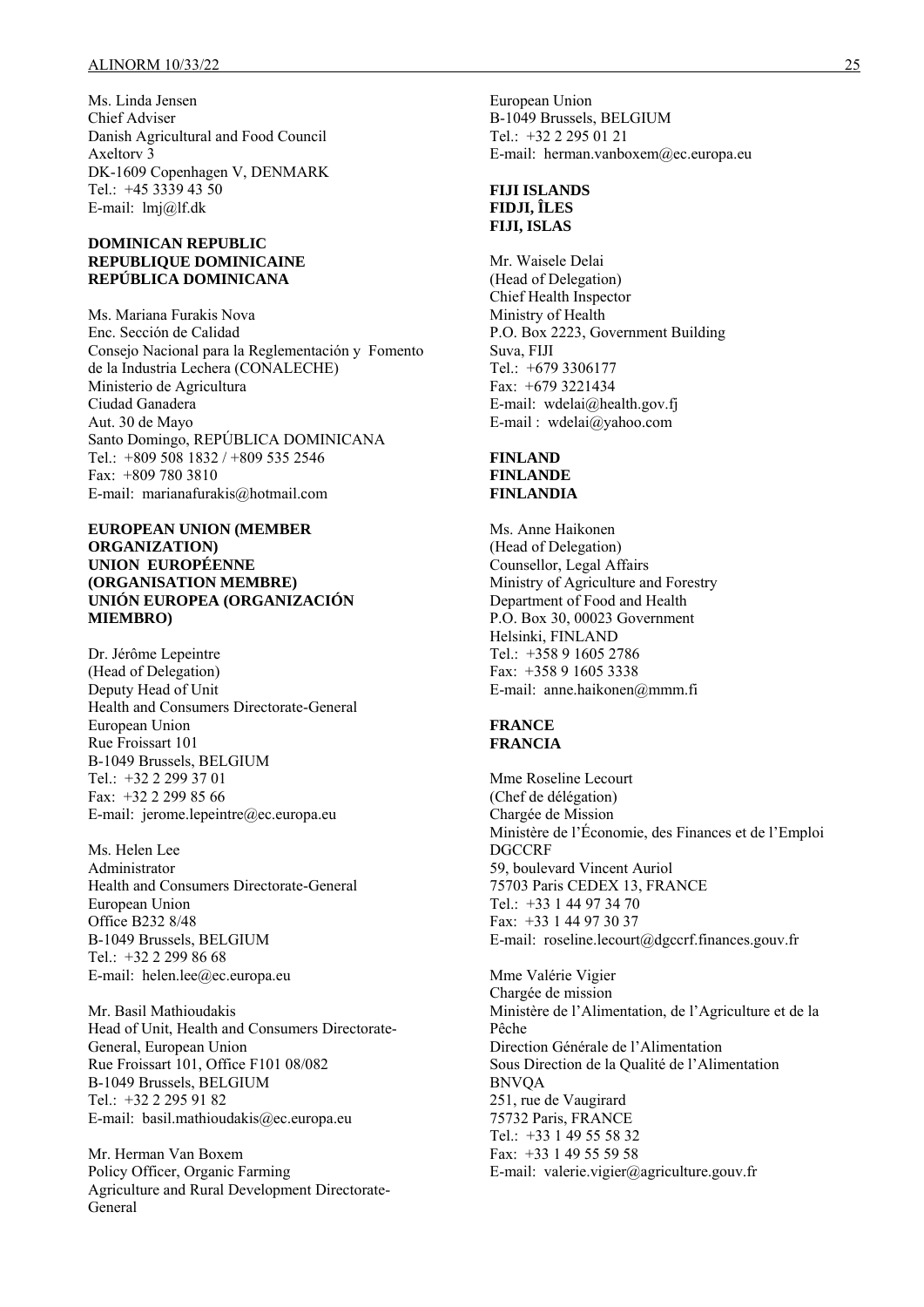Mme Annie Loc'h Corporate Food Law Director, DANONE 15, rue du Helder 75009 Paris, FRANCE Tel.: +33 (0) 614672825 Fax: +33 (0) 147707917 E-mail: annie.loch@danone.com

Mme Françoise Costes Chargée de Mission Association de la Transformation Laitière Française (ATLA) 42, rue de Châteaudun 75009 Paris, FRANCE Tel.: +33 1 49 70 72 69 Fax: +33 1 42 80 63 65 E-mail: fcostes@atla.asso.fr

M. Thierry Geslain Chef de Service Codex et Normalisation Centre National Interprofessionnel de l'Économie Laitière (CNIEL) 42, rue de Châteaudun 75009 Paris, FRANCE Tel.: +33 1 49 70 71 15 Fax: +33 1 42 80 63 45 E-mail: tgeslain@cniel.com

#### **GERMANY ALLEMAGNE ALEMANIA**

Mr. Gerhard Bialonski (Head of Delegation) Head of Unit Federal Ministry of Food, Agriculture and Consumer Protection Rochusstraße 1 D-53123 Bonn, GERMANY Tel.: +49 (0) 228 99 529 4651 Fax: +49 (0) 228 99 529 4947 E-mail: 314@bmelv.bund.de

#### Advisers

Dr. Joachim Bollmann Deputy Head of Division Federal Ministry of Food, Agriculture and Consumer Protection Rochusstraße 1 D-53123 Bonn, GERMANY Tel.: +49 (0) 228 99 529 3784 Fax: +49 (0) 228 99 529 3743 E-mail: 222@bmelv.bund.de

Ms. Angelika Mrohs Managing Director Germany Federation for Food Law and Food Science Godesberger Allee 142-148 D-53175 Bonn, GERMANY Tel.: +49 (0) 228 8199 3133 E-mail: amrohs@bll.de

Ms. Maria Dubitsky Maria Dubitsky Consulting GmbH Andreas-Kasperbauer-Str.13 D-85540 Haar, GERMANY Tel.: +49 (0) 89 680 4131 Fax: +49 (0) 89 461 484 92 E-mail: marie@dubitsky.de

Dr. Susanne Kettler Director EU Regulatory Affairs Coca-Cola Services s.a. Chaussée de Mons 1424 B-1070 Brussels, BELGIUM Tel.: +32 471 989 045 E-mail: skettler@eur.ko.com

Dr. Jörg Rieke Managing Director German Dairy Association Jägerstraße 51 D-10117 Berlin, GERMANY Tel.: +49 (0) 30 4030445-22 Fax: +49 (0) 30 4030445-57 E-mail: joerg.rieke@milchindustrie.de Mr. Frank Koerner Südzucker AG Maximilianstraße 10 D-68165 Mannheim, GERMANY Tel.: +49 (0) 621 421 572 Fax: +49 (0) 621 421 7572 E-mail: frank.koerner@suedzucker.de

#### **GHANA**

Mrs. Isabella Mansa Agra (Head of Delegation) Head, Food Safety and Nutrition Department Food and Drugs Board (FDB) P.O. Box CT 2783 Cantonments, Accra GHANA Tel.: +233 244 337 249 E-mail: isabelmansa@yahoo.com

#### **GUINEA, REPUBLIC OF GUINÉE, RÉPUBLIQUE DE GUINEA, REPÚBLICA DEL**

Mr. Ahmed Kourouma (Chef de délégation) Chef de Section Prélèvement- Echantillonnage Office National de Contrôle de Qualité Commerce de l'Industrie et Promotion du Secteur Privé Bp 850, Conakry, RÉPUBLIQUE DE GUINÉE Tel.: +224-60-55-59-73 E-mail: ahmed.kourouma@yahoo.fr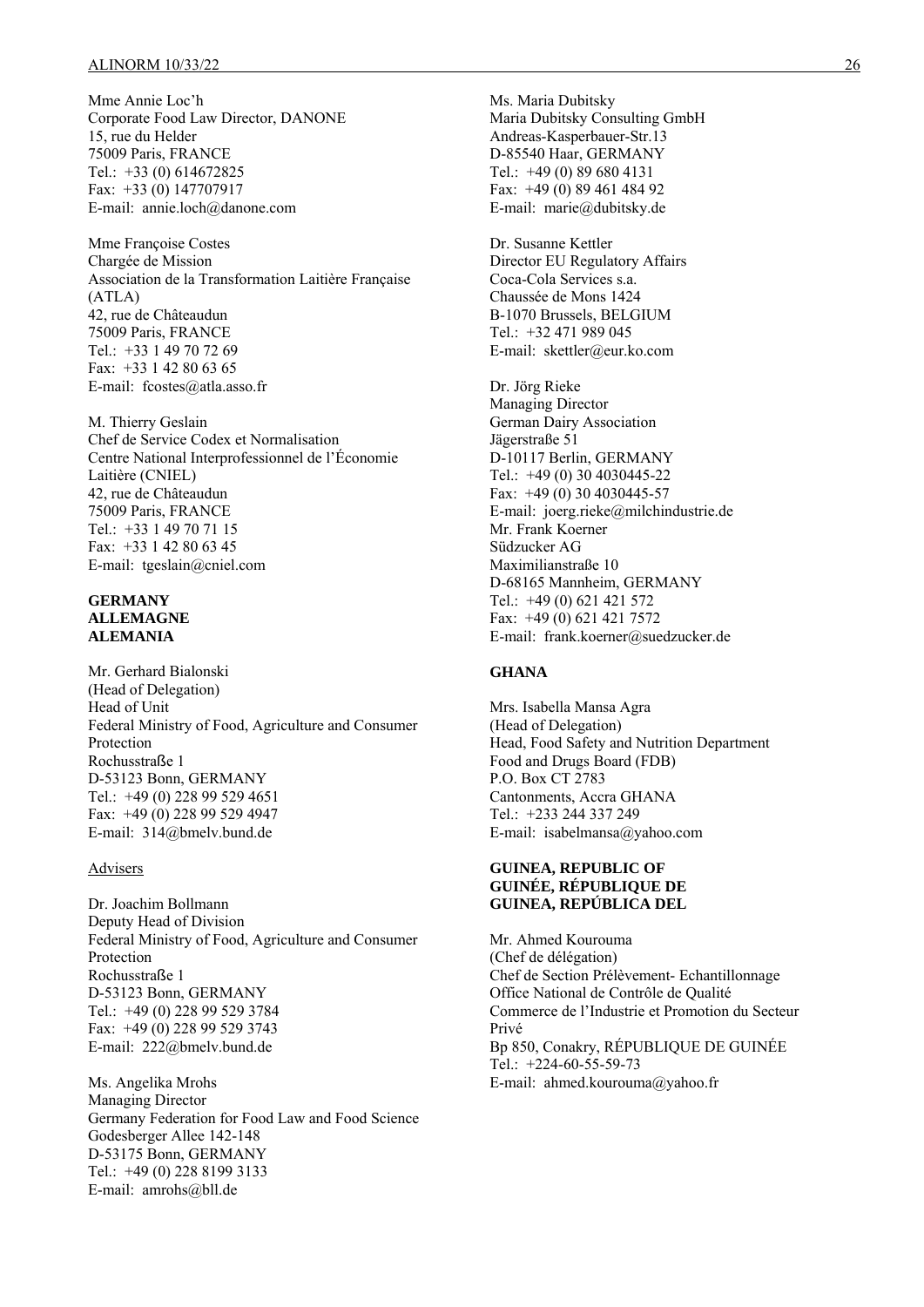#### **GUINEA-BISSAU GUINÉE-BISSAU GUINEA-BISSAU**

M José Mora N'Sum-ne (Chef de délégation) Responsable d'Information et Documentation Ministère de l'Agriculture et Développement Rural Centre de Documentation et Diffusion Agricole CDEDA/MADR Rue Ex-QG B.P. 71-Bissau, GUINÉE-BISSAU Tel.: +00 (245) 664 91 45 Fax: +00 (245) 22 24 83 E-mail: nsumne@hotmail.com

### **HUNGARY HONGRIE HUNGRÍA**

Attila Vörös (Head of Delegation) Quality Expert Ministry of Agriculture Kossuth Tér 11 1055 Budapest, HUNGARY Tel.: +36 1 301 4305 Fax: +36 1 301 4808 E-mail: attila.voros@fvm.gov.hu

#### **INDONESIA INDONÉSIE**

Ms. Tetty Helfery Sihombing Director of Food Product Standardization National Agency of Drug and Food Control (NADFC) Jl. Percetakan Negara No. 23 Jakarta 10560, INDONESIA Tel.: +62 21 42875584 Fax: +62 21 42875780 E-mail: tettyhelfery@yahoo.com E-mail : subdit\_spo@yahoo.com

Ms. Dian Kusumaningsih Second Secretary (Economy) Embassy of Indonesia 55 Parkdale Avenue Ottawa, ON K1Y 1E5, CANADA Tel.: (613) 724-1100 Fax: (613) 724-1105 E-mail: d.kusumaningsih@indonesia-ottawa.org

Ms. Martha Santi Siburian Deputy Director for Quality Standardization Ministry of Marine Affairs and Fisheries (MMAF) Jl. Medan Merdeka Timur No. 16 Jarkarta, INDONESIA Tel.: +62 21 3500149 Fax: +62 21 3500149 E-mail: martha\_santi@yahoo.com

Ms. Theresia Istihastuti Head Section of Quality Standard Ministry of Marine Affairs and Fisheries (MMAF) Jl. Medan Merdeka Timur No. 16 Jarkarta, INDONESIA

Tel.: +62 21 3500149 Fax: +62 21 3500149 E-mail: isti\_theresia@yahoo.com

Dr. Minarto Director of Community Nutrition Ministry of Health Jl. HR. Rasuna Said Blok X5 Kav 4-5 Jakarta, INDONESIA Tel.: +62 21 5203883 Fax: +62 21 5210176 E-mail: mynarto@yahoo.com

#### **IRELAND IRLANDE**

**IRLANDA** 

Ms. Anne-Marie Boland Senior Technical Executive, Regulatory Affairs Food Safety Authority of Ireland Abbey Court Lower Abbey Street Dublin 1, IRELAND Tel.: +353 1 817 1367 Fax: +353 1 817 1301 E-mail: amboland@fsai.ie

#### **ITALY ITALIE ITALIA**

Dr. Ciro Impagnatiello Ministero Politiche Agricole Alimentari e Forestali Via XX Settembre 20 00187 Roma, ITALIE Tel. : +39 06 4665 6046 Fax : +39 06 4880 273 E-mail : c.impagnatiello@politicheagricole.gov.it

Dr. Roberto Copparoni Ministero Salute Via Ribotta, 5 00144 Roma, ITALIE Tel.: +39 06 5994 6697 E-mail: r.copparoni@sanita.it

Mr. Luca Ragaglini Vice-Director AIDI (Italian Association of Biscuits, Cake, Chocolate, Confectionery and Ice Cream Industries) Via Rhodesia, 2 00144 Roma, ITALY Tel.: +39 06 8091071 Fax: +39 06 8073186 E-mail: aidi@aidi-assodolce.it

Mr. Massimo Liotta Food Regulatory Affairs - Area Manager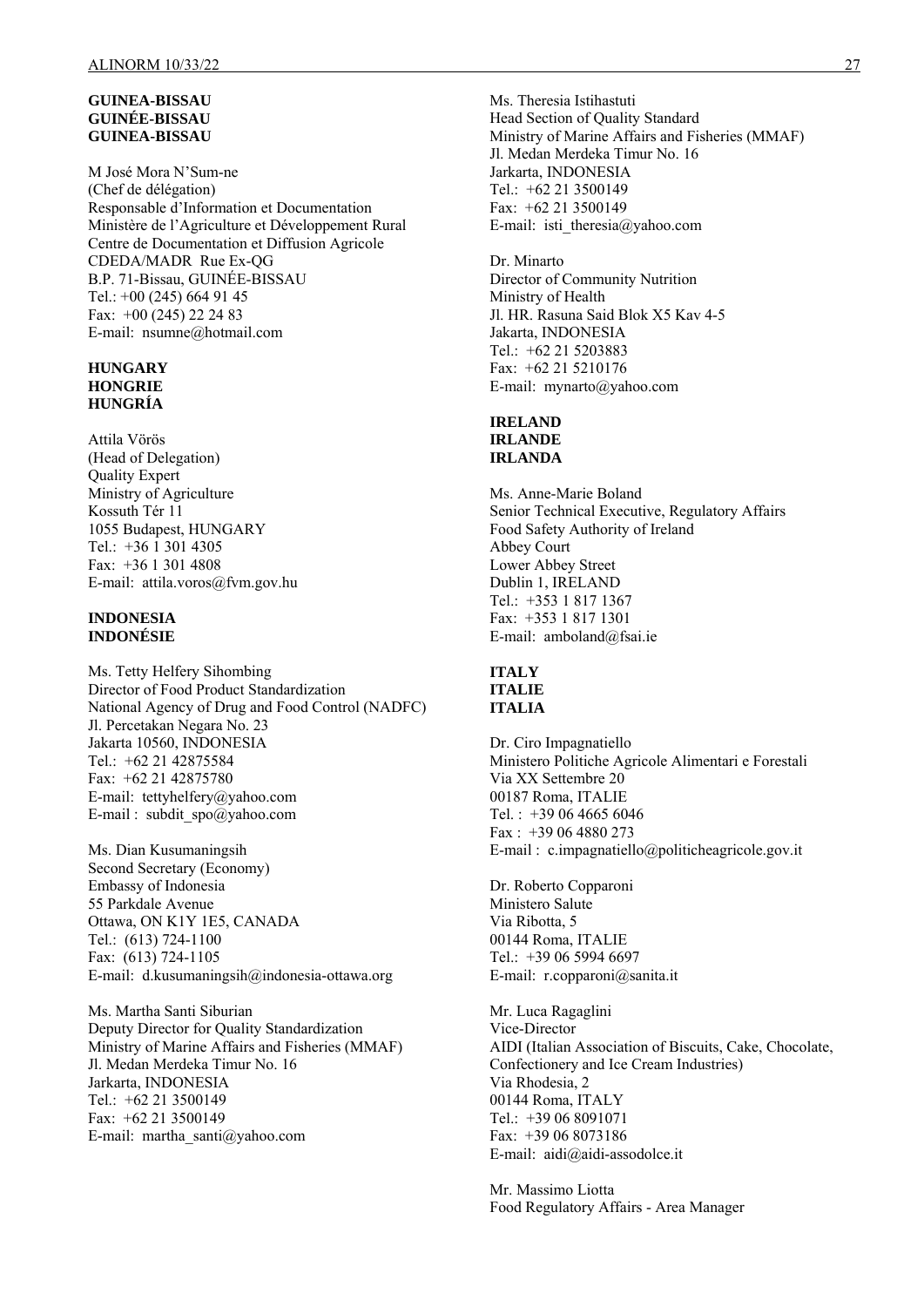Ferrero SPA. Piazzale Pietro Ferrero, 1 12051 Alba (CN), ITALY Tel.: +39 0173 313050 Fax: +39 0173 313977 E-mail: massimo.liotta@ferrero.com

#### **JAPAN JAPON JAPÓN**

Mr. Hiroshi Aimoto (Head of Delegation) Director, Food Labeling Division Consumer Affairs Agency 2-11-1 Nagata-cyo, Chiyoda-ward Tokyo 100-6105, JAPAN Tel.: +81 3 3507 9221 Fax: +81 3 3507 9292 E-mail: g.foodlabeling@caa.go.jp

Mr. Yuichiro Ejima Deputy Director, Food Labeling Division Consumer Affairs Agency 2-11-1 Nagata-cyo, Chiyoda-ward Tokyo 100-6105, JAPAN Tel.: +81 3 3507 9221 Fax: +81 3 3507 9292 E-mail: g.foodlabeling@caa.go.jp

Dr. Megumi Haga Deputy Director, Food Labeling Division Consumer Affairs Agency 2-11-1 Nagata-cyo, Chiyoda-ward Tokyo 100-6105, JAPAN Tel.: +81 3 3507 9221 Fax: +81 3 3507 9292 E-mail: g.foodlabeling@caa.go.jp

Ms. Yuko Watanabe Associate Director, Labelling and Standards Division Food Safety and Consumer Affairs Bureau Ministry of Agriculture, Forestry and Fisheries 1-2-1 Kasumigaseki, Chiyoda-ku Tokyo 100-8950, JAPAN Tel.: +81 3 6744 2096 Fax: +81 3 3502 0594 E-mail: yuko\_watanabe@nm.maff.go.jp

Mr. Hiroaki Hamano Technical Adviser Japan Health Food and Nutrition Food Association 2-7-27 Sadoharacho Ichigaya, Shinjuku-ku Tokyo 162-0842, JAPAN Tel.: +81 3 3268 3134 Fax: +81 3 3268 3136 E-mail: hiroaki.hamano@danisco.com

#### **KENYA**

Mr. Abed Kagundu (Head of Delegation) Officer in Charge, Plant Quarantine Station Kenya Plant Health Inspectorate Service P.O. Box 49592 Nairobi 00100, KENYA Tel.: +254 20 3536171/2 Fax: +254 20 3536175/6 E-mail: akagundu@kephis.org

Mr. Samuel Ochieng Chief Executive Consumer Information Network KCB Building, Jogoo Road P.O. Box 7569 Nairobi 00300, KENYA Tel.: +254 20555774 Fax: +254 20555784 E-mail: cinfkenya@yahoo.com

#### **KOREA, REPUBLIC OF CORÉE, RÉPUBLIQUE DE COREA, REPÚBLICA DEL**

Ms. Ji Young Lee (Head of Delegation) Assistant Director Food Safety Policy Division Korea Food and Drug Administration #194 Tongil-ro, Eunpyung-gu Seoul, 122-704, REPUBLIC OF KOREA Tel.: +82 2 380 1726-7 Fax: +82 2 388 6396 E-mail: illene22@korea.kr

Ms. Mi-Young CHO Assistant Director Food Import Division Korea Food and Drug Administration #194 Tongil-ro, Eunpyung-gu Seoul, 122-704, REPUBLIC OF KOREA Tel.: +82 2 380 1719 Fax: +82 2 388 6392 E-mail: chomiyoung@korea.kr

Ms. Hera Kang Senior Researcher Food Safety Policy Division Korea Food and Drug Administration #194 Tongil-ro, Eunpyung-gu Seoul, 122-704, REPUBLIC OF KOREA Tel.: +82 2 380 1726-7 Fax: +82 2 388 6396 E-mail: hrkang@kfda.go.kr

Mr. Namkung, Jong-Hwan Government Veterinary Officer National Veterinary Research and Quarantine Service (NVRQS) Ministry for Food, Agriculture, Forestry and Fisheries Jungang-ro, Manan-gu Anyang-city, Gyeonggi-do 430-824 REPUBLIC OF KOREA Tel.: +82 31 467 4388 Fax: +82 31 467 1974 E-mail: hwani@nvrqs.go.kr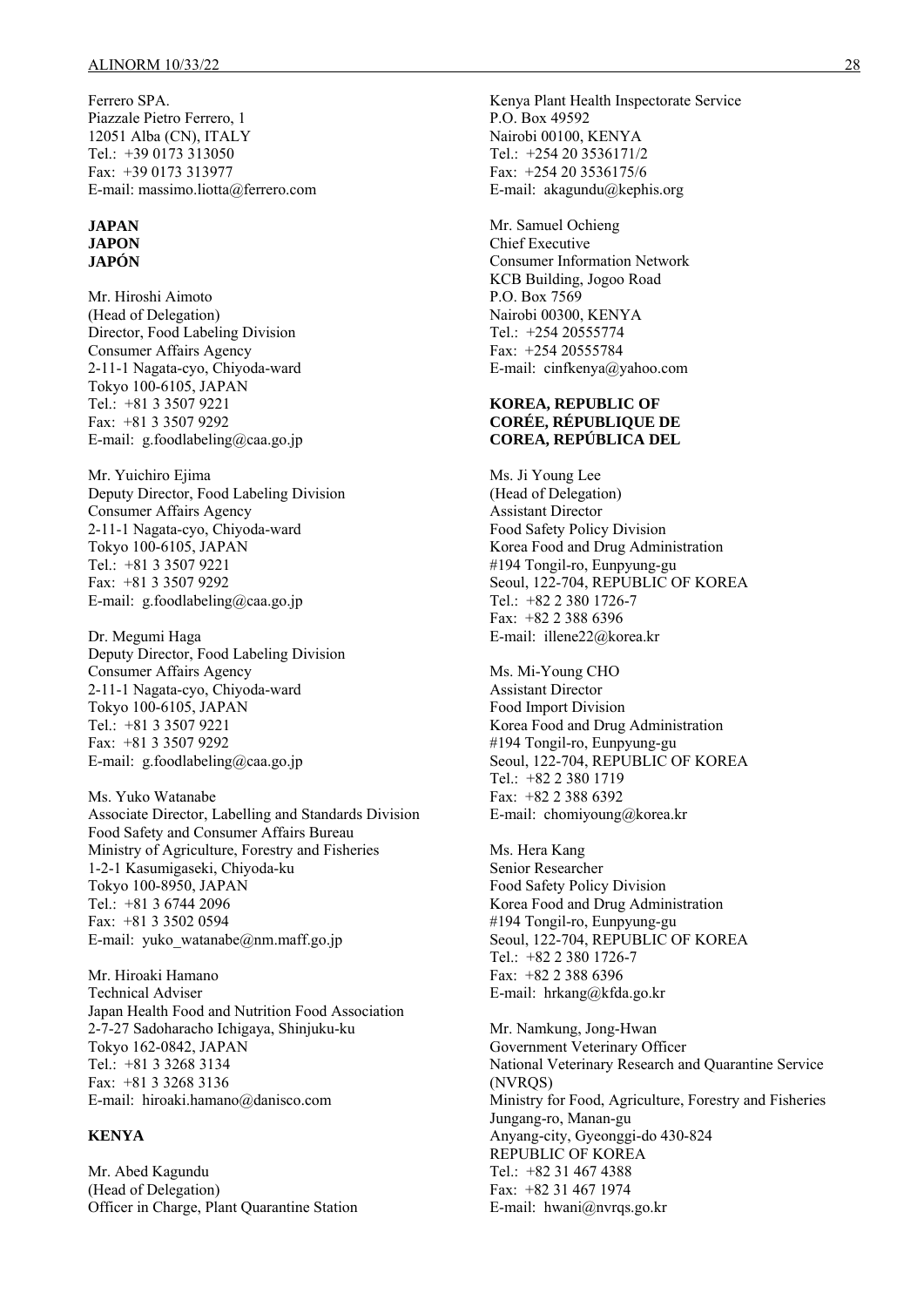Ms. Nan-Hee An Researcher Rural Development Administration National Academy of Agricultural Science Division of Organic Agriculture 249, Seodundong, Gwonseongu Suwon 441-707, REPUBLIC OF KOREA Tel.: +82 31 290 0553 Fax: +82 31 290 0507 E-mail: nanhee79@korea.kr

Mr. Changhyung, LEE Assistant Director National Agricultural Products Quality Management Service (NAQS) Ministry for Food, Agriculture, Forestry and Fisheries 433-2 Anyang 6-dong, Manan-gu Anyang-city, Gyeonggi-do 430-016 REPUBLIC OF KOREA Tel.:  $+82$  31 463 1579 Fax: +82 31 446 0903 E-mail: chlee@naqs.go.kr

#### **LIBERIA LIBÉRIA**

Mr. Sei Wonkemie Gahn (Head of Delegation) Assistant Minister for Industry Ministry of Commerce and Industry Ashmun and Gurley Streets P.O. Box 9041 Montrovia 1000, LIBERIA (WEST AFRICA) Tel.: +231 6512488 / +231 4710567 E-mail: wonkemie532002@yahoo.com

#### **LIBYA LIBYE LIBIA**

Issa M. Mansur (Head of Delegation) Researcher, Food Analysis and Treatment Group Biotechnology Research Center P.O. Box 30313 - Tajoura - Libya Tripoli 00218, LIBYA Tel.: +218927364122 Fax: +218214630885 E-mail: issamank@yahoo.com

#### **MALAYSIA MALAISIE MALASIA**

Ms. Shamsinar Abdul Talib (Head of Delegation) Deputy Director Food Safety and Quality Division Ministry of Health Malaysia Level 3, Block E7, Parcel E Federal Government Administration Centre 62590 Putrajaya, MALAYSIA Tel.: +603 8885 0787

Fax: +603 8885 0790 E-mail: shamsinar@moh.gov.my

Miss Rosidah Radzian Regional Manager North, South & Central America Technical Advisory Services MPOB 3516 International Court, NW Washington, DC 20008, U.S.A. Tel.: +1-202-572-9719 / 572-9768 Fax: +1-202-572-9783 E-mail: mpobtas@aol.com E-mail: rosidah@mpob.gov.my

#### **MALDIVES MALDIVES**

Mr. Ibrahim Shafiu Head of Inspection and Enforcement Maldives Food and Drug Authority Ministry of Health Sosun Magu, Malé 20076, MALDIVES Tel.:  $+960$  3343534 Fax: +960 3343539 E-mail: shafiu@health.gov.mv E-mail: ibshafiu@hotmail.com

#### **MALI MALÍ**

Mr. Adama Sangare (Chef de délégation) Chef de Division (coordination des activités des services de contrôle) Ministère de la Santé / Agence Nationale de la Sécurité Sanitaire des Aliments Quartier du fleuve, Rue: 305, B.P.E. 2362 Bamako, MALI Tel.: +20 22 07 54 / 76 46 62 40 Fax: +20 22 07 47 E-mail: asangare53@yahoo.fr

#### **MAURITANIA MAURITANIE MAURITANIA**

Mr. Baidy Boubou Lo (Chef de délégation) Inspecteur Général de la Santé Inspection Général de la Santé (I.G.S.) Ministère de la Santé BP 169 Nouakchott, MAURITANIE Tel.: +222 6303966 / +222 5257004 Fax: +222 5257004 E-mail: baidylo@yahoo.fr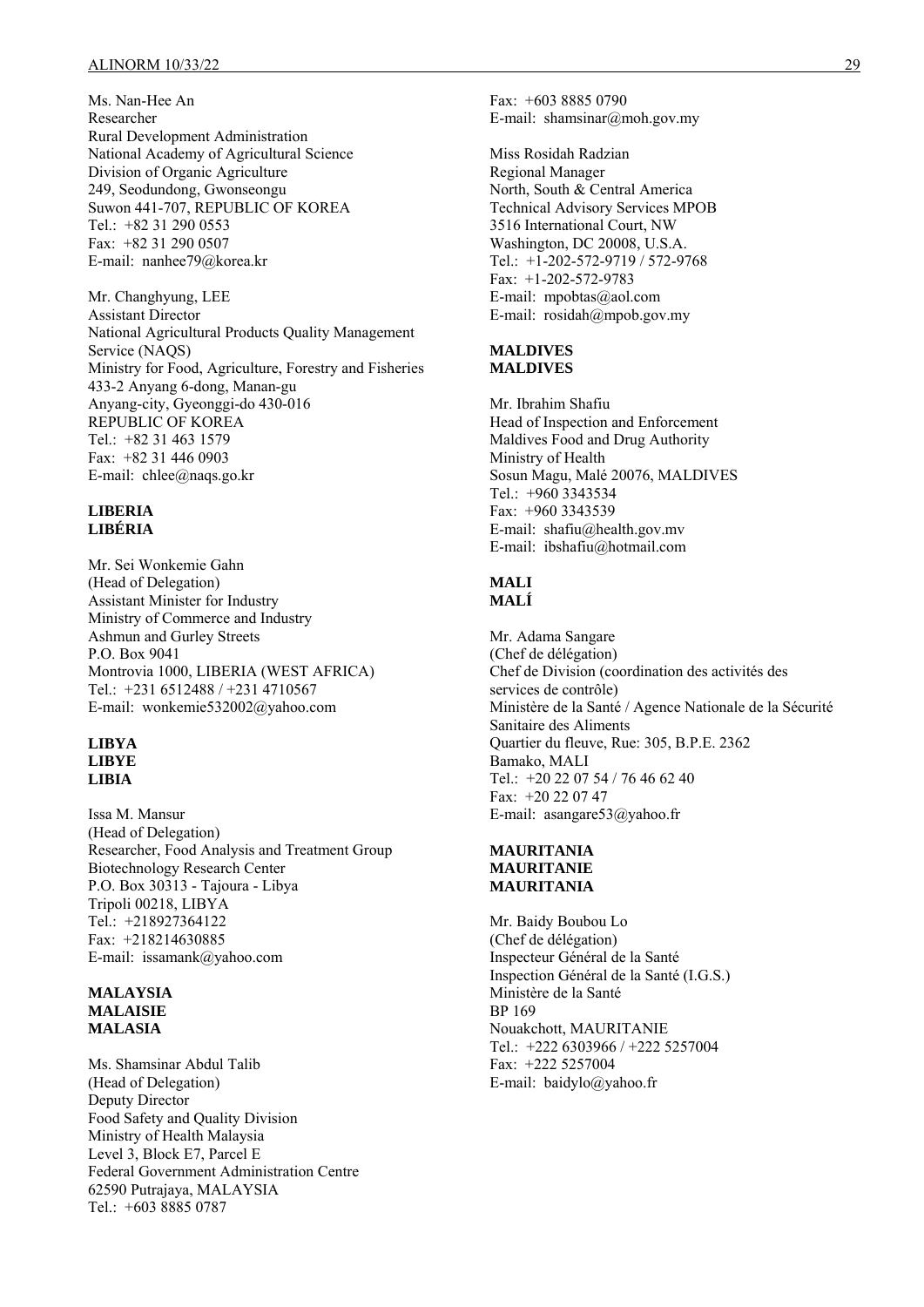#### **MEXICO MEXIQUE MÉXICO**

Ms. Michelle Vizueth Chávez (Jefe de Delegación) Jefa de Oficina para la Atención del Codex Alimentarius Dirección General de Normas, Secretaria de Economía Normalización Internacional Puente de Tecamachalco No.6 Col. Lomas de Tecamachalco, Naucalpan de Juárez 53950 Estado de México, MÉXICO Tel.: +52 (55) 5729 9480 Fax: +52 (55) 5520 9715 E-mail: codexmex@economia.gob.mx

Ms. María del Pilar Martínez Zepeda Dictaminador Especializado Comisión de Operación Sanitaria/Comisión Federal para la Protección Contra Riesgos Sanitarios Secretaría de Salud Av. Monterrey No. 33 Colonia Roma Piso 3, Col. Roma 06700 D.F., MÉXICO Tel.: +52 (55) 5080 5270 E-mail: pmartinez@cofepris.gob.mx

Ms. Ana María Aguilar Olmos Jefe de Departamento Alimentos Laboratorio Nacional de Protección al Consumidor Procuraduría Federal del Consumidor Alemania No. 14 Col Parque San Andrés, Delegación Coyoacan 04040 México D.F., MÉXICO Tel.: +52 (55) 5544 2060 Fax: +52 (55) 5544 1504 E-mail: amaguilaro@profeco.gob.mx

Ms. Sandra Patricia Piňa Salinas Directora de Política y Normatividad Secretaría Ejecutiva Comisión Intersecretarial de Bioseguridad de los Organismos Genéticamente Modificado San Borja #938. Colonia del Valle, Delegación Álvaro Obregón 03100 México D.F., MÉXICO Tel.: +53 22 78 74 Fax: +55 75 68 78 E-mail: spina@conacyt.mx

Mr. Alfonso Moncada Jiménez Presidente de Normalización Cámara Nacional de Industriales de la Leche (CANILEC) Av. División del norte # 1419, Col. Santa Cruz Atoyac, Del. Benito Juárez 03310 México D.F., MÉXICO Tel.: +52 (55) 5000 1405 Fax: +52 (55) 5601 0903 E-mail: amoji@prodigy.net.mx

Ms. Beatriz Haydeé Pelayo C. Asuntos Regulatorios Consejo Agroempresarial de Mesoamérica y el Caribe (CAMC) Pedro Santacilia No. 260 Col. Iztlaccihuatl, Del. Benito Juárez 03520 México D.F., MÉXICO Tel.: +52 (55) 5000 1484 Fax: +52 (55) 5601 0903 E-mail: bhpelayo@prodigy.net.mx E-mail: delfinbhpc@yahoo.com

Ms. Laura Bonilla Reyes Regulatory Affairs Manager Unilever de México, S. de R.L. de C.V. Paseo de los Tamarindos No. 150 Arcos Bosques Norte "D" Col. Bosques de las Lomas 05120 México D.F., MÉXICO Tel.: +52 (55) 1105 4487 Fax: +52 (55) 1105 4463 E-mail: laura.bonilla@unilever.com

Ms. Elisabeth Haring Bolívar Regulatory Affairs Coordinator Unilever de México, S. de R.L. de C.V. Paseo de los Tamarindos No. 150 Arcos Bosques Norte "D" Col. Bosques de las Lomas 05120 México D.F., MÉXICO Tel.: +52 (55) 1105 4496 Fax: +52 (55) 1105 4463 E-mail: elisabeth.haring@unilever.com

Ms. Elvia Aguilar Esperanza Asuntos Regulatorios Asociación Nacional de Productores de Refrescos y Aguas Carbonatadas Rubén Dario 115 Col. Bosque de Chapultepec México D.F., MÉXICO Tel.: +52 (55) 5262 2129 E-mail: elaguilar@la.ko.com

Ms. Vanessa Torre Velasco Scientific & Regulatory Affairs Manager Grupo Danone Guillermo González Camarena 333 Centro de Ciudad Santa Fé México D.F., MÉXICO Tel.: +52 (55) 5258 7200 E-mail: vanessa.torre@danone.com

Ms. Cristina Eréndira Avalos Badiano Gerente de Asuntos Regulatorios y Ceintíficos Nestlé México Ejército Nacional No 453 Col. Granada Miguel Hidalgo 11520 México, D.F., MÉXICO Tel.: +52 (55) 5263 1650 E-mail: Cristina.Avalos@MX.nestle.com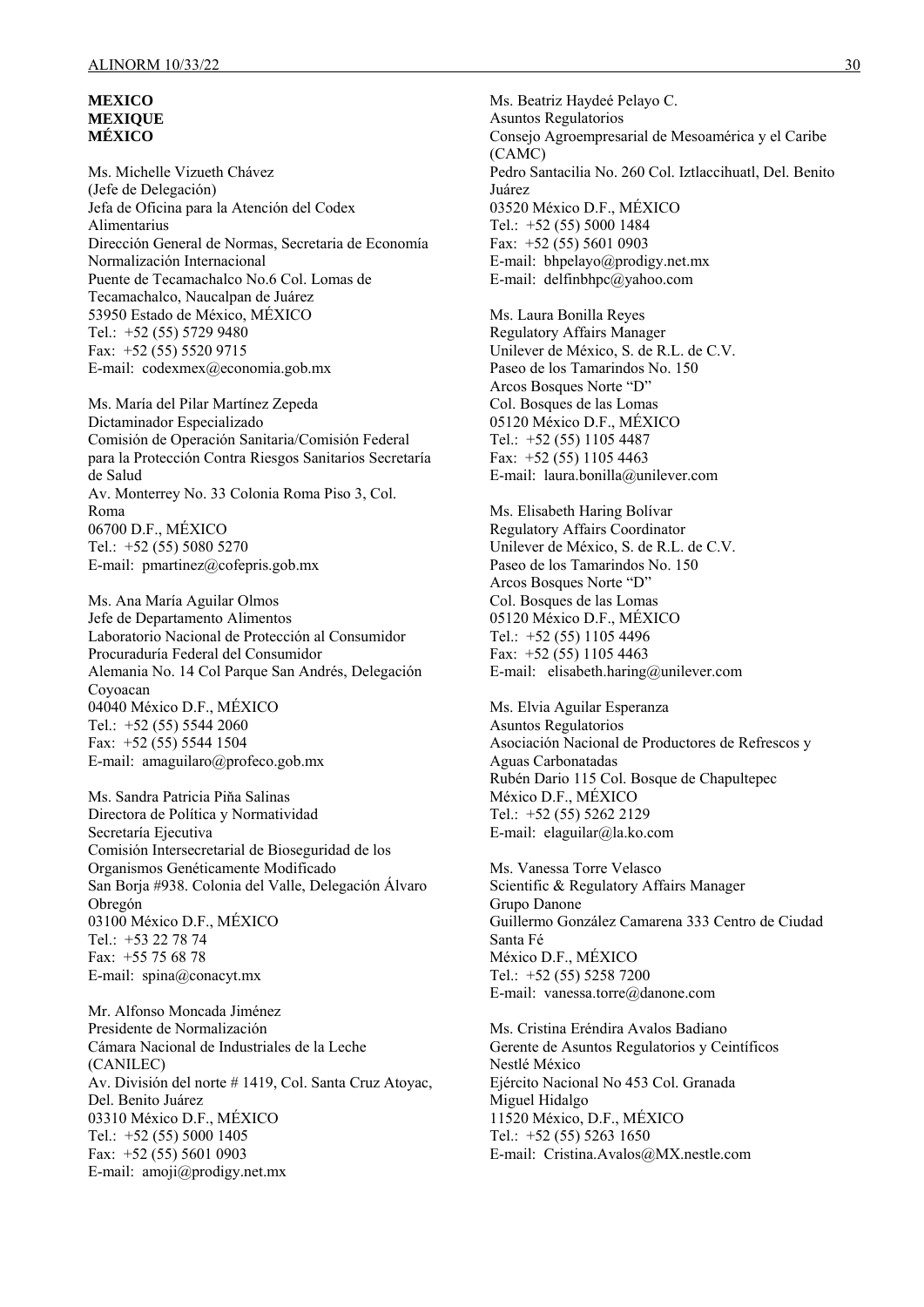Ms. Jennifer Daniel Chavero Gerente de Asuntos Regularios Danisco Mexico S.A de C.V. Vicepresidente de normalización Canacintra Rama 61. Poniente 122 No. 627 Colonia Industrial Vallejo 02300 México D.F., MÉXICO Tel.: +52 (55) 5078 4400 ext. 4672 E-mail: jennifer.daniel@danisco.com

Ms. Erika Iliana Quevedo Chan Asuntos Regulatorios Consejo Mexicano de la Industria de Productos de Consumo Ejército Nacional 904, piso 10, Palmas Polanco 11560 México D.F., MÉXICO Tel.: +52 (55) 2629 6133 E-mail: equevedo@conmexico.com.mx

Ms. Angélica Carmina Martinez Mendez Scientific & Regulatory Affairs Coordinator Grupo Danone Guillermo González Camarena 333 Centro de Ciudad Santa Fé México D.F., MÉXICO Tel.: +52 (55) 5258 7200 E-mail: angelicakarmina.martinez@danone.com

Mr. Carlos Alberto Almanza Rodríguez Asuntos Regulatorios y Etiquetado Kellogg Company México, S. de R.L. de C.V. Km 1. Carr. Campo Militar, Col. San Antonio de la Punta 76135 Querétaro, MÉXICO Tel.: +52 442-2111300-6710 E-mail: carlos.almanza@kellogg.com

Ms. Delia Altamirano Gutiérrez Directora de Asuntos Regulatorios PepsiCo México, S. de R.L. de C.V. Bosque de Duraznos No. 67 Col. Bosques de las Lomas 11700 México D.F., MÉXICO Tel.:  $+25824746$ Fax: +25 82 39 43 E-mail: delia.altamirano@pepsico.com.mx

#### **MOROCCO MAROC MARRUECOS**

Berrada Abdelkrim (Chef de délégation) Chef de Service Direction des industries de la Pêche Ministére de l'Agriculture et de la Pêche Maritime B.P. 697 Centre Administratif Rabat, MAROC Tel.: +212 661777768 Fax: +212 537688294 E-mail: berrada@mpm.gov.ma

M. Mohamed El Jamali Président Union Nationale des Industries de la Conserve de Poisson (UNICOP) 7, rue El Yarmouk - Longchamps 20210 Casablanca, MAROC Tel.: +212 522 94 37 49 Fax: +212 522 94 37 49 E-mail: unicop@menara.ma

M. Majid Joundy Secrétaire général Union Nationale des Industries de la Conserve de Poisson (UNICOP) 7, rue El Yarmouk - Longchamps 20210 Casablanca, MAROC Tel.: +212 522 94 37 49 Fax: +212 522 94 37 49 E-mail: unicop@menara.ma

M. Jean Siegel Membre Union Nationale des Industries de la Conserve de Poisson (UNICOP) 7, rue El Yarmouk - Longchamps 20210 Casablanca, MAROC Tel.: +212 522 94 37 49 Fax: +212 522 94 37 49 E-mail: unicop@menara.ma

Dr. Mohammed Hommani Docteur Vétérinaire - Conseiller Union Nationale des Industries de la Conserve de Poisson (UNICOP) 7, rue El Yarmouk - Longchamps 20210 Casablanca, MAROC Tel.: +212 522 94 37 49 Fax: +212 522 94 37 49 E-mail: unicop@menara.ma

Kharmaz Omar Ingénieur d'État Ministère de l'Agriculture et de la Pêche Maritimes B.P. 697 Centre Administratif Rabat, MAROC Tel.: +212 661497026 E-mail: omar.kharmaz@mpm.gov.ma

#### **MOZAMBIQUE**

Prof. Louis Augusto Mutomene Pelembe (Head of Delegation) Professor and Member of Codex Alimentarius National **Committee** University of Eduardo Mondlane Food Technology Section Av. De Moçambique, Maputo, MOZAMBIQUE Tel.: +258 82 4864210 E-mail: louispelembe@uem.mz E-mail: louispelemb@yahoo.com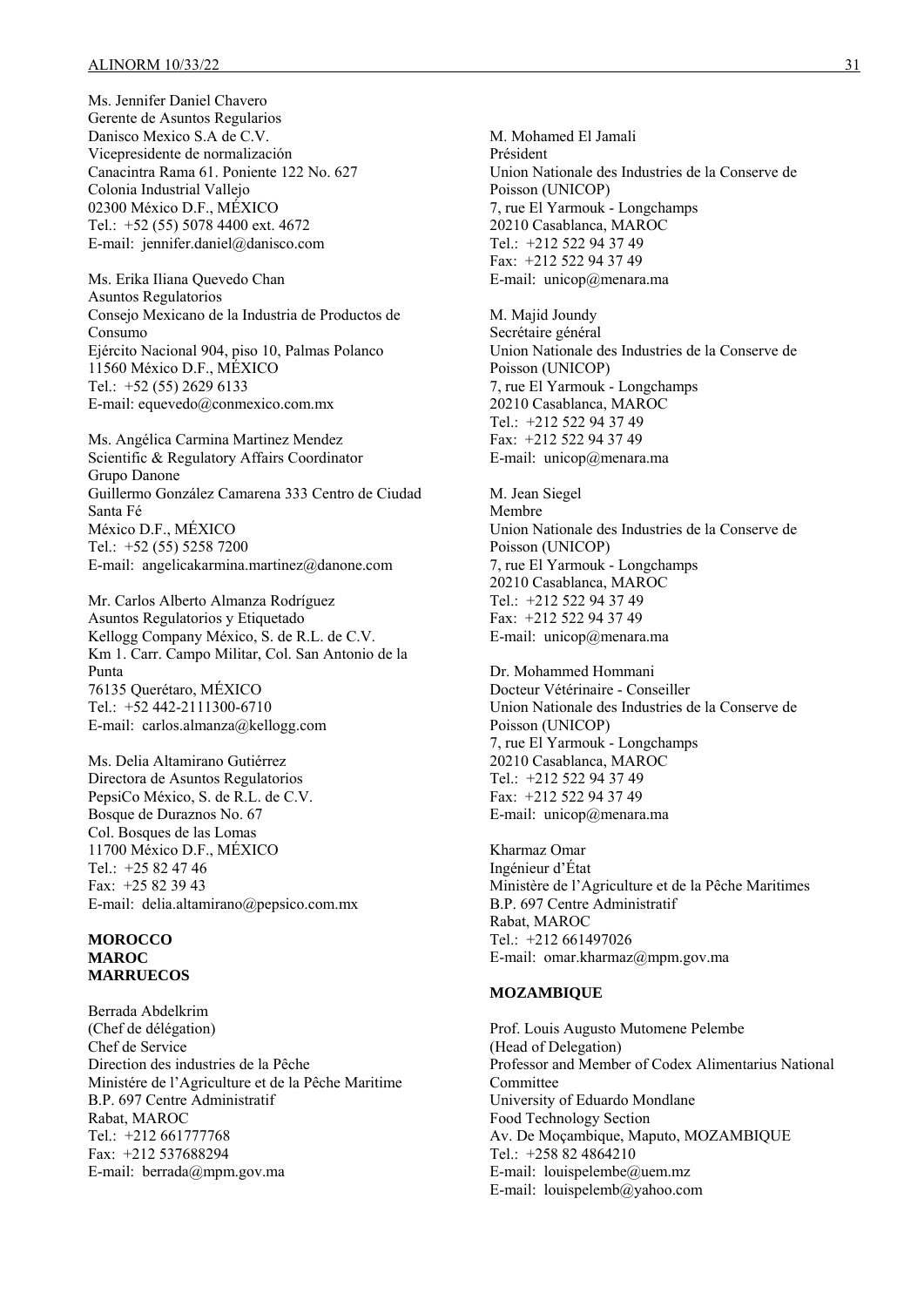#### **NEPAL NÉPAL**

Ms. Jiwan Prava Lama (Head of Delegation) Director General Department of Food Technology and Quality Control Babarmahal, P.O. Box No. 21265 Kathmandu, NEPAL Tel.: +977 1 4262369 Fax: +977 1 4262337 E-mail: dgdftqc@mail.com.np E-mail: jiwanlama@gmail.com

#### **NETHERLANDS PAYS-BAS PAISES BAJOS**

T.H. (Tjerk) Halbertsma (Head of Delegation) Senior Policy Officer Ministry of Health, Welfare and Sport P.O. Box 20350 Parnassusplein 5 The Hague 2500, THE NETHERLANDS Tel.: +31 70 340 6569 Fax: +31 70 340 5554 E-mail: th.halbertsma@minvws.nl

#### **NEW ZEALAND NOUVELLE-ZELANDE NUEVA ZELANDIA**

Ms. Jenny Reid (Head of Delegation) Deputy Director New Zealand Food Safety Authority P.O. Box 2835 Wellington 6012, NEW ZEALAND Tel.: +64 4 894 2582 Fax: +64 4 894 2530 E-mail: jenny.reid@nzfsa.govt.nz

### **NICARAGUA**

Mr. Salvador E. Guerrero Gutierrez (Jefe de delegación) Ministerio de Fomento, Industria y Comercio Dirección de Normalización y Metrolgía Oficina del Punto Focal del Codex Alimentarius Contiguo Metrocentro, Frente al Chaman NICARAGUA Tel.: +505 2267 4551, ext. 1258 Fax: +505 2267 4551, ext. 1209 E-mail: codex@mific.gob.ni

#### **NIGERIA NIGÉRIA NIGERIA**

Mrs. Mainasara Ogochukwu Nkolika Deputy Director (Food Registration) National Agency for Food and Drug Administration and Control (NAFDAC) NAFDAC Central Laboratory Complex ¾ Apapa Oshodi Expressway, Oshodi Lagos, NIGERIA Tel.: +234 1 8548308 / +234 8033217430 E-mail: manaisara.o@nafdac.gov.ng E-mail: manaogo2000@yahoo.com

Mr. Abimbola Opeyemi Adegboye Chief Regulatory Officer Codex Unit, Regulatory Affairs Division National Agency for Food and Drug Administration and Control (NAFDAC) NAFDAC Central Laboratory Complex ¾ Apapa Oshodi Expressway, Oshodi Lagos, NIGERIA Tel.: +234 1 4772453 / +234 8053170810 E-mail: adegboye.a@nafdac.gov.ng E-mail: bimbostica@yahoo.com

Mrs. Ikejiofor Chinyere Innocensia Senior Laboratory Technologist National Agency for Food and Drug Administration and Control (NAFDAC) NAFDAC Central Laboratory Complex ¾ Apapa Oshodi Expressway, Oshodi Lagos, NIGERIA Tel.: +234 1 4772453 / +234 8033836173 E-mail: innopluschy@yahoo.com

Mr. Fred Nduka Chiazor Scientific and Regulatory Affairs Manager Coca-Cola Nigeria Ltd. / Association of Food and Beverage Tobacco Employers 16 Gerrard Road Ikoyi, Lagos, NIGERIA Tel.: +234 8035352226 / +234 12709238 E-mail: fchiazor@afr.ko.com

#### **NORWAY NORVÈGE NORUEGA**

Ms. Merethe Steen (Head of Delegation) Head of Section for Consumer Affairs The Norwegian Food Safety Authority P.O. 383 N-2381 Brumunddal, NORWAY Tel.:  $+4723216553$ Fax: +47 23 21 68 01 E-mail: merethe.steen@mattilsynet.no Ms. Heidi Bugge Senior Adviser, Section for Consumer Affairs The Norwegian Food Safety Authority P.O. 383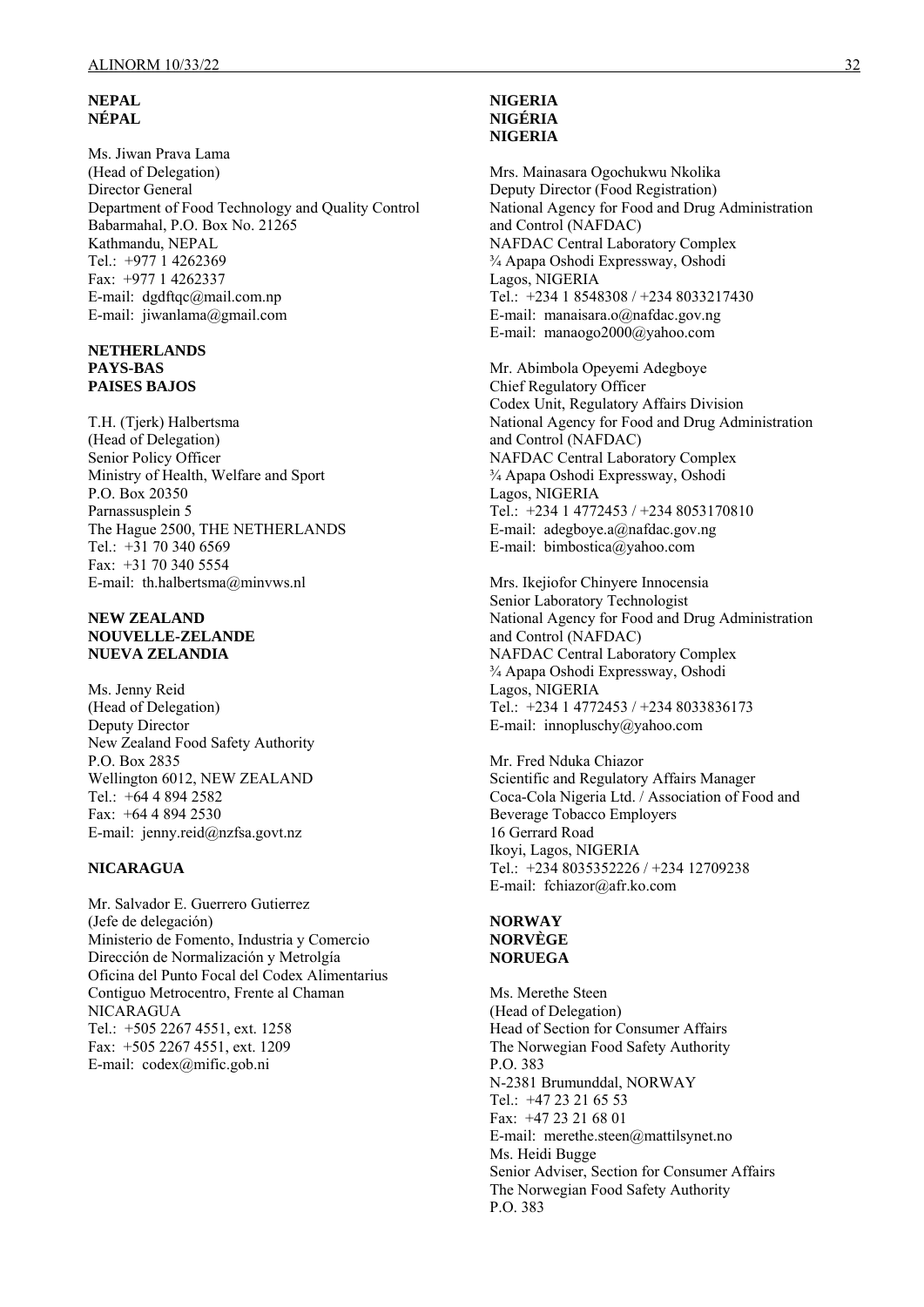N-2381 Brumunddal, NORWAY Tel.:  $+47$  23 21 65 25 Fax: +47 23 21 68 01 E-mail: heidi.bugge@mattilsynet.no

Ms. Nina Lødrup Senior Adviser, Section for Consumer Affairs The Norwegian Food Safety Authority P.O. 383 N-2381 Brumunddal, NORWAY Tel.: +47 23 21 67 86 Fax: +47 23 21 68 01 E-mail: nina.lodrup@mattilsynet.no

Ms. Solbjørg Hogstad Senior Adviser, Section for Plants, Organic Production and GM The Norwegian Food Safety Authority P.O. 383 N-2381 Brumunddal, NORWAY Tel.: +47 64 96 43 57 Fax: +47 64 94 44 10 E-mail: solbjorg.hogstad@mattilsynet.no

Mr. Steinar Høie Business Adviser Federation of Norwegian Food and Drink Industries Middelthunsgate 27 0305 Olso, NORWAY Tel.: +47 23 08 87 17 Fax: +47 23 08 87 20 E-mail: sh@nhomd.no

#### **PANAMA PANAMÁ**

Lic. Elías Elías Cabrera (Jefe de Delegación) Director Nacional de Proteccion al Consumidor Direccion Nacional de Proteccion al Consumidor Autoridad de Protección al Consumidor y Defensa de la Competencia (ACODECO) Vía Fernández de Córdoba, Plaza Córdoba Ciuddad de Panamá Panamá, PANAMA Tel.: +507 510 1372 Fax: +507 510 1375 E-mail: eelias@acodeco.gob.pa

Ing. Gilberto K. Jaén De León Analista en Técnicas de Normas y Metrología Departamento de Metrología Autoridad de Protección al Consumidor y Defensa de la Competencia (ACODECO) Vía Fernández de Córdoba, Plaza Córdoba Ciuddad de Panamá Panamá, PANAMA Tel.: +507 510 1373 Fax: +507 510 1318 E-mail: elopez@acodeco.gob.pa

Ing. Arquímedes Picota Cisnero Ingeniero Químico Departamento de Metrología Autoridad de Protección al Consumidor y Defensa de la Competencia (ACODECO) Vía Fernández de Córdoba, Plaza Córdoba Ciuddad de Panamá Panamá, PANAMA Tel.: +507 510 1373 Fax: +507 510 1318 E-mail: elopez@acodeco.gob.pa

#### **PAPUA NEW GUINEA PAPOUASIE-NOUVELLE-GUINÉE PAPUA NUEVA GUINEA**

Mr. Francis Daink (Head of Delegation) Deputy Secretary - Technical Services Division Department of Agriculture and Livestock P.O. Box 2033, Port Moresby PAPUA NEW GUINEA Tel.:  $+6753212548$ Fax: +675 321 1125 E-mail: dainkf@global.net.pg

#### **PHILIPPINES FILIPINAS**

Ms. Charina May T. Tandas (Head of Delegation) Food Drug Regulation Officer III (Senior) Food and Drug Administration of the Philippines Civic Drive Filinvest Corporate City, Alabang Muntinlupa City 1770, PHILIPPINES Tel.: +632 809 4390, Local 8112 Fax: +632 807 0751 E-mail: tandascharinamay@yahoo.com E-mail: charimay@mailcity.com Ms. Daisy E. Taňafranca Chief Science Research Specialist Packaging Technology Division Department of Science and Technology DOST Compound, General Santos Ave., Bicutan Taguig 1631, Metro Manila, PHILIPPINES Tel.: +632 837 7530 Fax: +632 837 7530 E-mail: desquivel105a@yahoo.com

Ms. Lara G. Vivas Senior Science Research Specialist Bureau of Agriculture and Fisheries Product Standards Department of Agriculture BAFPS, BPI Compound, Visayas Avenue Quezon City 1101, PHILIPPINES Tel.: +632 920 6131 Fax: +632 455 2858 E-mail: bafpsda@yahoo.com.ph E-mail: laravivas@gmail.com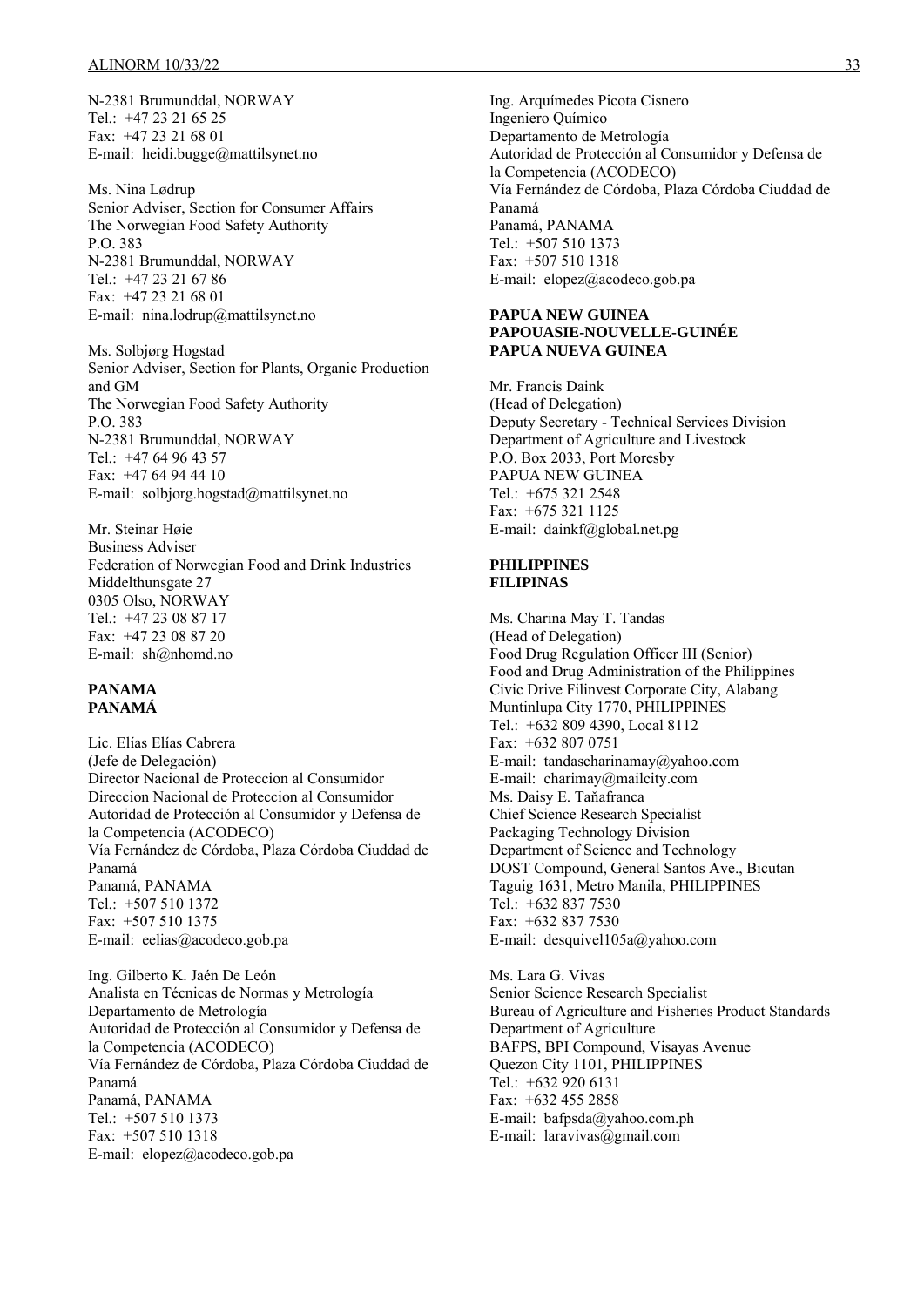#### **SAINT LUCIA SAINTE-LUCIE SANTA LUCIA**

Mr. Julius James (Head of Delegation) Head - Standards Development Saint Lucia Bureau of Standards P.O. Box CP 5412 Bisee Industrial Estate Castries, SAINT LUCIA Tel.: +758 453 0049 Fax: +758 452 3561 E-mail: j.james@slbs.org

#### **SAMOA**

Ms. Iulia Petelo (Head of Delegation) Assistant Chief Executive Officer Fair Trading and Codex Division Samoa Codex Contact Point Ministry of Commerce, Industry & Labour P.O. Box 862, Level 4, ACB House Apia, SAMOA Tel: +0685 20441 Fax: +0685 20443 E-mail: codex.samoa@mcil.gov.ws

#### **SAUDI ARABIA ARABIE SAOUDITE ARABIA SAUDITA**

Hani H. Mansi (Head of Delegation) Senior Food Specialist Saudi Food and Drug Authority 3292 Nothem Ring Road – Al Nagel P.O. Box 6288 Riyadh 13312, SAUDI ARABIA Tel.: +966 504347165 E-mail : hhmansi@sfda.gov.sa

#### **SENEGAL SÉNÉGAL SENEGAL**

Mrs. Mariétou DIAWARA (Chef de délégation) Directrice de la Protection des Végétaux Ministère de l'Agriculture Km 15 Rte de Rufisque Dakar - Sénégal Dakar, SÉNÉGAL Tel.: +221 77 529 63 37 E-mail : dpv1@orange.sn

#### **SINGAPORE SINGAPOUR SINGAPUR**

Ms. LIM Lee San (Head of Delegation) Head, Food Legislation Branch Agri-Food and Veterinary Authority, Singapore 5, Maxwell Road, Tower Block MND Complex, #18-00 069110 SINGAPORE Tel.: +65 6325 8553 Fax: +65 6324 4563 E-mail: lim lee  $san@awa.gov.sg$ 

Mr. Sivakant TIWARI Chairman, Subcommittee on Labelling Genetic Modification Advisory Committee c/o Institute of South East Asian Studies 30 Heng Mui Keng Terrace, Pasir Panjang 119614 SINGAPORE Tel.: +65 6870 4515 Fax: +65 6775 6264 E-mail: tiwari\_sk@ymail.com

Mr. Sean WONG Head, Codex, Labelling and Special Dietary Foods Branch Agri-Food and Veterinary Authority, Singapore 5, Maxwell Road, Tower Block MND Complex, #18-00 069110 SINGAPORE Tel.: +65 6325 7829 Fax: +65 6324 4563 E-mail: sean\_wong@ava.gov.sg

#### **SOUTH AFRICA AFRIQUE DU SUD SUDÁFRICA**

Malose Daniel Matlala (Head of Delegation) Deputy Director: Food Control Directorate: Food Control Department of Health Private Bag x828 Pretoria 0001, SOUTH AFRICA Tel.: +27123120158 Fax: +27123123180 E-mail: CACPSA@health.gov.za

Mrs. Antoinette Booyzen Assistant Director: Food Control Directorate: Food Control Department of Health Private Bag x828 0001 Pretoria, SOUTH AFRICA Tel.: +2712312 0163 Fax: +2712312 3180 E-mail: booyza@health.gov.za

#### **SPAIN ESPAGNE ESPAÑA**

D. Carlos León Arnaiz Ronda (Jefe de Delecación) Subdirector General de Calidad del Consumo Instituto Nacional del Consumo Ministerio de Sanidad y Política Social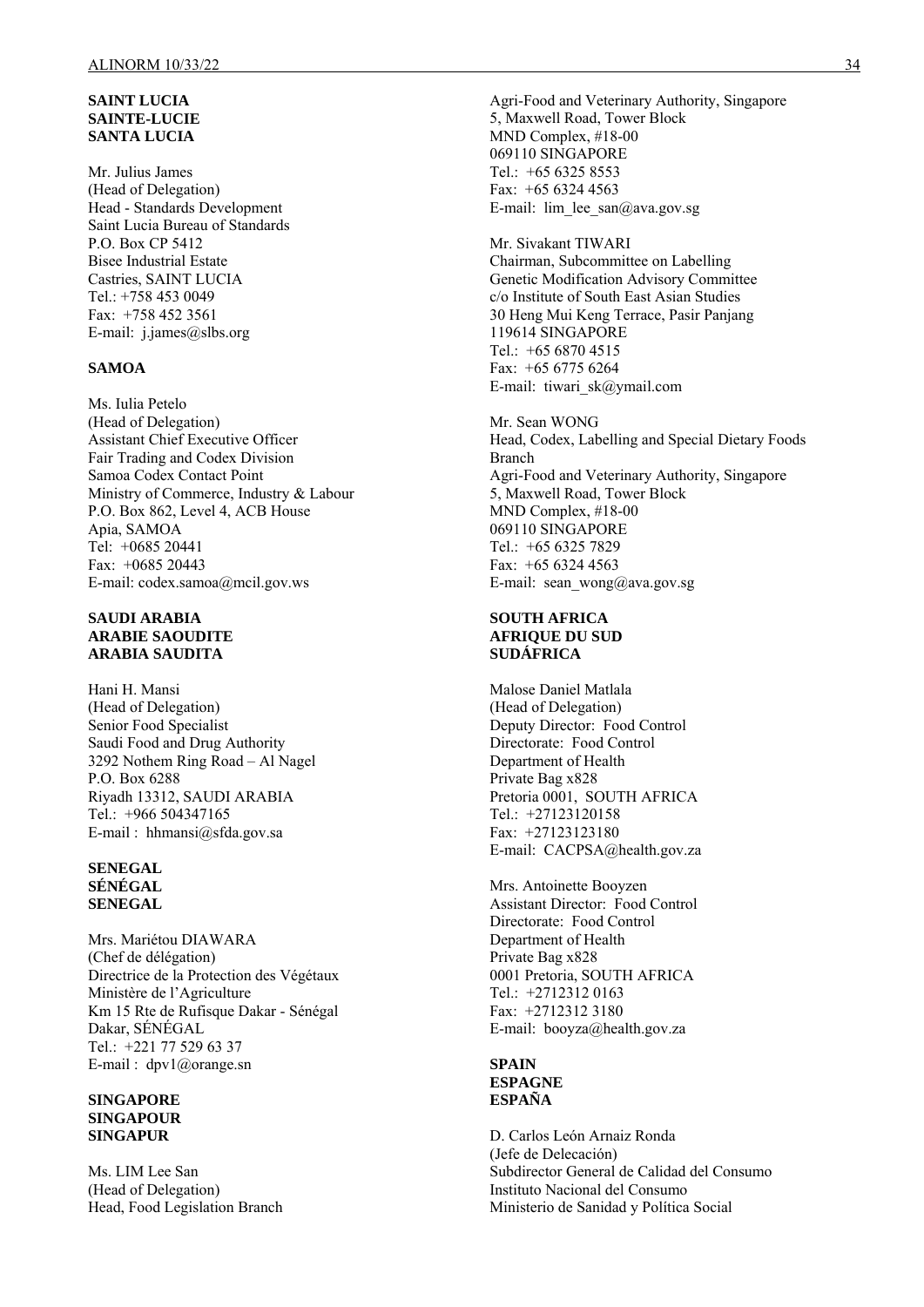C/ Principe de Vergara, 54 28006 Madrid, ESPAÑA Tel.: +34 91 822 44 07 Fax: +34 91 822 45 43 E-mail: carlos.arnaiz@consumo-inc.es

D<sup>a</sup> Almudena Rollán Gordo Jefe de Servicio Subdirección General de Gestión de Riesgos Alimentarios Agencia Española de Seguridad Alimentaria y Nutrición Ministerio de Sanidad y Politica Social Alcalá, 56 28015 Madrid, ESPAÑA Tel.: +34 91 338 0710 Fax: +34 91 338 0883 E-mail: arollan@wanadoo.es

Mr. António Ataz (Adviser to Spain Delegation) Administrator Council of Ministers of the European Union (EU) General Secretariat of the Council of the EU Rue de la Loi 175 1048 Brussels, BELGIUM Tel.: +32 2 281 4964 Fax: +32 2 281 6198 E-mail: antonio.ataz@consilium.europa.eu

#### **SWEDEN SUEDE SUECIA**

Mrs. Kerstin Jansson (Head of Delegation) Deputy Director Ministry of Agriculture SE-103 33 Stockholm, SWEDEN Tel.: +46 8 405 11 68 Fax: +46 8 20 64 96 E-mail: kerstin.jansson@agriculture.ministry.se

Mrs. Birgitta Lund Principal Administrative Officer National Food Administration Food Standards Department Box 622 SE-751 26 Uppsala, SWEDEN Tel.: +46 18 17 56 76 Fax: +46 18 17 53 10 E-mail: codex@slv.se

#### **SWITZERLAND SUISSE SUIZA**

Mrs. Elisabeth Nellen-Regli (Head of Delegation) Food Safety Division Consumer Protection Directorate Swiss Federal Office of Public Health Post Box, CH-3003 Bern, SWITZERLAND Tel.: +41 (0) 31 322 95 60 Fax: +41 (0) 31 322 95 74 E-mail: elisabeth.nellen@bag.admin.ch

Dr. Philippe Pittet Assistant Vice President, Regulatory and Scientific Affairs Nestec Ltd. Avenue Nestlé 55 Post Box, CH-1800 Vevey, SWITZERLAND Tel.: +41 21 924 42 64 Fax: +41 21 924 45 47 E-mail : philippe.pittet@nestle.com

#### **THAILAND THAILANDE TAILANDIA**

Dr. Chanin Charoenpong (Head of Delegation) Scientific Advisor on Standard of Health Products Food and Drug Administration Ministry of Health Tiwanon Rd. Nonthaburi 11000, THAILAND Tel.: +662 591 8447 Fax: +662 591 8446 E-mail: chanin@fda.moph.go.th

Ms. Ing-orn Panyakit Senior Standards Officer Office of Commodity and System Standards National Bureau of Agricultural Commodity and Food Standards 50 Phaholyothin Road, Chatujak Bangkok 10900 THAILAND Tel.: +662 561 2277, ext. 1424 Fax: +662 561 3373 E-mail: ingorn@acfs.go.th

Dr. Pichet Itkor Vice Chairman of Food Processing Industry Club The Federation of Thai Industries Queen Sirikit National Convention Center Zone C,  $4^{th}$  Floor, 60 New Rachadapisek Rd. Klongtoey Bangkok 10110, THAILAND Tel.: +662 725 1093 Fax: +662 725 1082 E-mail:thaifood@thaifood.org

Ms. Panpilad Saikaew Standards Officer, Office of Commodity and System **Standards** National Bureau of Agricultural Commodity and Food Standards Ministry of Agriculture and Cooperatives 50 Phaholyothin Road, Chatujak Bangkok 10900 THAILAND Tel.: +662 561 2277, ext. 1426 Fax: +662 561 3373 E-mail:  $p$ anpilad@acfs.go.th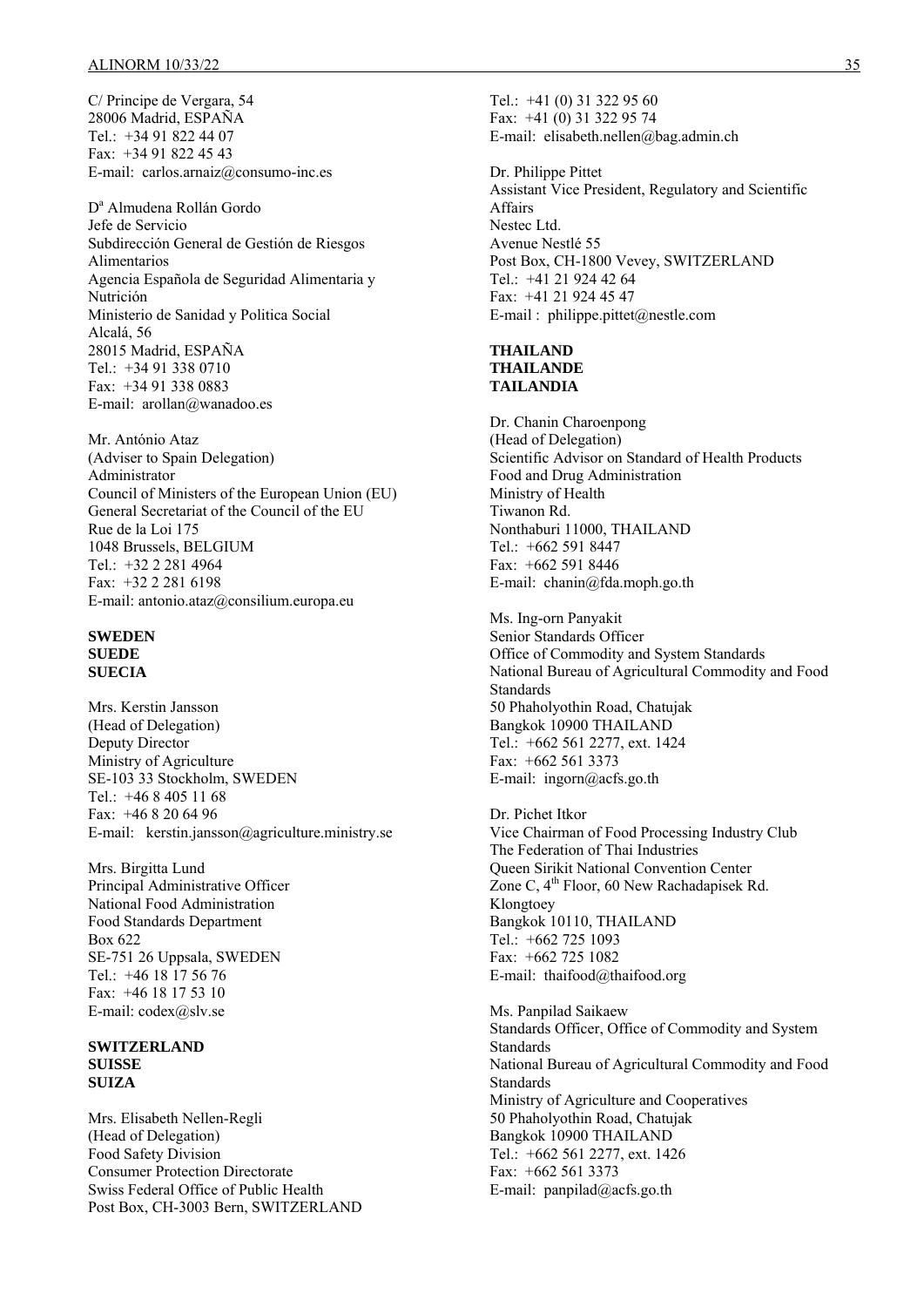#### **UNITED KINGDOM ROYAUME-UNI REINO UNIDO**

Ms. Claire Boville (Head of Delegation) Head of Labelling, Promotions & Diabetic Foods Unit Food Standards Agency Aviation House, 125 Kingsway London WC2B 6NH, UNITED KINGDOM Tel.: +44 20 7276 8168 E-mail: claire.boville@foodstandards.gsi.gov.uk

#### **UNITED STATES OF AMERICA ETATS-UNIS D'AMÉRIQUE ESTADOS UNIDOS DE AMÉRICA**

Dr. Barbara O. Schneeman (Head of Delegation) Director, Office of Nutrition, Labeling and Dietary Supplements Center for Food Safety and Applied Nutrition U.S. Food and Drug Administration Harvey W. Wiley Building, Room 4C-096 College Park, MD 20740, U.S.A. Tel.: +1-301-436-2373 Fax: +1-301-436-2639 E-mail: barbara.schneeman@fda.hhs.gov

#### Government Advisors

Dr. Heejeong Latimer Risk Analyst Food Safety and Inspection Service U.S. Department of Agriculture 1400 Independence Ave., SW Washington, D.C. 20250-3700, U.S.A. Tel.: +1-202-690-0823 Fax: +1-202-690-6337 E-mail: heejeong.latimer@fsis.usda.gov

Ms. Doreen Chen-Moulec U.S. Codex Office U.S. Department of Agriculture Room 4861 South Building 1400 Independence Ave., SW Washington, D.C. 20250, U.S.A. Tel.: +1-202-720-4063 Fax : +1-202-720-3157 E-mail: doreen.chen-moulec@fsis.usda.gov

Ms. Melissa Clarkson Agustin Director, Agricultural Affairs Office of U.S. Trade Representative Office 600  $17^{th}$  St., NW Washington, D.C. 20508, U.S.A. Tel.: +1-202-395-9629 Fax: +1-202-395-4579 E-mail: melissa\_clarkson@ustr.eop.gov

Mr. William Busis Associate General Counsel Office of the U.S. Trade Representative  $600$   $17<sup>th</sup>$  Street, NW Washington, D.C. 20508, U.S.A. Tel.: +1-202-395-3150 E-mail: wbusis@ustr.gov

Ms. Krista B. Dickson International Trade Specialist Office of Scientific and Technical Affairs Foreign Agriculture Service U.S. Department of Agriculture 1400 Independence Ave., SW Mail Stop 1015, Room 5935 Washington, D.C. 20250-0237, U.S.A. Tel.: +1-202-690-1341 Fax: +1-202-690-0677 E-mail : krista.dickson@fas.usda.gov

Ms. Mari Kirrane Wine Trade and Technical Advisor International Trade Division Alcohol and Tobacco Tax and Trade Bureau U.S. Department of the Treasury 221 Main St., Suite 1340 San Francisco, CA 94105, U.S.A. Tel.: +1-513-684-3289 Fax: +1-202-453-2678 E-mail: mari.kirrane@ttb.gov

Mr. Jonathan D. Melvin International Marketing Specialist National Organic Program Agricultural Marketing Service U.S. Department of Agriculture 1400 Independence Ave., SW Room 4008, South Building Washington, D.C. 20250, U.S.A. Tel.: +1-202-720-3252 Fax: +1-202-205-7808 E-mail: jonathan.melvin@ams.usda.gov

Mr. Bryan O'Byrne Senior Trade Specialist, Technical Barriers to Trade U.S. Department of Commerce 14<sup>th</sup> and Constitution Ave., NW Washington, DC 20230, U.S.A. Tel.: +1-202-482-0705 Fax: +1-202-482-6097 E-mail: bryan.o'byrne@trade.gov

Dr. Ritu Nalubola Regulatory Policy Analyst Office of the Commissioner U.S. Food and Drug Administration White Oak Building 1 10903 New Hampshire Ave. Silver Spring, MD 20993, U.S.A. Tel.: +1-301-796-3252 Fax: +1-301-847-3541 E-mail: ritu.nalubola@fda.hhs.gov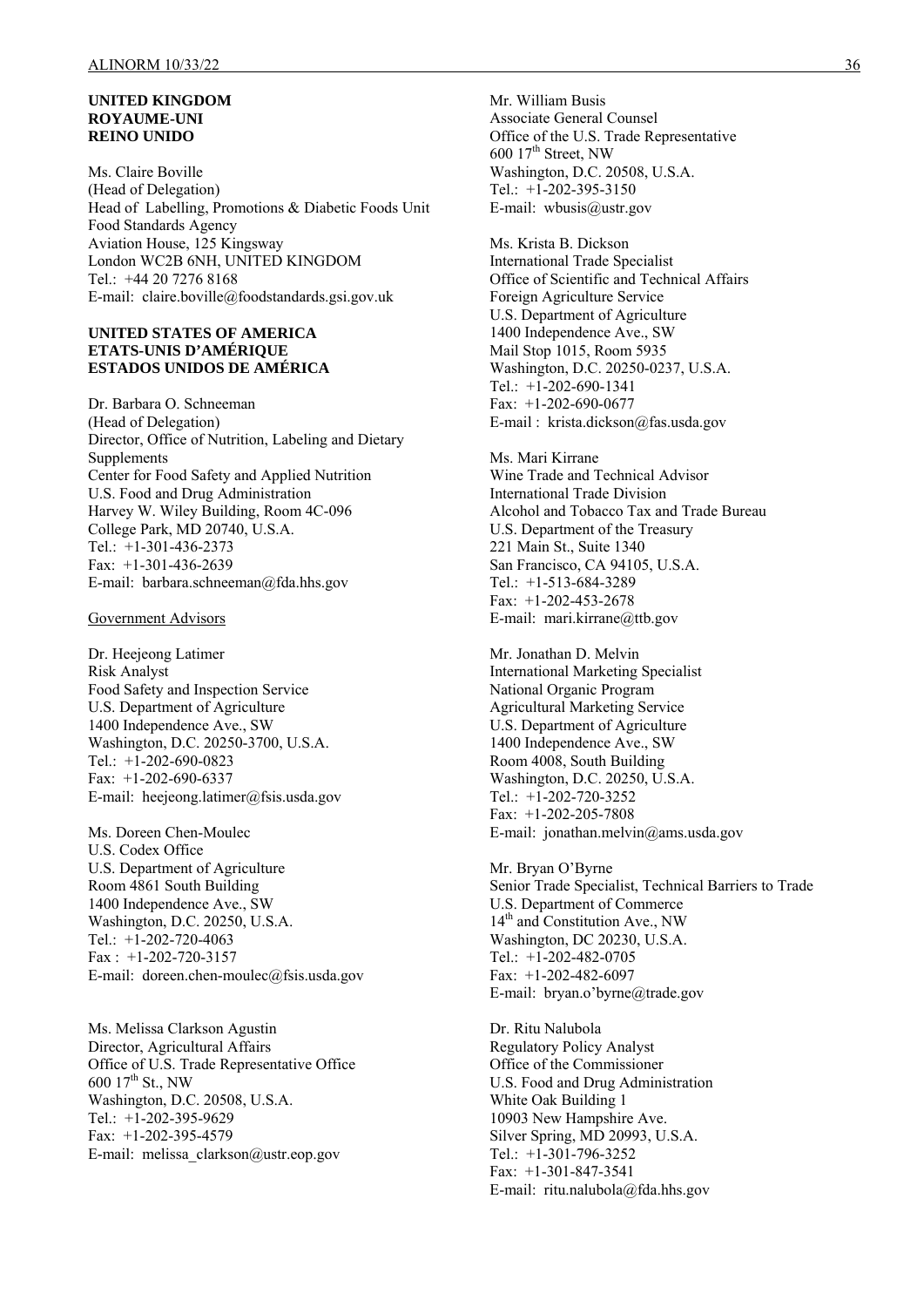Mr. Daniel Reese Centre for Food Safety and Applied Nutrition U.S. Food and Drug Administration 5100 Paint Branch Parkway HFS-820 College Park, MD 20740, U.S.A. Tel.: +1-301-436-2126 Fax: +1-301-436-2636 E-mail: daniel.reese@fda.hhs.gov

Dr. Michael Wehr Codex Program Manager Centre for Food Safety and Applied Nutrition U.S. Food and Drug Administration 5100 Paint Branch Parkway College Park, MD 20816, U.S.A. Tel.: +1-301-436-1724 Fax: +1-301-436-2618 E-mail: michael.wehr@fda.hhs.gov

#### Non-Government Advisors

Dr. Lisa D. Craig Director, Regulatory Affairs Abbott Nutrition 625 Cleveland Ave., RP3-2 Columbus, Ohio 43215, U.S.A. Tel.: +1-614-624-3696 Fax: +1-614-727-3696 E-mail: lisa.craig@abbott.com

Dr. Mary Hager Director, Regulatory Affairs American Dietetic Association 1120 Connecticut Ave., NW, Suite 480 Washington, D.C. 20036, U.S.A. Tel.: +1-202-775-8277 Fax: +1-202-775-8284 E-mail: mhager@eatright.org

Ms. Wanda Kelker Labeling and Regulatory Affairs Director The Coca-Cola Company One Coca-Cola Plaza P.O. Box 1734 Atlanta, GA 30301, U.S.A. Tel.: +1-404-676-6968 Fax: +1-404-598-6968 E-mail: wkelker@na.ko.com

Dr. Lisa A. Sutherland Assistant Professor Dartmouth Medical School 6 Mink Drive Hanover, New Hampshire 03755, U.S.A. Tel.: +1-603-667-7979 E-mail: lasutherland@dartmouth.edu

Mr. Richard D. White RDW Global Consulting 406 169<sup>th</sup> Ct., NE Bradenton, FL 34212, U.S.A. Tel.: +1-703-304-0424 E-mail: rwhite@rdwglobal.com

#### **VIETNAM**

Dr. Vu Ngoc Quynh (Head of Delegation) Director of Vietnam Codex Office General Secretary, Vietnam National Codex Committee 70 Tran Hung Dao St. Ha noi, VIETNAM Tel.: +84 4 39428030 Fax: +84 4 38222520 E-mail: vnquynhcodex@tcvn.gov.vn

#### **INTERNATIONAL GOVERNMENTAL ORGANIZATIONS / ORGANISATIONS GOUVERNEMENTALES INTERNATIONALES / ORGANIZACIONES INTERNACIONALES GUBERNAMENTALES**

#### **AFRICAN UNION COMMISSION COMMISSION UNION AFRICAINE**

Dr. Jean Gerard Mezui M'Ella (Head of Delegation) Directeur / Representant Resident Union Africaine / Conseil phyiosanitaire Interafricain B.P. 4170 – Nlong-kak Yaounde – CAMEROUN Tel.: +237 22 21 19 69 Fax: +237 22 21 19 67 E-mail:  $au\text{-}epi@au\text{-}appo.org$ E-mail: jeangerardmezuimella@yahoo.fr

**INTERNATIONAL NON-GOVERNMENTAL ORGANIZATIONS / ORGANISATIONS NONGOUVERNEMENTALES INTERNATIONALES / ORGANIZACIONES INTERNACIONALES NO GUBERNAMENTALES** 

#### **ASSOCIATION FOR THE DEVELOPMENT OF NATURAL GUMS (AIDGUM) ASSOCIATION POUR LE DEVELOPPEMENT DES GOMMES NATURELLES (AIDGUM)**

Dr. John Lupien Vice-President Association for the Development of Natural Gums (AIDGUM) 129 rue de Croisset, BP 4151 76723 Rouen Cedex 3, FRANCE Tel.: +39 06 59250042 E-mail: john@jrlupien.net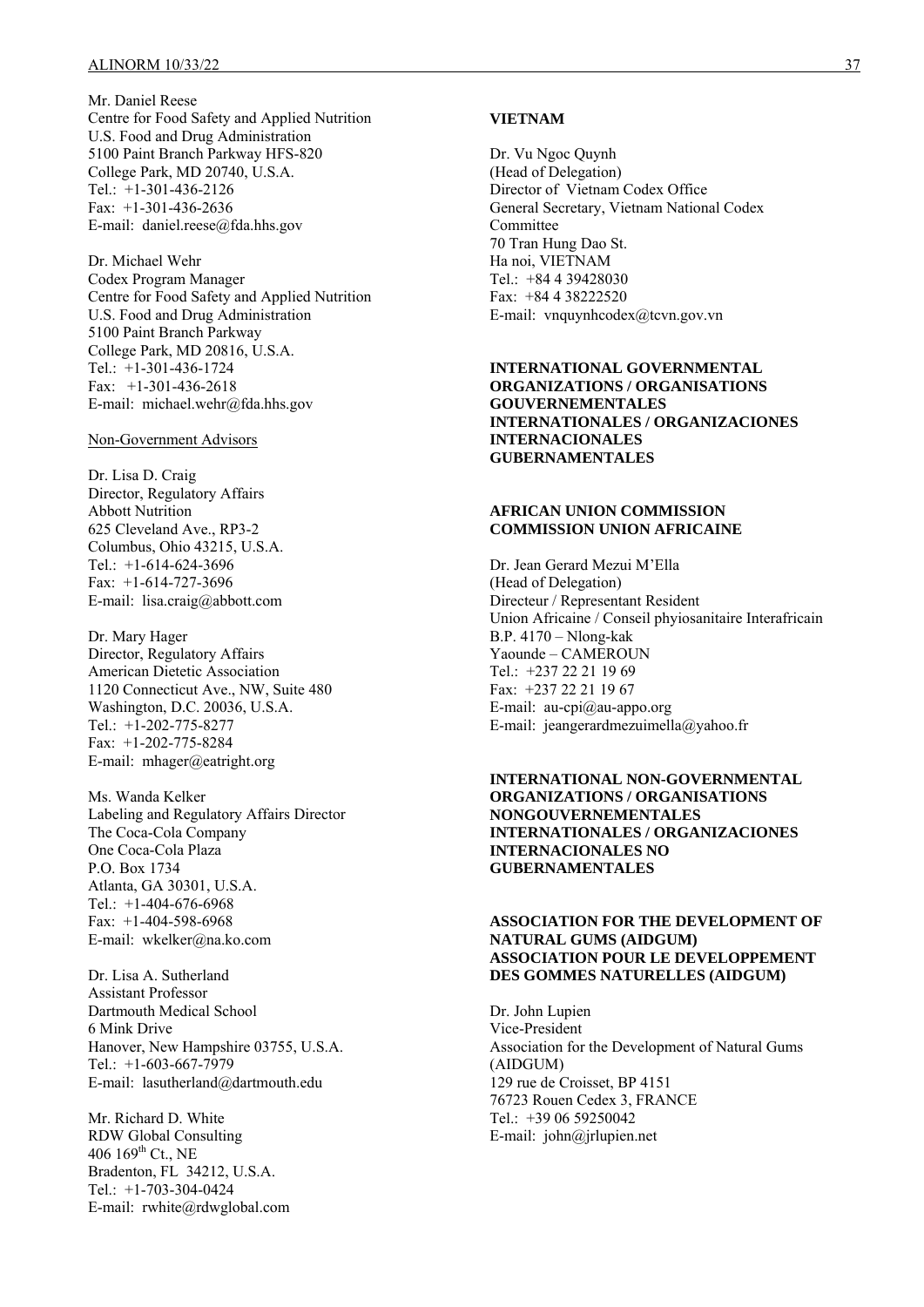#### **BIOTECHNOLOGY INDUSTRY ORGANIZATION (BIO)**

Dr. Michael J. Phillips (Head of Delegation) Representative Biotechnology Industry Organization 1201 Maryland Ave. SW, Suite 900 Washington, DC 20024, U.S.A. Tel.: +1-703-642-6538 Fax: +1-703-642-6539 E-mail: mj.phill@yahoo.com

Dr. Janet E. Collins Corporate Regulatory Affairs DuPont 601 Pennsylvania Ave., Suite 325N Washington, D.C. 20004, U.S.A. Tel.: +1-202-728-3622 Fax: +1-202-728-3649 E-mail: janet.e.collins@usa.dupont.com

#### **COMITÉ EUROPÉEN DES FABRICANTS DE SUCRE (CEFS) / EUROPEAN COMMITTEE OF SUGAR MANUFACTURERS**

Ms. Camille Perrin (Head of Delegation) Scientific & Regulatory Affairs Manager CEFS (Comité Européen des Fabricants de Sucre) 182 avenue de Tervuren 1150 Brussels, BELGIUM Tel.: +32 2 762 07 60 Fax: +32 2 771 00 26 E-mail: camille.perrin@cefs.org

Ms. Emilie Leibovitch Scientific & Regulatory Affairs CEFS (Comité Européen des Fabricants de Sucre) 182 avenue du Tervuren 1150 Brussels, BELGIUM Tel.: +32 2 762 07 60 Fax: +32 2 771 00 26 E-mail: emilie.leibovitch@cefs.org

#### **CONFEDERATION OF THE FOOD AND DRINK INDUSTRIES OF THE EU/ CONFÉDÉRATION DES INDUSTRIES AGRO-ALIMENTAIRES DE L'UE (CIAA)**

Mr. Dirk Jacobs Manager, Consumer Information, Diet and Health CIAA (Confederation of the Food and Drink Industries of the EU) Avenue des Arts, 43 Brussels 1040, BELGIUM Tel.: +32 2 508 1026 Fax: +32 2 511 2905 E-mail: d.jacobs@ciaa.eu Mrs. Victoria Anne Betteridge CIAA (Confederation of the Food and Drink Industries of the EU) Regulatory Affairs Director

Tate & Lyle PLC Sugar Quay Lower Thames Street London EC3R 6D, UNITED KINGDOM Tel.: +44 207 626 6525 Fax: +44 207 623 5213 E-mail: victoria.betteridge@tateandlyle.com

#### **CONSUMERS INTERNATIONAL (CI) / ORGANISATION INTERNATIONALE DES UNIONS DE CONSOMMATEURS**

Dr. Michael Hansen Senior Scientist Consumers Union 101 Truman Avenue Yonkers, NY 10703, U.S.A. Tel.: +1-914-378-2452 Fax: +1-914-378-2928 E-mail: hansmi@consumer.org

### **COUNCIL FOR RESPONSIBLE NUTRITION (CRN)**

Mr. Mark Mansour Partner, Bryan Cave, LLP 1155 F Street, N.W. Washington, DC 20004, U.S.A. Tel.: +1-202-508-6019 Fax: +1-202-220-3319 E-mail: Mark.Mansour@bryancave.com

Mr. John Venardos Senior VP, Worldwide Regulatory Government and Industry Affairs Herbalife International of America 990 West 190<sup>th</sup> Street Torrance, CA 90502, U.S.A. Tel.: +1-310-851-2346 E-mail: JohnV@Herbalife.com

#### **CROPLIFE INTERNATIONAL**

Ms. Lucyna Kurtyka Global Lead, International Organizations Monsanto Company 1400 I Street NW, Suite 450 East Washington DC, 20005, U.S.A. Tel.: +1-202-383-2861 Fax: +1-202-789-1748 E-mail: [lucyna.k.kurtyka@monsanto.com](mailto:lucyna.k.kurtyka@monsanto.com)

#### **EUROPEAN FOOD LAW ASSOCIATION (EFLA) / ASSOCIATION EUROPÉENNE POUR LE DROIT DE L'ALIMENTATION (AEDA)**

Mr. Matias Cortes Member European Food Law Association (EFLA) Rue de l'Association 50 1000 Brussels, BELGIUM Tel.: +32 2 209 11 42 Fax: +32 2 219 73 42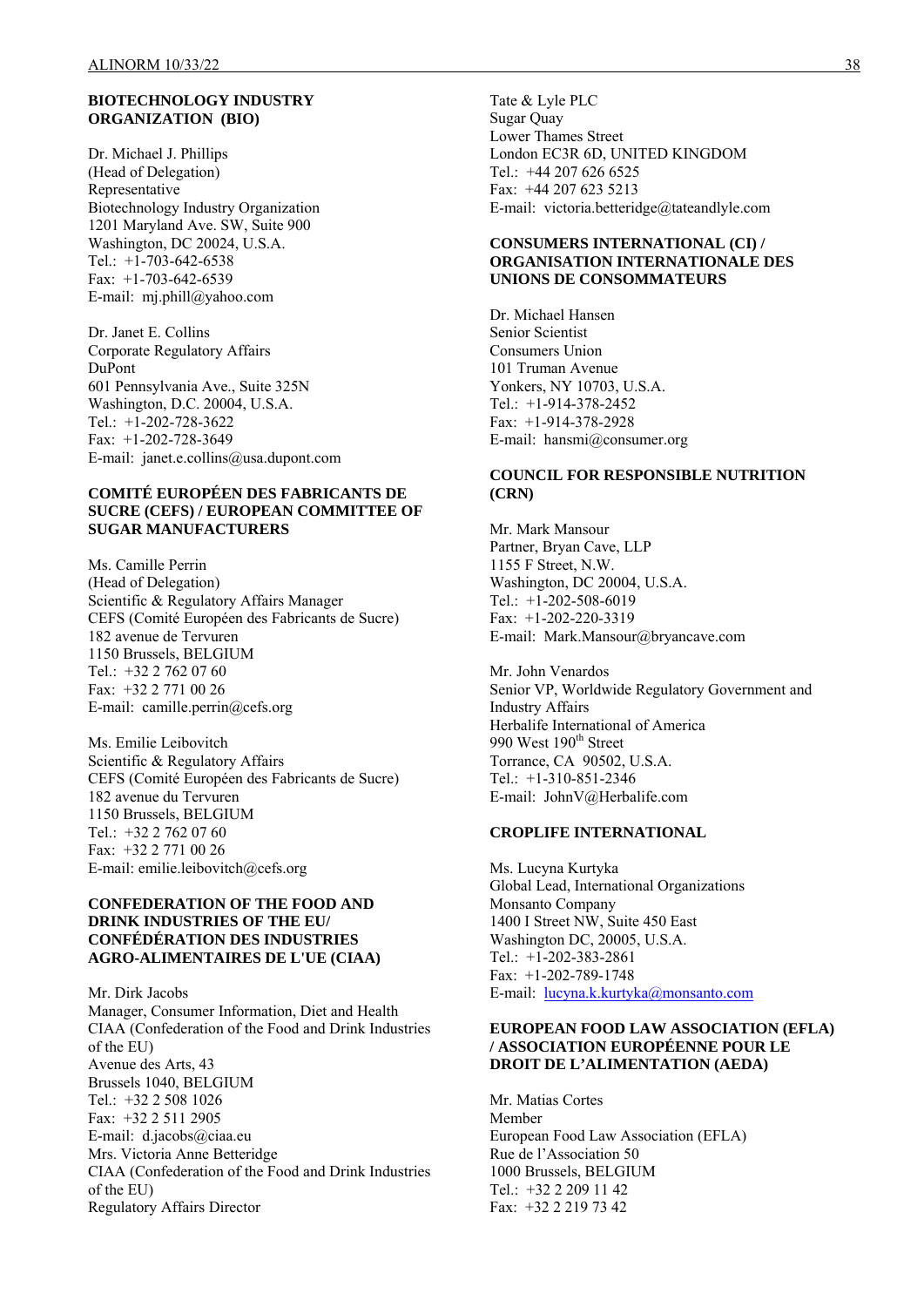E-mail: secretariat@efla-aeda.org

Mr. Xavier Lavigne Member European Food Law Association (EFLA) Rue de l'Association 50 1000 Brussels, BELGIUM Tel.: +32 2 209 11 42 Fax: +32 2 219 73 42 E-mail: secretariat@efla-aeda.org

#### **EuSALT - EUROPEAN SALT PRODUCERS' ASSOCIATION**

Mr. Wouter LOX Managing Director EuSalt aisbl Avenue de l'Yser 4 1040 Brussels, BELGIUM Tel.: +32 2 737 10 90 Fax: +32 2 737 10 99 E-mail: wouter.lox@eusalt.com E-mail: info@eusalt.com

#### **INSTITUTE OF FOOD TECHNOLOGISTS (IFT)**

Mr. Robert V. Conover Director Kikkoman Foods, Inc. P.O. Box 69 Walworth, WI 53184, U.S.A. Tel.: +1-262-275-1651 Fax: +1-262-275-1451 E-mail: rconover@kikkoman.com

Ms. Gloria Brooks-Ray Advisor, Codex & Int'l Regulatory Affairs Exponent, Inc. P.O. Box 97 Mountain Lakes, NJ 07046, U.S.A Tel.: +1-973-334-4652 E-mail: gbrooksray@exponent.com

#### **INTERNATIONAL ALLIANCE OF DIETARY/FOOD SUPPLEMENT ASSOCIATIONS (IADSA)**

Mrs. Ainhoa Larrañaga Guetaria Regulatory Affairs Managers International Alliance of Dietary/Food Supplement Associations (IADSA) Rue de l'Association 50 1000 Brussels, BELGIUM Tel.: +32 2 209 11 55 Fax: +32 2 219 73 42 E-mail: ainhoalarranaga@iadsa.be

#### **INTERNATIONAL ASSOCIATION OF CONSUMER FOOD ORGANIZATIONS (IACFO)**

Mr. Bill Jeffery (Head of Delegation) National Coordinator c/o Centre for Science in the Public Interest Suite 2701, CTTC Bldg, 1125 Colonel By Drive Ottawa, ON K1S 5R1, CANADA Tel.: +1-613-244-7337 E-mail: jefferyb@istar.ca

Mr. Bruce Silverglade President, International Association of Consumer Food Organizations (IACFO) 1875 Connecticut Ave., NW, Suite 300 Washington, DC 20009, U.S.A. Tel.: +1-202-777-8337 Fax: +1-202-265-4954 E-mail: bsilverglade@cspinet.org

#### **INTERNATIONAL BABY FOOD ACTION NETWORK (IBFAN)**

Ms. Elisabeth Sterken Director, INFACT Canada / IBFAN North America 6 Trinity Square Toronto, ON M5G 1B1, CANADA Tel.:  $+1-416-595-9819$ E-mail: esterken@infactcanada.ca

#### **INTERNATIONAL CHEWING GUM ASSOCIATION (ICGA)**

Mr. Richard F. Mann Counsel International Chewing Gum Association c/o Keller and Heckman LLP 523 Avenue Louise B-1050 Brussels, BELGIUM Tel.: +1-202-434-4229 Fax: +1-202-434-4646 E-mail: mann@khlaw.com

#### **INTERNATIONAL COUNCIL OF BEVERAGES ASSOCIATIONS (ICBA)**

Ms. Helen Falco (Head of Delegation) Advisor International Council of Beverages Associations c/o American Beverage Association 1101 Sixteenth Street NW Washington, DC 20036, U.S.A. Tel.: +1-404-676-4344 E-mail: hefalco@na.ko.com

Hiromi Ohta Technical Advisor Japan Soft Drink Association 3-3-3 Nihonbashi-Muromachi, Chuo-Ku Tokyo 103-0022, JAPAN Tel.: +81 3-3270-7300 Fax: +81 3-3270-7306 E-mail: hiromi\_ohta@suntory.co.jp

Soichi Yamamoto Technical Advisor Japan Soft Drink Association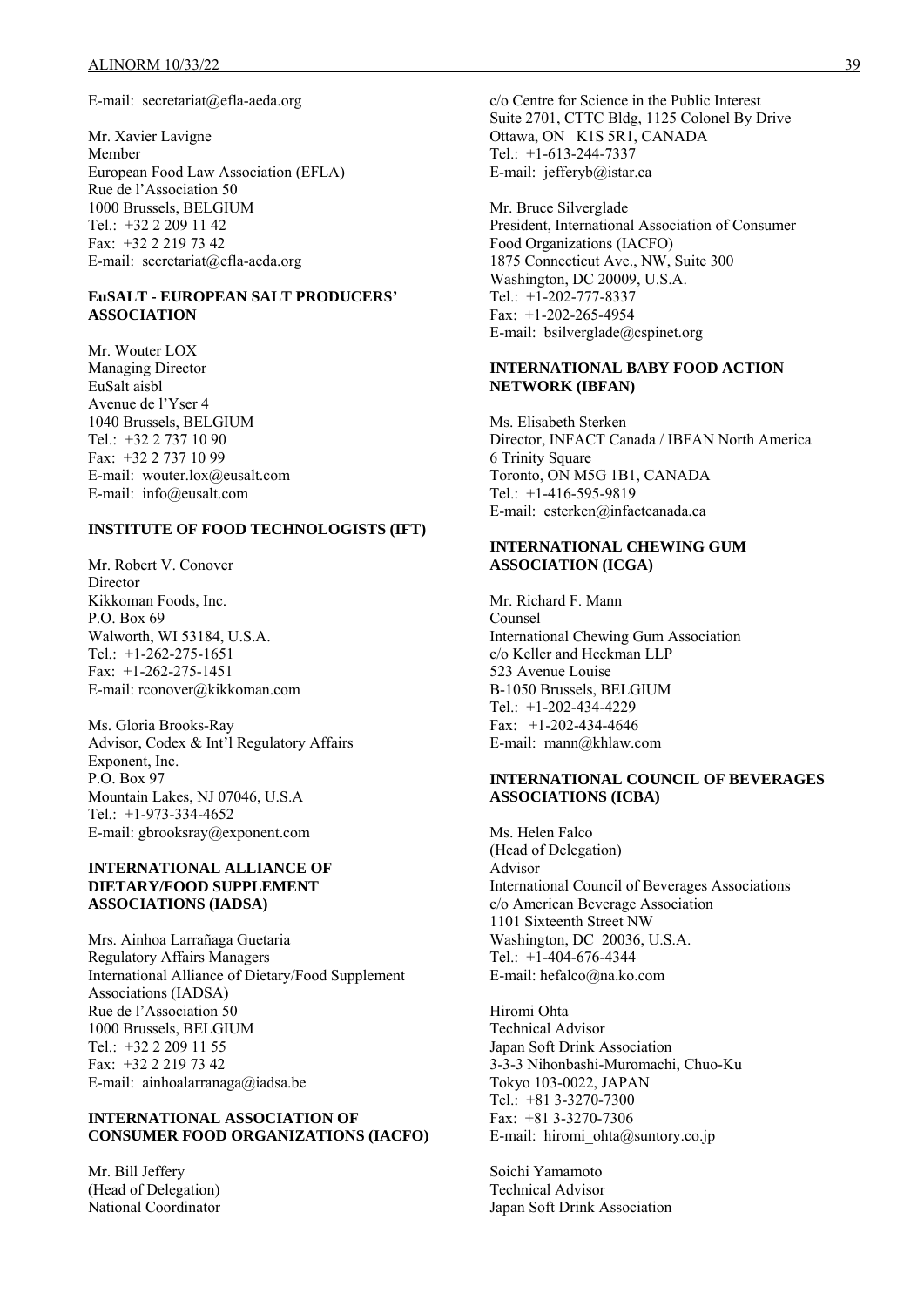3-3-3 Nihonbashi-Muromachi, Chuo-Ku Tokyo 103-0022, JAPAN Tel.: +81 3-3270-7300 Fax: +81 3-3270-7306 E-mail: soichi\_yamamoto@suntory.co.jp

**INTERNATIONAL COUNCIL OF GROCERY MANUFACTURERS ASSOCIATIONS (ICGMA)/CONSEIL INTERNATIONAL DES ASSOCIATIONS DE FABRICANTS DE PRODUITS D'EPICERIE / CONSEJO INTERNACIONAL DE ASOCIACIONES DE FABRICANTES DE COMESTIBLES** 

Ms. Peggy Rochette Senior Director, International Affairs Grocery Manufacturers Association 1350 I St. NW Washington, DC 20005, U.S.A. Tel.: +1-202-639-5921 Fax: +1-202-639-5991 E-mail: prochette@gmaonline.org

Ms. Jacqueline Dillon Sr. Scientist Kraft Foods Global, Inc. 801 Waukegan Rd., Mail Code: TC 10 Glenview, IL 60025, U.S.A. Tel.: +1-847-646-8909 Fax: +1-847-646-8909 E-mail: jdillon@kraft.com

Ms. Melissa Musiker, MPP, RD, LD Senior Manager of Science Policy, Nutrition and Health Grocery Manufacturers Association 1350 I Street NW, Suite 300 Washington, DC 20005, U.S.A. Tel.: +1-202-637-4811 Fax: +1-202-639-5940 E-mail: mmusiker@gmaonline.org

Ms. Phyllis Tanaka V-P Scientific & Regulatory Affairs Food & Consumer Products of Canada 885 Don Mills Road, Ste 301 Toronto, ON M3C 1V9, CANADA Tel.: +1-416-510-8024 Fax: +1-416-510-8043 E-mail: phyllist@fcpc.ca

Mr. Martin Slayne Director, Global Regulatory Affairs and Food Safety PepsiCo Global Foods 7701 Legacy Drive Plano, Texas 75024, U.S.A. Tel.: +1-972-334-4832 Fax: +1-972-334-6271 E-mail: martin.slayne@pepsico.com E-mail: dawn.m.owens@pepsico.com

Ms. Elizabeth Dempsey PepsiCo Global Foods

7701 Legacy Drive Plano, Texas 75024, U.S.A. Tel.: +972-334-4912 Fax: +972-334-6271 E-mail: elizabeth.dempsey@pepsico.com

#### **INTERNATIONAL DAIRY FEDERATION (IDF) / FÉDERATION INTERNATIONALE DE LAITERIE / FEDERACION INTERNACIONAL DE LECHERIA**

Mr. Eric Grande (Head of Delegation) Regulatory Affairs Director Groupe Lactalis 10-20 rue Adolphe Beck 53089 Laval Cedex 9, FRANCE Tel.: +33 2 43595123 E-mail: eric.grande@lactalis.fr

Ms. Cary Frye Vice President of Regulatory Affairs International Dairy Foods Association (IDFA) 1250 H Street NW, Suite 900 Washington DC, 20005, U.S.A. Tel.: +1-202-220-3543 Fax: +1-202-331-7820 E-mail: cfrye@idfa.org

Ms. Isabelle Neiderer Director of Nutrition Dairy Farmers of Canada 1801 avenue McGill College, Suite 700 Montréal, QC H3A 2N4, CANADA Tel.: +1-514-284-1092 Fax: +1-514-284-0449 E-mail: isabelle.neiderer@dfc-plc.ca

Ms. Sandra Tuijtelaars Nutrition Officer International Dairy Federation (IDF) Blvd. A Reyers 80 1030 Brussels, BELGIUM Tel:  $+32$  2 706 86 50 Fax: +32 2 733 04 13 E-mail: stuijtelaars@fil-idf.org

**INTERNATIONAL FEDERATION OF ORGANIC AGRICULTURE MOVEMENTS (IFOAM) / FEDERATION INTERNATIONALE DES MOUVEMENTS D'AGRICULTURE BIOLOGIQUE (IFOAM) / FEDERACION INTERNACIONAL DE LOS MOVIMENTOS DE AGRICULTURA BIOLOGICA (IFOAM)**

Mr. Otto Schmid (Head of Delegation) Senior Researcher, Standards Officer Research Institute of Organic Agriculture (FiBL) Ackerstrasse CH-5070 Frick, SWITZERLAND Tel.: +41 62 865 72 72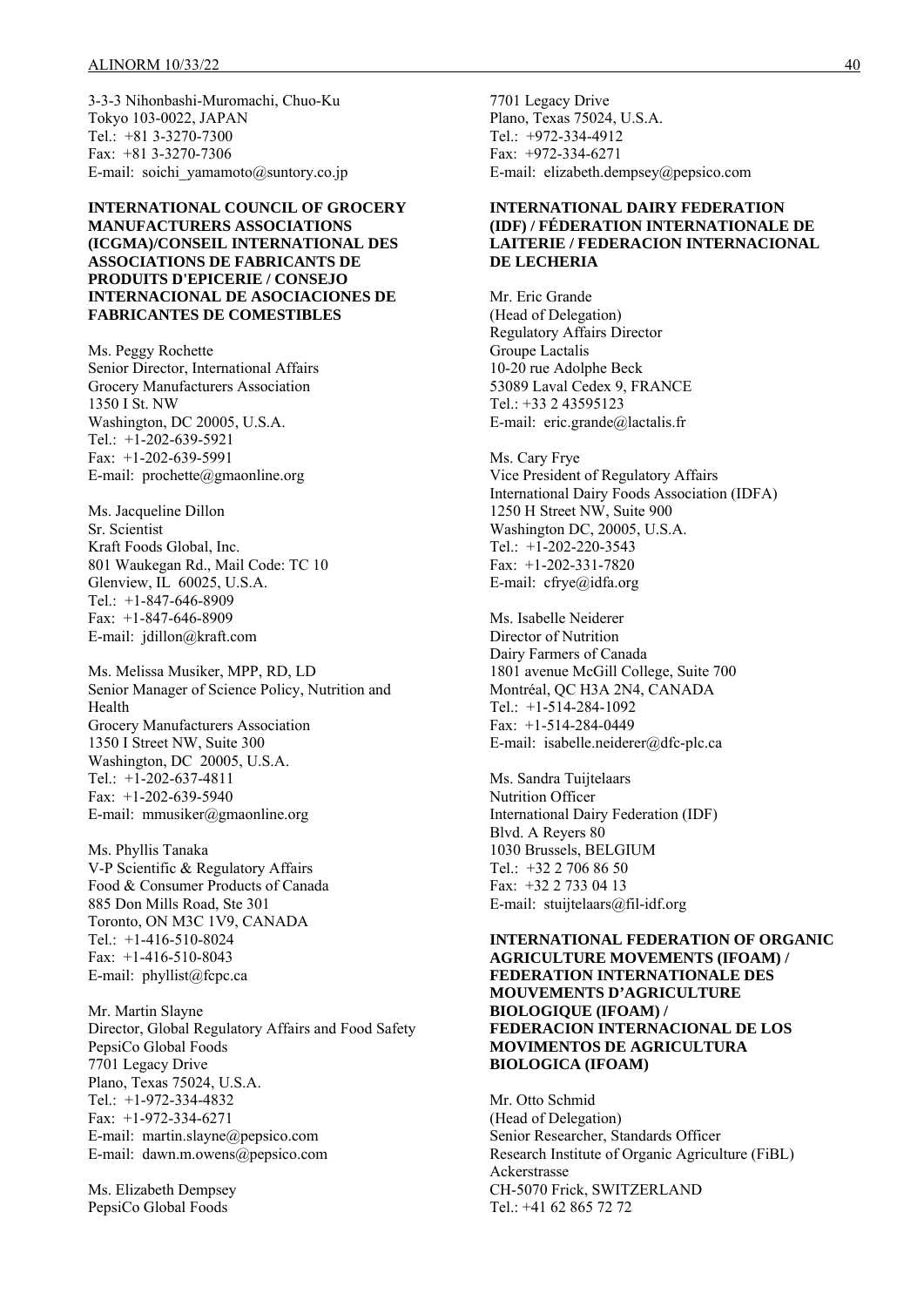Fax: +41 62 865 72 73 E-mail: otto.schmid@fibl.org

#### **INTERNATIONAL FROZEN FOOD ASSOCIATION (IFFA)**

Mr. John T. Allan, M.S. Manager of Regulatory and International Affairs International Frozen Food Association (IFFA) 2000 Corporate Ridge, Suite 1000 McLean, Virginia 22102, U.S.A. Tel.: +1-703-821-0770 Fax: +1-703-821-1350 E-mail: jallan@affi.com

#### **INTERNATIONAL GLUTAMATE TECHNICAL COMMITTEE (IGTC) / COMITE INTERNATIONAL TECHNIQUE DE L'ACIDE GLUTAMIQUE (IGTC)**

Dr. Robert Bursey (Head of Delegation) President, Ajinomoto Corporate Services, LLC. 1120 Connecticut Avenue, Suite 1010 Washington, DC 20036, U.S.A. Tel.: +1-202-457-0284 Fax: +1-202-457-0107 E-mail: burseyb@ajiusa.com

Ms. Yoko Ogiwara Scientific Advisor Ajinomoto Co., Inc. Hatchobori 3-11-8, Chuo-Ku Tokyo 104-0032, JAPAN Tel.: +81 80 3258 1900 Fax: +81 3 5250 8403 E-mail: yoko\_ogiwara@ajinomoto.com

Dr. Katsuya Seguro Vice President Ajinomoto Corporate Services, LLC 1120 Connecticut Avenue, Suite 1010 Washington, DC 20036, U.S.A. Tel.:  $+1-202-457-0284$ Fax: +1-202-457-0107 E-mail: segurok@ajiusa.com

#### **INTERNATIONAL LIFE SCIENCES INSTITUTE (ILSI)**

Dr. Shuji Iwata (Head of Delegation) Director, ILSI Japan 2-6-7, Kojimachi, Chiyoda-ku Tokyo 102-0083, JAPAN Tel.: +81 3 5215 3535 Fax: +81 3 5215 3537 E-mail: shu-iwata@ilsijapan.org

Dr. Nobuhiro Yajima Senior Scientist Research Institute, Kagome Co., Ltd. 17 Nishitomiyama, Nasushiobarashi

Tochigi 329-2762, JAPAN Tel.: +81 287 36 2935 Fax: +81 287 39 1038 E-mail: nobuhiro\_yajima@kagome.co.jp

Mr. Shigenori Suzuki Research Institute, Kagome Co., Ltd. 17 Nishitomiyama, Nasushiobarashi Tochigi 329-2762, JAPAN Tel.: +81 287 36 2935 Fax: +81 287 39 1038 E-mail: shigenori\_suzuki@kagome.co.jp

Mr. Hiroshi Iwamoto Nutritional Science Institute Morinaga Milk Industry Co., Ltd. 1-83, 5-Chome, Higashihara Zama-City, Kanagawa-Prefecture 252-8583, JAPAN Tel.: +81 46 252 3048 Fax: +81 46 252 3055 E-mail: h\_iwamot@morinagamilk.co.jp

#### **NATIONAL HEALTH FEDERATION (NHF)**

Mr. Scott C. Tips (Head of Delegation) President & General Legal Counsel National Health Federation P.O. Box 688 Monrovia, CA 91017, U.S.A. Tel.: +1-626-357-2181 Fax: +1-626-303-0642 E-mail: sct@thenhf.com

#### **WORLD SELF-MEDICATION INDUSTRY (WSMI)**

Ms. Kristin Willemsen Scientific and Regulatory Affairs Officer Consumer Health Products Canada 406-1111 Prince of Wales Drive Ottawa, ON K2C 3T2, CANADA Tel.: +1-613-723-0777 Fax: +1-613-723-0779 E-mail: Kristin.Willemsen@chpcanada.ca

#### **WORLD SUGAR RESEARCH ORGANISATION (WSRO)**

Dr. Richard Cottrell (Head of Delegation) Director-General World Sugar Research Organisation 70 Collingwood House, Dolphin Square London SW1V 3LX, UNITED KINGDOM Tel.: +44 (0) 20 7821 6800 Fax: +44 (0) 20 7834 4137 E-mail: [rcottrell@wsro.org](mailto:rcottrell@wsro.org)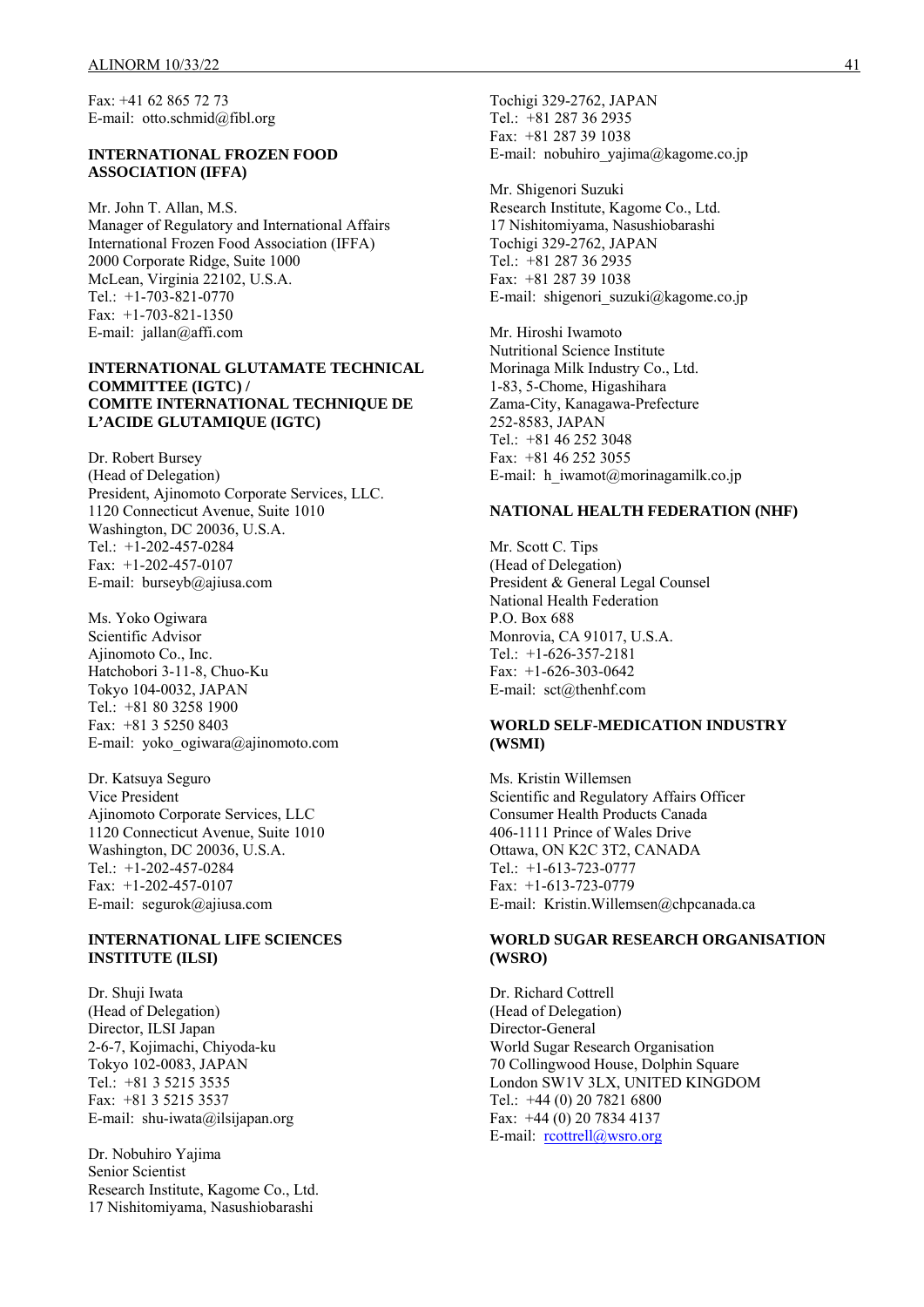Dr. Charles Baker Executive Vice-President and Chief Scientific Officer The Sugar Association Inc. 1300 L Street NW, Suite 1001 Washington DC 20005-4263, U.S.A. Tel.: +1-202-785-1122 x120 Fax: +1-202-785-5019 E-mail: cbaker@sugar.org

#### **JOINT FAO/WHO SECRETARIAT SECRÉTARIAT MIXTE FAO/OMS SECRETARIADO CONJUNTO FAO/OMS**

Mr. Tom Heilandt Senior Food Standards Officer Joint FAO/WHO Food Standards Programme Viale delle Terme di Caracalla 00153 Rome, ITALY Tel.: +39 06 570 54384 Fax: +39 06 570 54593 E-mail: tom.heilandt@fao.org

Ms. Verna Carolissen Food Standards Officer Joint FAO/WHO Food Standards Programme Viale delle Terme di Caracalla 00153 Rome, ITALY Tel.: +39 06 570 55629 Fax: +39 06 570 54593 E-mail: verna.carolissen@fao.org

#### **FAO PERSONNEL PERSONNEL DE LA FAO PERSONAL DE LA FAO**

Dr. Janice Albert Nutrition Officer Nutrition and Consumer Protection Division Food and Agriculture Organization (FAO) Viale delle Terme di Caracalla 00100 Rome, ITALY Tel.: +39 06 570 53552 Fax: +39 06 570 54593 E-mail: Janice.Albert@fao.org

#### **WHO PERSONNEL PERSONNEL DE L'OMS PERSONAL DE LA OMS**

Dr. Chizuru Nishida Coordinator, Nutrition Policy and Scientific Advice World Health Organization (WHO) Avenue Appia, 20 CH-1211 Geneva 27, SWITZERLAND Tel.: +41 22 791 3317 Fax: +41 22 791 4156 E-mail: nishidac@who.int

Dr. Branka Legetic Regional Advisor Noncommunicable Diseases Pan American Health Organization/WHO Regional Office for the Americas (PAHO/WHO) 525 23rd Street NW Washington, DC 20037-2895, U.S.A. Tel.: +1-202-974-3892 Fax: +1-202-974-3632 E-mail: legeticb@paho.org

Dr. Margaret Cheney WHO Temporary Adviser Box 9123, Station T Ottawa, ON K1G 3T8, CANADA Tel.: +1-613-737-4884 E-mail: mcheneydon@bell.net

#### **CANADIAN SECRETARIAT SECRÉTARIAT CANADIENS SECRETARIADO CANADIENSE**

Mr. Chris Palmer Office of the Codex Contact Point for Canada Food Directorate Health Canada 251 Sir Frederick Banting Driveway (2204C) Ottawa, ON K1A OK9, CANADA Tel.: +1-613-957-1748 Fax: +1-613-941-3537 E-mail: chris.palmer@hc-sc.gc.ca E-mail: codex canada@hc-sc.gc.ca

Mr. Allan McCarville Senior Advisor, Codex Food Directorate Health Canada 251 Sir Frederick Banting Driveway (2204C) Ottawa, ON K1A OK9, CANADA Tel.: +1-613-957-0189 Fax: +1-613-941-3537 E-mail: allan.mccarville@hc-sc.gc.ca E-mail: codex\_canada@hc-sc.gc.ca

Mr. Bertrand Gagnon Deputy Director, Codex and Food Safety Coordination Multilateral Relations Division International Policy Directorate Canadian Food Inspection Agency 1400 Merivale Road Ottawa, ON K1A OY9, CANADA Tel.: +1-613-773-6092 Fax: +1-613-773-6088 E-mail: bertrand.gagnon@inspection.gc.ca

Ms. Reem Barakat Deputy Director, Food Safety Multilateral Relations Division International Policy Directorate Canadian Food Inspection Agency 1400 Merivale Road Ottawa, ON K1A OY9, CANADA Tel.: +1-613-773-5658 Fax: +1-613-773-5693 E-mail: reem.barakat@inspection.gc.ca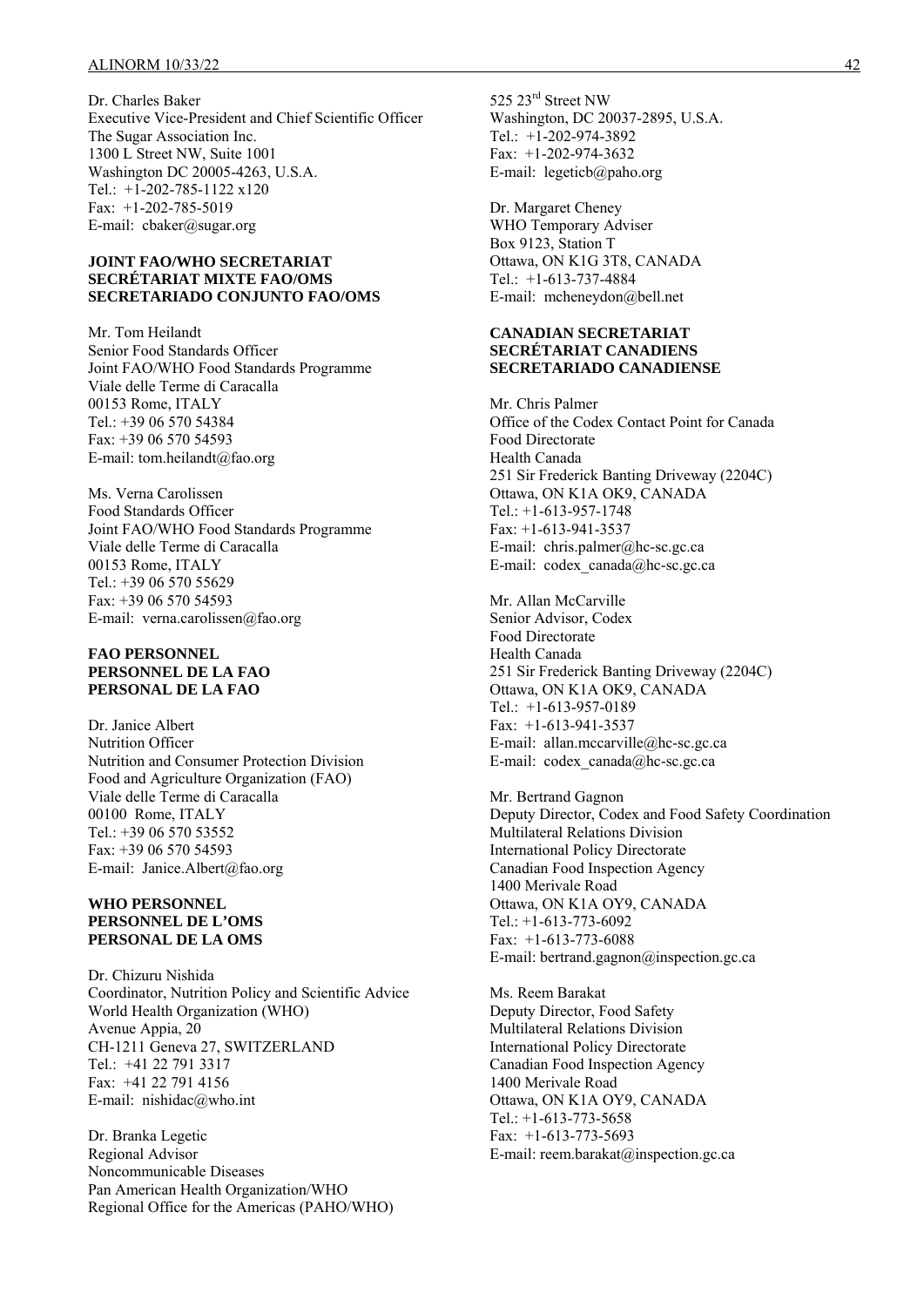Mrs. Santina Scalzo Manager, Codex Program Services Food Directorate Health Canada 251 Sir Frederick Banting Driveway (2204C) Ottawa, ON K1A OK9, CANADA Tel.: +1-613-957-1749 Fax: +1-613-941-3537 E-mail: santina.scalzo@hc-sc.gc.ca E-mail: codex\_canada@hc-sc.gc.ca

Ms. Soad Sabbagh Conference and Process Coordinator Codex Program Services Food Directorate Health Canada 251 Sir Frederick Banting Driveway (2204C) Ottawa, ON K1A OK9, CANADA Tel.: +1-613-952-7354 Fax: +1-613-941-3537 E-mail: codex\_canada@hc-sc.gc.ca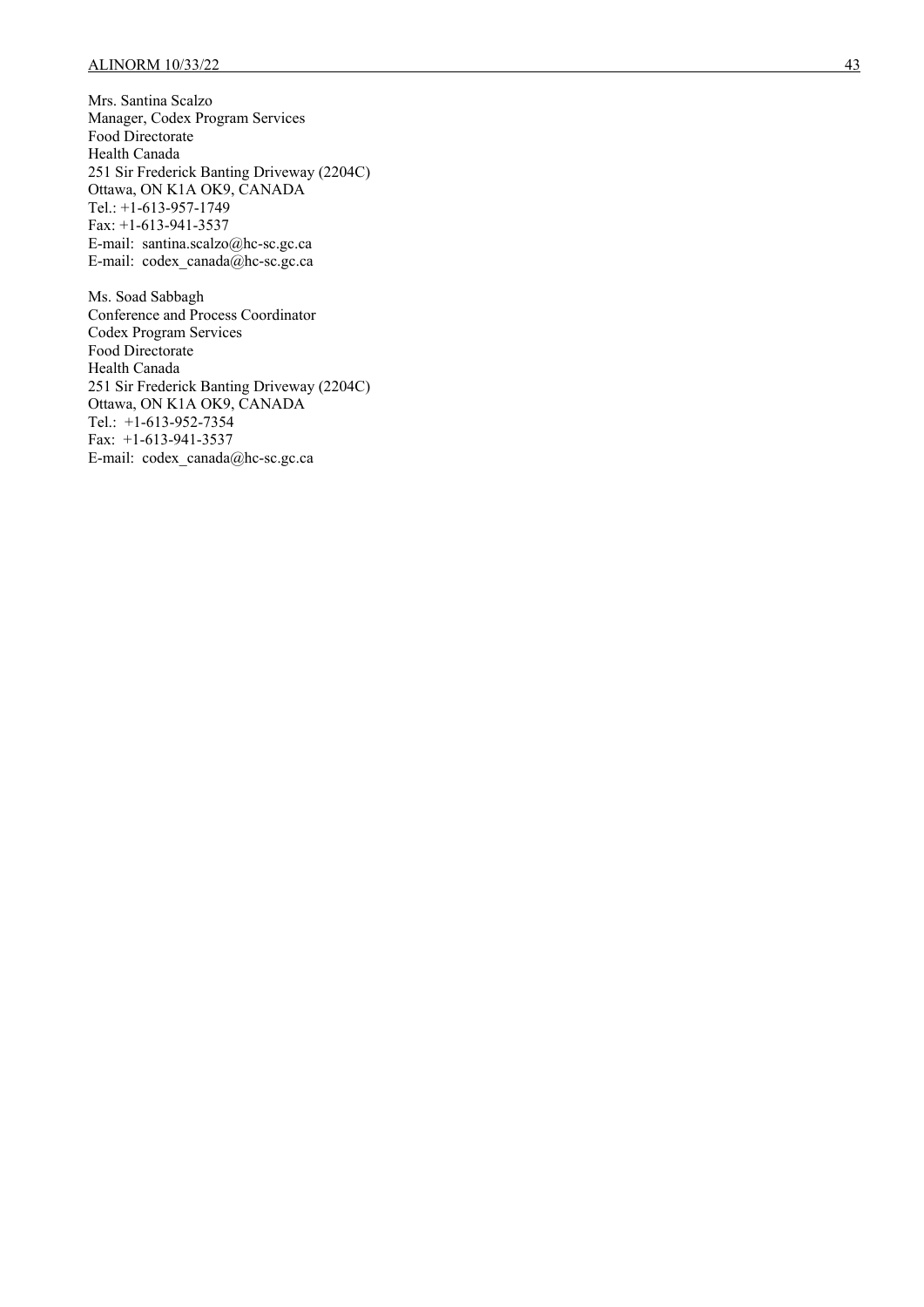### **APPENDIX II**

### **PROPOSED DRAFT REVISED GUIDELINES ON NUTRITION LABELLING (CAC/GL 2-1985) (Section 3.2 Listing of Nutrients)**

### **(At Step 5 of the Procedure)**

3.2 Listing of Nutrients

- 3.2.1 Where nutrient declaration is applied, the declaration of the following should be mandatory:
- 3.2.1.1 Energy value; and

\_\_\_\_\_\_\_\_\_\_

- 3.2.1.2 The amounts of protein, available carbohydrate (i.e. dietary carbohydrate excluding dietary fibre), fat, saturated fat, [sodium/salt] and total sugars; and
- 3.2.1.3 The amount of any other nutrient for which a nutrition or health claim is made; and
- 3.2.1.4 The amount of any other nutrient considered to be relevant for maintaining a good nutritional status, as required by national legislation or national dietary guidelines $<sup>1</sup>$ .</sup>

<sup>&</sup>lt;sup>1</sup>Countries where the level of intake of trans-fatty acids is a public health concern should consider the declaration of trans-fatty acids in nutrition labelling.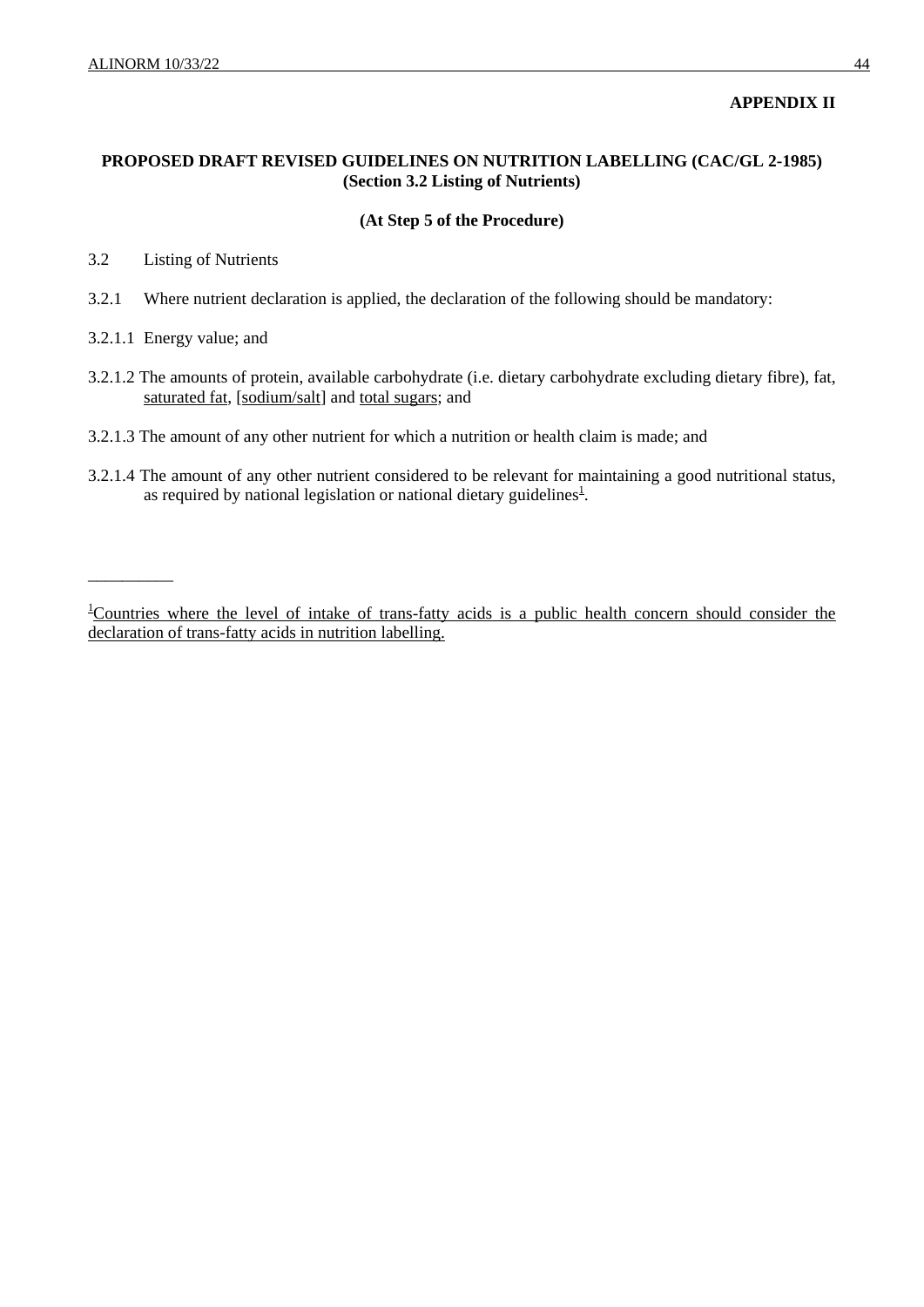### **APPENDIX III**

### **ISSUES RELATED TO MANDATORY NUTRITION LABELLING**

### **PREAMBLE**

This document has been prepared by the Codex Committee on Food Labelling for use as a tool by governments in considering the implementation of mandatory nutrition labelling for pre-packaged foods at the national level. This refers to nutrition labelling that would be applied to virtually all pre-packaged foods in the absence of a nutrition claim.

### **INTRODUCTION**

- 1. The decision to implement mandatory nutrition labelling needs careful consideration in the context of the relevance of the information to populations in different countries, and of implications for international trade. The level of consumer awareness or consumer understanding and use of food labels varies among countries and regions. To be an effective tool for public health promotion, consumers need to be adequately informed by the information on the label and educated as to its use in making dietary choices. Nutrition labelling requirements should ideally be accompanied by consumer education campaigns and the ability of nations to undertake such educational efforts needs to be considered.
- 2. The introduction of mandatory nutrition labelling on pre-packaged foods is a way to provide information to consumers and has the potential to lead to public health improvements. Consumers can use nutrition labels to compare and choose between food products and plan their diets.
- 3. The introduction of mandatory nutrition labelling may encourage manufacturers to reformulate products to improve their nutritional quality, thus increasing the availability of healthier products in the marketplace. While the move from voluntary to mandatory nutrition labelling can involve additional cost to government and industry, cost has not been identified as a major issue by those countries that have implemented mandatory nutrition labelling.
- 4. In exploring the possibility of adopting mandatory nutrition labelling, consideration should be given to the development of appropriate education resources for consumers; support for industry; and allowing for the possibility of exemptions e.g. on the basis of business size; type and/or size of outlet; food characteristics (eg plain tea and coffee, unflavoured/unsweetened water, herbs and spices); or type and/or size and shape of packaging.
- 5. Both those nutrients associated with either an increased or decreased risk of non-communicable diseases should also be considered for mandatory labelling.
- 6. Issues of importance that may require further consideration when discussing implementation of mandatory nutrition labelling, include (but may not be limited to) the following:
	- i. costs and benefits associated with the introduction of mandatory nutrition labelling;
	- ii. particular needs of the country :
	- iii. the role that mandatory nutrition labelling could potentially play in supporting public health initiatives; and
	- iv. the foods that mandatory nutrition labelling may not apply to;
	- v. practical issues related to implementation, application, compliance and enforcement such as resource and technical considerations, infrastructure and communication; and
	- vi. implications for trade.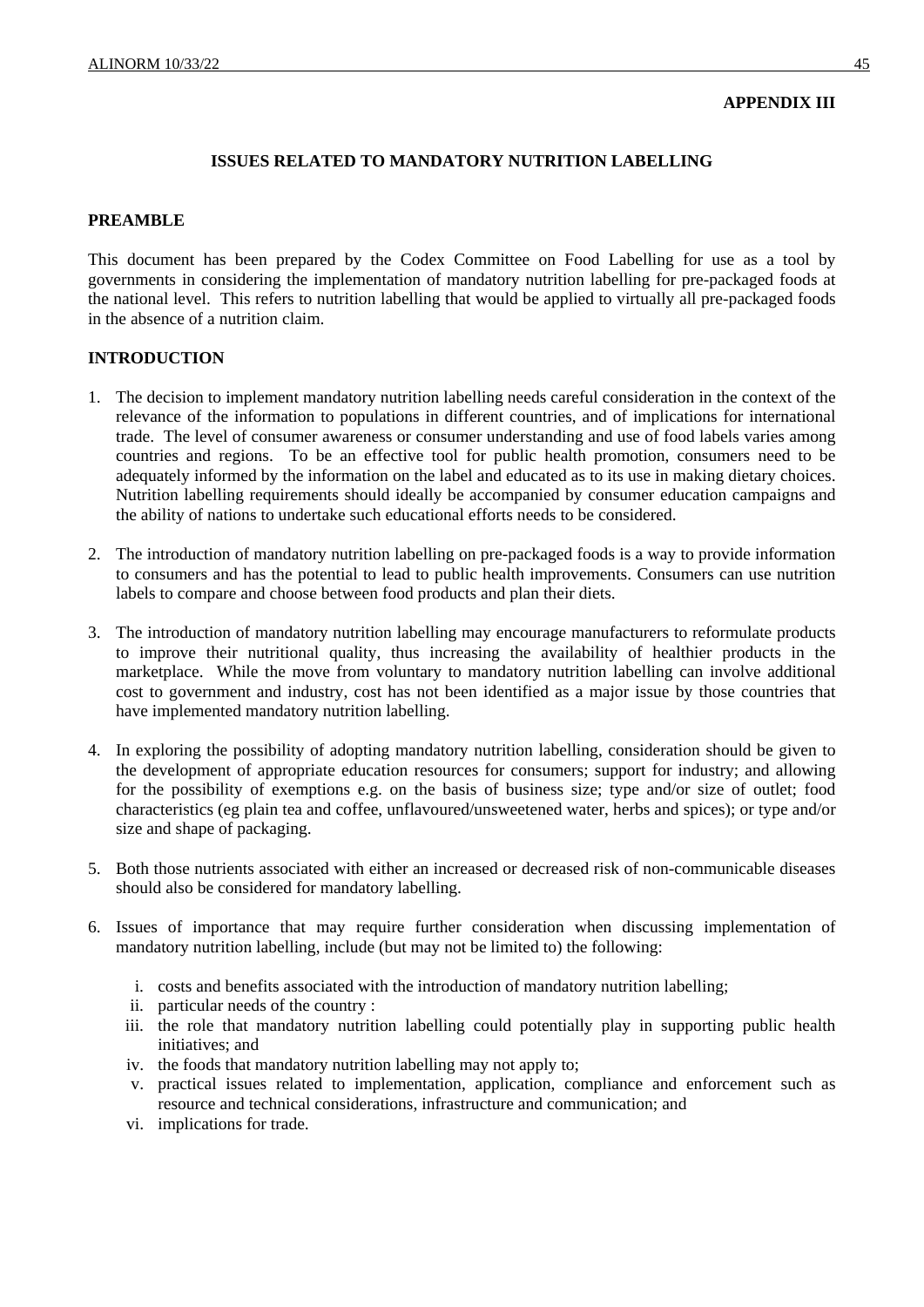### **1. COSTS AND BENEFITS**

The introduction of mandatory nutrition labelling has potential costs and benefits.

### **1.1 Costs**

Costs associated with implementation of mandatory nutrition labelling may include but are not limited to:

- (a) *Costs to consumers* 
	- increased food prices, as costs incurred by industry may be passed on to consumers; and
	- too much information on a label, which may impact on consumers' ability to absorb and evaluate other information, such as information related to ingredients and safe handling.
- (b) *Costs to Government* 
	- building the capacity of laboratories and training the personnel required for monitoring and surveillance of compliance with nutrition labelling;
	- development of official guidelines on nutrition labelling to the food industry and consumers in order to facilitate the implementation and the use of nutrition labelling;
	- development of official databases on nutrient composition of foods to support small and medium businesses to implement nutrition labelling; and
	- development of nutrition education materials and programmes for consumers and industry explaining the new requirements.
- (c) *Costs to industry* 
	- administrative costs, which are costs of interpreting the regulation and deciding on an appropriate action in response to the regulation;
	- costs of testing and/or use of databases to determine the nutrient content;
	- printing costs, the costs of changing the printing plates or other printing mechanism; and
	- inventory costs, the value of the labels in inventory that cannot be used due to the new regulation.

### **1.2 Benefits**

Benefits associated with the introduction of mandatory nutrition labelling may include but are not limited to:

### (a) *Benefits to consumers*

Consumers could see some benefits immediately and directly while others would become apparent overtime. The benefits include:

- wider access to nutrition information;
- the opportunity to make consistent comparisons between food products and across categories;
- information on labels may potentially influence behaviour and lead to flow-on public health benefits, thereby serving as a link between the consumer, nutrition education and public health outcomes;
- the potential to lower health-care costs to the individual and society over time, due to reductions in diet related preventable non-communicable diseases; and
- increased focus on nutritional quality thereby increasing availability of products that contribute to a healthy and balanced diet in the marketplace.

### (b) *Benefits to government*

- supporting initiatives for populations to make food choices that contribute to healthy and balanced diets; and
- potential for savings in public health costs in the treatment of chronic non-communicable diseases related to diet.
- (c) *Benefits to industry* 
	- improved consumer confidence associated with greater disclosure of nutrition information; and
	- **the provision of nutrition information so that consumers are able to select products based on** ready comparison between products and across food categories.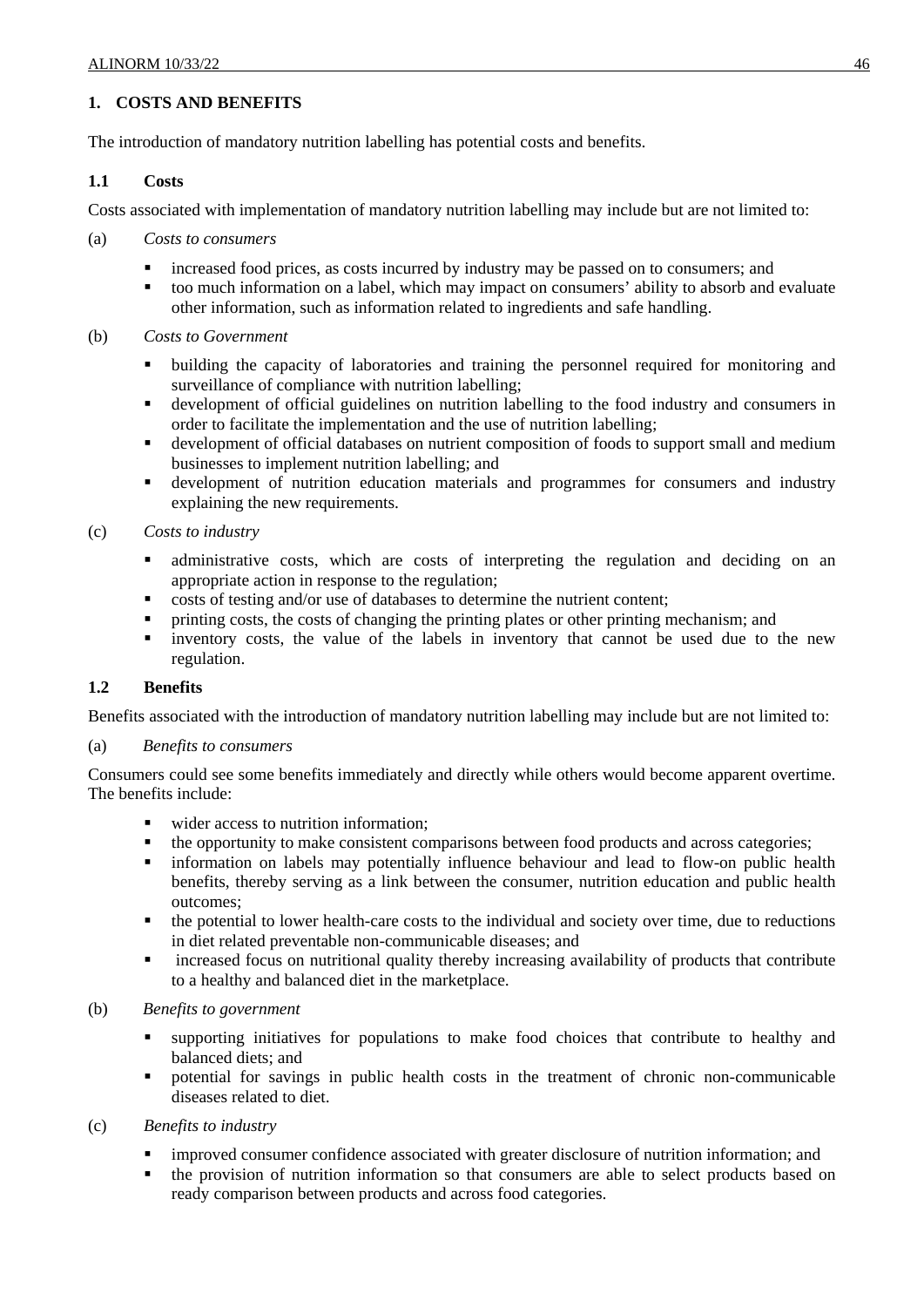### **2. IMPLEMENTATION**

- 2.1 There are a range of issues surrounding implementation that may be faced by businesses:
	- a possible lack of technical capacity and resources required for determining the nutritional values to be declared; and
	- small and medium sized enterprises may bear proportionally greater costs than larger enterprises.

2.2 To assist in this respect there are a variety of possible exemptions that could be applied to mandatory nutrition labelling, including:

- certain unpackaged food;
- perishable cooked food ready for direct consumption which is packaged on retail premises in response to demand by a purchaser;
- small packages, packages that have shapes such that a label cannot be affixed or refillable bottles. In such cases, nutrition information could be provided by alternate means such as a telephone number, hang tags, address or website;
- foods that contain negligible amounts of all of the nutrients required to be declared under the mandatory nutrition labelling requirements. Examples of such foods could include coffee beans, tea leaves, plain unsweetened instant coffee and tea, unsweetened/unflavoured water, condiments, flavour extracts, and food colours. If this exemption were to apply, it would first be necessary to determine a definition of 'a negligible amount' of a nutrient;
- Exempting declaration of those nutrients that could be declared as zero;
- foods that do not contribute significantly to dietary intake of the population of the country in question (the implementation of this option would first require a definition of 'significant'); and
- exemptions based on business size and type of outlet.

2.3 A number of potential technical difficulties associated with the introduction of mandatory nutrition labelling include:

- availability of suitable laboratory facilities, equipment and staff training to check for nutrition labelling compliance and accuracy;
- the cost, accuracy and repeatability of alternate methods of analysis;
- variability in nutrient levels due to geographic source and seasonal fluctuation of ingredients;
- development of official databases on nutrient composition of foods to facilitate determination of nutrition information by manufacturers allowing for appropriate tolerance values (these would need to be defined) to account for the inherent variability in amounts of nutrients and the variability in laboratory analysis;
- determining an adequate transition period for the implementation of mandatory nutrition labelling;
- determining those products which must carry mandatory nutrition labelling, and
- Inking to nutrition education programmes and education materials for consumers.

### 2.4 *Support Mechanisms*

A range of issues surrounding the implementation of mandatory nutrition labelling and mechanisms for supporting its introduction are discussed in Section 2.2 above. Some of the resource and technical considerations identified in Section 2.3 may be addressed or significantly reduced through provision of appropriate support mechanisms, such as:

- nutrient calculation software or similar online tools;
- food composition databases:
- allowing a long (e.g. 2 year or 3 -5 years for products with a long shelf life) period for phasing-in before enforcement takes place, for example regulatory authorities could provide transition periods or temporary relief under certain circumstances for businesses to use existing label inventory and prepare new labels to conform to the nutrition labelling requirements;
- allowing alternate means of deriving nutrient values, e.g. manufacturer's analysis or by calculation from database values of the ingredients used;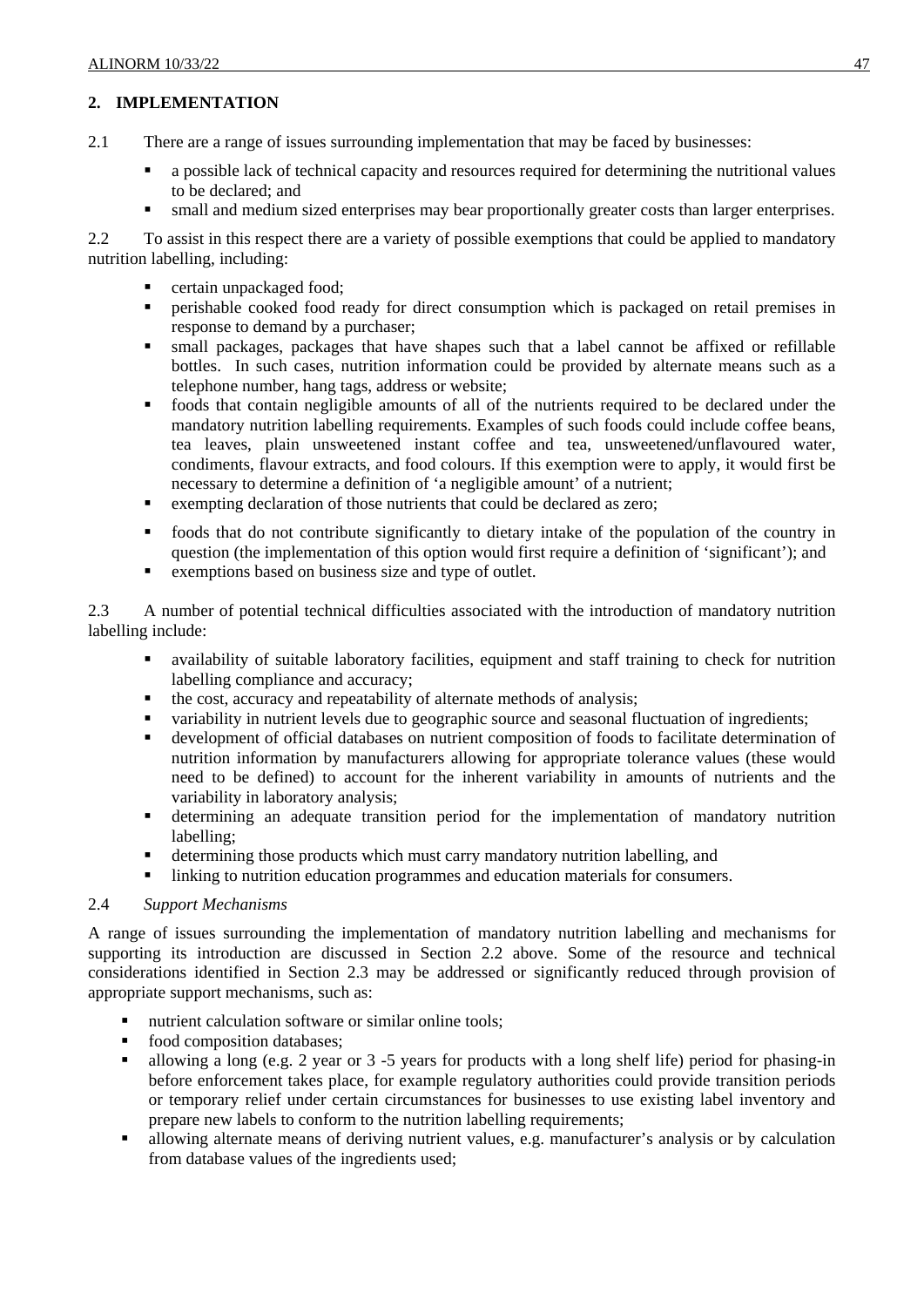government and businesses access to the necessary infrastructure. One such consideration might be development of IT infrastructure (including internet based systems) through government and industry partnerships;

2.5 In order to facilitate labelling implementation consideration should be given to communications strategies that might include but are not limited to:

- consumer education campaigns, ideally supported by consumer research; and
- involvement of relevant stakeholders (industry, consumers, medical community, academia, and state and local authorities)
- use of supplementary information and/or alternative equivalent information.

### **3. COMPLIANCE AND ENFORCEMENT**

3.1 Codex members have identified a variety of compliance and enforcement mechanisms currently operating or being considered in the future, these are summarised below:

- the specific requirements and penalties for non-compliance are gazetted and administered by the competent authorities, and surveillance and enforcement activities undertaken to ensure compliance;
- monitoring of compliance is conducted by local food inspectors through inspection of food traded and by official public laboratories.

3.2 Compliance and enforcement issues that may impact on the introduction of mandatory nutrition labelling include:

- the capacity and infrastructure of industry and regulatory authorities;
- access to analytical testing and/or reliable, validated databases for determining nutrient content (availability and validity of methods);
- variability in analytical methods and the use of different laboratories may lead to differing results;
- permitted variability from declared value (accounting for inherent analytical variability and variations within good manufacturing practices); and
- costs to public and private sectors for compliance, monitoring and enforcement including follow-up corrective actions.

### **4. INTERNATIONAL AND TRADE CONSIDERATIONS**

4.1 The introduction of mandatory nutrition labelling on a global scale, and the level of alignment with national nutrition labelling requirements, may have implications for global food trade. Considerations include, but are not limited to:

- the possible impact on existing trading alliances or trading blocks, for example the regulation of mandatory nutrition labelling being harmonized in some instances would facilitate the trade in food within the alliance; and
- the standards and guidelines available from the Codex Alimentarius Commission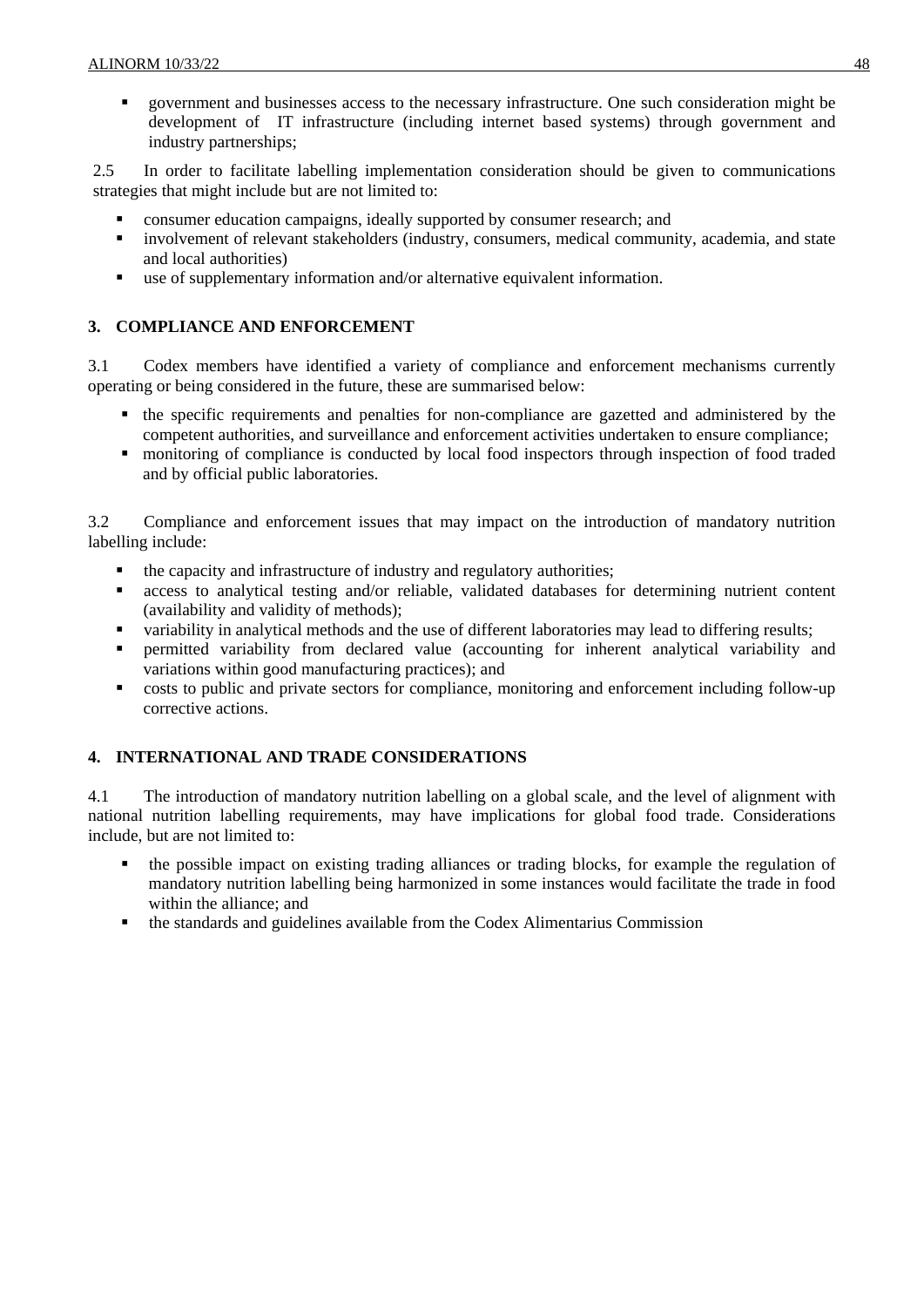### **APPENDIX IV**

### **PROPOSED DRAFT AMENDMENT TO THE GUIDELINES ON NUTRITION LABELLING (CAC/GL 2-1985): PRINCIPLES AND CRITERIA FOR LEGIBILITY OF NUTRITION LABELLING**

### **(At Step 5/8 of the Procedure)**

**Insert a new section 4 as follows and renumber existing section 4 to section 5:** 

### **4. PRINCIPLES AND CRITERIA FOR LEGIBILITY OF NUTRITION LABELLING**

### **4.1 General principles**

In the case of nutrition labelling whether applied on a mandatory or voluntary basis, the principles of Sections 8.1.1, 8.1.2, 8.1.3 and 8.2 of the General Standard for the Labelling of Prepackaged Foods (CODEX STAN 1-1985) should be applied. Sections 8.1.1, 8.1.2 and 8.1.3 should be applied to any supplementary nutrition labels.

#### **4.2 Specific features of presentation**

4.2.1 These recommendations related to specific features of presentation are intended to enhance the legibility of nutrition labelling. However, competent authorities may determine any additional means of presentation of nutrition information taking into account approaches and practical issues at the national level and based on the needs of their consumers.

Format – Nutrient content should be declared in a numerical, tabular format. Where there is insufficient space for a tabular format, nutrient declaration may be presented in a linear format.

4.2.3 Nutrients should be declared in a specific order developed by competent authorities and should be consistent across food products.

4.2.4 Font – The font type, style and a minimum font size as well as the use of upper and lower case letters should be considered by competent authorities to ensure legibility of nutrition labelling.

4.2.5 Contrast – A significant contrast should be maintained between the text and background so as to be that the nutrition information is clearly legible.

4.2.6 Numerical Presentation – The numerical presentation of nutrient content should be in accordance with the provisions of Section 3.4.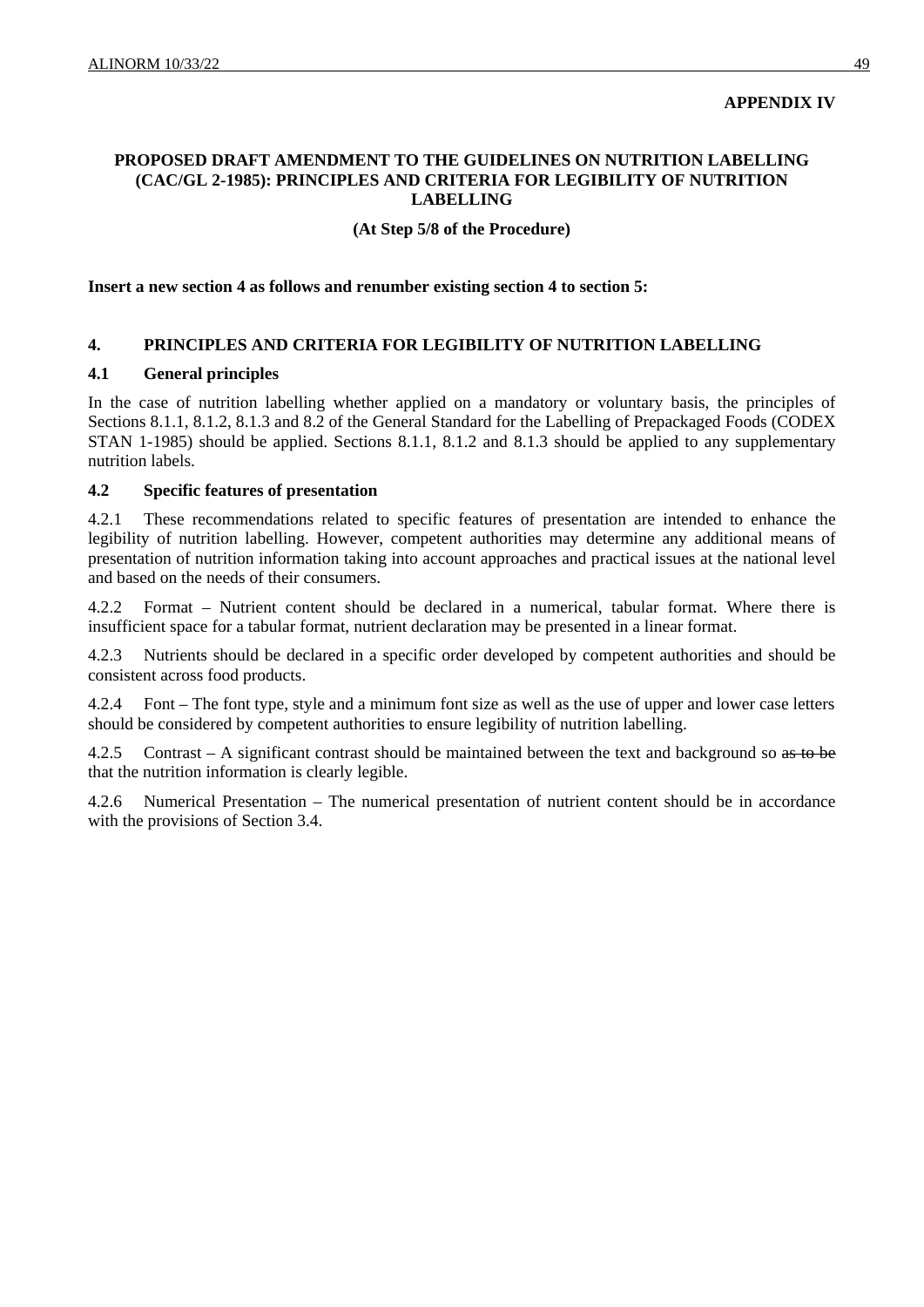#### **APPENDIX V**

#### **PROJECT DOCUMENT**

### **PROPOSAL FOR THE ESTABLISHMENT OF CLAIMS FOR SUGARS, SALT/SODIUM AND TRANS-FATTY ACIDS**

#### **Purpose and Scope of the Proposed Revised Standard**

The purpose of the proposed work is to include in the Table of conditions for nutrient contents in the *Guidelines on Use of Nutrition and Health Claims* (CAC/GL 23-1997) new claims concerning sugars, salt/sodium and trans-fatty acids.

#### **Its Relevance and Timeliness**

According to the World Health Organization's Global Strategy on Diet, Physical Activity and Health (GS DPAH), non-communicable diseases are a large contributor to population mortality and the global burden of disease. Diets high in certain fatty acids, sugars and salt are associated with increased risk of noncommunicable diseases.

At the 37<sup>th</sup> session of the CCFL, an electronic working group was established to develop a discussion document on ways of addressing labelling text in relation to the ingredients identified in the Global Strategy, including added sugars and salt/sodium. Discussion of the suggested actions in this paper at the 38<sup>th</sup> session resulted in the agreement to propose new work on claims related to the non-addition of sugars and/or salt/sodium and explicit comparative claims for sugars and/or salt/sodium. The discussion document CX/FL 10/38/9 included proposed text related to these types of claims.

Additionally, in Matters Referred to the 38<sup>th</sup> session of the CCFL, the Codex Committee on Nutrition and Foods for Special Dietary Uses (CCNFSDU) also requested that CCFL identify the claims related to salt/sodium, trans fatty acids and sugars for which conditions should be established, as well as to provide additional information on the types of claims for which CCFL wishes CCNFSDU to establish criteria, the purpose of the claims and CCFL's priorities for the development of criteria for the claims.

#### **The Main Aspects to be Covered**

It is proposed that new entries to the Table of conditions for nutrient contents in the *Guidelines for Use of Nutrition and Health Claims* (CAC/GL 23-1997) be entered for the non addition of sugars and salt/sodium and that additional conditions of use be established for comparative claims for sugars and salt/sodium content.

Additionally, the heading of the Table of conditions for nutrient contents will be reviewed and consideration will be given for adding nutrient content claims in relation to trans fatty acids.

#### **Assessment Against the Criteria for the Establishment of Work Priorities**

The proposal is consistent with the criteria as follows:

*Consumer protection from the point of view of health, food safety, ensuring fair practices in the food trade and taking into account the identified needs of developing countries*: The proposed claims should support consumers in making informed food choices to support the selection of an overall healthy diet. In addition, the establishment of conditions for claims ensures a level playing field for the food industry by setting consistent criteria for the use of the claims which had been identified as an issue by developing countries at the  $38<sup>th</sup>$  session.

#### **Relevance to the Codex Strategic Objectives**

This work is relevant to Goal 1 of the Codex Strategic plan 2008-2013 – promoting sound regulatory frameworks. This work is to review and develop Codex standards and related texts for food labelling and nutrition, taking into account scientific and technological developments and the WHO Global Strategy on Diet, Physical Activity and Health, to ensure that they: emphasize a horizontal approach and the need to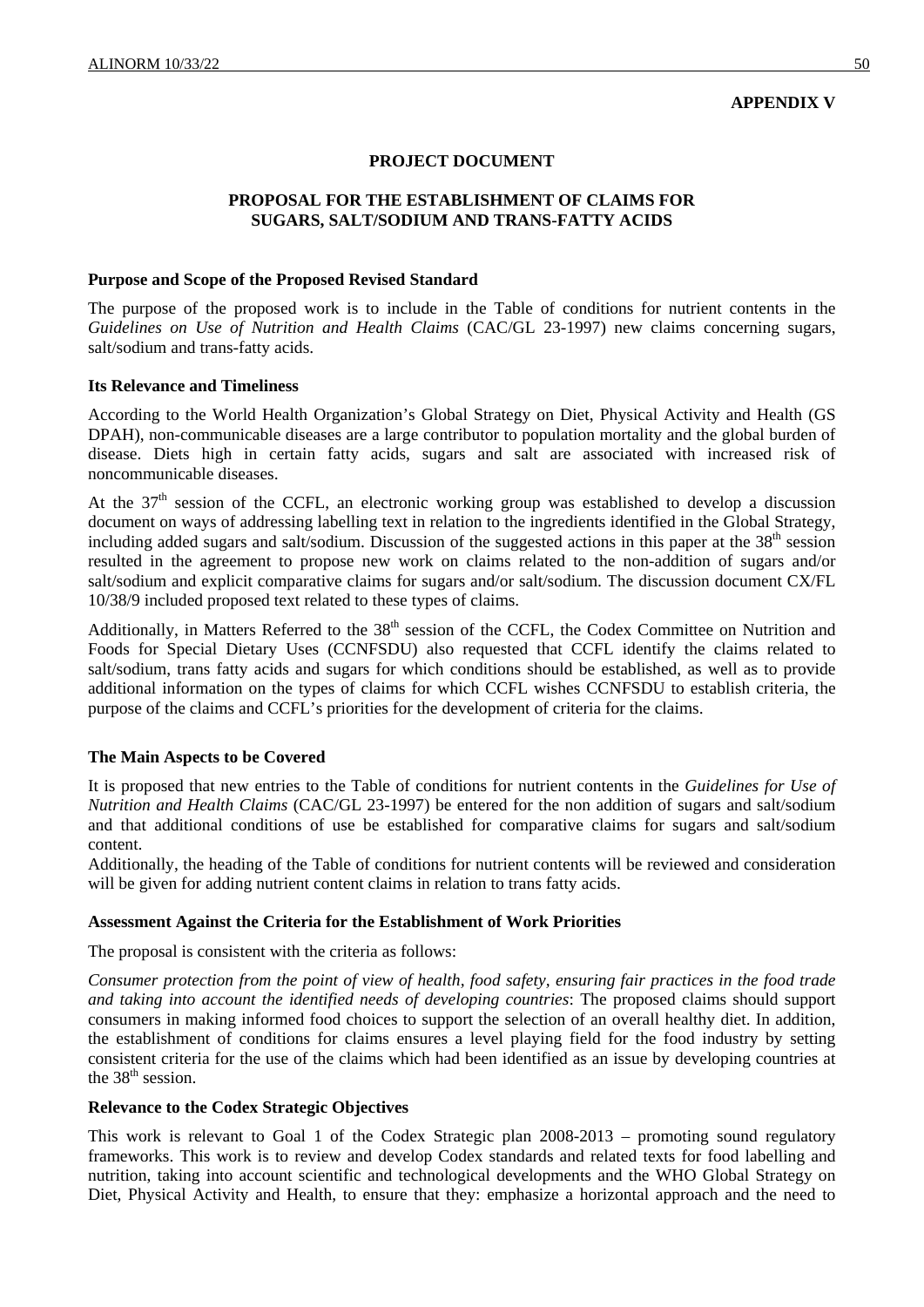maintain inclusiveness, and address food labelling and nutrition so as to avoid being overly prescriptive and not more trade restrictive than necessary, while respecting the basic objectives of the CAC, taking into consideration the technical and economic implications for all members as well as the special needs of developing countries including infrastructure, resources and technical and legal capabilities. Information on the Relation between the Proposal and Other Existing Codex Documents

The proposal is to amend the Guidelines for Use of Nutrition and Health Claims. It does not affect other existing Codex documents.

### **Identification of any Requirement for and Availability of Expert Scientific Advice**

The development of these claims and their conditions will require review and expertise from the Codex Committee on Nutrition and Foods for Special Dietary Uses.

Identification of any Need for Technical Input to the Standard from External Bodies so that this Can be Planned For

None identified.

### **The Proposed Time-Line**

It is proposed that the work in 2010 with a proposed date for adoption at Step 5 in 2012 and adoption by the Commission in 2014.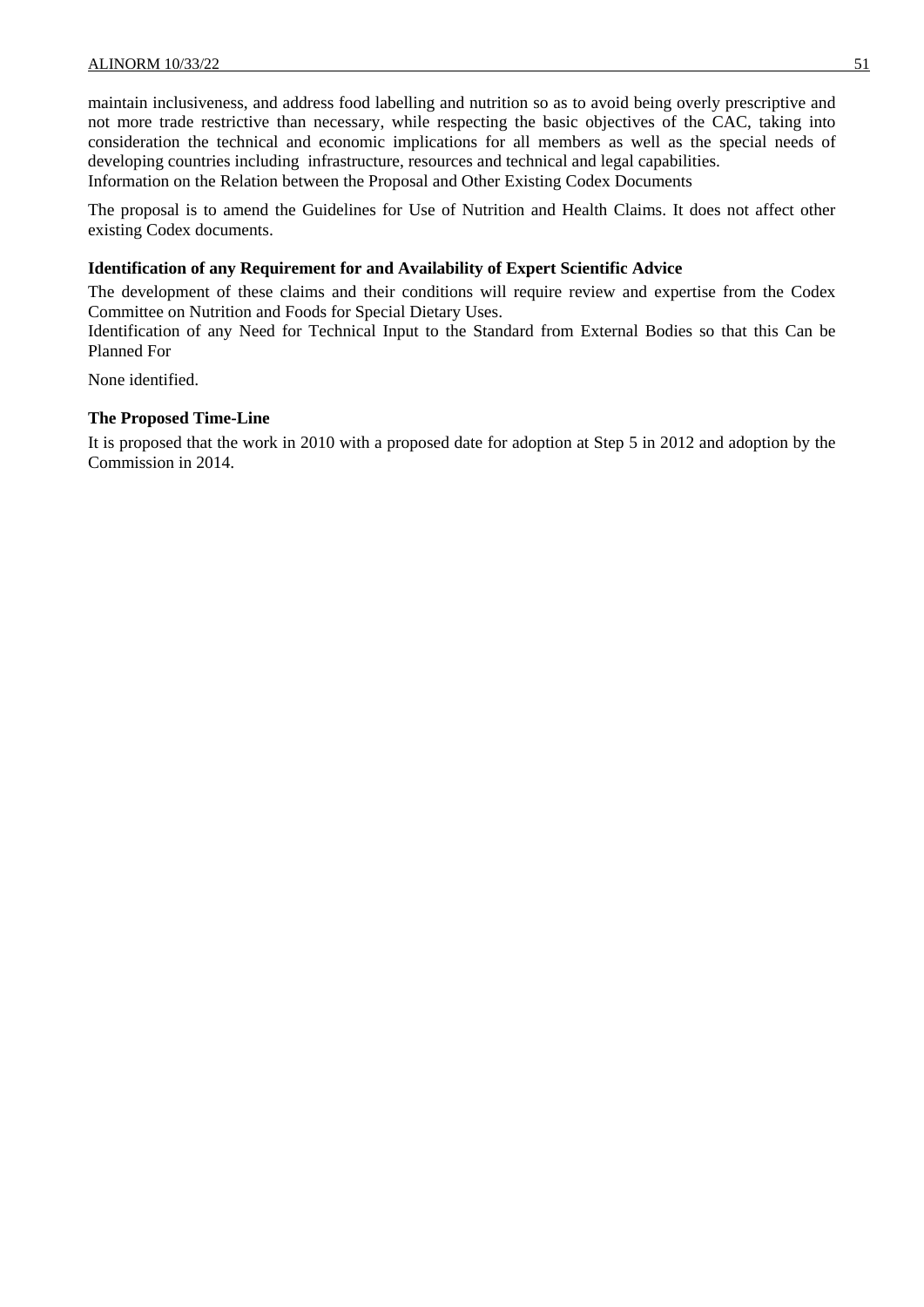\_\_\_\_\_\_\_\_\_\_\_\_\_\_

### **APPENDIX VI**

### **PROPOSED EDITORIAL AMENDMENT TO THE GUIDELINES ON NUTRITION AND HEALTH CLAIMS (CAC/GL 23-1997)**

In the table of conditions for nutrient contents amend the footnote reference and footnote text of the footnote for saturated fats and cholesterol:

| CLAIM | <b>CONDITIONS</b> (not more than)                                                                                                                                          |
|-------|----------------------------------------------------------------------------------------------------------------------------------------------------------------------------|
| Low   | $1.5$ g per $100$ g (solids)<br>$0.75$ g per 100 ml (liquids)<br>and 10% of energy                                                                                         |
| Free  | $0.1$ g per 100 g (solids)<br>$0.1$ g per 100 ml (liquids)                                                                                                                 |
| Low   | $0.02$ g per 100 g (solids)<br>$0.01$ g per 100 ml (liquids)                                                                                                               |
|       | $0.005$ g per 100 g (solids)<br>$0.005$ g per 100 ml (solids)                                                                                                              |
| Free  | and, for both claims, less than: $1.5 \text{ g}$<br>saturated fat per 100 g (solids)<br>0.75 g saturated fat per 100 ml<br>(liquids)<br>and 10% of energy of saturated fat |
|       |                                                                                                                                                                            |

<sup>&</sup>lt;sup>3</sup> In the case of the claims for <u>saturated fat and cholesterol "low in saturated fat</u>", trans fatty acids should be taken into account where applicable. This provision consequentially applies to foods claimed to be "low in cholesterol" and "cholesterol free".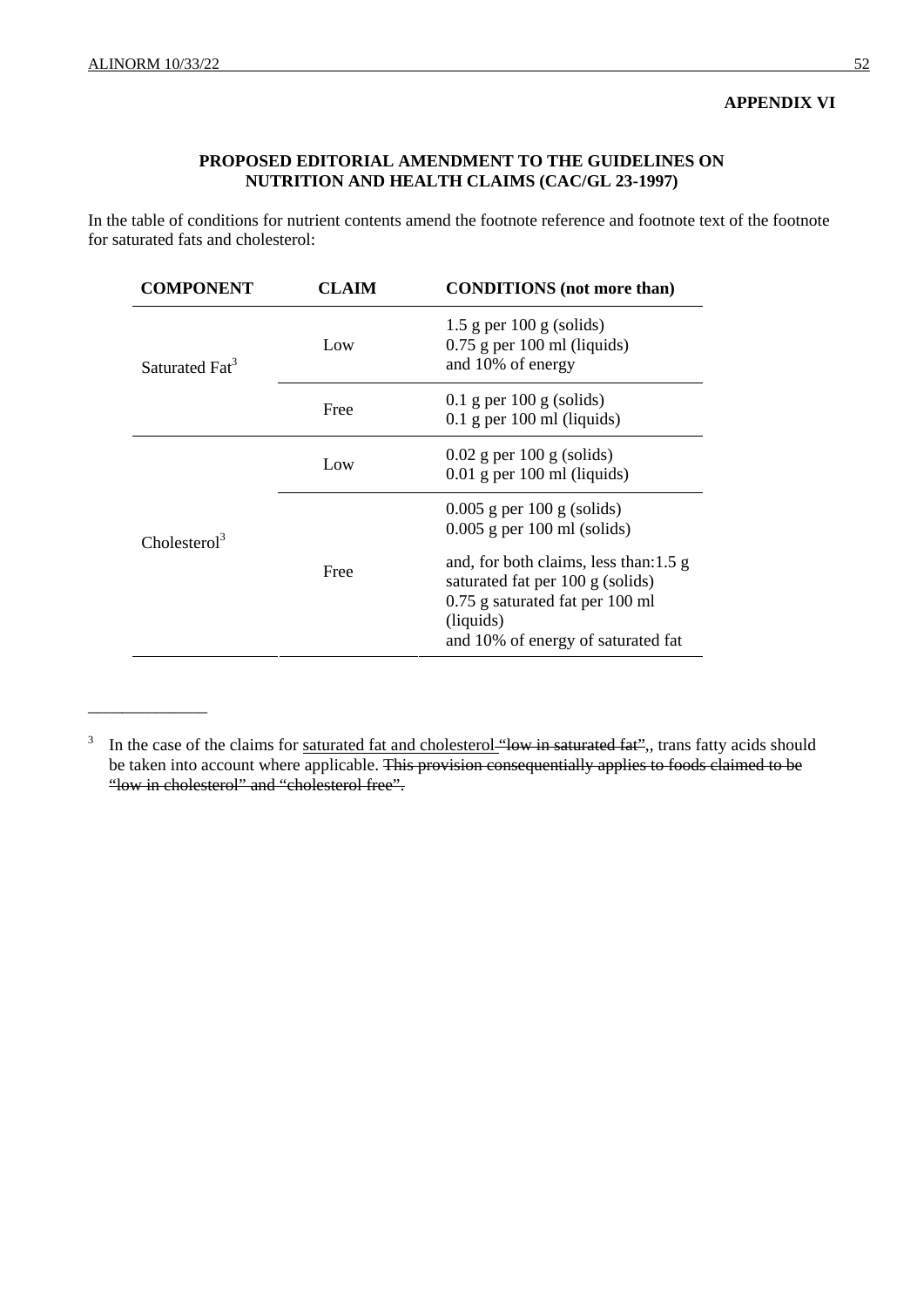#### **APPENDIX VII**

### **DRAFT AMENDMENT TO THE GUIDELINES FOR THE PRODUCTION, PROCESSING, LABELLING AND MARKETING OF ORGANICALLY PRODUCED FOODS (N10-2006): (ETHYLENE)**

#### **(At Step 7 of the Procedure)**

#### **Annex 1 - Principles of Organic Production**

### **C. HANDLING, STORAGE, TRANSPORTATION, PROCESSING AND PACKAGING**

82. The integrity of the organic product must be maintained throughout the processing phase. This is achieved by the use of techniques appropriate to the specifics of the ingredients with careful processing methods limiting refining and the use of additives and processing aids. Ionizing radiation should not be used on organic products for the purpose of pest control, food preservation, elimination of pathogens or sanitation.

Ethylene may be used for ripening of kiwi fruit, bananas, **[other products to be determined].**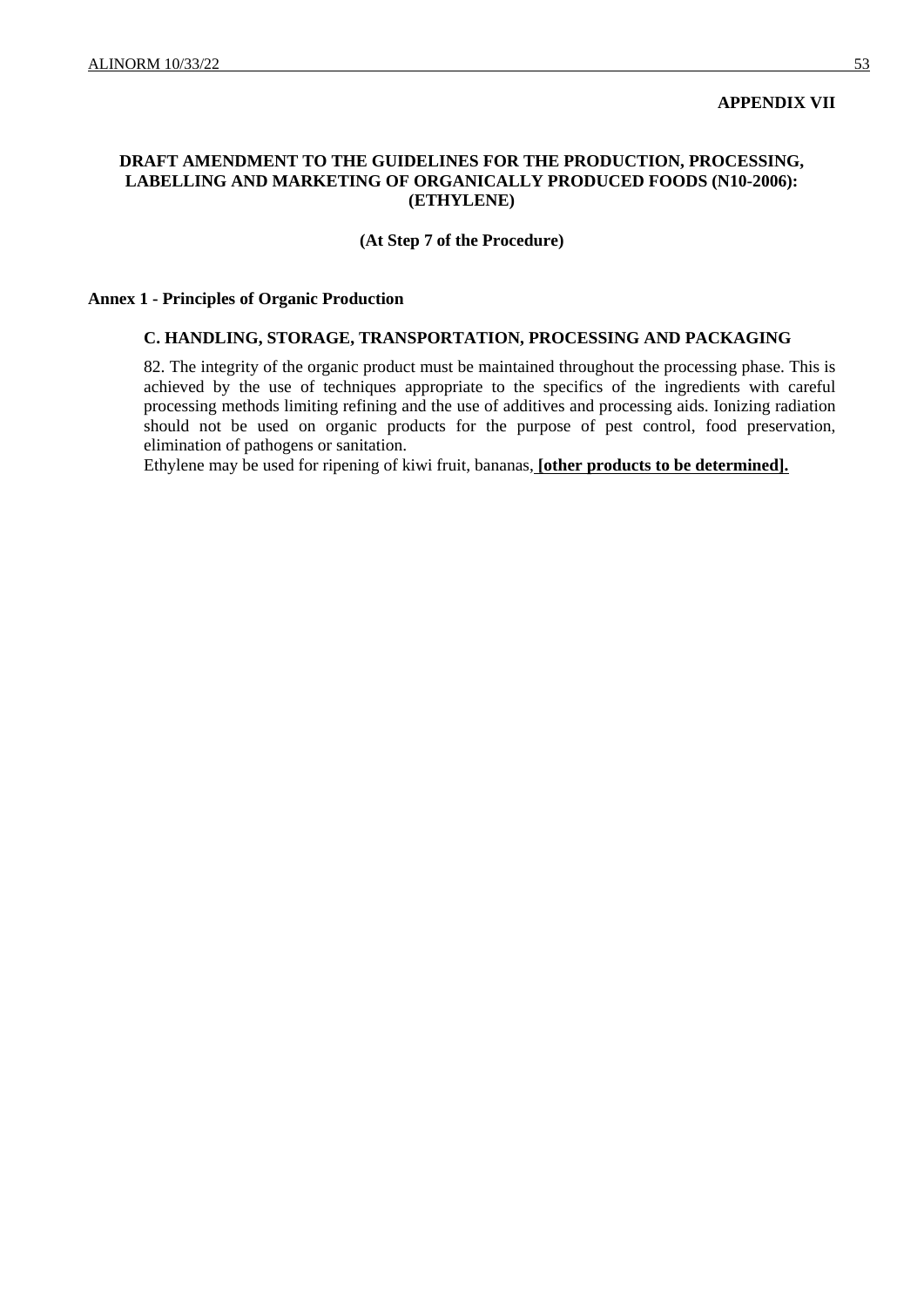### **APPENDIX VIII**

### **EDITORIAL AMENDMENTS TO THE GUIDELINES FOR THE PRODUCTION, PROCESSING, LABELLING AND MARKETING OF ORGANICALLY PRODUCED FOODS (CAC/GL 32-1999)**

**Paragraph 3.5: delete the words "**in accordance with Section 8,"

Footnote 13: delete the words "in line with the provisions as set out in Section 8 of these Guidelines"

**Delete paragraph 5.3.** 

**Delete section 8.** 

**Annex 3, 12: delete the words "**in accordance with Section 8,"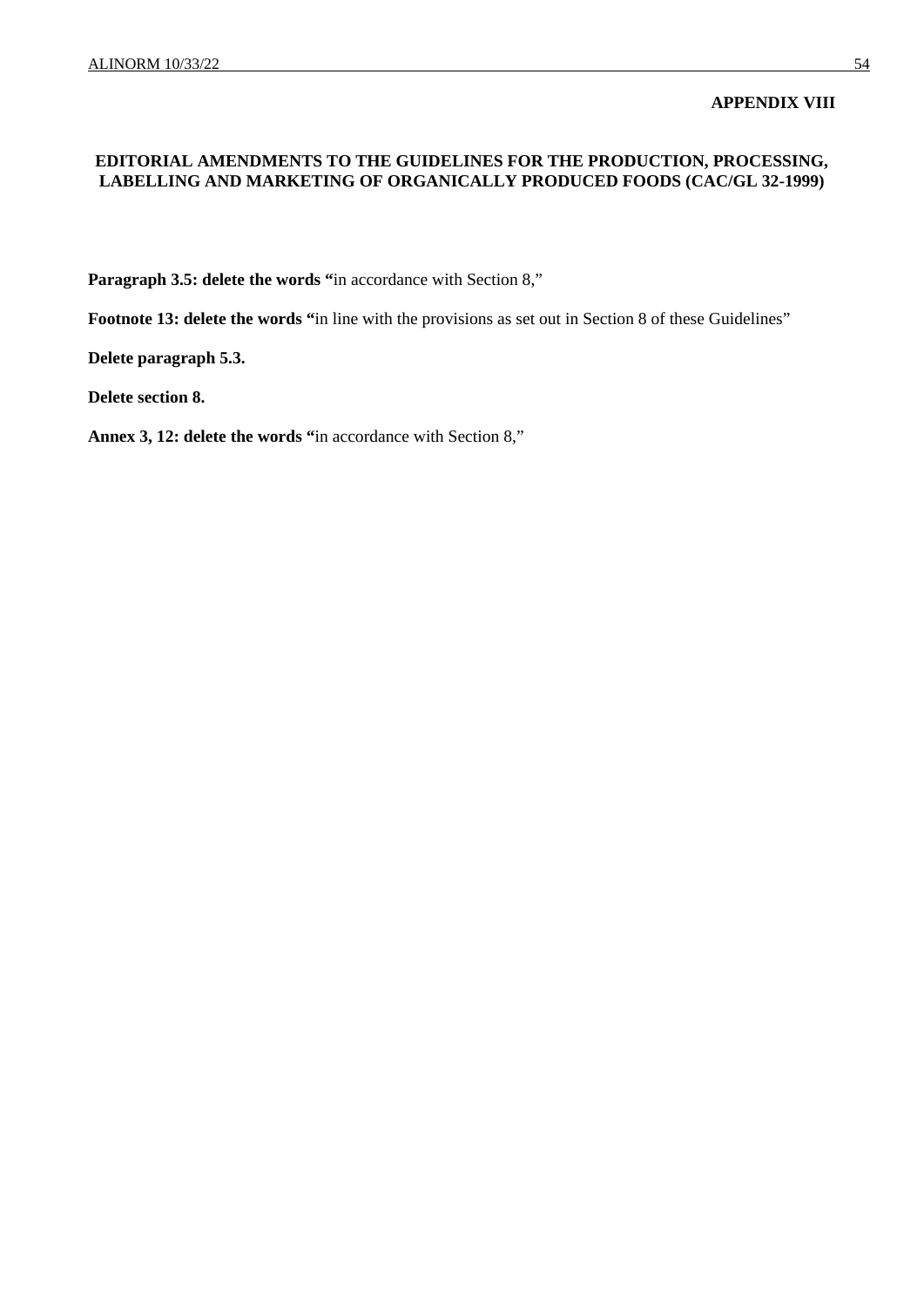$\overline{a}$ 

### **APPENDIX IX**

### **DRAFT AMENDMENT TO THE GENERAL STANDARD FOR THE LABELLING OF PREPACKAGED FOODS – DEFINITIONS**

#### **(At Step 6 of the Procedure)**

### **SECTION 2. DEFINITION OF TERMS[1](#page-59-0)**

For the purpose of the General Standard:

**"Food and food ingredients obtained through biotechnology"** means food and food ingredients composed of or containing genetically modified / engineered organisms obtained through modern biotechnology, or food and food ingredients produced from, but not containing genetically modified / engineered organisms obtained through modern biotechnology.

**"Organism"** means any biological entity capable of replication, reproduction or of transferring genetic material.

**"Genetically modified / engineered organism"** means an organism in which the genetic material has been changed through modern biotechnology.

**"Modern biotechnology"** means the application of:

- a. In vitro nucleic acid techniques<sup>[2](#page-59-1)</sup>, including recombinant deoxyribonucleic acid (DNA) and direct injection of nucleic acid into cells or organelles, or
- b. Fusion of cells<sup>[3](#page-59-2)</sup> beyond the taxonomic family,

that overcome natural physiological, reproductive or recombination barriers and that are not techniques used in traditional breeding and selection

<span id="page-59-0"></span><sup>1</sup> The terminology used in this section on definitions should not determine the terminology which is appropriate for use on food labels

<span id="page-59-1"></span><sup>2</sup> These include but are not limited to: recombinant DNA techniques that use vector systems and techniques involving the direct introduction into the organism of hereditary materials prepared outside the organism such as microinjection, macro-injection, chemoporation, electroporation, micro-encapsulation and liposome fusion

<span id="page-59-2"></span><sup>3</sup> Fusion of cells (including protoplast fusion) or hybridization techniques that overcome natural physiological, reproductive, or recombination barriers, where the donor cells/protoplasts do not fall within the same taxonomic family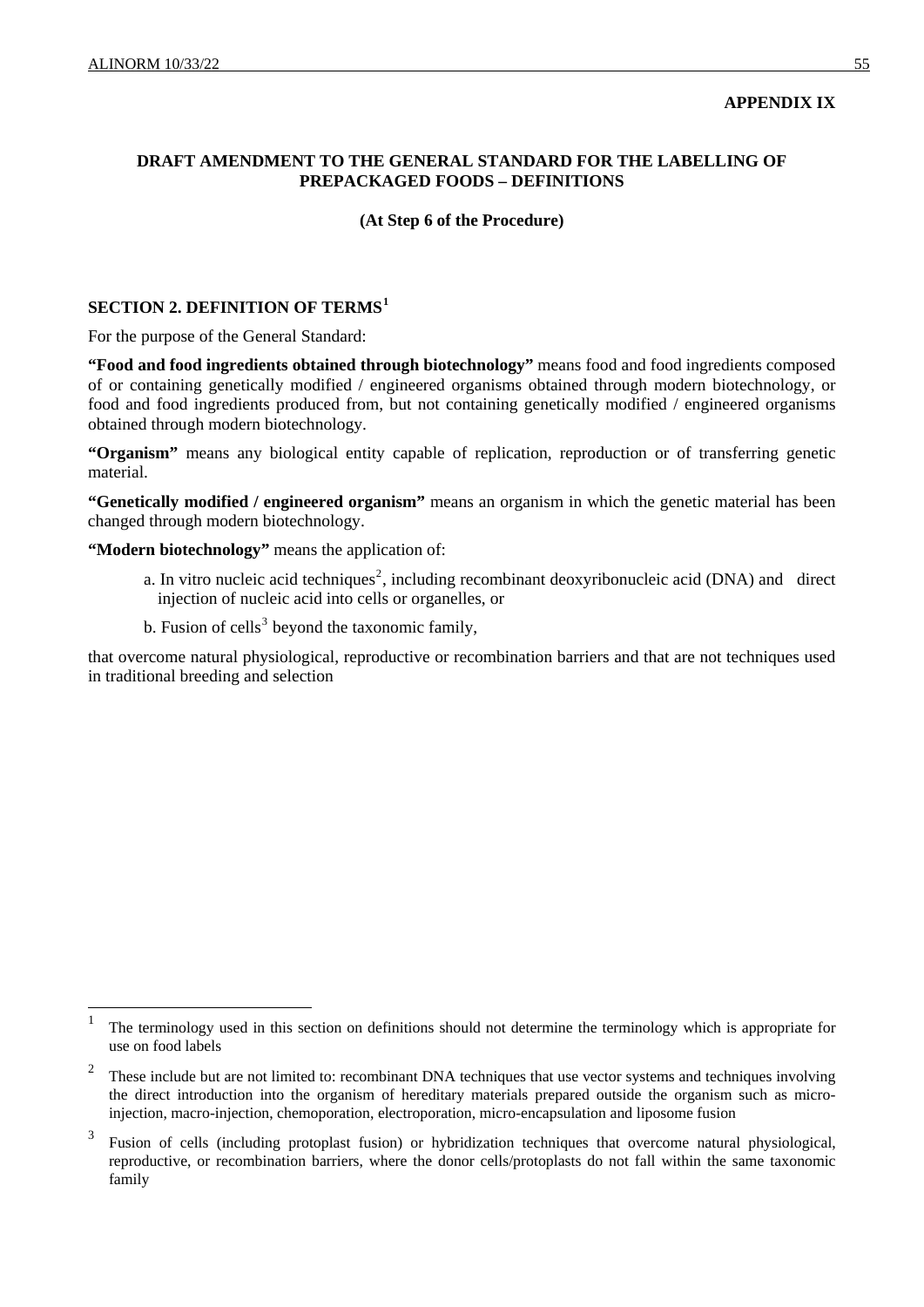$\overline{a}$ 

### **APPENDIX X**

### **PROPOSED DRAFT RECOMMENDATIONS FOR THE LABELLING OF FOODS AND FOOD INGREDIENTS OBTAINED THROUGH CERTAIN TECHNIQUES OF GENETIC MODIFICATION/GENETIC ENGINEERING**

### **(At Step 3 of the Procedure)**

*[Chapeau version 1: The purpose of this document is only to recall and assemble in a single document some important elements of guidance from Codex texts, which are relevant for the labelling of foods derived from modern biotechnology. It also recognizes that each country can adopt different approaches regarding labelling of foods derived from modern biotechnology. This document is not intended to suggest or imply that foods derived from modern biotechnology are necessarily different from other foods simply due to their method of production.]* 

*[Chapeau version 2: Acknowledging that different approaches regarding labelling of foods derived from modern biotechnology are available, the purpose of this document is only to recall and assemble in a single document some important elements of guidance from existing Codex texts, which are relevant for the labelling of foods derived from modern biotechnology. This document is not intended to suggest or imply that foods derived from modern biotechnology are necessarily different from other foods simply due to their method of production.]*

### **[Text as annexed to report of the 36<sup>th</sup> Session of the CCFL:**

1. The following Codex standards and related texts contain provisions applicable to the labelling of food products and may be applied to foods obtained by GM/GE:]

- The Codex General Standard for the Labelling of Prepackaged Foods, (Codex Stan 1-1985)
- The Codex General Guidelines on Claims (CAC/GL 1-1979)
- The Codex Guidelines for Use of Nutrition and Health Claims (CAC/GL 23-1997)
- Principles for Risk Analysis of Foods Derived from Modern Biotechnology (CAC/GL 44-2003);
- Guidelines for the Conduct of Food Safety Assessments of Foods Derived from Recombinant-DNA plants (CAC/GL 45-2003)
- Guidelines for the Conduct of Food Safety Assessments of Foods Derived from Recombinant-DNA microorganisms
- Working Principles for Risk Analysis for Food Safety for Application by Governments
- 2 Codex labelling and other texts apply to foods sold in unpackaged/non-retail containers including those foods obtained through GM-GE techniques and sold in such manner. Labelling means "any written, printed or graphic matter that is present on the label, accompanies the food, or is displayed near the food, including that for the purpose of promoting its sale or disposal."
- 3. Labelling of a food is considered only after the food has undergone appropriate assessments to deem it safe for human consumption. Codex has adopted several texts which address the safety aspects of GM/GE foods and are available to Member Countries for this purpose<sup>[4](#page-60-0)</sup>.
- 4. The Guideline for the Conduct of Food Safety Assessment of Foods Derived from Recombinant-DNA Plants (CAC/GL 45-2003) states that the "transfer of genes from commonly allergenic foods . . . should be avoided unless it is documented that the transferred gene does not code for an allergen . . .".
- 5. The presence in any food or food ingredients obtained through biotechnology of an allergen transferred from any of the products listed in section 4.2.1.4 shall be declared. When it is not possible to provide

<span id="page-60-0"></span><sup>4</sup> Guideline for the Conduct of Food Safety Assessment of Foods Derived from Recombinant-DNA Plants (CAC/GL 45-2003); Guideline for the Conduct of Food Safety Assessment of Foods Produced Using Recombinant-DNA Microorganisms (CAC/GL 46-2003).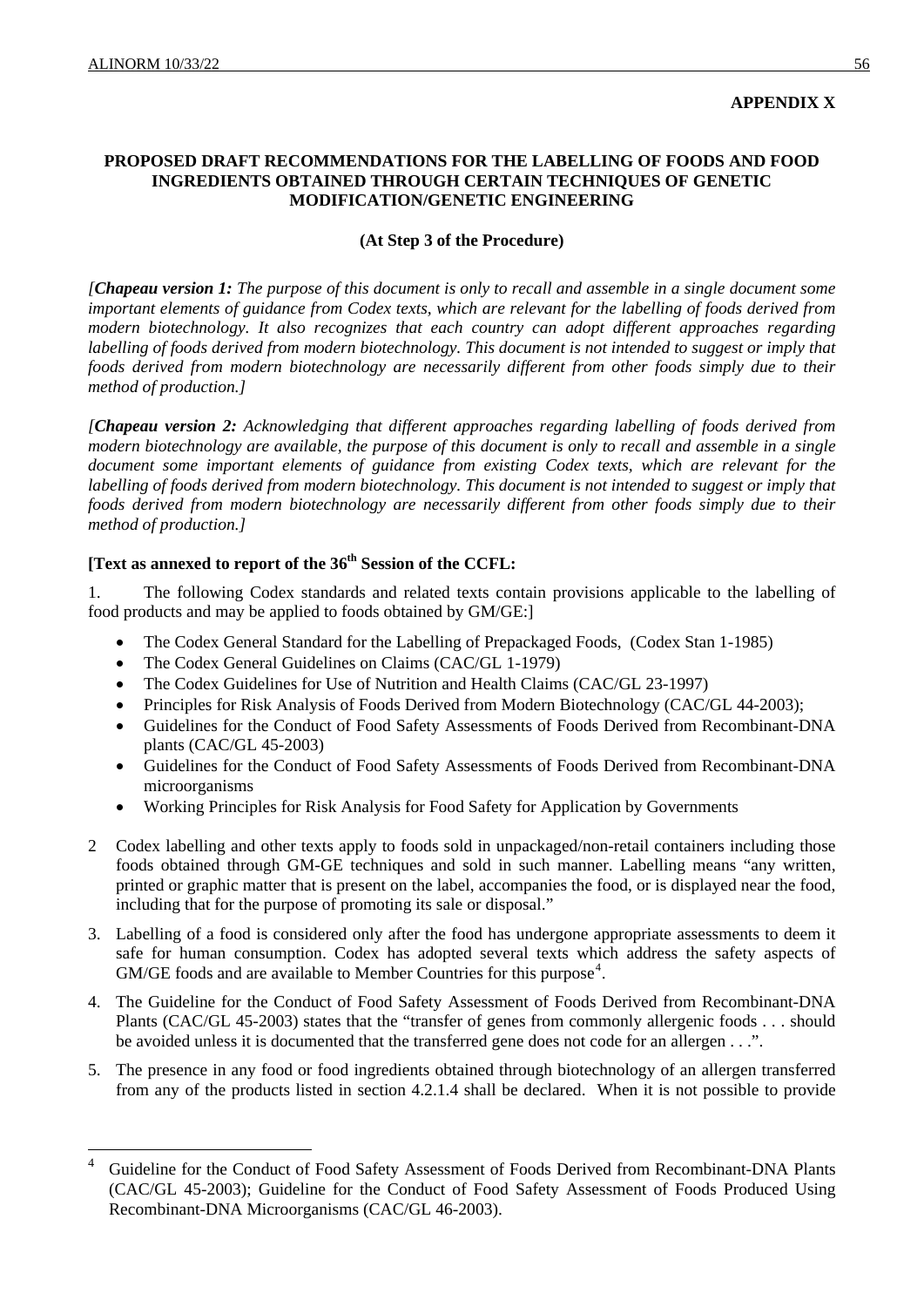adequate information on the presence of an allergen through labelling, the food containing the allergen should not be marketed (section 4.2.2, GSLPF).

- 6. When the physical, chemical, or functional characteristics of a food are significantly altered through any means (production or processing), the labelling of such food be appropriately modified from its traditional labelling to ensure that the food is described or presented in a manner that is truthful and not misleading and not likely to create an erroneous impression regarding its character in any respect. The traditional name of such food may need to be changed or qualified with additional words or phrases to describe the true nature of the food and to avoid misleading or confusing the consumer.
- 7. In cases where GM/GE modifications result in a claim related to the nutritional properties of the food, the claim language should be consistent with the Guidelines for Use of Nutrition and Health Claims.
- 8. The provisions in existing Codex texts can be applied to labelling statements related to GM/GE foods.
- 9. Codex labelling texts apply to representation used to provide information to enable consumer choice about the food they purchase and/or when used by marketers to indicate that a food meets certain consumer preferences.
- 10. Any representations made on the label or in the labelling of GM/GE foods should be consistent with the GSLPF (Codex Stan 1-1985) and the General Guidelines on Claims (CAC/GL 1-1979).

### **Table 1. Provisions in existing Codex labelling texts that apply to the labeling of GM/GE foods**

### **Section Mandatory Labelling Provisions**

#### *General Standard for the Labelling of Prepackaged Foods*

- 3.1 Prepackaged food shall not be described or presented on any label or in any labelling in a manner that is false, misleading or deceptive or is likely to create an erroneous impression regarding its character in any respect.
- 3.2 Prepackaged food shall not be described or presented on any label or in any labelling by words, pictorial or other devices which refer to or are suggestive either directly or indirectly, of any other product with which such food might be confused, or in such a manner as to lead the purchaser or consumer to suppose that the food is connected with such other product.
- 4.1.1 The name [of the food] shall indicate the true nature of the food and normally be specific and not generic.
- 4.1.2 There shall appear on the label either in conjunction with, or in close proximity to, the name of the food, such additional words or phrases as necessary to avoid misleading or confusing the consumer in regard to the true nature and physical condition of the food including but not limited to the type of packaging medium, style, and the condition or type of treatment it has undergone; for example, dried, concentrated, reconstituted, smoked.
- 4.2.2 The presence in any food or food ingredients obtained through biotechnology of an allergen transferred from any of the products listed in section 4.2.1.4 shall be declared.

When it is not possible to provide adequate information on the presence of an allergen through labelling, the food containing the allergen should not be marketed.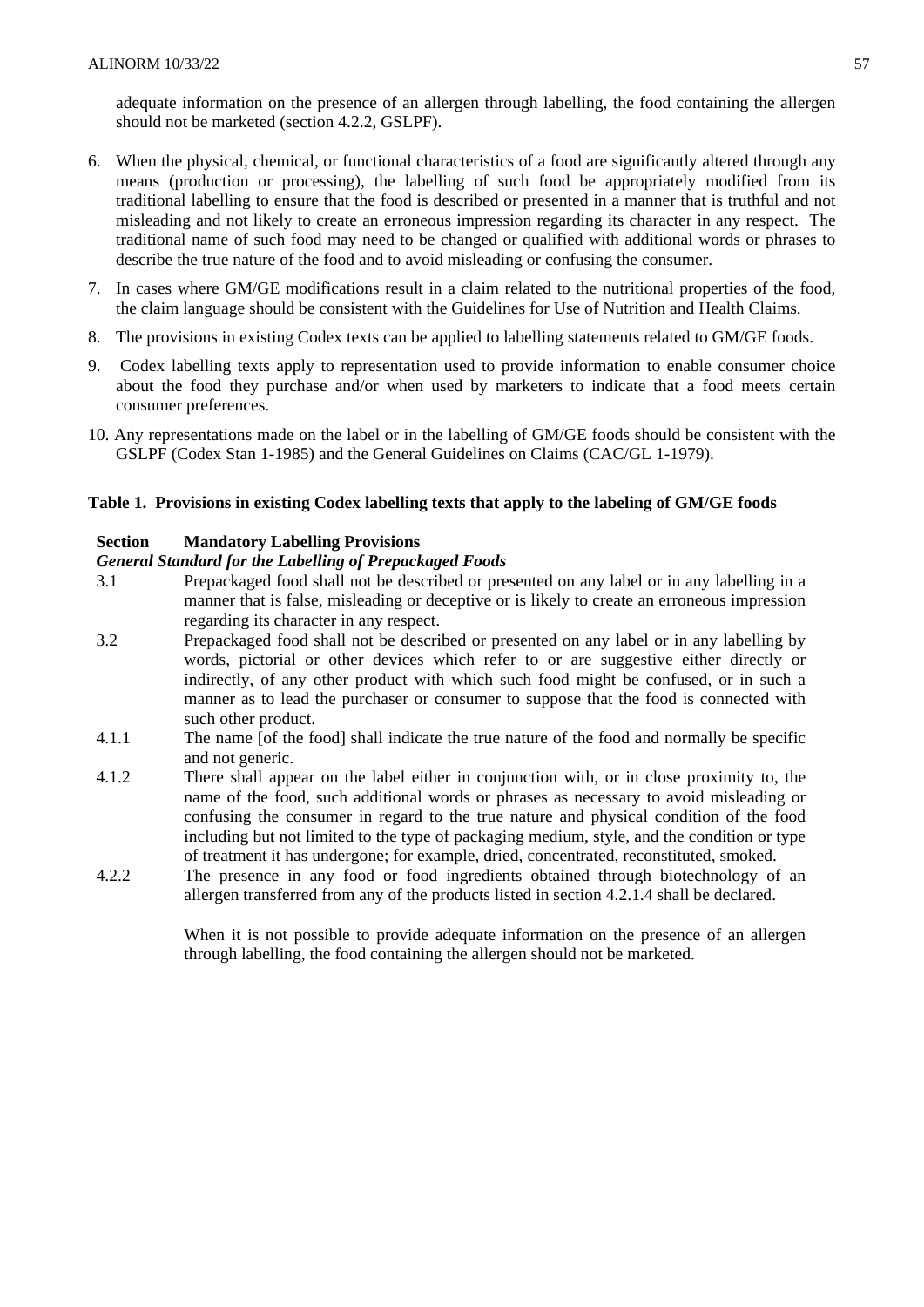### **Section Voluntary Labelling Provisions**

### *General Standard for the Labelling of Prepackaged Foods*

7.1 Optional labelling – Any information or pictorial device written, printed, or graphic matter may be displayed in labelling provided that it is not in conflict with the mandatory requirements of this standard and those relating to claims and deception given in section 3 – General Principles.

### *General Guidelines on Claims*

- 1.2 The principle on which the guidelines are based is that no food should be described or presented in a manner that is false, misleading or deceptive or is likely to create an erroneous impression regarding its character in any respect.
- 1.3 The person marketing the food should be able to justify the claims made.
- 2 Definition For the purpose of these guidelines, a claim is any representation which states, suggests, or implies that a food has particular characteristics relating to its origin, nutritional properties, nature, production, processing, composition or any other quality.
- 3.3 Prohibited claims Claims which cannot be substantiated.
- 3.5 Prohibited claims Claims which could give rise to doubt about the safety of similar food or which could arouse or exploit fear in the consumer.
- 4.1 Potentially misleading claims Meaningless claims including incomplete comparatives and superlatives.
- 5.1(iii) Conditional claims Terms such as "natural," "pure," "fresh," "home made," "organically grown," and "biologically grown" when they are used, should be in accordance with the national practices in the country where the food is sold. The use of these terms should be consistent with the prohibitions set out in Section 3.
- $5.1(v)$  Conditional claims Claims that a food has special characteristics when all such foods have the same characteristics, if this fact is apparent in the claim.
- 5.1 (vi) Conditional claims Claims which highlight the absence or non-addition of particular substances to food may be used provided that they are not misleading and provided that the substance:
	- (b) is one which consumers would normally expect to find in the food;
	- (d) is one whose presence or addition is permitted in the food.

### *Guidelines for Use of Nutrition and Health Claims*

"**]**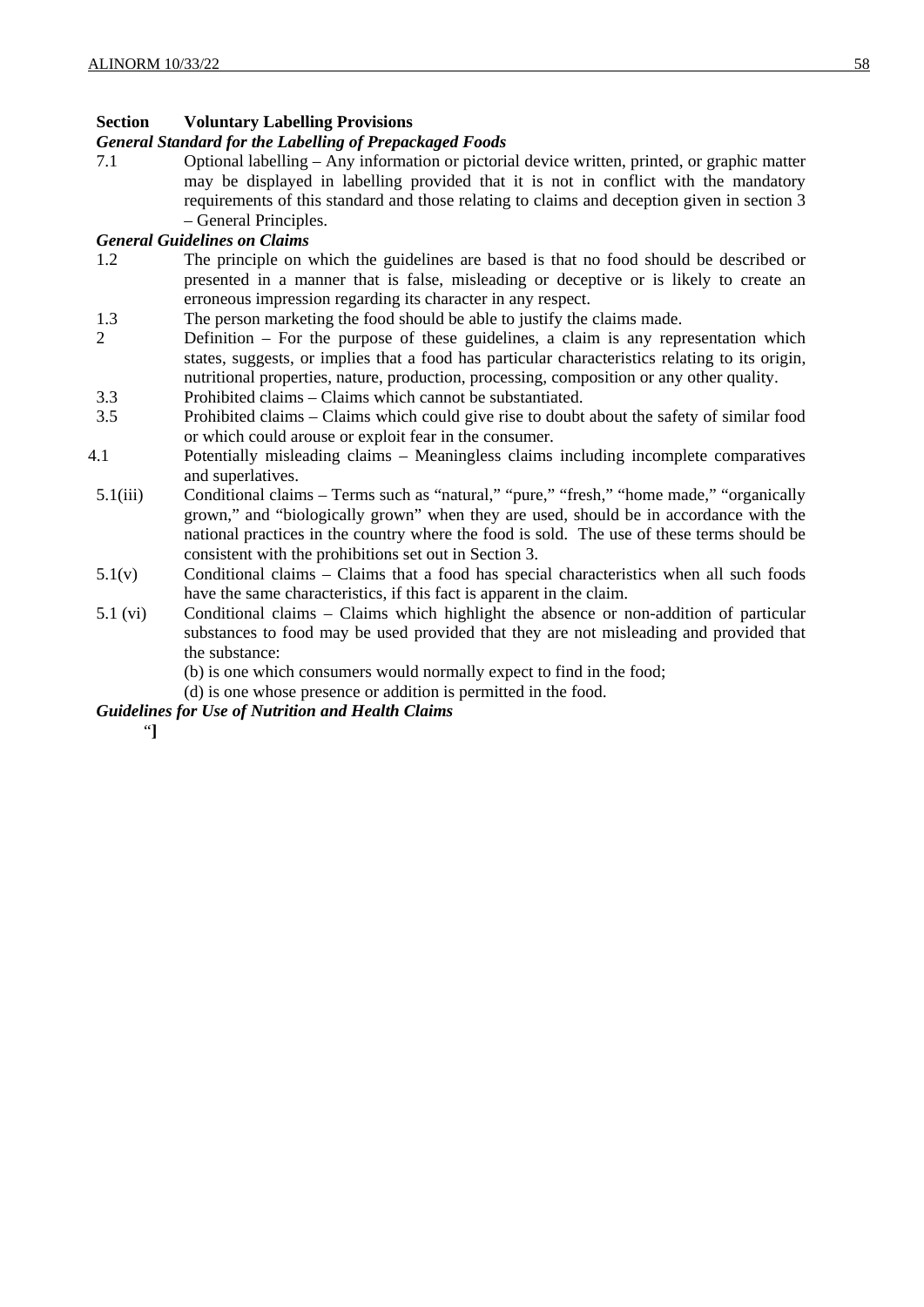### **APPENDIX XI**

### **PROPOSED ALIGNMENT OF THE GENERAL STANDARD FOR THE LABELLING OF PREPACKAGED FOOD (CODEX STAN 1-1985) WITH THE CODEX INTERNATIONAL NUMBERING SYSTEM IN CAC/GL 36-1989**

4.2.3.3 For food additives falling in the respective classes and appearing in lists of food additives permitted for use in foods generally, the following functional classes selass titles shall be used together with the specific name or recognized numerical identification such as the Codex International Numbering System (CAC/GL 36-1989) as required by national legislation.

- Acidity Regulator Flavour Enhancer
- 
- Anticaking Agent Gelling Agent
- 
- Antioxidant •
- Bleaching Agent Preservative
- Bulking Agent Propellant
- 
- 
- Colour <br>• Colour Retention Agent Stabilizer • Colour Retention Agent •
- Emulsifier Sweetener
- Emulsifying Salt Thickener
- Firming Agent
- Flour Treatment Agent
- 
- Acids Foaming Agent
	-
	- Antifoaming Agent Glazing Agent<br>Antioxidant Humectant
		-
		- -
	- Carbonating Agent Raising Agent
		-
		-
		-
		-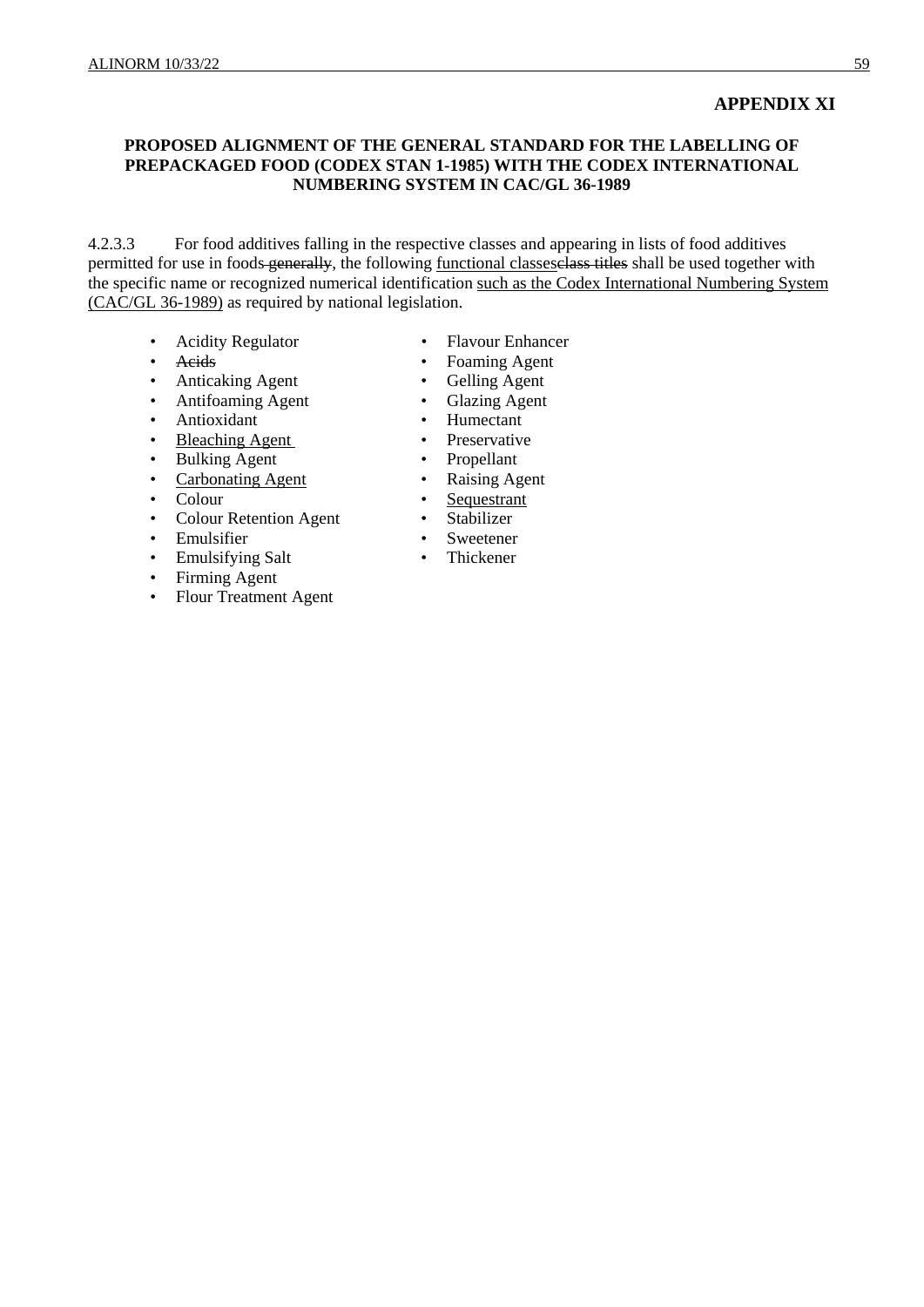### **APPENDIX XII**

### **PROJECT DOCUMENT**

#### **DEFINITION OF NUTRIENT REFERENCE VALUES**

#### **The Purposes and Scope of the Guideline**

The purpose of the work would be to add a definition for Nutrient Reference Values (NRVs) for use with respect to the Codex Guidelines on Nutrition Labelling, CAC/GL 2-1985.

#### **Its Relevance and Timeliness**

The Codex Committee on Nutrition and Foods for Special Dietary Use (CCNFSDU) is in the process of doing further work on establishing NRVs. During the discussions at its last session, CCNFSDU noted that it would be desirable to establish a definition for NRV. Since the establishment of such a definition is the responsibility of CCFL, CCNFSDU has requested this from CCFL, through matters referred (see CX/FL 10/38/2).

### **The Main Aspects to be Covered**

Amendment of an existing standard, i.e. the Codex Guidelines on Nutrition Labelling, CAC/GL 2-1985, Section 2: Definitions, to add a definition for Nutrient Reference Values (NRVs).

In considering the definition, the Committee is advised to refer to the relevant text in the CCNFSDU Alinorm 10/33/26, paragraphs 144-148.

Subject to the agreement of the Commission, a Circular Letter will be prepared with the text proposed by the CCNFSDU to expedite obtaining feedback from Codex member countries and organizations in 2010, prior to the next session.

#### **Assessment Against the** *Criteria for the Establishment of Work Priorities*

In relation to the *Criteria for the Establishment of Work Priorities* contained in the Codex Procedural Manual, 19<sup>th</sup> Edition, page 33, the proposed work is considered to meet Criterion c) of Criteria Applicable to General Subjects, i.e. Work already undertaken by other international organizations in the field.

This work has been requested by another Codex Committee working on matters concerning the review and establishment of NRVs. This work, in turn, is relevant to the actions being undertaken by both the CCFL and the CCNFSDU in relation to the Global Strategy on Diet, Physical Activity and Health. It is considered to be work that will not require significant time and resources to address.

#### **Relevance to the Codex Strategic Objectives**

This work is aligned with Goal 1: Promote sound regulatory frameworks, of the Codex Strategic Goals for 2008-2013 in that it would help to ensure the clear definition of terms which assists in the development of understandable standards that promote international harmonization. This is in turn essential to promoting a global approach to consumer health protection.

Further, this is aligned with Strategic Goals for 2008-2013, Section 1.3 **Review and develop Codex standards and related texts for food labelling and nutrition,** since it is associated with the work of reviewing and developing Codex standards and related texts for food labelling and nutrition, taking into account the WHO Global Strategy on Diet, Physical Activity and Health.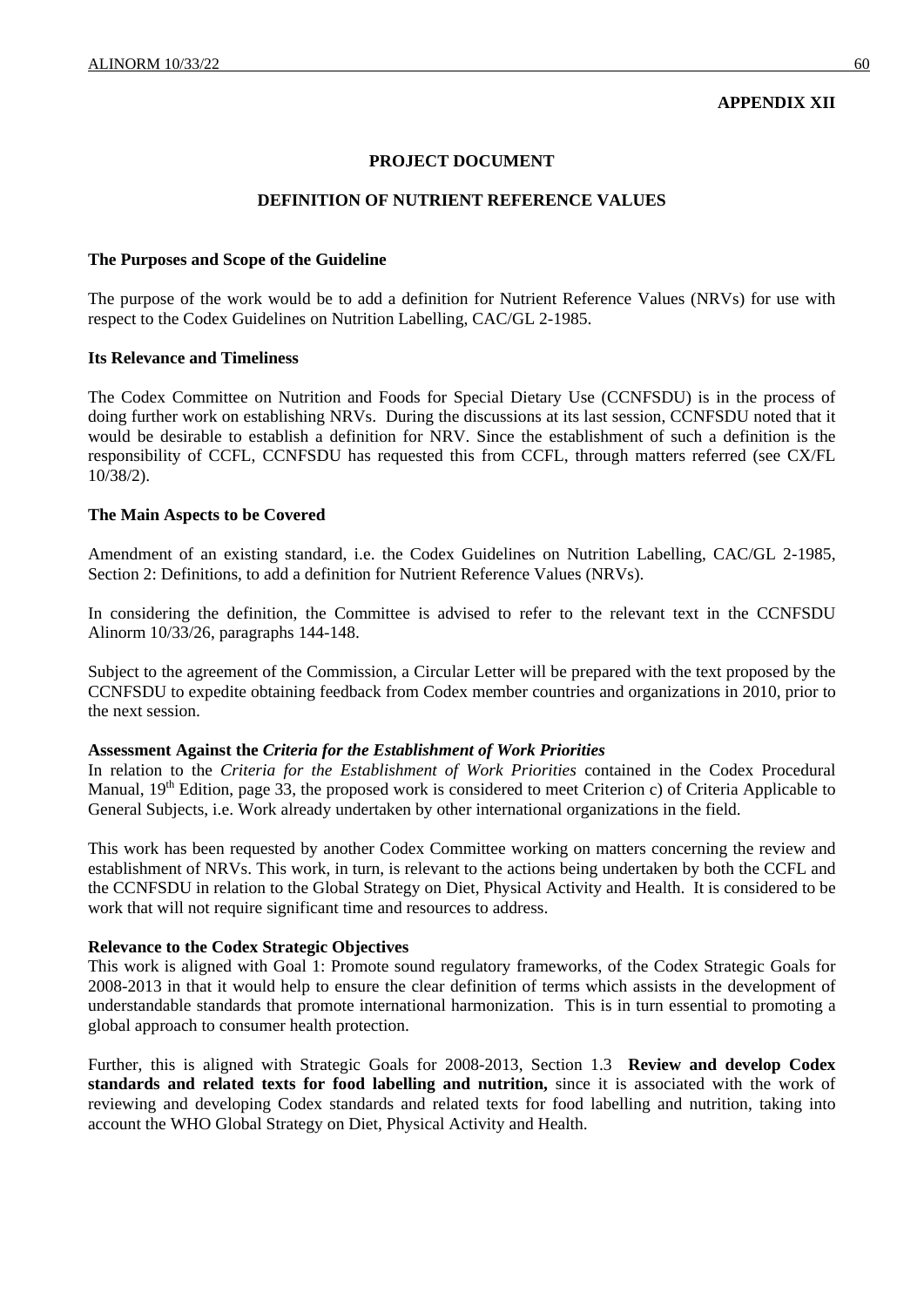### **Information on the Relation Between the Proposal and Other Existing Codex Documents**

This proposal is dealing with an amendment to an existing Codex document (See Main aspects to be covered, above). Codex Guidelines for use of Nutrition and Health Claims (CAC/GL 23-1997), also make reference to NRVs, however, there is no anticipated need to amend these guidelines.

### **Identification of Any Requirement for and Availability of Expert Scientific Advice**

None anticipated.

### **Identification of Any Need for Technical Input to the Standard From External Bodies so That This Can Be Planned For**

None anticipated.

**The Proposed Time-line for Completion the New Work, Including the Start Date, the Proposed Date for Adoption at Step 5, and the Proposed Date for Adoption by the Commission**

| <b>Start Date:</b>                                   | 2010 |
|------------------------------------------------------|------|
| <b>Proposed Date for Adoption at Step 5:</b>         | 2011 |
| <b>Proposed Date for Adoption by the Commission:</b> | 2012 |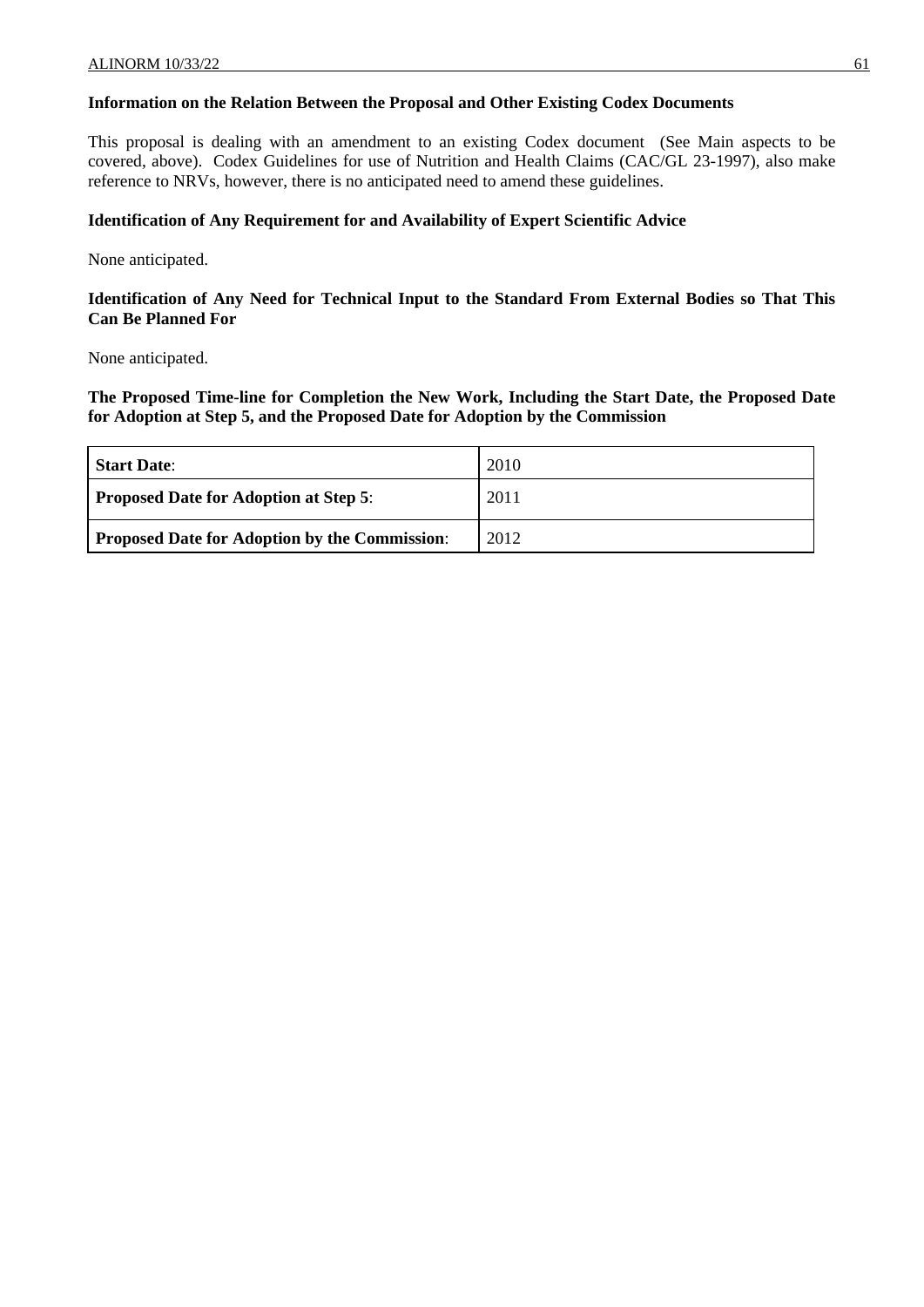### **APPENDIX XIII**

#### **PROJECT DOCUMENT**

### **ORGANIC AQUACULTURE**

#### **Purposes and scope of the proposed standard:**

The purpose is to include aquaculture animals and the collection and farming of seaweeds in the scope of CAC/GL32 on organically produced foods. For aquaculture animals this would mainly cover origin of the stock, husbandry practices and breeding, feed, disease prevention and veterinary treatment. For seaweed it would mainly cover water quality conditions as regards environment and health, sustainable practices, stock maintenance and use of inputs.

#### **Its relevance and timeliness:**

The aquaculture sector is currently the fastest growing segment in the international food market. The organic production of aquaculture animals and seaweed has been growing fast over the last decade and there has been significant growth in the market for these products. While very little reliable and detailed data is currently available, world aquaculture production is estimated to have reached 50,000 tonnes by industry sources<sup>[5](#page-66-0)</sup>. In order to facilitate the harmonization of requirements for organic aquaculture and seaweed products at the international level, the EU believes that it is both relevant and timely for Codex Alimentarius to commence new work in this area.

#### **The main aspects to be covered:**

These include conditions for the aquatic production environment, for impact on other species of animal, plant, algae and birds, separation of organic and non-organic production units and defining the suitability of the aquatic medium. For aquaculture animals the coverage would include detailed provisions on feed ingredients, animal husbandry conditions with reference in particular to maximum stocking densities in the production phase and conditions at the time of killing.

#### **An assessment against the Criteria for the Establishment of Work Priorities:**

The volume of organic aquaculture production is growing fast. While the main market is in the richer countries, there is scope for growth or organic aquaculture in developing countries. There exists the possibility that divergent legislation in this field could give rise to multiple certification requirements, which in addition to being a heavy burden on producers can impede international trade. Without clear international guidelines there is also a greater risk that fraud could occur and damage the reputation and future prospects of the sector.

### **Relevance to Codex Strategic Objectives:**

 $\overline{a}$ 

It can be complex and difficult to find agreement between the sector, non-governmental organisation and governments on criteria for organic aquaculture. The commencement of work on this area by the Codex Committee on Food Labelling is highly relevant so that global guidance, with the highest attainable criteria, will be available for this fast developing sector so as to ensure fair practices in trade of organic aquaculture products.

<span id="page-66-0"></span><sup>&</sup>lt;sup>5</sup> Bergleiter, S et al (2009). Organic Aquaculture 2009 – Production and markets. Naturland e.V & Organic Services GmbH